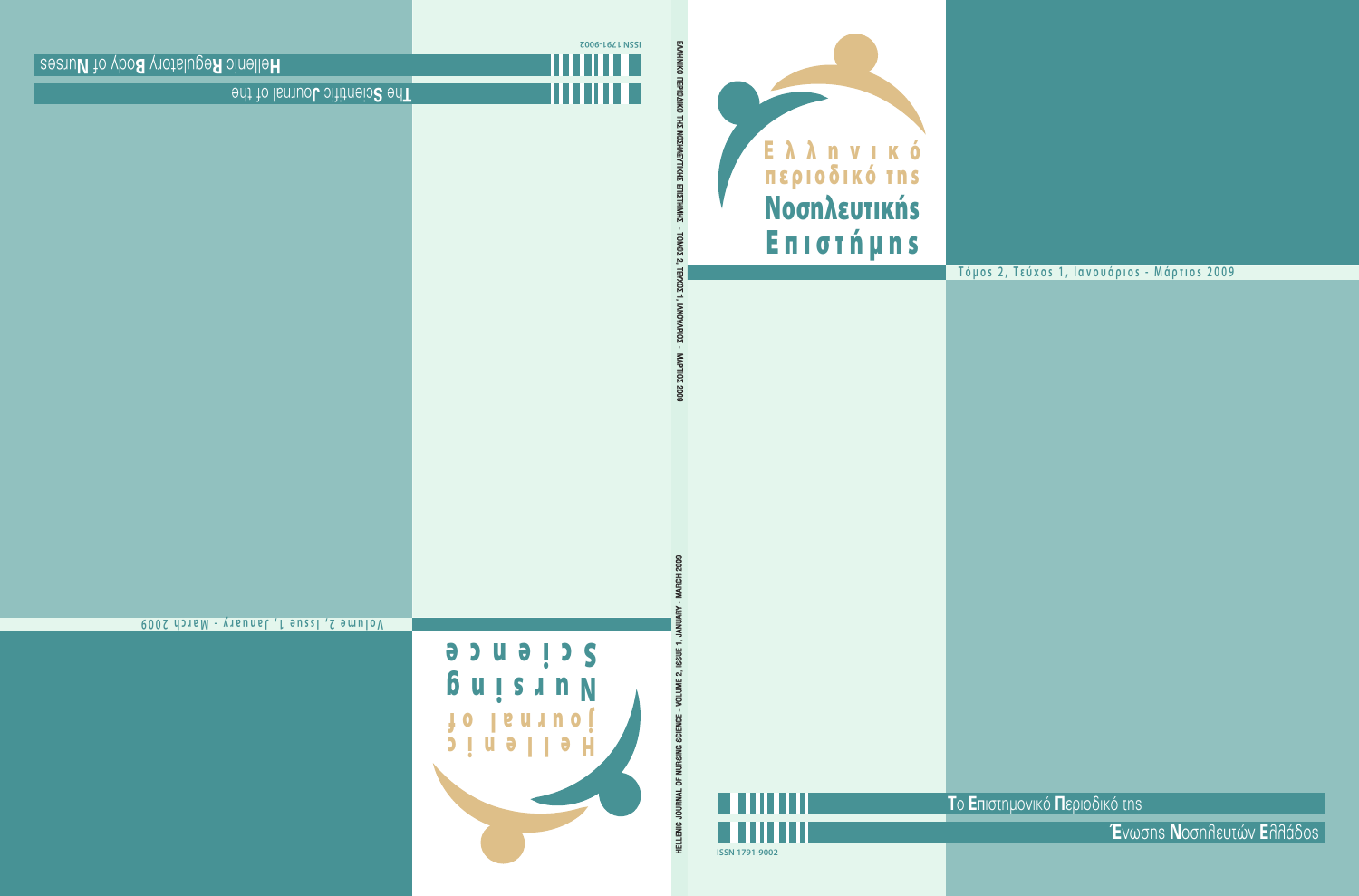# **ΕΠΙΣΤΗΜΟΝΙΚΟ ΠΕΡΙΟ∆ΙΚΟ ΤΗΣ ΕΝΩΣΗΣ ΝΟΣΗΛΕΥΤΩΝ ΕΛΛΑ∆ΟΣ (ΕΝΕ)**

## **ΟΡΓΑΝΩΤΙΚΗ-ΣΥΝΤΑΚΤΙΚΗ ΕΠΙΤΡΟΠΗ**

∆ιευθυντής Σύνταξης: ∆ρ. Κυριάκος Κουβελιώτης Υπεύθυνος Έκδοσης: Δημήτριος Σκουτέλης Υπεύθυνος Επικοινωνίας και ∆ηµ. Σχέσεων: Αριστείδης ∆άγλας Υπεύθυνος ∆ιεθνών Σχέσεων: Νικόλαος Αντωνακόπουλος Επιµέλεια Ύλης: Ισµήνη Χατζηθεοφίλου Υπεύθυνος Ιστοσελίδας: Αντώνης Θεοδωρίδης ∆ιοικητική Υποστήριξη: Ελένη Μπαλτζή

## **ΕΠΙΣΤΗΜΟΝΙΚΗ ΕΠΙΤΡΟΠΗ ΠΕΡΙΟ∆ΙΚΟΥ**

∆ρ. Σοφία Ζυγά, Επίκουρη Kαθηγήτρια Βασικής Νοσηλευτικής, Τµήµα Νοσηλευτικής, Πανεπιστηµίου Πελοποννήσου. ∆ρ. Αθηνά Καλοκαιρινού, Επίκουρη Kαθηγήτρια Κοινοτικής Νοσηλευτικής, Τµήµα Νοσηλευτικής ΕΚΠΑ (Επικεφαλής Επιστηµονικής Επιτροπής)

∆ρ. Ευµορφία Κούκια,Λέκτορας Ψυχιατρικής Νοσηλευτικής, Τµήµα Νοσηλευτικής ΕΚΠΑ.

∆ρ. Παναγιώτα Μπέλλου, Καθηγήτρια Νοσηλευτικής, Προϊσταµένη Τµήµατος Νοσηλευτικής Α΄ ΑΤΕΙ Αθήνας. ∆ρ. Φωτούλα Μπαµπάτσικου, Νοσηλεύτρια - Ιατρός ∆ηµόσιας Υγείας,∆ιδάκτωρ Ιατρικής Σχολής Πανεπιστηµίου Αθηνών.

#### **∆ΙΕΘΝΗΣ ΕΠΙΣΤΗΜΟΝΙΚΗ ΕΠΙΤΡΟΠΗ ΠΕΡΙΟ∆ΙΚΟΥ**

Dr. Mally Ehrenfeld, RN, PhD, Head of Nursing dep.Associate Professor Tel-Aviv University, Dep of Nursing, Israel. Dr. Irena Papadopoulos PhD, MA(Ed), BA, DipNEd, DipN, NDNCert, RGN, RM Professor of Transcultural Health and Nursing and Head of Research Centre for Transcultural Studies in Health Middlesex University, London UK.

Dr. Evridiki Papastavrou Lecturer Department of Nursing School of Health Studies Cyprus University of Technology President of the Council of Nursing and Midwifery, Cyprus. ∆ρ. Ανδρέας Παυλάκης, Καθηγητής Ανοικτό Πανεπιστήµιο Κύπρου.

Dr. Elisabeth Rappold, RN, Mag. PhD Institut für Pflegewissenschaft University of Vienna, Austria Ms Cecilia Sironi RN, BSc, MSc Universita dégli Studi dellΪ

Insubria Varese Italy. Dr. Lorraine N. Smith, BScN, MEd, PhD, Professor Nursing & Health Care, University of Glasgow, Scotland, UK.

Dr. Edwin R. van Teijlingen, Υφηγητής ∆ηµόσιας Υγείας Ιατρικής Σχολής Πανεπιστηµίου Aberdeen.

Dr. Steve Willcocks, Καθηγητής Σχολής Υγείας, Πανεπιστήμιο Central Lancashire.

## **ΕΠΙΤΡΟΠΗ ΕΙ∆ΙΚΩΝ ΣΥΜΒΟΥΛΩΝ**

Σπύρος Βρεττός, Συγγραφέας,∆ιδάκτωρ Φιλολογίας. Αθανάσιος Γιαννόπουλος, Αν. Καθηγητής Ιατρικής Σχολής Εθνικού και Καποδιστριακού Πανεπιστηµίου Αθηνών Χρήστος Κίττας, Καθηγητής Ιατρικής Σχολής και Πρύτανης του Εθνικού και Καποδιστριακού Πανεπιστηµίου Αθηνών Γεώργιος Μπαλτόπουλος, Πρόεδρος Τμήματος Νοσηλευτικής Εθνικού και Καποδιστριακού Πανεπιστηµίου Αθηνών Ιωάννης Μπράµης, Καθηγητής Ιατρικής Σχολής Εθνικού και Καποδιστριακού Πανεπιστηµίου Αθηνών

Κυριάκος Στριγγάρης, Οµότιµος Καθηγητής Ιατρικής Σχολής Εθνικού και Καποδιστριακού Πανεπιστηµίου Αθηνών, Πρόεδρος Κεντρικού Συµβουλίου Υγείας

Ιωάννης Υφαντόπουλος, Καθηγητής Κοινωνικής Πολιτικής, Νοµικής Σχολής Εθνικού και Καποδιστριακού Πανεπιστηµίου Αθηνών

#### **Το ∆Σ της ΕΝΕ, αποτελείται από τα παρακάτω 15 τακτικά µέλη:**

∆ηµήτριος Σκουτέλης, Πρόεδρος, Αριστείδης ∆άγλας, Γενικός Γραµµατέας, ∆ηµήτριος Πιστόλας, Ταµίας, Νικόλαος Ορφανός, Α΄ Αντιπρόεδρος, Κωνσταντία Μπελαλή, Μέλος ∆Σ, ∆ηµοσθένης Σαληκίδης, Μέλος ∆Σ, Λάµπρος Μπίζας, Αν. Γραµµατέας, Ελένη Αλµπάνη, Οργαν. Γραµµατέας, Ευτέρπη Βασιλειάδου, Μέλος ∆Σ, Γεώργιος ∆ραχτίδης, Μέλος ∆Σ, Απόστολος Κωτσής, Μέλος ∆Σ, Γεωργία Μπλάντα, Μέλος ∆Σ Γεώργιος ∆όντσιος, Μέλος ∆Σ, Κων/νος Μπουµπάρης, Β΄ Αντιπρόεδρος, Νικόλαος Σαββίδης, Μέλος ∆Σ

#### **ΣΥΝΘΕΣΗ ΠΕΡΙΦΕΡΕΙΑΚΩΝ ΣΥΜΒΟΥΛΙΩΝ Ε.Ν.Ε.**

#### **1ο Περιφερειακό Συµβούλιο**

Πρόεδρος: Σοφία Κωσταδιού, Αντιπρόεδρος: Γεωργία Κουτσοβάϊου, Γ. Γραµµατέας: Μιχαήλ Κουράκος, Αν. Γραµµατέας: Κωνσταντία Μπελαλή, Ταµίας: Λάµπρος Μπίζας, Μέλη: ∆ηµήτριος Σκουτέλης, Γεώργιος ∆ραχτίδης, Γεωργία Μπλάντα, ∆ηµήτριος Πιστόλας

#### **2ο Περιφερειακό Συµβούλιο**

Πρόεδρος: Βασιλική Μούγια, Αντιπρόεδρος: Ελένη Πισιµίση Γ. Γραµµατέας: Ευαγγελία Τσιότσιου, Αν. Γραµµατέας: Παναγιώτης Ψας, Ταµίας: Ελένη Σπυριδοπούλου, Μέλη: Αριστείδης ∆άγλας, Μαρία Μελετιάδου

#### **3ο Περιφερειακό Συµβούλιο**

Πρόεδρος: Γεώργιος Μπαλιόζογλου, Αντιπρόεδρος: ∆ηµήτριος Παλητζήκας, Γ. Γραµµατέας: Γεώργιος Χρυσοµαλλίδης, Αν. Γραµµατέας: Ιωάννης Κουτσονίκος, Ταµίας: Χρήστος Καργιώτης, Μέλη: Φίλιππος Κακάνης, Στέφανος Παπουτσάκης, Αντώνιος Θεοδωρίδης

#### **4ο Περιφερειακό Συµβούλιο**

Πρόεδρος: Γεώργιος ∆όντσιος, Αντιπρόεδρος: Ελένη Αβράµη Γ. Γραµµατέας: Φαίδρα Ιωαννίδου, Αν. Γραµµατέας: Κων/νος Μπουµπάρης, Ταµίας: Όλγα ∆ηµητριάδου, Μέλη: Τριαντάφυλλος Παγκαλίδης, Μελανία Κοσµαδάκη

#### **5ο Περιφερειακό Συµβούλιο**

Πρόεδρος: Απόστολος Κωτσής, Αντιπρόεδρος: Μαρία Σουλτούκη, Γ. Γραµµατέας: Μαγδαληνή Σελαµανίδου, Αν. Γραµµατέας: Μαρία Γκιτέρσου, Ταµίας: Κων/νος Νιανιόπουλος, Μέλη: Γεώργιος Ρότσας, Νικόλαος Κιούσης

#### **6ο Περιφερειακό Συµβούλιο**

Πρόεδρος: Γεωργία Θεοδωρακοπούλου, Αντιπρόεδρος: Νικόλαος Ορφανός, Γ. Γραµµατέας: Γεώργιος Αρβανίτης Αν. Γραµµατέας: Γεώργιος Σιώχος, Ταµίας: Ελένη Αλµπάνη Μέλη: Κυριάκος Κούφαλης, ∆ήµητρα Τσίλη, Γεώργιος Τζιτζίκος, Χρήστος Μαρνέρας

#### **7ο Περιφερειακό Συµβούλιο**

Πρόεδρος: Νικόλαος Σαββίδης, Αντιπρόεδρος: Πηνελόπη Ντζιλέπη, Γ. Γραµµατέας: Γεώργιος Μεραµβελιωτάκης, Αν. Γραμματέας: Εμμανουήλ Αστυρακάκης, Ταμίας: Μιχαήλ Ζωγραφάκης- Σφακιανάκης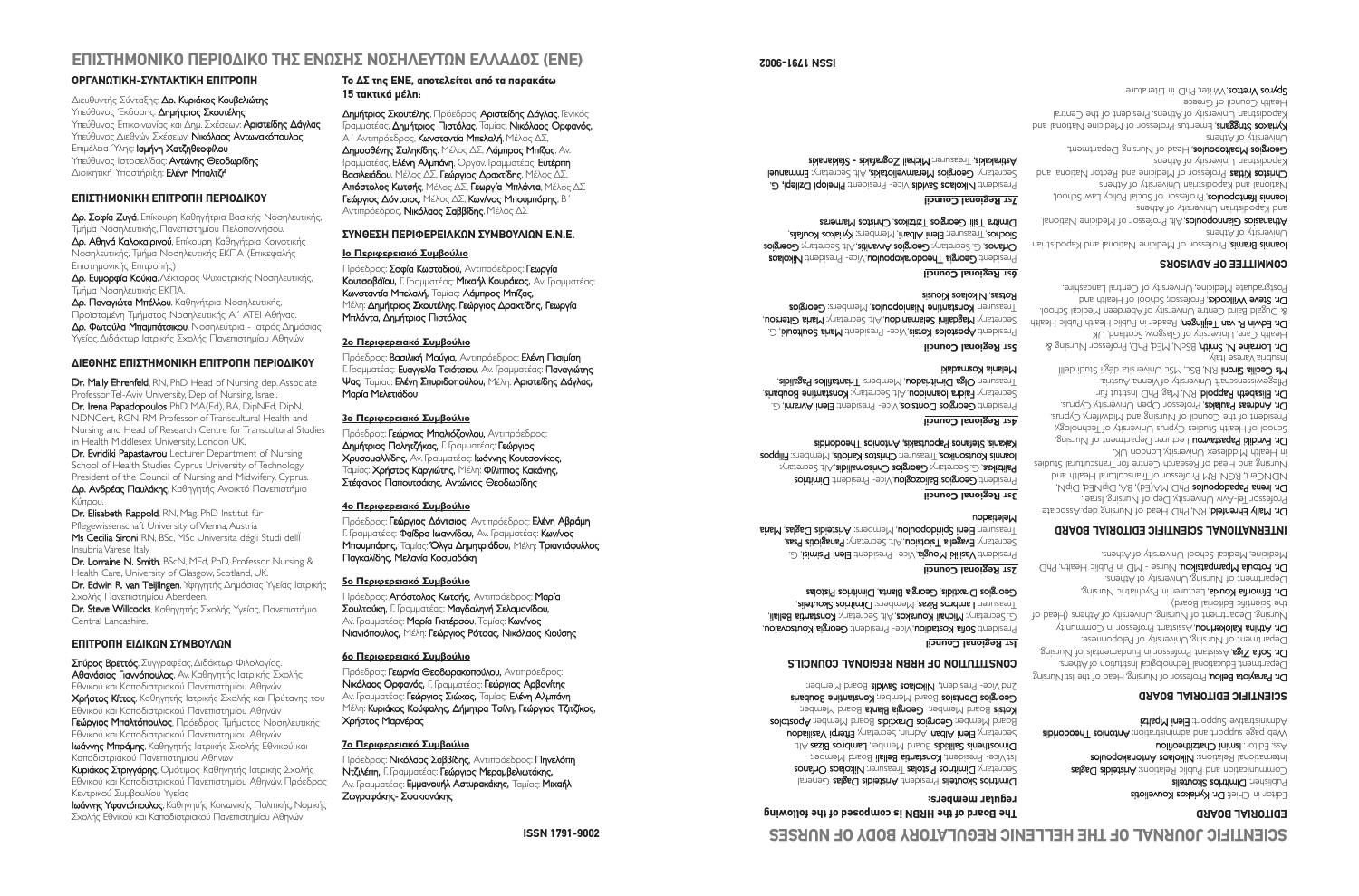#### **Ερευνητικές Εργασίες**

| Διερεύνηση Γνώσεων, Στάσεων και Αντιλήψεων<br>Φοιτητών Σχολών Επαγγελμάτων Υγείας σε σχέση με το AIDS σελ.                                                    |    |
|---------------------------------------------------------------------------------------------------------------------------------------------------------------|----|
| Η Σημασία των Δεικτών Αξιολόγησης Θεραπευτικών<br>Παρεμβάσεων, Λειτουργίας Υπηρεσιών Υγείας και<br>Υγείας του Πληθυσμού, στο Σχεδιασμό Πολιτικής Υγείας  σελ. |    |
| Κόστος Ιατρονοσηλευτικών Πράξεων                                                                                                                              | I4 |

#### **Ανασκοπήσεις**

| Διερεύνηση του Άγχους και της Ικανοποίησης των Νοσηλευτών<br>από την Εργασία τους. Η Περίπτωση των Νεφρολογικών Κέντρων. |  |
|--------------------------------------------------------------------------------------------------------------------------|--|
|                                                                                                                          |  |
| Η Διαπολιτισμική Νοσηλευτική ως Θεωρητικό Πλαίσιο                                                                        |  |
| για τη Στήριξη της Νοσηλευτικής Μαζικών Καταστροφώνσελ.                                                                  |  |
|                                                                                                                          |  |

#### **ΕΠΙΣΤΗΜΟΝΙΚΟ ΠΕΡΙΟ∆ΙΚΟ ΤΗΣ ΕΝΩΣΗΣ ΝΟΣΗΛΕΥΤΩΝ ΕΛΛΑ∆ΟΣ (ΕΝΕ)**

Το Ελληνικό Περιοδικό της Νοσηλευτικής Επιστήµης είναι το επίσηµο περιοδικό της Ένωσης Νοσηλευτών Ελλάδος. Είναι ένα περιοδικό πολυδιάστατο µε κριτική επιτροπή που στοχεύει στην προώθηση της Νοσηλευτικής Επιστήµης στην Ελλάδα.

Με το συγκεκριµένο επιστηµονικό έντυπο η Ένωση Νοσηλευτών Ελλάδος συµβάλλει στην προαγωγή της νοσηλευτικής επιστηµονικής γνώσης και ανοίγει ένα νέο κεφάλαιο στην σύγχρονη νοσηλευτική ιστορία της Ελλάδας.

Σε αυτό το πλαίσιο το επιστηµονικό περιοδικό έχει τους εξής στόχους:

• Την προαγωγή της Νοσηλευτικής επιστήµης

• Την συµβολή στην ποιότητα φροντίδας ατόµων, οµάδων και του κοινωνικού συνόλου σε κάθε κατάσταση υγείας και αρρώστιας

• Την ανάδειξη και επιστηµονική διερεύνηση επιστηµονικών νοσηλευτικών θεµάτων

- Την παραγωγή νοσηλευτικής πολιτικής και
- Την ενίσχυση της νοσηλευτικής έρευνας

Το Ελληνικό Περιοδικό της Νοσηλευτικής Επιστήµης αποτελεί ένα αξιόπιστο, σύγχρονο, τριµηνιαίο επιστηµονικό περιοδικό και είναι διαθέσιµο σε ηλεκτρονική και έντυπη µορφή µε συµβολική αµοιβή σε

όλους τους ενδιαφερόµενους ερευνητές, πανεπιστηµιακούς δασκάλους, φοιτητές, σε όλη τη νοσηλευτική κοινότητα γενικότερα αλλά και στα ανώτερα και ανώτατα εκπαιδευτικά ιδρύµατα της ηµεδαπής και της αλλοδαπής.

Ταυτόχρονα αποτελεί ένα πολύτιµο εργαλείο επιστηµονικής γνώσης για τον έλληνα νοσηλευτή, για όσους σπουδάζουν τη νοσηλευτική, για τους επαγγελµατίες άλλων επιστηµών υγείας και συµπεριφοράς καθώς και για κάθε αναγνώστη που επιθυµεί επιστηµονική ενηµέρωση και εκπαίδευση.

Παράλληλα παρέχει τη δυνατότητα σε νέους επιστήµονες να έχουν εύκολη πρόσβαση στη γνώση και στην πρόοδο της νοσηλευτικής ενώ αποτελεί το επιστηµονικό βήµα για τους νοσηλευτές που απασχολούνται στην εκπαίδευση ή στην κλινική νοσηλευτική να δηµοσιεύσουν το έργο τους και να δεχθούν εποικοδοµητικές κριτικές. Σε ένα δεύτερο επίπεδο ευαισθητοποιεί άλλους επιστήµονες στα γνωστικά αντικείµενα της νοσηλευτικής και προάγει γενικότερα τη συνεργασία των υπηρεσιών υγείας.

Στο περιοδικό δηµοσιεύονται ερευνητικές µελέτες, ανασκοπήσεις, πρωτότυπες πραγµατείες και βιβλιοκριτικές. Οι τοµείς που καλύπτει το περιοδικό είναι οι εξής:

- Η Νοσηλευτική Έρευνα
- Η ∆ιοίκηση Υπηρεσιών Υγείας
- Η Νοσηλευτική Εκπαίδευση
- Η Κλινική Νοσηλευτική
- Η Κοινοτική Νοσηλευτική
- Η Ηθική και ∆εοντολογία Νοσηλευτικής και
- Η Νοσηλευτική Νοµοθεσία

#### **Η Επιστηµονική Επιτροπή του Περιοδικού:**

- 1. θεωρεί ότι η ανοικτή πρόσβαση στη έρευνα, στις ανασκοπήσεις και σε άλλα άρθρα συντελεί ευρύτερα στην πρόοδο και εξέλιξη της νοσηλευτικής µε τελικό στόχο την ποιότητα της παρεχόµενης νοσηλευτικής φροντίδας,
- 2. ∆εσµεύεται να διατηρεί την ποιότητα του περιοδικού σε υψηλό επίπεδο και να προάγει την επιστηµονική γνώση,
- 3. Παρέχει τα απαραίτητα εργαλεία και τη γνώση για την ορθή οργάνωση και παρουσίαση των δηµοσιεύσεων,
- 4. Προωθεί την ελεύθερη και ανοιχτή πρόσβαση στην επιστηµονική γνώση για τους λειτουργούς της υγείας,
- 5. Αναγνωρίζει τις επιστηµονικής ανάγκες της νοσηλευτικής κοινότητας και µε τη δηµιουργία του περιοδικού συµβάλλει στην ικανοποίησή τους.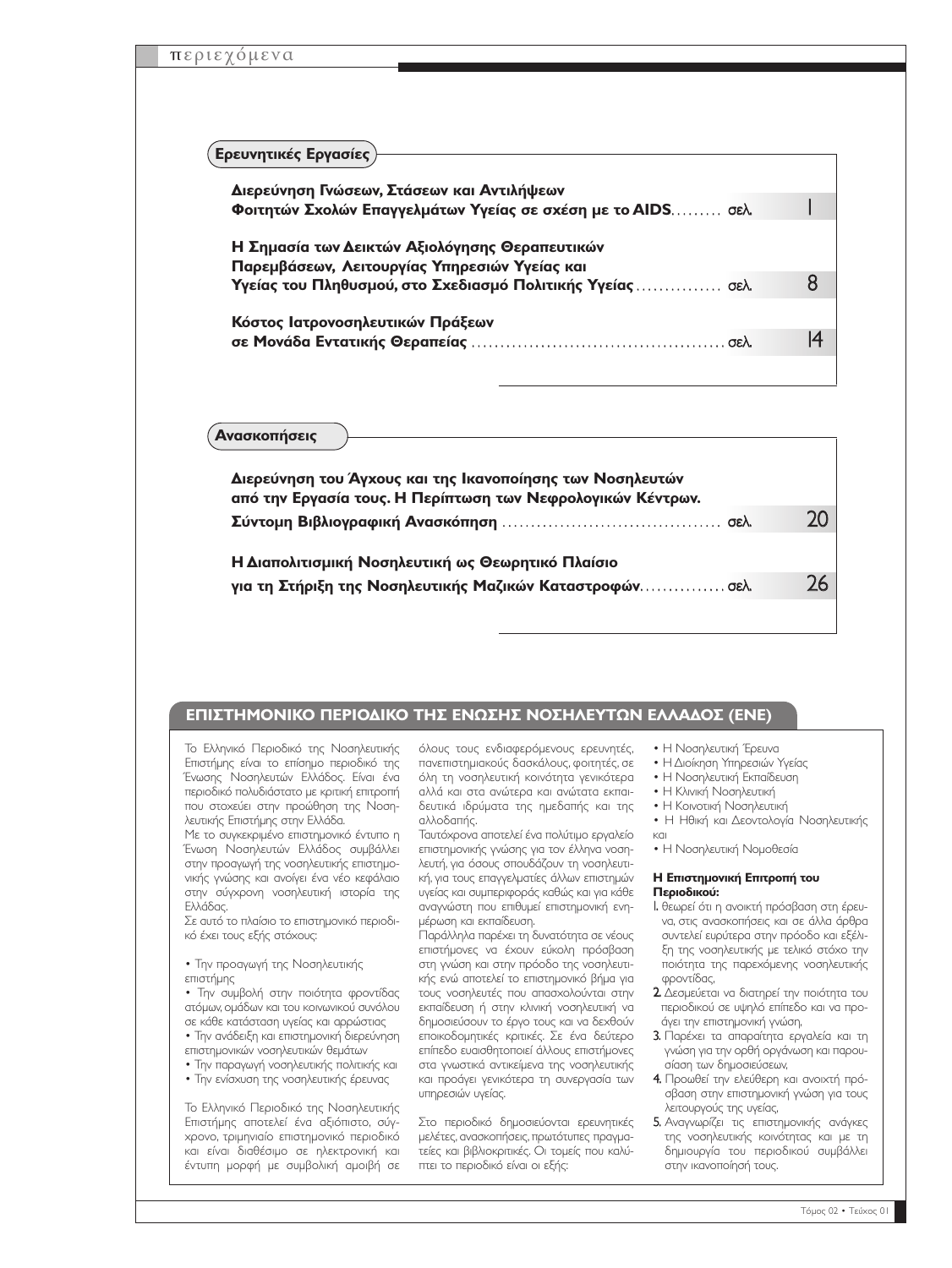# editorial

∆ρ. Κυριάκος Κουβελιώτης ∆ιευθυντής Σύνταξης

Όλοι οι συντελεστές του Περιοδικού επιθυµούν να εκφράσουν τόσο την ικανοποίηση για την πρόοδο του εντύπου όσο και τις ευχαριστίες τους προς την ελληνική νοσηλευτική κοινότητα για την υποστήριξη της. Το Ελληνικό Περιοδικό της Νοσηλευτικής Επιστήµης, το επίσηµο επιστηµονικό περιοδικό της Ένωσης Νοσηλευτών Ελλάδος εισέρχεται στο δεύτερο χρόνο λειτουργίας του. Στα πλαίσια της συνεχούς του αναβάθµισης µε την ταυτόχρονη έκδοση του νέου Τεύχους (Τόµος ΙΙ, Τεύχος Ι, Ιανουάριος - Φεβρουάριος - Μάρτιος 2009) δηµιουργήσαµε ένα πρότυπο ειδικό ιστοχώρο στην ηλεκτρονική διεύθυνση: www.nursingjournal.gr στον οποίο όλα τα τεύχη του επιστηµονικού περιοδικού από την αρχή λειτουργίας του έως σήµερα θα είναι διαθέσιµα δωρεάν σε όλους τους νοσηλευτές της χώρας που είναι µέλη στην Ένωση Νοσηλευτών Ελλάδας. Σε αυτό το πλαίσιο και λόγω της διεθνούς του διάστασης θα υπάρχει και αντίστοιχη αγγλική έκδοση της ιστοσελίδας.

Το Περιοδικό παραµένει πιστό στους πρωταρχικούς του στόχους:

- Την προαγωγή της Νοσηλευτικής επιστήµης
- Την συµβολή στην ποιότητα φροντίδας ατόµων, οµάδων και του κοινωνικού συνόλου σε κάθε κατάσταση υγείας και αρρώστιας
- Την ανάδειξη και επιστηµονική διερεύνηση επιστηµονικών νοσηλευτικών θεµάτων
- Την παραγωγή νοσηλευτικής πολιτικής και
- Την ενίσχυση της νοσηλευτικής έρευνας

και δεσµεύεται σε µία συνεχή προσπάθεια ποιοτικής αναβάθµισης και προώθησης της Νοσηλευτικής Επιστήµης στην Ελλάδα.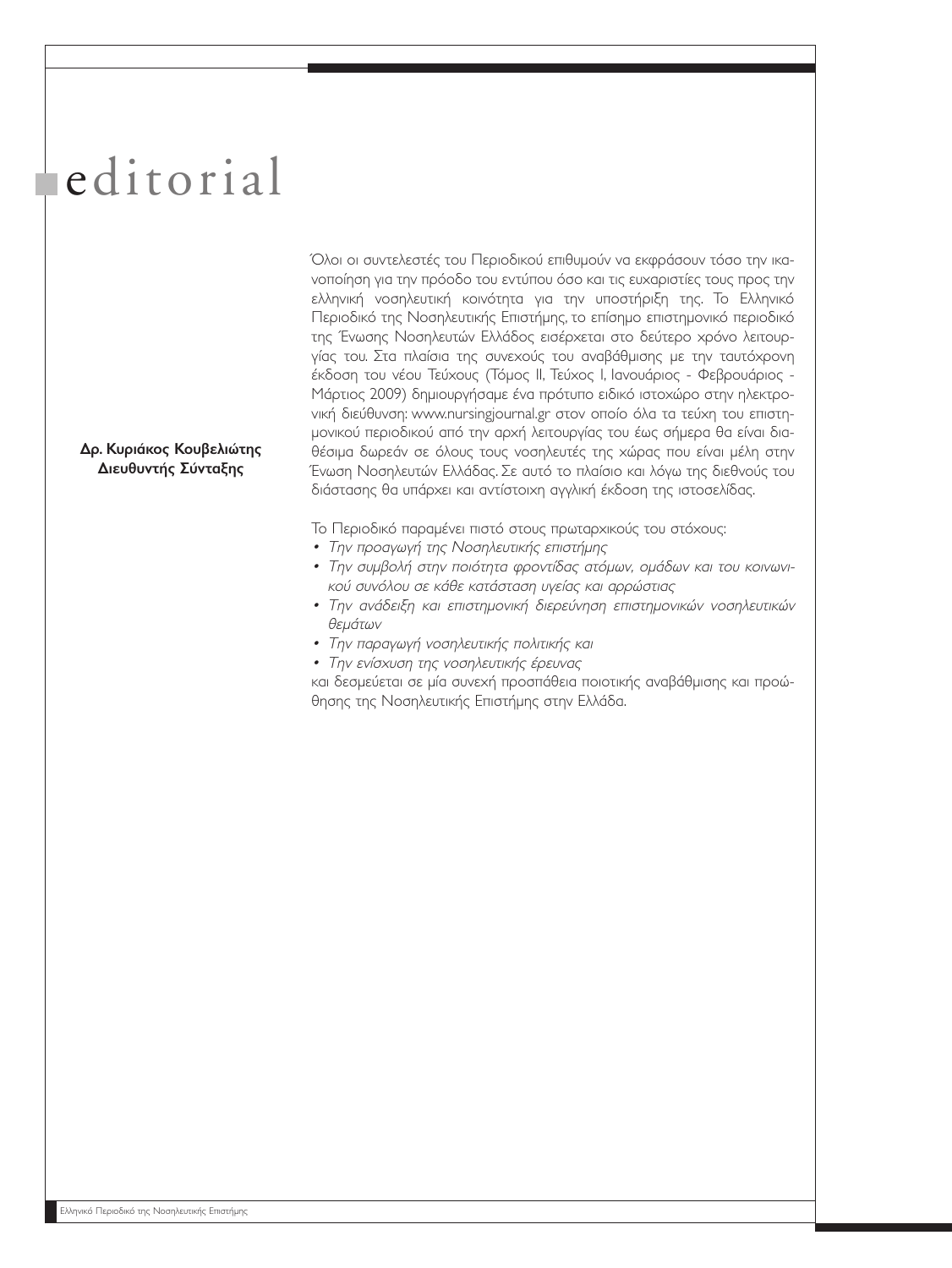## **∆ιερεύνηση Γνώσεων, Στάσεων και Αντιλήψεων Φοιτητών Σχολών Επαγγελµάτων Υγείας σε σχέση µε το AIDS**

#### Μαριάννα Διομήδους, MD PhD λέκτορας Επιδημιολογίας<sup>ι</sup>, Δημήτρης Ζήκος, RN PhD', Ευφροσύνη Τζιµογιάννη MSc1

1. Εργαστήριο Επιδηµιολογίας, τµήµα Νοσηλευτικής Εθνικού και Καποδιστριακού Πανεπιστηµίου Αθηνών

## **ΠΕΡΙΛΗΨΗ**

**Σκοπός:** Η παρούσα µελέτη αποσκοπεί στη διερεύνηση του επιπέδου γνώσεων και αντιλήψεων των φοιτητών σχολών Επαγγελµάτων Υγείας του Πανεπιστηµίου Αθηνών αναφορικά µε παραµέτρους για τη νόσο του AIDS καθώς και τις απόψεις τους για τη στάση της πολιτείας. Η µελέτη αφορά σε πληθυσµό που απαρτίζεται από µελλοντικούς επιστήµονες υγείας, στοιχείο που έχει ιδιαίτερο ενδιαφέρον, αφού τόσο οι γνώσεις που παρέχονται στις σπουδές, όσο και η εξοικείωση µε ασθενείς κατά την κλινική άσκηση των ενδέχεται να αποτελούν παράγοντες που συµβάλλουν στην ευαισθητοποίηση του δείγµατος απέναντι στη νόσο. Υλικό και µέθοδος: Η µελέτη πραγµατοποιήθηκε µε τη χρήση ερωτηµατολογίου που περιλαµβάνει 4 ενότητες σε σχέση µε τα δηµογραφικά χαρακτηριστικά του δείγµατος, την αυτοαξιολόγηση γνώσεων για διάφορες παραµέτρους της νόσου, τις σεξουαλικές συνήθειες και τις αντιλήψεις για τη νόσο του AIDS. Το δείγµα απαρτίζεται από 200 φοιτητές και φοιτήτριες Σχολών Επαγγελµάτων Υγείας του Πανεπιστηµίου Αθηνών.

**Αποτελέσµατα:** Επιχειρώντας να σκιαγραφηθεί το προφίλ των γνώσεων, στάσεων και αντιλήψεων των φοιτητών σχολών επαγγελµάτων υγείας στην Ελλάδα φαίνεται ότι αυτοί έχουν ικανοποιητικές γνώσεις γύρω από τον τρόπο µετάδοσης της νόσου, την έκβαση και τις κοινωνικές συνέπειες αυτής, αλλά όχι όσον αφορά την αντιµετώπιση της νόσου και κυρίως τα κλινικά συµπτώµατα και τα εργαστηριακά ευρήµατα. Σχεδόν όλοι οι ερωτηθέντες ανέφεραν υγιή σεξουαλική συµπεριφορά και χρήση προφυλακτικών µέτρων. Οι µελλοντικοί τέλος επαγγελµατίες υγείας σε γενικές γραµµές θα αποδέχονταν τους φορείς HIV και νόσουντες µε AIDS τόσο στην οικογένειά τους όσο και στο ευρύτερο φιλικό τους περιβάλλον, ενώ αντίθετα, κατά την εργασία τους στο νοσοκοµείο θα ήταν διστακτικοί στο να περιθάλψουν ασθενή µε AIDS.

**Συµπεράσµατα:** σύµφωνα µε τα αποτελέσµατα της µελέτης καθώς και άλλων συναφών ερευνών, φαίνεται ότι υπάρχει ανάγκη κυρίως από την πλευρά της πολιτείας για λήψη µέτρων πρόληψης για τη νόσο και συστηµατικών µέτρων ενηµέρωσης, τόσο του γενικού πληθυσµού, αλλά και του νεανικού πληθυσµού, αλλά και ειδικών οµάδων πληθυσµούµ ιδιαίτερα των επαγγελµατιών υγείας, που είναι οι κατ'εξοχίν αρµόδιοι για την αντιµετώπιση και αναχαίτιση της υπάρχουσας επιδηµίας του AIDS.

**Λέξεις-κλειδιά:** AIDS, HIV, γνώσεις, στάσεις, αντιλήψεις, σπουδαστές επαγγελµάτων υγείας,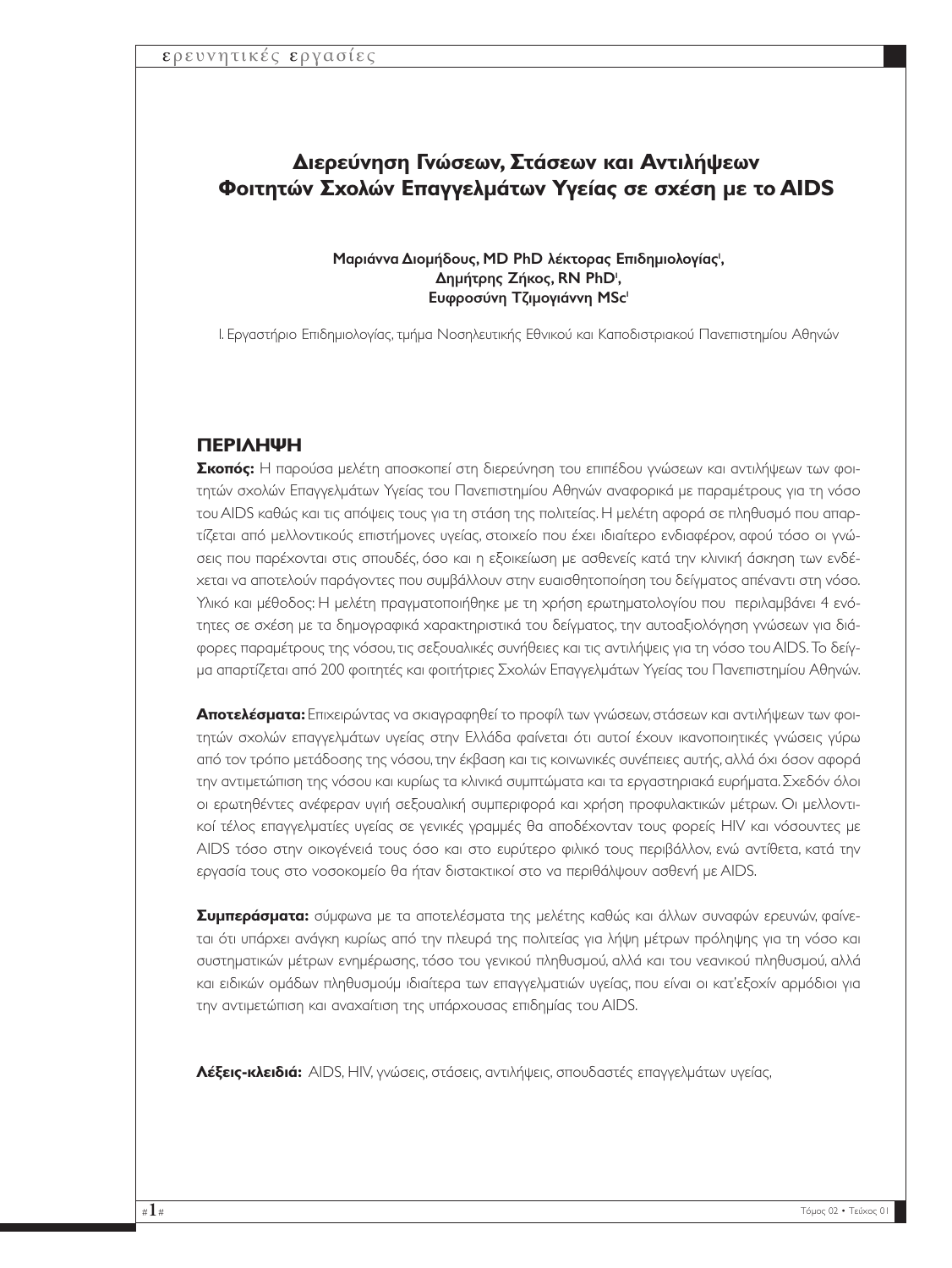## **Εισαγωγή**

#### Επιδηµιολογία

Η λοίµωξη από τον ιό της ανθρώπινης ανοσοανεπάρκειας (ΗΙV) αποτελεί µία από τις µεγαλύτερες απειλές για τη ∆ηµόσια Υγεία σε παγκόσµια κλίµακα.Με βάση τα πλέον πρόσφατα επιδηµιολογικά δεδοµένα για το 2006 ο συνολικός αριθµός φορέων ανέρχεται παγκοσµίως στα 39,5 εκατοµµύρια εκ των οποίων τα 37,2 εκατοµµύρια είναι ενήλικες και τα 2,3 εκατοµµύρια, παιδιά κάτω των 15 ετών (WHO, 2006).

Στην Ελλάδα σηµειώνεται ανησυχητική έξαρση του ιού του AIDS τα τελευταία χρόνια. Συγκεκριµένα, στους πρώτους δέκα µήνες του 2008 δηλώθηκαν στο Κέντρο Ελέγχου και Πρόληψης Λοιµωδών Νοσηµάτων (ΚΕ.ΕΛ.Π.ΝΟ.) ως HIV οροθετικά άτοµα 410 άνδρες και 82 γυναίκες. Κατά την ίδια περίοδο, ο αριθµός των δηλωθέντων κρουσµάτων της νόσου ήταν 48 και 7 αντίστοιχα (UNAIDS, 2006). Ο κυρίαρχος τρόπος µετάδοσης είναι η σεξουαλική επαφή µεταξύ αντρών (51,3%) και ακολουθεί η ετεροφυλοφιλική επαφή σε ποσοστό 13,3% µε κυρίαρχη ηλικιακά οµάδα τη στιγµή της δήλωσης για τους άρρενες τα 30-34 έτη (19,9%) και για τις γυναίκες τα 25- 29 έτη (22,5%) (ΚΕΕΛΠΝΟ, 2006). Χαρακτηριστικό είναι ότι σύµφωνα µε το ΚΕΕΛΠΝΟ, 1 στα 3 περιστατικά στους άνδρες και 1 στα 2 στις γυναίκες αφορούν τους ακαθόριστους τρόπους µετάδοσης.

Ο συνολικός αριθµός των ΗΙV οροθετικών ατόµων ξεπερνάει τις 8 χιλιάδες στην Ελλάδα, µε τους άρρενες να υπερτερούν από πλευράς ποσοστού (79,9%) και κυρίαρχο τρόπο µετάδοσης τη σεξουαλική επαφή µε άλλους άρρενες (46,3%). ∆ιαχρονικά η τάση της επιδηµίας ήταν αυξητική τόσο στους άνδρες όσο και στις γυναίκες. Όµως από το 2000, ο αριθµός των δηλωθέντων νέων µολύνσεων µειώνεται, τάση που συνεχίζεται µέχρι το 2002 για να παρουσιάσει αύξηση τα επόµενα χρόνια (ΚΕΕΛΠΝΟ, 2006).

Μετά τα µέσα του '90 η αναλογία των οµοφυλόφιλων στο σύνολο των οροθετικών παρουσίασε ελαφρά µείωση, ακολούθως σταθεροποιήθηκε αλλά παραµένει ο κύριος πληθυσµός µεταξύ των οροθετικών ατόµων. Απεναντίας, η ετεροφυλοφιλική επαφή αυξήθηκε σταθερά και αποτελεί µία συνήθη οδό για την εξάπλωση του HIV/AIDS στα πρόσφατα χρόνια (∆αρδαβέσης, 2005), (Τσαντές, 2005). Οι µετανάστες από τις περιοχές της Υποσαχάριας Αφρικής και της Κεντρικής και Ανατολικής Ευρώπης είναι οι πιο συνηθισµένες περιπτώσεις σε αυτή την κατηγορία (Νικολόπουλος, 2005). Πάντως, το ποσοστό µετάδοσης µεταξύ χρηστών ενδοφλέβιων ναρκωτικών παραµένει διαχρονικά στην Ελλάδα αναλογικά χαµηλότερο σε σχέση µε τις υπόλοιπες χώρες της Ευρώπης (ΚΕΕΛΠΝΟ, 2006). Οι επιστήµονες αναφέρουν ότι η ραγδαία αύξηση κρουσµάτων στη χώρα µας οφείλεται στην αλλαγή της σεξουαλικής συµπεριφοράς,µε περισσότερες εναλλαγές συντρόφων καθώς και στη µη χρήση προφύλαξης από πολλά ζευγάρια.Το πρόβληµα επιδεινώνεται από την εισροή µεταναστών από κράτη µε υποβαθµισµένα συστήµατα υγείας (UNAIDS, 2006)

Σε παγκόσµια κλίµακα, οι εν ζωή οροθετικοι για το 2008 ανέρχονται στα 39,5 εκ των οποίων 70% ήταν άρρενες. Το 38,3% αφορούσε άρρενες που έχουν σεξουαλικές επαφές µε άλλους άρρενες ενώ στο 46,7% των περιπτώσεων η µετάδοση είχε γίνει µέσω της ετεροφυλοφιλικής σεξουαλικής επαφής.

Η πλειονότητα των νέων περιπτώσεων αφορά ηλικίες µεγαλύτερες των 35 ετών κατά τη διάγνωση.

Γνώσεις, στάσεις και αντιλήψεις για το AIDS στην Ελλάδα Αρκετές είναι οι µελέτες που διερευνούν τις στάσεις, γνώσεις και αντιλήψεις απέναντι στη νόσο του AIDS. Ως προς τις αντιλήψεις, τα πρώτα έτη εµφάνισης της νόσου στην Ελλάδα διαφαίνεται µία ρατσιστική διάθεση απέναντι στους φορείς και ασθενείς µε AIDS. Χαρακτηριστικά, κατά το ακαδηµαϊκό έτος 1993-1994 πραγµατοποιήθηκε µελέτη από τους Γρηγοριάδου και συν µε στόχο τη διερεύνηση των αντιλήψεων των σπουδαστών απέναντι στη νόσο (Γρηγοριάδου, 1995). Υλικό της µελέτης αποτέλεσαν 720 σπουδαστές του ΟΑΕ∆, ηλικίας 18- 28 ετών.∆ιαπιστώθηκε ότι µεγάλο ποσοστό ανδρών και γυναικών έχουν ρατσιστικά αισθήµατα απέναντι στους φορείς και ασθενείς µε AIDS. Συγκεκριµένα, 24,8% δηλώνει αρνητικό στο µέτρο του απορρήτου για τους εξεταζόµενους, 27,1% πιστεύει ότι οι φορείς και οι πάσχοντες πρέπει να αποµονώνονται και το 15,13% αισθάνεται απέχθεια και αδιαφορία για αυτούς. Θετικό ωστόσο αποτελεί το γεγονός ότι το 94,5% θεωρεί ότι τα άτοµα αυτά αξίζουν τη συµπαράσταση της πολιτείας και ότι το 81% νιώθει συµπόνια για φορείς και νοσούντες. Αντίστοιχα ήταν και τα αποτελέσµατα µελέτης που πραγµατοποιήθηκε 3 χρόνια µετά από τους Μεράκου και συν (Μεράκου, 2002). Υλικό αυτής της µελέτης αποτέλεσαν 702 σπουδαστές, ηλικίας 15-20 ετών, από 13 Τεχνολογικά Επαγγελµατικά Εκπαιδευτήρια στην ευρύτερη περιοχή των Αθηνών, το 1997. 89,65% θεωρούν το AIDS ως απειλή για την κοινωνία και το 31,75% θα ένιωθε ντροπή αν διαπίστωνε ότι είναι φορέας.Ωστόσο το 76,55% θα συνέχιζε να συναναστρέφεται µε φορέα HIV. Σχετική µελέτη πραγµατοποιήθηκε αργότερα από την Σαπουντζή-Κρέπια και συν (2000). Υλικό της µελέτης αποτέλεσαν 320 σπουδαστές από δύο σχολές του ΤΕΙ Αθήνας, τη Σχολή Επαγγελµάτων Υγείας και Πρόνοιας (Σ.Ε.Υ.Π.) και τη Σχολή ∆ιοίκησης και Οικονοµίας (Σ.∆.Ο), ηλικίας 18-30 ετών. ∆ιαπιστώθηκε απροθυµία ως προς την παροχή φροντίδας σε φορείς και νοσούντες.Συγκεκριµένα,για την παροχή φροντίδας το 44,58% απάντησε καταφατικά, ενώ το 53,03% απάντησε «δεν ξέρω/ίσως». Καταφατική απάντηση έδωσε επίσης το 63,64% των ανδρών σπουδαστών της ΣΕΥΠ και µόνο το 47,48% των γυναικών της σχολής, γεγονός το οποίο προκαλεί προβληµατισµό. Όσον αφορά στη φοίτηση φορέα ΗΙV στο τµήµα,το 76,6% του δείγµατος προτείνει συνέχιση των σπουδών, ενώ το 21% προτείνει φοίτηση υπό όρους. Το 58,86% απάντησε ότι θα διέκοπτε τη σεξουαλική επαφή µε τον/τη σύντροφο εφόσον µάθαινε ότι αυτός/ή είναι φορέας της νόσου,ενώ το 34,12% δεν ξέρει πως θα ενεργούσε. Τέλος αναφορικά µε την παροχή βοήθειας σε φίλους, οι γυναίκες και των δύο σχολών δήλωσαν ότι θα την παρείχαν σε µεγαλύτερο ποσοστό από τους άντρες συµφοιτητές τους. Ενδιαφέρον παρουσιάζουν και οι απόψεις των µεταναστριών για τους φορείς και νοσούντες µε AIDS οι οποίες διερευνήθηκαν από τους Καµπούρα-Νιφλή και συν (2000). Πιο ειδικά, την περίοδο ∆εκέµβρη1999 - Απρίλη 2000, διεξήχθη στη Λάρισα µελέτη µεταξύ 100 γυναικών αλβανικής και 100 βουλγαρικής υπηκοότητας, ηλικίας 17-48 ετών. Το 59,5% δήλωσε αδιάφορο για τους φορείς και το 27% δήλωσε ότι θα εγκα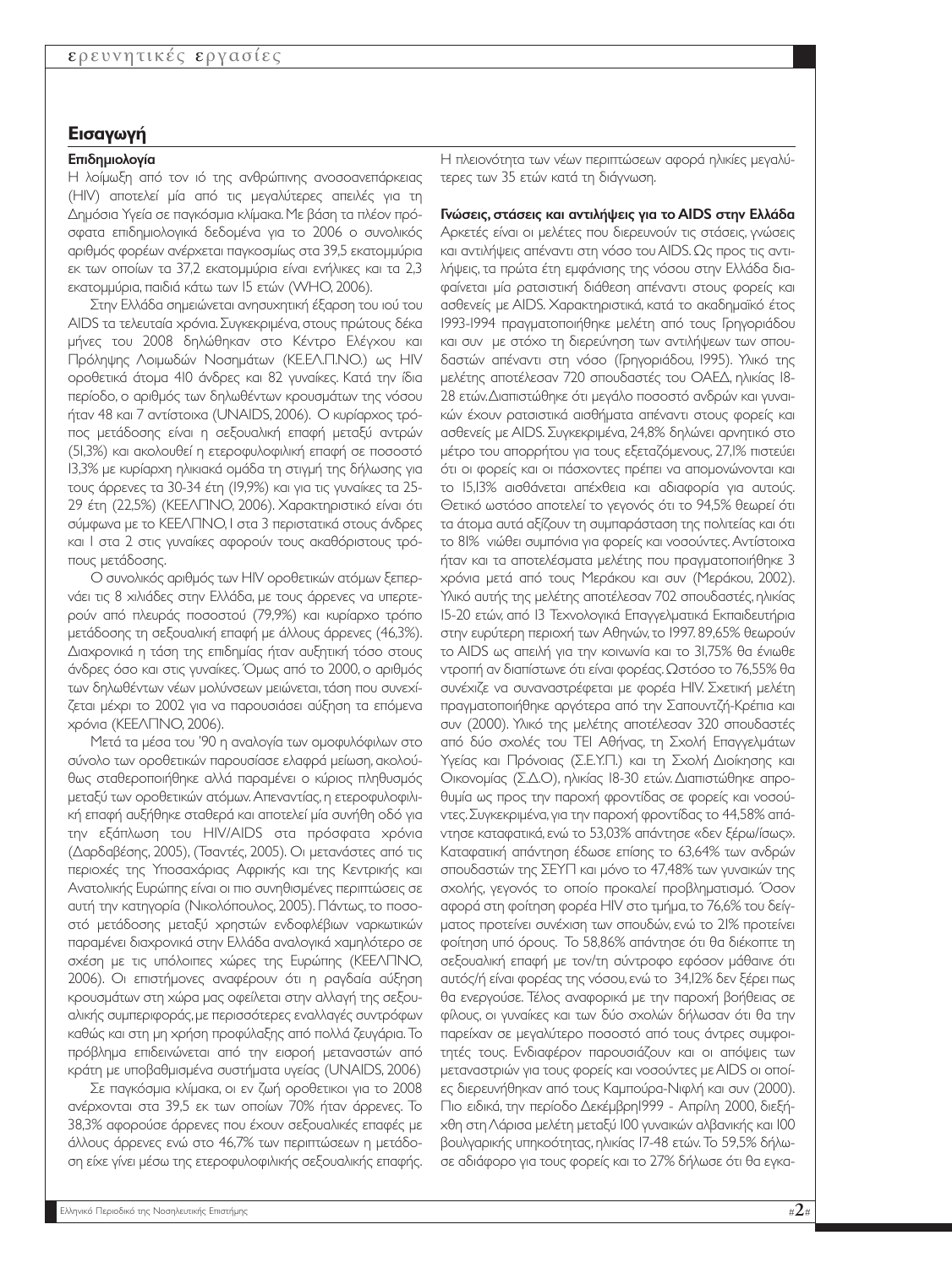τέλειπε τον ερωτικό της σύντροφο σε περίπτωση που αυτός ήταν φορέας.Τέλος,σε πρόσφατη έρευνα σε αντιπροσωπευτικό δείγµα πληθυσµού ηλικίας 10 µε 65 ετών διαφαίνεται µια διαφοροποίηση των αντιλήψεων (Κατσιαρδάνης, 2006). Συγκεκριµένα, το 80% των ερωτηθέντων πιστεύει ότι οι πάσχοντες θα πρέπει να είναι ενταγµένοι στην κοινωνία και όχι αποµονωµένοι. Εντούτοις, το 10% δηλώνει ότι υπήρχε συµµαθητής του παιδιού του που έπασχε από AIDS, θα άλλαζε στο παιδί του σχολείο ή τάξη, ενώ αντίστοιχο ποσοστό αδυνατεί να απαντήσει.

Οι αντιλήψεις για τη νόσο ενδεχοµένως να επηρεάζονται από τις σχετικές γνώσεις. Το επίπεδο γνώσεων αναφορικά µε τη νόσο έχει απασχολήσει σε µεγάλο βαθµό την επιστηµονική κοινότητα. Στην προαναφερθείσα µελέτη που πραγµατοποιήθηκε σε 13 Τεχνολογικά Επαγγελµατικά Εκπαιδευτήρια των Αθηνών (Μεράκου, 2002) διαπίστωσαν ότι οι σχετικές µε τη νόσο γνώσεις ήταν επαρκείς καθώς το 72% των ερωτήσεων που αναφέρονται στο επίπεδο γνώσεων για το AIDS απαντήθηκαν σωστά, παρόλο που µόνο το 43,15% των σπουδαστών θεώρησε το επίπεδο γνώσεών του για το HIV/AIDS ικανοποιητικό. Ως προς τη σεξουαλική συµπεριφορά, ανησυχητικό ήταν το γεγονός ότι το 30% περίπου υποψιαζόταν ότι έχει µολυνθεί λόγω µη ασφαλούς ερωτικής συµπεριφοράς στο παρελθόν, κυρίως άρρενες και ότι το 41,9% των αγοριών διατηρούσαν σχέσεις µε περιστασιακούς συντρόφους. Στα ευρήµατα της έρευνας εντάσσονται η ευρεία χρήση προφυλακτικού µε ποσοστά 80,9% για τα αγόρια και 56,7% για τα κορίτσια όπως και τα υψηλό ποσοστό, (64,8%) των κοριτσιών που δεν είχαν ακόµα ξεκινήσει σεξουαλικές επαφές. Οι παράγοντες που ταυτοποιήθηκαν ως σηµαντικά συσχετιζόµενοι µε το επίπεδο γνώσεων για τη νόσο, ήταν η ηλικία, το φύλο, οι σχολικοί βαθµοί και η θρησκευτικότητα. Αναφορικά µε τις γνώσεις των µεταναστριών για το AIDS και τη σεξουαλική τους συµπεριφορα, στην προαναφερθείσα έρευνα (Καµπουρά-Νίφλη, 2000). η σεξουαλική ζωή της πλειοψηφίας χαρακτηρίστηκε έντονη, µονογαµική, από χρήση προφυλακτικού µόνο για την ανεπιθύµητη εγκυµοσύνη και από αδιαφορία για τον κίνδυνο νόσησης από τα σεξουαλικά νοσήµατα. Ανάλογες έρευνες διεξήχθησαν τα επόµενα χρόνια µε επίκεντρο το γενικό πληθυσµό όπως η έρευνα των Καµπουράκη και συν (2006). Υλικό αποτέλεσαν οι επισκέπτες της έκθεσης «HELEXPO ΓΙΑ ΤΗΝ ΥΓΕΙΑ» το 2006 και οι οµάδες σχολείων για τα οποία οργανώθηκε σεµινάριο ενηµέρωσης για το HIV/AIDS. Μοιράστηκαν 171 ερωτηµατολόγια σε άτοµα ηλικίας 16-41 ετών. Τα αποτελέσµατα δεν ήταν ιδιαίτερα ενθαρρυντικά καθώς το 19,23% δήλωσε ότι σπάνια χρησιµοποιεί προφυλακτικό κατά τη σεξουαλική επαφή. Ως αιτία µη χρήσης του προφυλακτικού, το 51,4% αναφέρει την ύπαρξη µόνιµου δεσµού.Πάντα δηλώνει ότι χρησιµοποιεί προφυλακτικό µόνο το 63,6% των αποφοίτων γυµνασίου. Στο δείγµα που εξετάστηκε αυτό αντιστοιχεί κυρίως σε µαθητές αφού το 71,4% των ατόµων ηλικίας µικρότερης των 18 ετών δηλώνει επίσης ότι χρησιµοποιεί πάντα προφυλακτικό. Εντυπωσιακή είναι η εκτίµηση γνώσεων για τα λοιµώδη αφού τα άτοµα ηλικίας≤18 ετών αναγνωρίζουν σε µικρότερο ποσοστό βασικά Σ.Μ.Ν. ενώ το ποσοστό των ατόµων

που έχουν αντίστοιχα καλύτερη γνώση είναι ηλικίας 26-35 ετών. Παρόµοια αποτελέσµατα παρουσιάζει µελέτη σε αντιπροσωπευτικό δείγµα πληθυσµού ηλικίας µεταξύ 10 και 65 ετών (Κατσιαρδάνης, 2006) όπου διαπιστώνεται ελλιπής γνώση για τους τρόπους µετάδοσης. Ενδεικτικά, το 15% δε γνωρίζει ότι ο ιός µπορεί να µεταδοθεί από την πάσχουσα µητέρα στο παιδί ενώ 30% νοµίζει ότι ο ιός µπορεί να µεταδοθεί µε τα κουνούπια και αντίστοιχο ποσοστό δεν πιστεύει ότι ο ιός µεταδίδεται µέσω κοινής χρήσης οδοντόβουρτσας. Σε αντιστοιχία µε τις παραπάνω έρευνες είναι η έρευνα των ∆ετοράκη και συν (2006) . Η έρευνα διεξήχθη το 2006 όπου συµπληρώθηκαν 600 ανώνυµα ερωτηµατολόγια κλειστού τύπου (300 από ενήλικες ηλικίας 26-55 ετών και 300 από σπουδαστές Α.Τ.Ε.Ι. ηλικίας 18-25 ετών). Το µεγαλύτερο ποσοστό του δείγµατος ήταν σπουδαστές 18-25 ετών (67,8%) ενώ οι ενήλικες 26-55 ετών (30,5%). Περισσότεροι σπουδαστές απ' ότι ενήλικες δηλώνουν ενήµεροι στο θέµα του AIDS (p<0β05). Οι σπουδαστές χρησιµοποιούν σε µεγαλύτερο ποσοστό (58,8%) έναντι των ενηλίκων (48,8%) προφυλακτικό σε κάθε σεξουαλική επαφή. Το σύνολο του δείγµατος απαντά ότι σε µεγάλο βαθµό δεν επιθυµεί να ενηµερωθεί για τους τρόπους µετάδοσης του AIDS, ούτε για τους τρόπους προφύλαξης (ενήλικες 89%, σπουδαστές 72%) ενώ λίγο περισσότεροι σπουδαστές απ' ότι ενήλικες (45,2% µε 35,1%) θα ήθελαν να ενηµερωθούν για το τεστ. Η αίσθηση του κινδύνου σχετικά µε τη µόλυνση από τον ιό διαφέρει ανάλογα µε το εάν πρόκειται για ενήλικους ή σπουδαστές, µε τους πρώτους να πιστεύουν ότι ο κίνδυνος είναι γενικά χαµηλός και τους σπουδαστές πιο επιφυλακτικούς. Περισσότεροι σπουδαστές (72,5%) σε σχέση µε τους ενήλικες (64,1%) δήλωσαν ότι έχουν διαβάσει σχετικό διαφηµιστικό υλικό ενώ τόσο οι σπουδαστές όσο και οι ενήλικες χαρακτηρίζουν την πρόληψη του AIDS ανεπαρκή έως λίγο ικανοποιητική.Υψηλό ποσοστό αδιαφορίας για την ενηµέρωση στο θέµα του AIDS παρατηρήθηκε τόσο από τους σπουδαστές όσο και από ενηλίκους κατοίκους της πόλης των Πατρών µε τους πρώτους ελαφρά ενηµερωµένους σε σχέση µε την δεύτερη οµάδα.Τα αποτελέσµατα θεωρούνται ότι είναι ενδεικτικά της πληµελούς ενηµέρωσης. Στο πνεύµα των παραπάνω ερευνών κινούνται και τα ευρήµατα άλλης µελέτης (Μπότση, 2006). σχετικά µε τους καλούντες, συνολικά 376, την τηλεφωνική γραµµή (hotline) του προγράµµατος «ΛΑΪΣ», από την περίοδο έναρξης της λειτουργίας της (καλοκαίρι του 2004) µέχρι την αντίστοιχη περίοδο του 2006. Όσον αφορά στο λόγο κλήσης αυτός κατανέµεται ισόποσα στην παροχή πληροφοριών (Ν=189) ή για να αναφέρουν πιθανή έκθεση σε ΣΜΝ (Ν=187). Και τα 187 άτοµα που κάλεσαν για να αναφέρουν για την πηγή έκθεσής τους, αυτή προήλθε από σεξουαλική επαφή. Το 37% δηλώνει ότι δεν έκανε χρήση προφυλακτικού. Ο συνδυασµός ηλικιακής κατηγορίας και πηγής έκθεσης παρουσιάζει υψηλά ποσοστά για το HIV/AIDS για άτοµα ηλικίας άνω των 29 ετών, ενώ το 8% αυτών που είχαν εν γνώσει τους επαφή µε οροθετικό άτοµο δεν χρησιµοποίησαν προφυλακτικό καθώς και το 37% όσων είχαν πρωκτική επαφή. Τέλος σχετική έρευνα πραγµατοποιήθηκε σε επαγγελµατίες υγείας από τους Αναστασίου και συν (2006). Μοιράστηκαν 100 ερωτηµατο-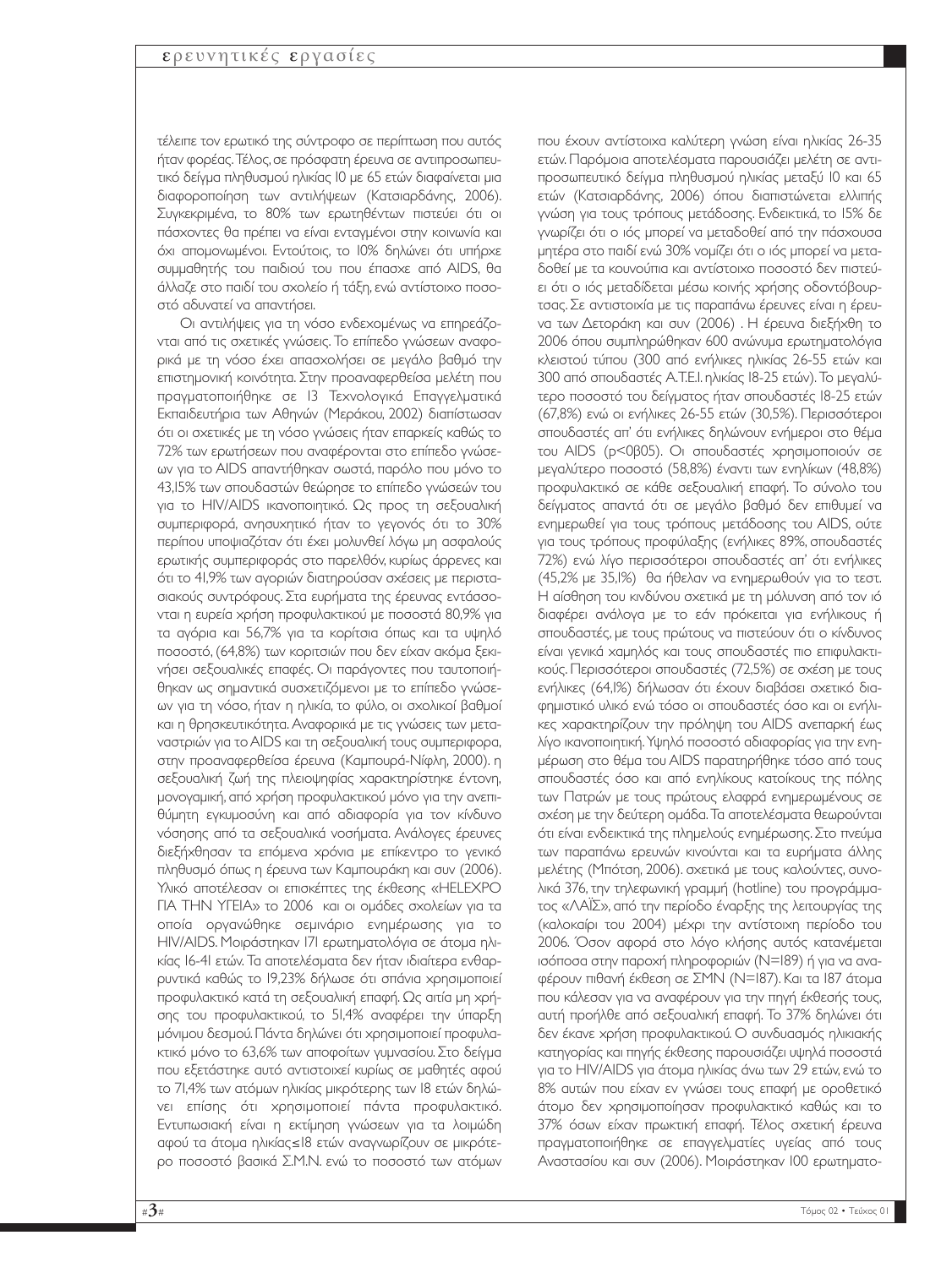#### ερευνητικές εργασίες

λόγια σε ιατρονοσηλευτικό και λοιπό προσωπικό,καθώς επίσης και σε συνοδούς παιδιών νοσηλευόµενων ή προσκοµισθέντων στα Εξωτερικά Ιατρεία, ηλικίας 10-65 ετών. ∆ιαπιστώθηκε ότι υπάρχει ακόµη και σήµερα µεγάλο ποσοστό ατόµων που έχουν άγνοια για την επιδηµιολογία, τον επιπολασµό και τους τρόπους µετάδοσης του ιού καθώς και ότι η άγνοια σχετίζεται ισχυρά και στατιστικά σηµαντικά µε το χαµηλό µορφωτικό επίπεδο των ατόµων. Ένα υψηλό ποσοστό, 2 στους 3 συµµετέχοντες, συµπεριλαµβανοµένων και ατόµων µε υψηλό µορφωτικό επίπεδο, συγχέει την µολυ-

## **Σκοπός**

Η παρούσα µελέτη αποσκοπεί στη διερεύνηση του επιπέδου γνώσεων και αντιλήψεων των φοιτητών σχολών Επαγγελµάτων Υγείας του Πανεπιστηµίου Αθηνών αναφορικά µε παραµέτρους για τη νόσο του AIDS καθώς και τις απόψεις τους για τη στάση της πολιτείας. Η µελέτη αφορά σε πληθυσµό που απαρτίζεται από µελλοντικούς επιστή-

## **Υλικό & Μέθοδος**

Η µελέτη πραγµατοποιήθηκε µε τη χρήση ερωτηµατολογίου. Το ερωτηµατολόγιο περιέχει 4 ενότητες ερωτηµάτων.Η πρώτη ενότητα αφορά στα δηµογραφικά στοιχεία. Συγκεκριµένα η ενότητα περιλαµβάνει ερωτήσεις σχετικά µε την ηλικία, το φύλο,τον τόπο καταγωγής,το µορφωτικό επίπεδο,το επάγγελµα των γονέων,την οικογενειακή κατάσταση των ιδίων και των γονέων και το µορφωτικό επίπεδο των γονέων.

Η δεύτερη ενότητα αφορά ερωτήσεις στις οποίες οι συµµετέχοντες καλούνται να αυτοαξιολογήσουν το επίπεδο γνώσεων για τη νόσο. Η Τρίτη ενότητα αφορά τις σεξουαλικές συνήθειες των ερωτηθέντων.

## **Αποτελέσµατα**

Η μέση ηλικία του δείγματος είναι τα 22 έτη, με ελάχιστη τιμή τα 18 έτη και µέγιστη τα 42 έτη (τυπική απόκλιση=4).Το 79% του δείγµατος (Ν=158) είναι γυναίκες και το 21% (Ν=42) άρρενες. Αναφορικά µε τον τόπο καταγωγής του δείγµατος, το 27,1% κατάγονται από την Αθήνα και τα προάστειά της (Ν=52), το 7,3% από τη Θεσσαλονίκη (Ν=14), το 3,1% από την Πάτρα (Ν=6), το 34,4% από άλλη µικρότερη πόλη (Ν=66),το 17,7% από επαρχιακή µη αστική περιοχή (Ν=34) και τέλος το 10,4% (Ν=20) εκτός Ελλάδας. Αναφορικά µε το επάγγελµα του πατέρα, το 15,5% είναι δηµόσιοι υπάλληλοι (Ν=30), 13,4% ιδιωτικοί υπάλληλοι (Ν=26), 29,9% ελεύθεροι επαγγελµατίες (Ν=58), 8,2% αγρότες (Ν=16), 6,2% είναι ιατροί/επαγγελµατίες υγείας (Ν=12), 9,3% εκπαιδευτικοί (Ν=18), 3,1% στρατιωτικοί (Ν=6), 4,1% εργάτες (Ν=8).

Η πλειονότητα των µητέρων του δείγµατος ασχολούνται µε οικιακά (43,8%, Ν=84), επαγγέλλονται δηµόσιοι υπάλληλοι στο 8,3% των περιπτώσεων (Ν=16), ιδιωτικοί υπάλληλοι σε ποσοστό 13,5% (Ν=26), ελεύθεροι επαγγελµατίες σε ποσοστό 10,4% (Ν=20), ιατροί/επαγγελµατίες υγείας σε ποσοστό 8,3% (Ν=16), εκπαιδευτικοί σε ποσοστό 7,3% (Ν=14),εργάτριες σε ποσοστό 2,1% (Ν=4) και συνταξιούχοι

σµατικότητα µε τη σοβαρότητα των επιπτώσεων της νόσου και θεωρεί τον HIV µολυσµατικότερο από τον ιό της Ηπατίτιδας Β (61%). Το 95% αναφέρει τη σεξουαλική µετάδοση ως κύριο τρόπο µετάδοσης,ενώ όσον αφορά την ανίχνευση του ιού στα βιολογικά υγρά απαντά σωστά µόνο το 94%. Εν κατακλείδι, στη µελέτη παρουσιάζεται ελλιπείς γνώσεις, γεγονός το οποίο αναδεικνύει τη µη αποτελεσµατική δραστηριοποίηση των αρµόδιων οργάνων στο θέµα της σεξουαλικής αγωγής και της ενηµέρωσης- πρόληψης για το AIDS.

µονες υγείας, στοιχείο που έχει ιδιαίτερο ενδιαφέρον, αφού τόσο οι γνώσεις που παρέχονται στις σπουδές, όσο και η εξοικείωση µε ασθενείς κατά την κλινική άσκηση των φοιτητών ενδέχεται να αποτελούν παράγοντες που συµβάλλουν στην ευαισθητοποίηση του δείγµατος απέναντι στη νόσο.

Η τέταρτη ενότητα αναφέρεται στις αντιλήψεις για τη νόσο. Συγκεκριµένα διερευνάται ο βαθµός αποδοχής φορέων/νοσούντων µελών της οικογένειας, φιλικού περιβάλλοντος, καθώς και το αν ως επαγγελµατίες υγείας θα περιθάλπταν ασθενείς µε AIDS. Τέλος, η πέµπτη ενότητα αξιολογεί τις αντιλήψεις αναφορικά τη στάση και τις πρωτοβουλίες της πολιτείας.

Το ερωτηµατολόγιο δόθηκε σε 200 προπτυχιακούς και µεταπτυχιακούς φοιτητές του Πανεπιστηµίου Αθηνών. Η στατιστική ανάλυση πραγµατοποιήθηκε µε το στατιστικό πακέτο SPSS, έκδοση 13.

#### 6,3% (Ν=12).

Αναφορικά µε την οικογενειακή κατάσταση του δείγµατος, το 98% είναι άγαµοι και µόλις 2% έγγαµοι, αναµενόµενο στοιχείο λόγω του νεαρού της ηλικίας του δείγµατος. Αναφορικά µε την οικογενειακή κατάσταση των γονέων του δείγµατος, το 89,8% (Ν=176) είναι έγγαµοι, 6,1% (Ν=12) διαζευγµένοι και 4,1% (Ν=8) χήρες/οι. Σχετικά µε το µορφωτικό επίπεδο του πατρός, το 21,4% είναι απόφοιτοι ∆ηµοτικού (Ν=42), 7,1% απόφοιτοι Γυµνασίου (Ν=14), 27,6% απόφοιτοι Λυκείου/ΤΕΕ (Ν=54),11,2% απόφοιτοι ΤΕΙ (Ν=22) και 32,7% (Ν=64) απόφοιτοι ΑΕΙ. Σχετικά τέλος µε το µορφωτικό επίπεδο της µητέρας, το 14,1% είναι απόφοιτοι ∆ηµοτικού (Ν=28), 15,2% απόφοιτοι Γυµνασίου (Ν=30), 36,4% απόφοιτοι Λυκείου/ΤΕΕ (Ν=72), 13,1% απόφοιτοι ΤΕΙ (Ν=26) και 21,2% (Ν=42) απόφοιτοι ΑΕΙ.

#### Ενηµέρωση για το AIDS

Αναφορικά µε την αυτοαξιολόγηση του βαθµού ενηµέρωσης για τον τρόπο µετάδοσης της νόσου το 5,1% (Ν=20) δήλωσε ελάχιστα ενήµερο για τον τρόπο µετάδοσης της νόσου, το 52% (Ν=104) αρκετά ενήµερο και το 42,9% πλή-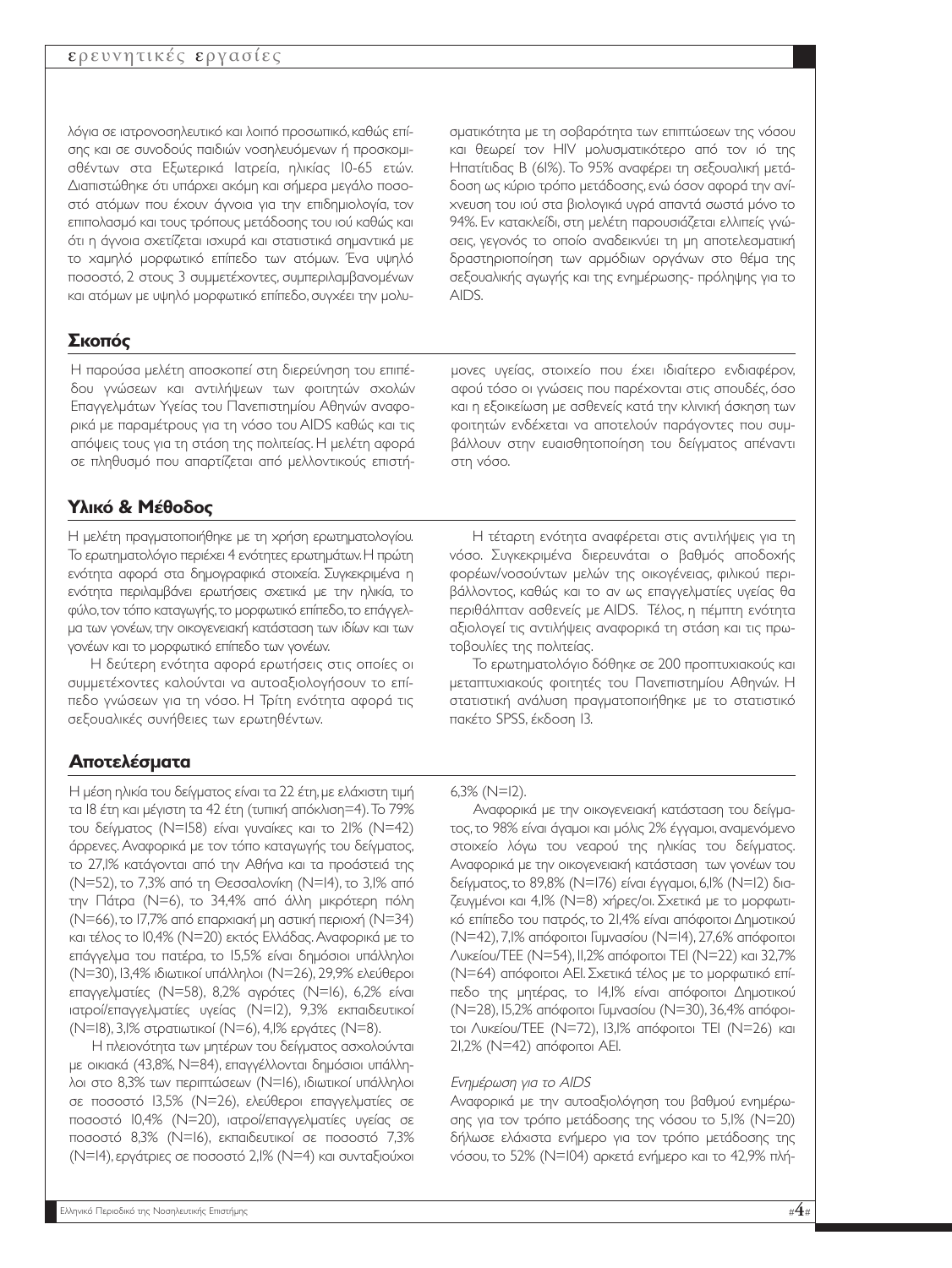ρως ενήµερο ενώ κανένας φοιτητής δε δήλωσε πλήρη άγνοια για τον τρόπο µετάδοσης του AIDS.

Αναφορικά µε το βαθµό ενηµέρωσης για τα κλινικά συµπτώµατα της νόσου, ένα σηµαντικό ποσοστό (30,3%, Ν=60) δήλωσε στο ερώτηµα αυτό ότι είναι ελάχιστα ενήµερο, ενώ το 49,5% (Ν=98) και το 20,2% (Ν=40) δήλωσαν αρκετά και πλήρως ενήµεροι αντίστοιχα, ενώ για τα εργαστηριακά ευρήµατα της νόσου, τα αποτελέσµατα δείχνουν ότι περισσότεροι από τους µισούς φοιτητές είναι λίγο ή και καθόλου ενήµεροι. Συγκεκριµένα, 11,1% δήλωσαν καθόλου ενήµεροι (Ν=22), 46,5% ελάχιστα ενήµεροι (Ν=92), 37,4% αρκετά ενήµεροι (Ν=74), ενώ µόλις το 5,1% (Ν=10) δήλωσαν πλήρως ενήµεροι για τα εργαστηριακά ευρήµατα της νόσου. Αναφορικά µε το βαθµό ενηµέρωσής τους για τις κοινωνικές συνέπειες της νόσου, το 27% δήλωσε πλήρως ενήµερο (Ν=54), το 55% αρκετά ενήµερο (Ν=110) και τέλος το 18% (Ν=36) δήλωσε ελάχιστα ενήµερο. Όσον αφορά το βαθµό ενηµέρωσης τους για την αντιµετώπιση της νόσου, το 5% (Ν=10) του δείγµατος δήλωσε καθόλου ενήµερο, το 34% (Ν=68) ελάχιστα ενήµερο, το 52% (Ν=104) αρκετά ενήµερο και τέλος το 9% (Ν=18) πλήρως ενήµερο. Η τελευταία ερώτηση της ενότητας αφορά στην αυτοαξιολόγηση των φοιτητών αναφορικά µε την ενηµέρωση που έχουν για την έκβαση της νόσου. Στην ερώτηση αυτή, το 22% των φοιτητών δήλωσαν ότι είναι ελάχιστα ενήµεροι (Ν=44), το 63% αρκετά ενήµεροι (Ν=126), το 15% πλήρως ενήµεροι (Ν=30) ενώ κανένας απολύτως δε δήλωσε πλήρη άγνοια.

| ΠΕΔΙΟ ΓΝΩΣΗΣ                                                                                                                | Πληρως                                                                                        | Αρκετά                                                                                   | Ελάχιστα                                                                                    | Καθόλου                                          |
|-----------------------------------------------------------------------------------------------------------------------------|-----------------------------------------------------------------------------------------------|------------------------------------------------------------------------------------------|---------------------------------------------------------------------------------------------|--------------------------------------------------|
| (αυτοαξιολόγηση ενημέρωσης)                                                                                                 | Ενήμερος                                                                                      | Ενήμερος                                                                                 | Ενήμερος                                                                                    | Ενήμερος                                         |
| Μετάδοση νόσου<br>Κλινικά συμτπώματα<br>Εργαστήριακά ευρήματα<br>Κοινωνικές συνέπειες<br>Αντιμετώπιση νόσου<br>Έκβαση νόσου | 42,9% (N=76)<br>20,2% (N=40)<br>$5,1\%$ (N=10)<br>27% (N=54)<br>$9\%$ (N=18)<br>$15\%$ (N=30) | 52% (N=104)<br>49,5% (N=98)<br>37,4% (N=74)<br>55% (N=II0)<br>52% (N=I04)<br>63% (N=I26) | $5,1\%$ (N=20)<br>30,3% (N=60)<br>46,5% (N=92)<br>$18\%$ (N=36)<br>34% (N=68)<br>22% (N=44) | $1\%$ (N=2)<br>$II, I\%$ (N=22)<br>5% ( $N=10$ ) |

#### **Πίνακας 1: Αυτοαξιολόγηση γνώσεων για το AIDS**



#### Συνήθειες

Αναφορικά µε τη χρήση προφυλακτικού κατά την ερωτική πράξη, το 74,2% δήλωσε ότι το χρησιµοποιεί πάντα (Ν=144), 21,6% µερικές φορές (Ν=42) και µόλις 4,2% σπάνια ή ποτέ (Ν=8). Μόλις 10 άτοµα δήλωσαν ότι κάνουν χρήση άλλων µέτρων προφύλαξης, εκ των οποίων

οι 6 ανέφεραν χρήση αντισυλληπτικών και 4 αποµάκρυνση κατά την ερωτική πράξη. Σχετικά µε το αριθµό ερωτικών συντρόφων κατά το τελευταίο έτος, το 19,2% δήλωσε ότι δεν είχε κανέναν ερωτικό σύντροφο, 66,7% έναν µε δύο (Ν=132), 10,1% τρεις µε πέντε (Ν=20) και 4% πάνω από πέντε (Ν=8).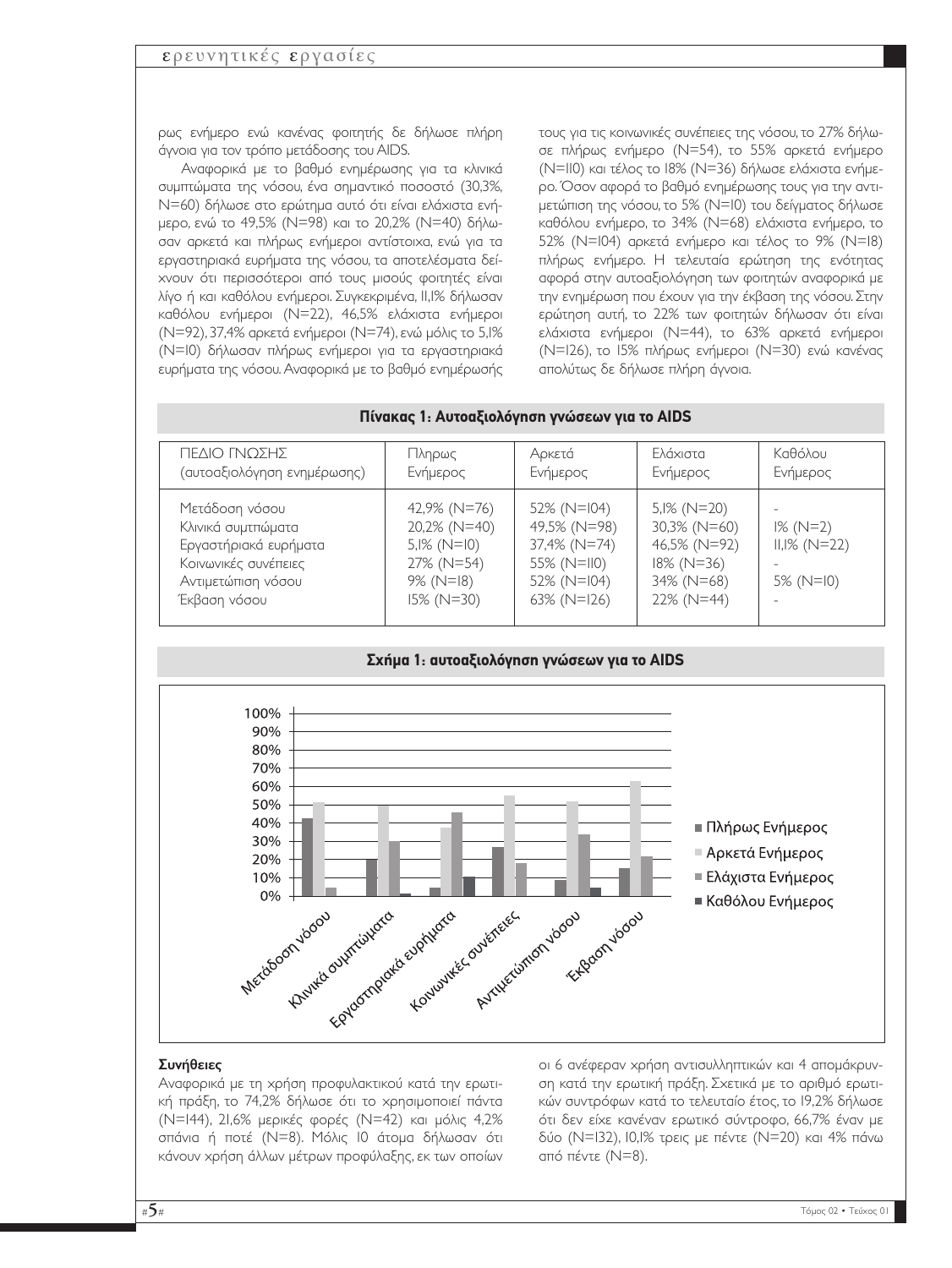#### Αντιλήψεις

Στην ερώτηση αναφορικά µε το βαθµό αποδοχής φορέα του AIDS στην οικογένεια, το 41% (Ν=82) απάντησαν ότι σίγουρα θα αποδέχονταν ένα τέτοιο άτοµο, 49% (Ν=98) απάντησαν πως µάλλον θα τον αποδέχονταν, 8% (Ν=16) απάντησαν µάλλον όχι και µόλις 4 άτοµα σίγουρα όχι. Όσον αφορά στο βαθµό αποδοχής ασθενούς από AIDS στην οικογένεια,το 39,4% (Ν=78) απάντησε ότι σίγουρα θα αποδέχονταν ένα τέτοιο άτοµο, 41,4% (Ν=82) µάλλον θα τον αποδέχονταν, 14,1% (Ν=28) απάντησαν µάλλον όχι και 5,1% (Ν=10) σίγουρα όχι.

Στην ερώτηση αναφορικά µε το βαθµό αποδοχής φορέα του AIDS στο φιλικό περιβάλλον, το 34% (Ν=68) απάντησε ότι σίγουρα θα αποδέχονταν ένα τέτοιο άτοµο, 55% (Ν=110) απάντησε πως µάλλον θα τον αποδέχονταν, 10% (Ν=20) ότι µάλλον όχι και µόλις 2 άτοµα σίγουρα όχι.

Όσον αφορά στο βαθµό αποδοχής νοσούντα από AIDS στο φιλικό περιβάλλον, το 29,9% (Ν=58) απάντησαν ότι σίγουρα θα αποδέχονταν ένα τέτοιο άτοµο, 48,5% (Ν=94) απάντησαν πως µάλλον θα τον αποδέχονταν,18,6% (Ν=36) απάντησαν µάλλον όχι και 3,1% (Ν=6) σίγουρα όχι.

Ενδιαφέροντα είναι τα αποτελέσµατα της ερώτησης που διερευνά το αν ως εργαζόµενοι σε ένα νοσοκοµείο και εφόσον τους δίνονταν η δυνατότητα να επιλέξουν θα δέχονταν να περιθάλψουν έναν ασθενή µε AIDS. Το 33% µόνο (Ν=66) δήλωσε ότι σίγουρα θα τον περίθαλπτε, 47% (Ν=94) δήλωσαν πως µάλλον ναι, 16% (Ν=32) πως µάλλον όχι, ενώ 4% (Ν=8) των ερωτηθέντων ήταν απάντησαν όχι.

Χαρακτηριστικά είναι τα αποτελέσµατα της ερώτησης που διερευνά τις απόψεις των φοιτητών αναφορικά µε τη

## **Συµπεράσµατα - Συζήτηση**

Οι επαγγελµατίες υγείας της παρούσας µελέτης φαίνεται ότι γνωρίζουν σε ικανοποιητικό βαθµό τις παραµέτρους σε σχέση µε τον τρόπο µετάδοσης της νόσου του AIDS, ενώ ένα πολύ µικρό ποσοστό (5,1%) δηλώνει ελάχιστα ενήµερο. Αντίθετα, αναφορικά µε τις γνώσεις για τα κλινικά συµπτώµατα της νόσου, µόλις 1 στους 5 ερωτηθέντες δηλώνει πλήρως ενήµερο, µε την πλειοψηφία να εµφανίζεται ως αρκετά ενήµερο. 1 στους 3, µάλιστα από τους φοιτητές σχολών επαγγελµάτων υγείας αυτοαξιολογούν µε χαµηλό σκορ τις γνώσεις τους γύρω από τα κλινικά συµπτώµατα του AIDS. Ακόµα µεγαλύτερο είναι το ποσοστό που δηλώνει ότι είναι λίγο ή καθόλου ενήµερο για τα εργαστηριακά ευρήµατα υης νόσου, µε τους µισούς από τους ερωτηθέντες να κατατάσσονται σε αυτές τις κατηγορίες. Σε σχέση µε τις κοινωνικές συνέπειες του AIDS 4 στους 5 ερωτηθέντες δηλώνουν ότι είναι αρκετά η πλήρως ενήµεροι ενώ για την αντιµετώπιση της νόσου σηµαντικό ποσοστό των ερωτηθέντων (2 στους 5) αναφέρουν ότι είναι καθόλου ή ελάχιστα ενήµεροι. Το αντίστοιχο ποσοστό στην ερώτηση αυτοαξιολόγησης των γνώσεων για την έκβαση της νόσου είναι χαµηλότερο, αφού µόλις 1 στους 5 δηλώνει καθόλου ή ελάχιστα ενήµερος σχετικά.

Όσον αφορά στις σεξουαλικές συνήθειες του δείγµα-



στάση της πολιτείας απέναντι στους φορείς/ ασθενείς µε AIDS. Περισσότεροι από το 80% έδωσαν ως απάντηση αρνητικές έννοιες. Συγκεκριµένα 20,4% δηλώσαν ότι η στάση της πολιτείας είναι αδιάφορη, 18,3% ότι περιθωριοποιεί τους ασθενείς/φορείς, 16,1% ότι η στάση της πολιτείας είναι ανεπαρκής ενώ ποσοστό 19,4% χαρακτήρισε τη στάση της πολιτείας ως αρνητική.

τος, 3 στους 4 ερωτηθέντες χρησιµοποιούν πάντοτε προφυλακτικό κατά τη σεξουαλική επαφή, ενώ µόλις 4% δεν κάνει χρήση προφυλακτικού. Ελάχιστα (5%) είναι και τα άτοµα που κάνουν χρήση διαφορετικών µεθόδων αντισύλληψης. Τα ποσοστά χρήσης προφυλακτικού είναι ιδιαίτερα υψηλά στο δείγµα, σε σχέση µε άλλες µελέτες που διεξήχθησαν στον ελλαδικό χώρο. Συγκεκριµένα, σε σύγχρονη µελέτη του ∆ετοράκη και συν20 οι σπουδαστές της µελέτης χρησιµοποιούν προφυλακτικό σε ποσοστό 58,8%.

Οι αντιλήψεις των συµµετεχόντων στην έρευνα για τη δυνητική τους στάση απέναντι σε φορείς και νοσούντες καταγράφουν ότι σχεδόν το σύνολο των ερωτηθέντων (9 στους 10) θα δέχονταν φορέα του HIV στην οικογένειά τους. Μικρότερο είναι το ποσοστό αποδοχής ασθενή µε AIDS στην οικογένεια (80,8%). Πανοµοιότυπα είναι και τα αποτελέσµατα όταν το ερώτηµα αφορά το φιλικό περιβάλλον. Τα ευρήµατα της µελέτης είναι συναφή µε αντίστοιχη έρευνα στον ελλαδικό χώρο, η οποία όµως αφορά νεαρά άτοµα µικρότερης ηλικίας που ανήκουν σε µη ειδική επαγγελµατική οµάδα15 ενώ σε άλλη µελέτη18 αντίστοιχο ποσοστό γονέων (10%) θα άλλαζε το παιδί του τάξι/σχολείο αν υπήρχε σε αυτή µαθητής µε τη νόσο. Ανησυχία προκαλεί το εύρηµα ότι µόλος 1 στους 3 θα περιέθαλπτε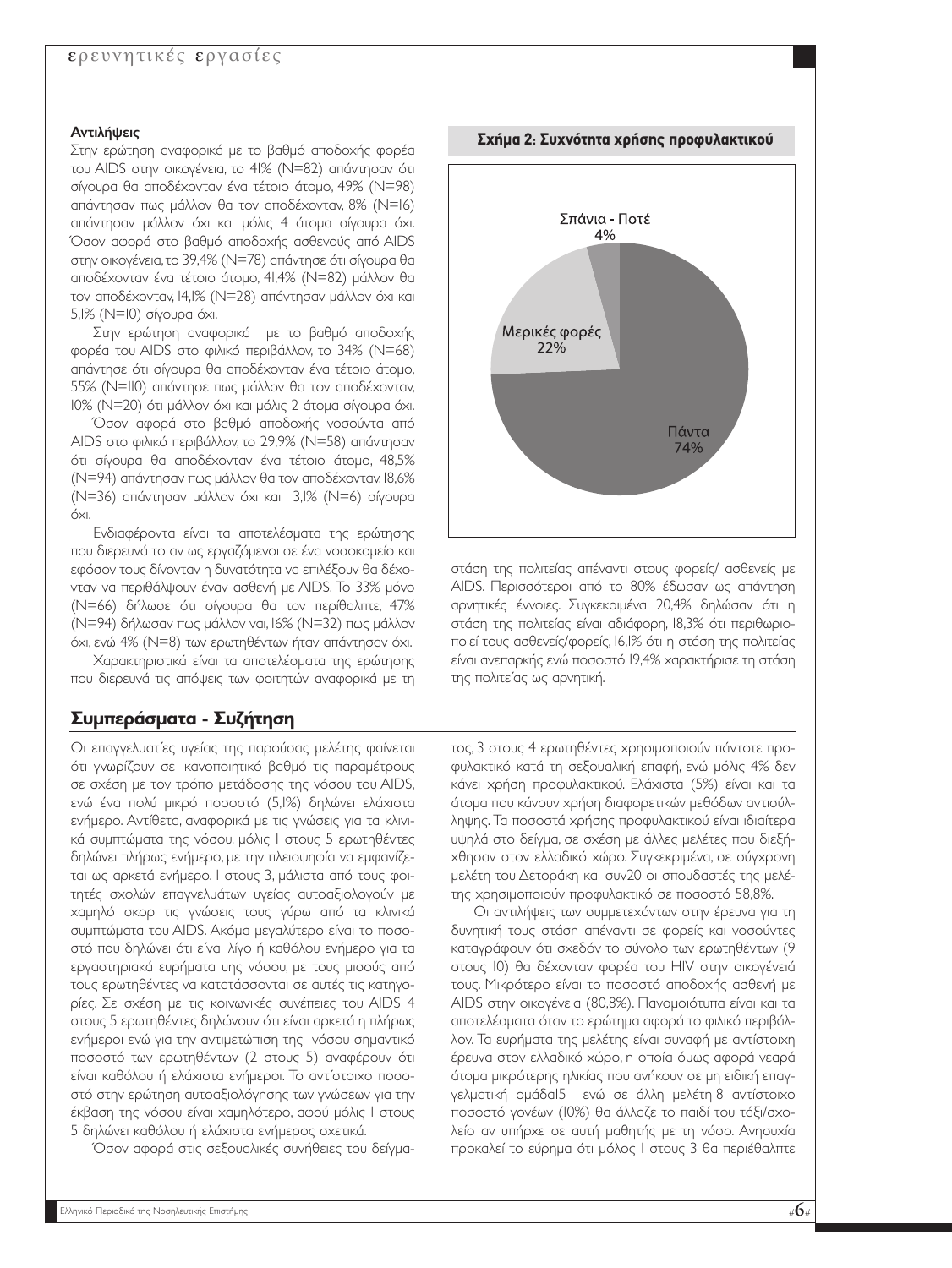σίγουρα ασθενή µε AIDS στο νοσοκοµείο, εφόσον είχε τη δυνατότητα να επιλέξει, γεγονός που αναδεικνύει υποβόσκουσα ύπαρξη κοινωνικού ρατσισµου για τα άτοµα αυτά. Ενδεχοµένως το χαµηλό αυτό ποσοστό να σχετίζεται µε το φόβο µετάδοσης του ιού µε τρύπηµα, αλλά θα ήταν χρήσιµο να διερευνηθεί περαιτέρω ο λόγος που οδηγεί σε τέτοιες δυνητικές συµπεριφορές.

Σε σχέση µε τις απόψεις των φοιτητών για τη στάση της πολιτείας απέναντι στους φορείς/ ασθενείς µε AIDS, περισσότεροι από το 80% έδωσαν ως απάντηση αρνητικές έννοιες, µε κυρίαρχο τον χαρακτηρισµό της στάσης της πολιτείας ως αδιάφορή, ανεπαρκή έως αρνητική. Σηµαντικό ποσοστό χαρακτηρίζει µάλιστα τη στάση ως τέτοια που οδηγεί σε περιθωριοποίηση των ασθενών. Ως ανεπαρκής χαρακτηρίζεται από ιδιαίτερα ψηλό ποσοστό η στρατηγική πρόληψης της νόσου και σε δείγµα ενηλίκων

#### **ΒΙΒΛΙΟΓΡΑΦΙΑ**

Αναστασίου Α, Κατσιαρδάνης Κ, Κατσιαρδάνη ΚΠ και συν. (2006) Γνώσεις για την Επιδηµιολογία-Μετάδοση Και Προφύλαξη Από Τον HIV, Σχολιασµός Απαντήσεων Αντιπροσωπευτικού ∆είγµατος. 18ο Πανελλήνιο Συνέδριο AIDS, Αθήνα 24-26 Νοεµβρίου 2006: 1.

Γρηγοριάδου Α, Ντούτσος Ι, Τυροδήµος Η. και συν. (1995) Στάση σπουδαστών του ΟΑΕ∆ απέναντι στους φορείς και πάσχοντες από AIDS. Ελληνικά αρχεία AIDS 3(2): 146-150

∆αρδαβέσης Θ. (2005) Επιδηµιολογική Ανάλυση της HIV Λοίµωξης. ∆εδοµένα από την Ελλάδα, τον Ευρωπαϊκό και το ∆ιεθνή Χώρο. 17ο Πανελλήνιο Συνέδριο AIDS: 46

∆ετοράκης Ι, Βαψαβώλου Α, Γεωργιάδη Π και συν. (2006) Γνώσεις και συµπεριφορές ενηλίκων και σπουδαστών ΑΤΕΙ της πόλης των Πατρών απέναντι στο τεστ του ΑIDS. 18ο Πανελλήνιο Συνέδριο AIDS, Αθήνα 24-26 Νοεµβρίου 2006: 106

Καµπουρα-Νίφλη Ε, Νίφλη ΑΦ, Φιλίππου-Κυβέλου Φ και συν. (2000) Μετανάστριες: Γνώσεις, στάσεις και συµπεριφορές ως προς το AIDS και τα άλλα σεξουαλικά νοσήµατα. Ελληνικά αρχεία AIDS 8 (4):291- 297

Καµπουράκης Κ, Χωριανοπούλου Χ, Συργκάνη Χ και συν. (2006) Εκτίµηση στάσεων και γνώσεων γενικού πληθυσµού και µαθητών σε σχέση µε τα µεταδιδόµενα νοσήµατα & το ΗΙV/AIDS. 18ο Πανελλήνιο Συνέδριο AIDS, Αθήνα 24-26 Νοεµβρίου 2006: 104

Κατσιαρδάνης Κ, Βλαχάκη-Ταβέλη Ε, Κατσιαρδάνη ΚΠ και συν. (2006) Γνώση - Συµπεριφορά και προκατάληψη απέναντι στο HIV. Αντιπροσωπευτικό δείγµα πληθυσµού απαντά σε ερωτήσεις. 18ο Πανελλήνιο Συνέδριο AIDS, Αθήνα 24-26 Νοεµβρίου 2006: 106

Κέντρο Ελέγχου και Πρόληψης Νοσηµάτων,∆ελτίο Επιδηµιολογικής Επιτήρησης της HIV/AIDS Λοίµωξης στην Ελλάδα (2006) <http://www.keelpno.gr>

Μπότση Χ, Κουτσούµπος Φ, Καµπουράκης Κ και συν. (2006) Τηλεφωνική γραµµή ΛΑΪΣ: ∆εδοµένα του Προγράµµατος Παρέµβασης /Πρόληψης για τα Σεξουαλικώς Μεταδιδόµενα Νοσήµατα & Το ΗΙV/AIDS.18ο Πανελλήνιο Συνέδριο AIDS, Αθήνα 24-26 Νοεµβρίου 2006: 58

Νικολόπουλος Γ, Τσιάρα Χ, Μακρή Ε και συν. (2005) Επιδηµιολογικά δεδοµένα της HIV λοίµωξης στην Ελλάδα σε άτοµα αλλοδαπής εθνικότητας (1984-2005). 17ο Πανελλήνιο Συνέδριο AIDS: 67

Σαπουτζή-Κρέπια ∆, Ρούπα-∆αριβάκη Ζ, ∆ηµητριάδου Α και συν. (2000) Στάσεις και προθέσεις συµπεριφοράς απέναντι σε φορείς HIV και ασθενείς µε AIDS σπουδαστών του ΤΕΙ Αθήνας. Ελληνικά και πσουδαστών στα ΤΕΙ Πατρών.

Συνοψίζοντας, επιχειρώντας να σκιαγραφηθεί το προφίλ των γνώσεων, στάσεων και αντιλήψεων των φοιτητών σχολών επαγγελµάτων υγείας στην Ελλάδα θα µπορούσε να πει κανείς ότι αυτοί έχουν ικανοποιητικές γνώσεις γύρω από τον τρόπο µετάδοσης της νόσου, την έκβαση και τις κοινωνικές συνέπειες αυτής, αλλά όχι όσον αφορά την αντιµετώπιση της νόσου και κυρίως τα κλινικά συµπτώµατα και τα εργαστηριακά ευρήµατα. Σχεδόν όλοι οι ερωτηθέντες ανέφεραν υγιή σεξουαλική συµπεριφορά και χρήση προφυλακτικών µέτρων. Οι µελλοντικοί τέλος επαγγελµατίες υγείας σε γενικές γραµµές θα αποδέχονταν τους φορείς HIV και νόσουντες µε AIDS τόσο στην οικογένειά τους όσο και στο ευρύτερο φιλικό τους περιβάλλον, ενώ αντίθετα, κατά την εργασία τους στο νοσοκοµείο θα ήταν διστακτικοί στο να περιθάλψουν ασθενή µε AIDS.

#### αρχεία AIDS 8(1): 21-29

Joint United Nations Program on HIV/AIDS (2006). WHO Library Cataloguing-in-Publication Data. <http:// data.unaids.org/ pub/EpiReport/2006/01-Front\_Matter\_2006\_EpiUpdate\_eng.pdf>

Merakou K, Costopoulos Ch, Marcopoulou J et al. (2002) Knowledge, attitudes and behaviour after 15 years of HIV/AIDS prevention in schools. European Journal of Public Health 12: 90–93.

Tsantes A, Nikolopoulos G, Masgala A et al. (2005) HIV Assessing the secular trends in the transmission of HIV in Greece. Sex Transm Infect 81:230–232.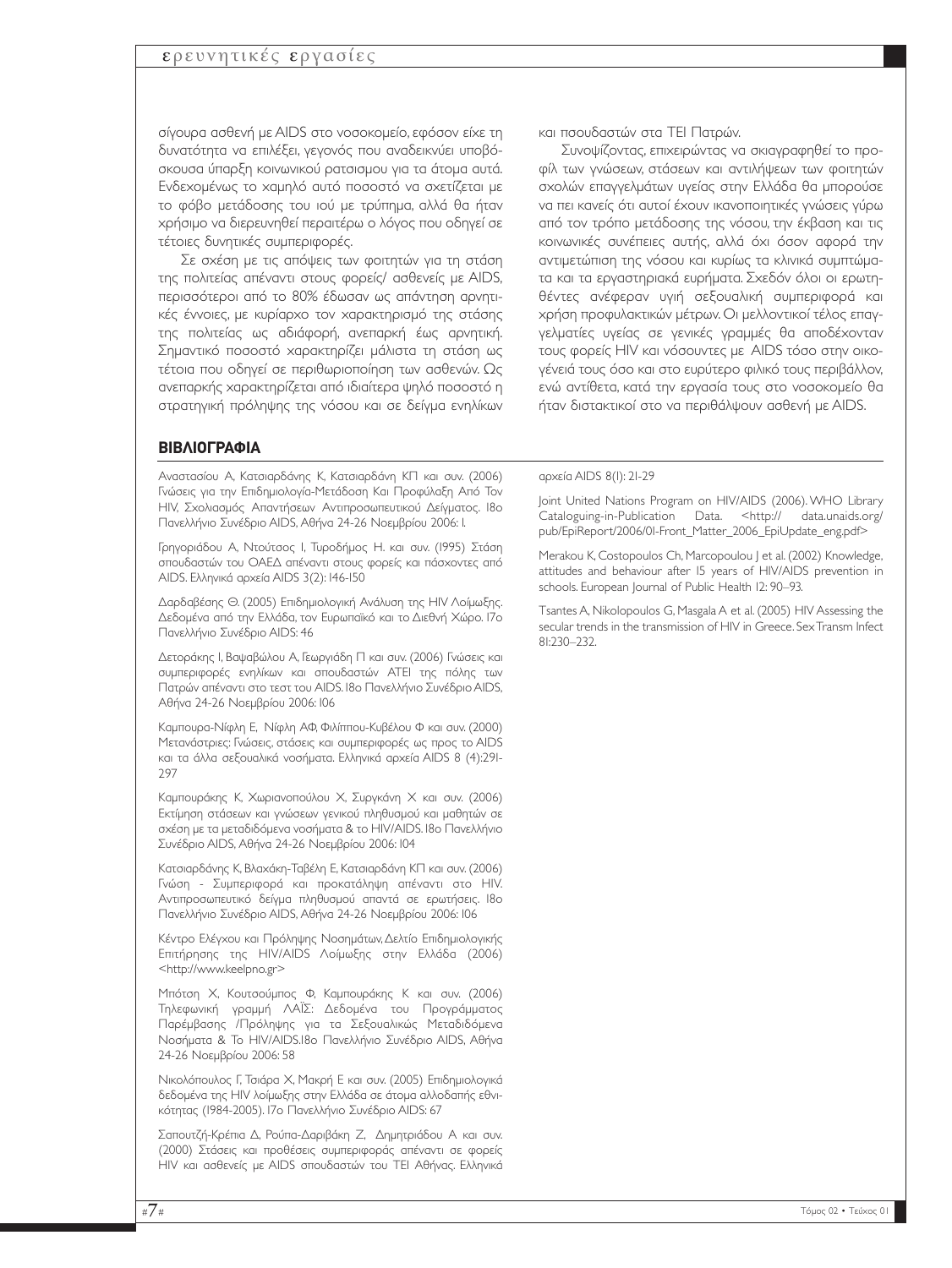# **Η Σηµασία των ∆εικτών Αξιολόγησης Θεραπευτικών Παρεµβάσεων, Λειτουργίας Υπηρεσιών Υγείας και Υγείας του Πληθυσµού, στο Σχεδιασµό Πολιτικής Υγείας**

#### Μαρίνα Αντ. Ναούµ

Νοσηλεύτρια ΤΕ, Φοιτήτρια (επί διατριβή) στο πρόγραµµα µεταπτυχιακών σπουδών «Θεσµοί και Πολιτικές Υγείας», της Σχολής Κοινωνικών Επιστηµών Τµήµα: Κοινωνικής και Εκπαιδευτικής Πολιτικής - Πανεπιστήµιο Πελοποννήσου

## **ΠΕΡΙΛΗΨΗ**

Η ανάγκη για αξιολόγηση στο χώρο της υγείας δηµιουργήθηκε κυρίως λόγω της αµφισβητούµενης αποτελεσµατικότητας πολλών θεραπευτικών παρεµβάσεων και υπηρεσιών υγείας, αλλά και οργανωτικών και διοικητικών ελλείψεων που οδηγούν σε απώλεια πόρων και σε διόγκωση των δαπανών για την υγεία. Με τον όρο «Αξιολόγηση», νοείται η εκτίµηση, µε συστηµατικό τρόπο, του βαθµού επίτευξης προσχεδιασµένων και προκαθορισµένων σκοπών και στόχων, σε συγκεκριµένο χρονικό διάστηµα, µε αντικειµενικό σκοπό την επιβεβαίωση της επίτευξης των στόχων αυτών, καθώς και των µέσων και των διεργασιών που χρησιµοποιούνται για την επίτευξη αυτή. Η αξιολόγηση θεωρείται αναπόσπαστο και σηµαντικό κοµµάτι του σχεδιασµού, της οργάνωσης και της διοίκησης κάθε υπηρεσίας ή συστήµατος υγείας. Στο άρθρο αυτό υπάρχει µία συνοπτική και συνθετική ανασκόπηση των δεικτών αξιολόγησης θεραπευτικών παρεµβάσεων, λειτουργίας υπηρεσιών υγείας και υγείας του πληθυσµού, στο σχεδιασµό πολιτικής υγείας, καθώς και ανάδειξη της κοινωνικής και πολιτικής διάστασης της αξιολόγησης. Τέλος διατυπώνονται προβληµατισµοί και προτάσεις.

**Λέξεις-κλειδιά:** Αξιολόγηση, Αποδοτικότητα, Αποτελεσµατικότητα, Ισότητα, Υγεία

## **Η αξιολόγηση στο Χώρο της Υγείας**

Η αξιολόγηση θεωρείται αναπόσπαστο και σηµαντικό κοµµάτι του σχεδιασµού,της οργάνωσης και της διοίκησης κάθε υπηρεσίας ή συστήµατος υγείας. Η αξιολόγηση στο χώρο της υγείας περιλαµβάνει δύο βασικούς τοµείς: την αξιολόγηση των ιατρικών και νοσηλευτικών παρεµβάσεων και προγραµµάτων υγείας και την αξιολόγηση των επιµέρους υπηρεσιών υγείας ή των ευρύτερων συστηµάτων υγείας( Τούντας Γ., 1999). Ως αξιολόγηση των υπηρεσιών και των συστηµάτων υγείας µπορεί να οριστεί η εκτίµηση της λειτουργίας ενός

συστήµατος υγείας ή των επιµέρους υπηρεσιών υγείας µε βάση κάποια κριτήρια ως προς πρότυπα που διαµορφώνονται θεωρητικά ή εµπειρικά. Τα πρότυπα µπορεί να είναι είτε απόλυτα, είτε συγκριτικά. Στην πρώτη περίπτωση, η αξιολόγηση του συστήµατος υγείας ή των υπηρεσιών υγείας και των παραγόµενων αποτελεσµάτων γίνεται µε βάση τους προκαθορισµένους στόχους τους, ενώ στη δεύτερη περίπτωση η αξιολόγηση γίνεται ως προς ανάλογα συστήµατα ή υπηρεσίες υγείας που θεωρούνται σηµεία αναφοράς.

## **Επίπεδα Αξιολόγησης Υπηρεσιών και Συστηµάτων Υγείας**

Οι υπηρεσίες και τα συστήµατα υγείας µπορούν να αναλυθούν και να αξιολογηθούν σε διαφορετικά επίπεδα. Έχουν προταθεί διάφορες ταξινοµήσεις για τα επίπεδα αυτά. Σύµφωνα µε τον Donabedian, υπάρχουν τέσσερα επίπεδα αξιολόγησης στο χώρο της υγείας (Donabedian 2004).

Η αξιολόγηση των εισροών αποτιµά τους ανθρώπινους και υλικούς πόρους µιας υπηρεσίας υγείας. Αξιολογείται, δηλαδή, το προσωπικό, ο εξοπλισµός, οι εγκαταστάσεις, το κόστος, καθώς και οι άλλοι παράγοντες που καθορίζουν σε µεγάλο βαθµό τη δοµή και το περιε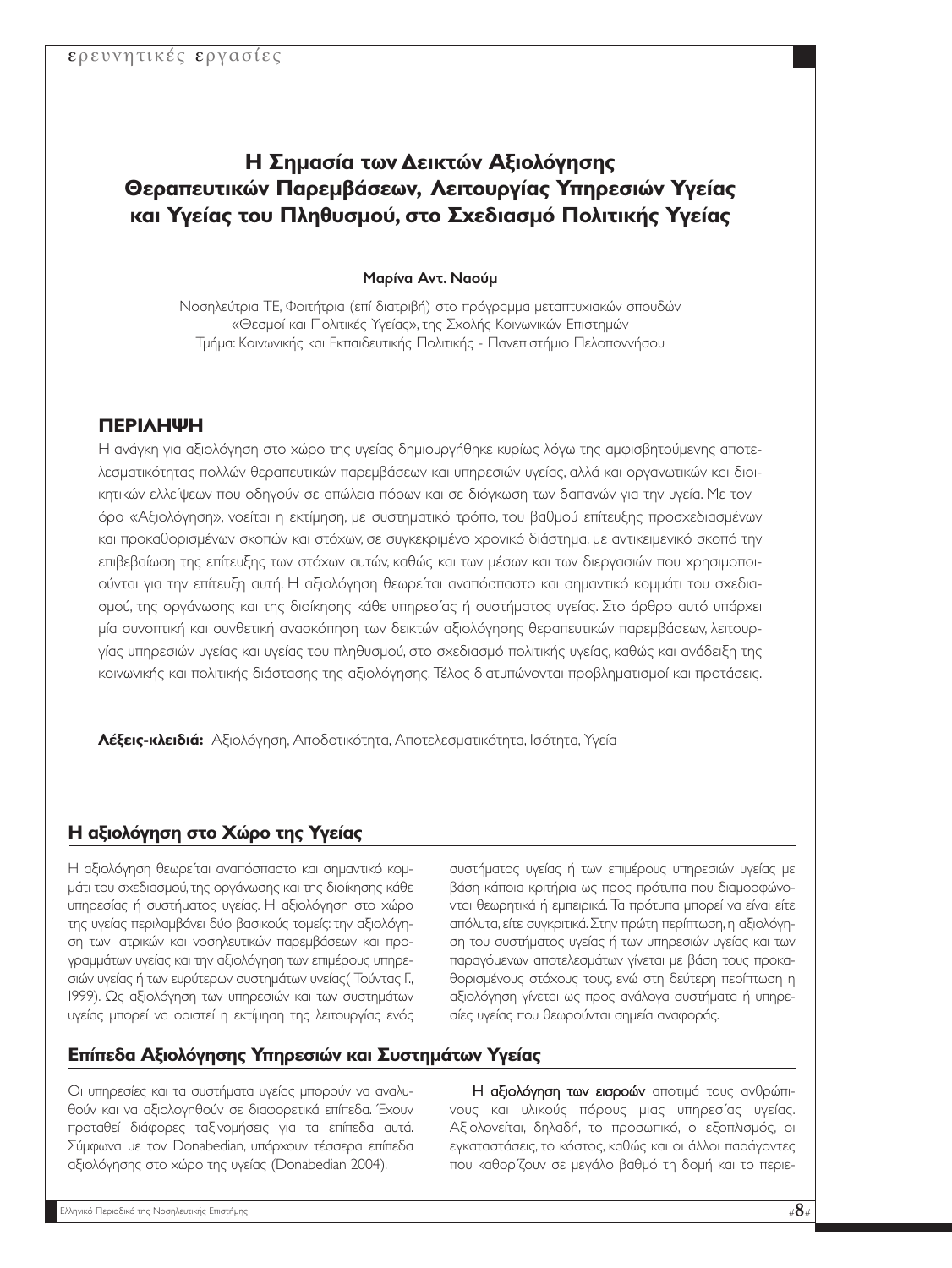χόµενο µιας υπηρεσίας υγείας.

Η αξιολόγηση της διαδικασίας παροχής υπηρεσιών αναφέρεται στην αποτίµηση της οργάνωσης και της ποιότητας των «ενδιάµεσων» παρεχοµένων υπηρεσιών. Η αξιολόγηση της ποιότητας αποτελεί έναν ταχέως αναπτυσσόµενο τοµέα αξιολόγησης, που εντάσσεται στις διαδικασίες διασφάλισης και βελτίωσης της ποιότητας.

Η αξιολόγηση των ενδιάµεσων εκροών εκτιµά τη χρήση των υπηρεσιών υγείας (π.χ. νοσοκοµειακών κρεβατιών, ιδιωτικών ή εξωτερικών ιατρείων) και τον όγκο του άµεσα παραγόµενου προϊόντος (π.χ. εργαστηριακών εξετάσεων, εµβολιασµών ή χειρουργικών επεµβάσεων). Οι ενδιάµεσες εκροές χρησιµοποιούνται ως µέτρο της αποτελεσµατικότητας µιας υπηρεσίας υγείας σε πολλές περιπτώσεις, όπου είναι δύσκολη ή χρονοβόρα η αξιολόγηση των αποτελεσµάτων της. Η σχέση εισροών προς εκροές αποτελεί το µέτρο της αποδοτικότητας µιας υπηρεσίας.

Η αξιολόγηση των αποτελεσµάτων αποτελεί τον τελικό

#### **Κριτήρια Απόδοσης Υπηρεσιών και Συστηµάτων Υγείας**

Η αξιολόγηση των υπηρεσιών και συστηµάτων υγείας, συνήθως συνδυάζει τις οπτικές διαφορετικών οµάδων που εµπλέκονται µε την υγεία,όπως ασθενείς,προµηθευτές,ασφαλιστικοί οργανισµοί, κλπ. Κατά συνέπεια, η αξιολόγηση θα πρέπει να γίνεται όχι µόνο µε απλή ανάλυση εισροών, διαδικασιών, εκροών και αποτελεσµάτων, αλλά απαιτείται µια σωστή και ισορροπηµένη επιλογή κατάλληλων µέτρων ή κριτηρίων απόδοσης. Τα κριτήρια αποτελούν ποσοτικά προσδιορισµένες µεταβλητές, που αποτιµούν τοµείς της λειτουργίας των υπηρεσιών και συστηµάτων υγείας σε σχέση µε κάποια αποδεκτά πρότυπα. Τα κριτήρια απόδοσης θα πρέπει να αφορούν στις εισροές, τις διαδικασίες, τις εκροές και τα τελικά αποτελέσµατα και να εστιάζουν στους τοµείς που ενδιαφέρουν περισσότερο τους εµπλεκόµενους φορείς, Τα κριτήρια αυτά, στη συνέχεια, αντιστοιχούνται µε κατάλληλους δείκτες απόδοσης. Οι δείκτες µε βάση τους οποίους διαµορφώνονται τα κριτήρια είναι ένας καθαρός αριθµός, που ορίζεται ως µια ποσοστιαία αναλογία συχνότητας ενός συγκεκριµένου γεγονότος( Moullin M. , 2004).

Ο Cochrane υπήρξε ο πρώτος που ανέδειξε την ανάγκη αποτίµησης της κλινικής πρακτικής ,µε βάση τα κριτήρια της Ισότητας, Αποτελεσµατικότητας, Αποδοτικότητας και της Ποιότητας (Cochrane , 1977).

Σύµφωνα µε το Παγκόσµιο Οργανισµό Υγείας, ισότητα σηµαίνει ισότιµη πρόσβαση και χρήση υπηρεσιών υγείας και ίδια ποιότητα φροντίδας των ασθενών, ανεξαρτήτως κοινωνικών, οικονοµικών, φυλετικών, πολιτισµικών και άλλων παραγόντων. Η ισότητα αποτελεί Βασικό και κυρίως µέληµα της πολιτικής υγείας.

Ως αποτελεσµατικότητα µιας υπηρεσίας ή ενός συστήµατος υγείας ορίζεται ο βαθµός επίτευξης των στόχων που θέτει ο σχεδιασµός και ο προγραµµατισµός τους. Επειδή όµως οι στόχοι άπτονται πολλών πεδίων (π.χ.ποιότητας,ισότητας,προσβασιµότητας),συνήθως ο όρος αναφέρεται στην κλινική αποτελεσµατικότητα, δηλαδή στο βαθµό επίτευξης των στόχων των σχετικών µε τα αποτελέσµατα στην υγεία

στόχο της αξιολόγησης και αναφέρεται στις επιπτώσεις στην υγεία του ατόµου ή του πληθυσµού. Η αξιολόγηση των αποτελεσµάτων µπορεί να πραγµατοποιηθεί κατά τη διάρκεια λειτουργίας της υπηρεσίας ή αναδροµικά µετά από την ολοκλήρωση µιας περιόδου λειτουργίας της,όταν θα είναι πλέον εµφανείς οι επιπτώσεις στην υγεία. Με τη χρήση δεικτών νοσηρότητας και θνησιµότητας που προκύπτουν από σύνθετες επιδηµιολογικές έρευνες πεδίου,τους δείκτες θνητότητας, τους πίνακες επιβίωσης, τις καµπύλες επιβίωσης, καθώς και µε τη χρήση σύγχρονων δεικτών που µετρούν τη διάσταση της σωµατικής,ψυχικής και κοινωνικής ευεξίας,όπως είναι τα ερωτηµατολόγια για τη µέτρηση της ποιότητας της ζωής που σχετίζεται µε την υγεία, είναι δυνατή η συνεχής και συστηµατική αξιολόγηση του επιπέδου υγείας. Ο συνδυασµός και των τεσσάρων επιπέδων αξιολόγησης µε τη χρήση κατάλληλων δεικτών, µπορεί να οδηγήσει στην ολοκληρωµένη αποτίµηση µιας υπηρεσίας υγείας ή ενός συστήµατος αλλά και στη εξαγωγή αξιόπιστων συµπερασµάτων.

του πληθυσµού (νοσηρότητα, θνητότητα, κλπ). Η αποτελεσµατικότητα αποτελεί κυρίως µέληµα των άµεσων παραγωγών (Ιατρών και Νοσηλευτών).

Η αποδοτικότητα αξιολογεί τα αποτελέσµατα µιας υπηρεσίας ή ενός συστήµατος υγείας σε σχέση µε τους πόρους -οικονοµικούς, υλικούς και ανθρώπινους- που χρησιµοποιούνται. Η αποδοτικότητα αποτελεί βασικό ζητούµενο των διοικούντων των υπηρεσιών υγείας, σε αντίθεση µε το βασικό στόχο των ασκούντων την φροντίδα υγείας, την αποτελεσµατικότητα. Αυτό οφείλεται κυρίως στο γεγονός ότι το υψηλό κόστος της περίθαλψης συνδέεται σε µεγάλο Βαθµό µε την έλλειψη αποδοτικότητας των υπηρεσιών υγείας. Η αποδοτικότητα θεωρείται γενικά ότι είναι µέγιστη όταν µια δεδοµένη ποσότητα προϊόντος παράγεται µε το ελάχιστο δυνατό κόστος και στην καλύτερη δυνατή ποιότητα ή όταν µε δεδοµένο το κόστος παράγεται η µέγιστη ποσότητα προϊόντος. Στενά συνυφασµένη µε την αποδοτικότητα είναι η παραγωγικότητα, που υπολογίζει το πηλίκο των αποτελεσµάτων προς τις εισροές, εκφραζόµενες σε ανθρωποώρες, δίνοντας δηλαδή έµφαση στην αξία της ανθρώπινης εργασίας ως συντελεστή παραγωγής.

Σε επίπεδο υπηρεσίας ή συστήµατος υγείας, η αποδοτικότητα συνήθως προσδιορίζεται από το λόγο εκροών / εισροών, όπου οι εκροές είναι είτε ενδιάµεσες είτε τελικές και οι εισροές είτε µετρώνται σε φυσικές µονάδες, είτε µετατρέπονται σε χρηµατικές µονάδες και αναφέρονται ως κόστος. Παράδειγµα, κατά την αξιολόγηση ενός νοσοκοµείου, οι εισροές συχνά περιλαµβάνουν το άµεσο κόστος λειτουργίας,το ανθρώπινο δυναµικό,τις διαθέσιµες κλίνες, ενώ στις ενδιάµεσες εκροές συµπεριλαµβάνονται ο αριθµός χειρουργικών ή εργαστηριακών πράξεων και ο αριθµός νοσηλευθέντων και στις τελικές εκροές η Βελτίωση των δεικτών νοσηρότητας ή θνησιµότητας.

Η έννοια της ποιότητας άλλοτε χρησιµοποιείται ως κριτήριο που εκφράζει το βαθµό ικανοποίησης των πελατώνασθενών- και άλλοτε ως ευρύτερο κριτήριο συνολικής από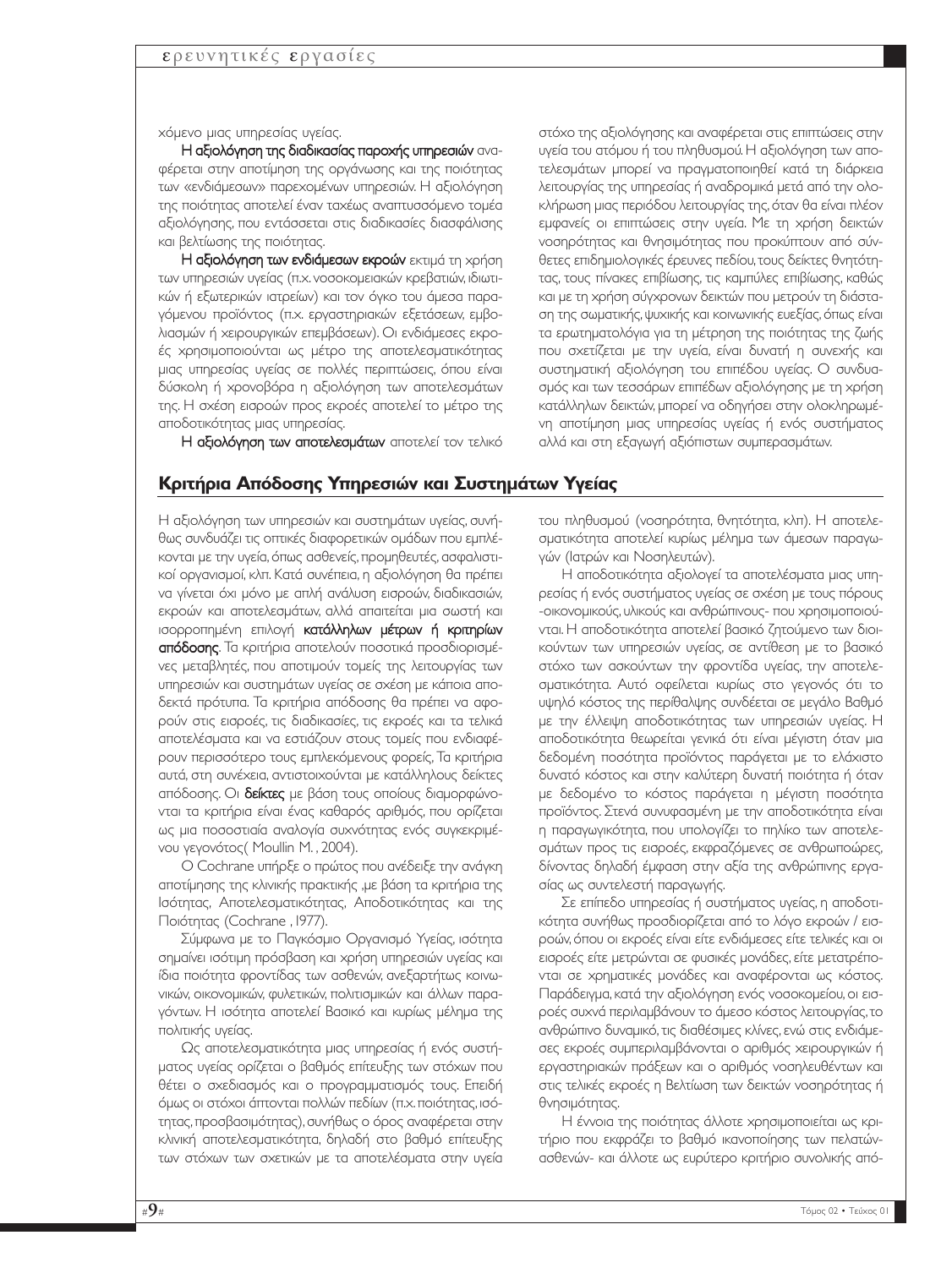δοσης, που περιλαµβάνει την αποτελεσµατικότητα, την αποδοτικότητα, την προσβασιµότητα των υπηρεσιών υγείας, την ικανοποίηση των ασθενών και την επιστηµονική αρτιότητα και ασφάλεια των διαδικασιών φροντίδας (Γ. Τούντας, Ν. Α Οικονόµου, 2007). Σύµφωνα µε τον Παγκόσµιο Οργανισµό Υγείας (ΠΟΥ), ποιότητα αποτελεί η παροχή διαγνωστικών και θεραπευτικών πράξεων ικανών να διασφαλίσουν το καλύτερο δυνατό αποτέλεσµα στον τοµέα της υγείας, µέσα στο πλαίσιο των δυνατοτήτων της σύγχρονης ιατρικής επιστήµης, η οποία πρέπει να στοχεύει στο καλύτερο δυνατό αποτέλεσµα µε τον ελάχιστο ιατρογενή κίνδυνο, καθώς και στη µέγιστη δυνατή ικανοποίηση του ασθενούς από πλευράς διαδικασιών, αποτελεσµάτων και ανθρώπινης επαφής. Το κριτήριο της ποιότητας,λόγω της ιδιαίτερης σηµασίας του στην εποχή µας, αποτελεί έναν ξεχωριστό πλέον τοµέα των υπηρεσιών υγείας, που µελετάται αυτόνοµα από τις υπόλοιπες διαστάσεις της αξιολόγησης.

#### ∆ευτερεύοντα κριτήρια αξιολόγησης

Άλλα, δευτερεύοντα κριτήρια, που σχετίζονται με τα κριτήρια που προαναφέρθηκαν και χρησιµοποιούνται για την πληρέστερη αξιολόγηση των υπηρεσιών υγείας, είναι:

- Η επάρκεια. Εκφράζει το βαθμό της ποσοτικής ανταπόκρισης των υπηρεσιών υγείας στις ανάγκες υγείας και στην παραγόµενη ζήτηση ενός καθορισµένου πληθυσµού. Υπολογίζεται κυρίως µε δείκτες κλινών ανά πληθυσµό, γιατρών ανά πληθυσµό κ.λπ.
- Η καταλληλότητα. Προσδιορίζει την αντιστοιχία των παρεχοµένων υπηρεσιών σε σχέση µε τις ανάγκες αλλά και τις επιθυµίες του πληθυσµού. Οι δείκτες καταλληλότητας αφορούν κυρίως στο βαθµό κάλυψης του πληθυσµού, τόσο ποσοτικά όσο και ποιοτικά.
- Η διαθεσιμότητα. Εκφράζει τη δυνατότητα προσφοράς των υπηρεσιών υγείας χωρίς χρονικούς ή άλλους περιορισµούς (π.χ. 74ωρη λειτουργία ενός κέντρου υγείας).
- Η προσβασιµότητα ή προσπελασιµότητα. Προϋποθέτει την επάρκεια και τη διαθεσιµότητα των υπηρεσιών και εκφράζει την ισότιµη δυνατότητα χρήσης των προσφεροµένων υπηρεσιών υγείας από κάθε δικαιούχο, χωρίς γεωγραφικά, συγκοινωνιακά ή οικονοµικά εµπόδια.Προσδιορίζεται από τον αριθµό ατόµων ή το ποσοστό ενός συγκεκριµένου πληθυσµού που αναµένεται να χρησιµοποιήσουν κάποια υπηρεσία υγείας, καθώς και από το χρόνο µετάβασης στην υπηρεσία και το χρόνο αναµονής µέχρι τη χρήση.
- Η αποδοχή. Αποτιμά το βαθμό στον οποίο κοινωνικοί και πολιτιστικοί παράγοντες επηρεάζουν την αποδοχή

#### των υπηρεσιών υγείας, επιτρέποντας ή αποτρέποντας την αρχική επαφή και χρήση της υπηρεσίας.

- Η δραστικότητα. Εκφράζει την κλινική αποτελεσματικότητα των εφαρµοζόµενων από την υπηρεσία παρεµβάσεων υπό ιδανικές, πειραµατικές συνθήκες.
- Η συμμόρφωση. Προσδιορίζει το βαθμό στον οποίο εφαρµόζονται οι ιατρικές και οι νοσηλευτικές οδηγίες από τους ασθενείς µε συστηµατικό τρόπο.
- Η συνέχεια. Εκφράζει τη δυνατότητα προσφοράς ολοκληρωµένων υπηρεσιών υγείας στον πληθυσµό, προκειµένου να παρέχεται συνεχής και όχι αποσπασµατική περίθαλψη (π.χ. σύνδεση πρωτοβάθµιας και νοσηλευτικής περίθαλψης).
- Η λογοδοσία. Είναι η δυνατότητα των καταναλωτών υγείας και των αγοραστών να ελέγχουν και να επηρεάζουν µε διάφορους τρόπους τις κατευθύνσεις και τις πολιτικές των υπηρεσιών υγείας.Υπολογίζεται µε δείκτες συχνότητας συλλογής δεδοµένων, αξιοπιστίας δεδοµένων, συµµετοχής καταναλωτών στις αποφάσεις κ.λπ.
- **Η ανταποκρισιμότητα.** Πρόκειται για μια έννοια που αναπτύχθηκε από τον Π.Ο.Υ και ορίζεται ως ο βαθµός στον οποίο το σύστηµα υγείας ανταποκρίνεται στις θεµιτές προσδοκίες των πολιτών σε σχέση µε όλες τις µη ιατρικές πλευρές της συναλλαγής τους µε αυτό (π.χ. αξιοπρέπεια, εµπιστευτικότητα, δικαίωµα επιλογής κ.ά.). Συντίθεται από οκτώ επιµέρους τοµείς, οι οποίοι αξιολογούνται από τους πολίτες, και συνδέεται µε την ποιότητα της περίθαλψης.

## Άλλα δευτερεύοντα κριτήρια είναι:

Υπάρχουν και άλλα, δευτερεύοντα κριτήρια, όπως:

- Επιστηµονική και Τεχνική Ποιότητα (Scientific and Technical Quality Level)
- Επάρκεια (adequacy)
- Επίδραση (aspect)
- Επίπτωση (impact)
- Οικονοµική ∆ιάσταση ( Economic Proportion)

Τα παραπάνω κριτήρια, αποτελούν παραµέτρους που λαµβάνονται υπ' όψιν κατά την διεργασία της αξιολόγησης των Υπηρεσιών Υγείας. ("www.nosokomia.gr", 2008)

Η αξιολόγηση µιας υπηρεσίας υγείας εξετάζει συνήθως συγκεκριµένους στόχους της υπηρεσίας ή επιµέρους προγραµµάτων της, των οποίων ο βαθµός επίτευξης αξιολογείται µε τη χρήση αντίστοιχων κριτηρίων (π.χ. επάρκειας, αποδοτικότητας, αποτελεσµατικότητας, κλπ), που αντιστοιχίζονται µε κατάλληλους δείκτες. Η αξιολόγηση πραγµατώνεται µε την επιλογή και εφαρµογή των κατάλληλων µεθόδων.

Τα βασικά στοιχεία τα οποία θα πρέπει να λαµβάνονται υπόψη για τον καθορισµό του πλαισίου αξιολόγησης περιλαµβάνουν τον καθορισµό του πεδίου αξιολόγησης, δηλαδή το κύριο αντικείµενο αυτής, τους προσχεδιασµένους στόχους της αξιολόγησης, τον καθορισµό της µεθοδολογίας η οποία πρόκειται να ακολουθηθεί και τέλος τη συλλογή και

ανάλυση των στοιχείων και των αποτελεσµάτων. Για να µπορούν να συλλεχθούν, να αναλυθούν και να προκύψουν αποτελέσµατα σχετικά µε την αξιολόγηση,όλοι οι στόχοι που θα έχουν τεθεί, πρέπει να είναι µετρήσιµοι, να εκφράζονται σε αριθµητική µορφή και να οριοθετείται η παρακολούθηση αυτών για συγκεκριµένο χρονικό διάστηµα.

**Μεθοδολογία Αξιολόγησης**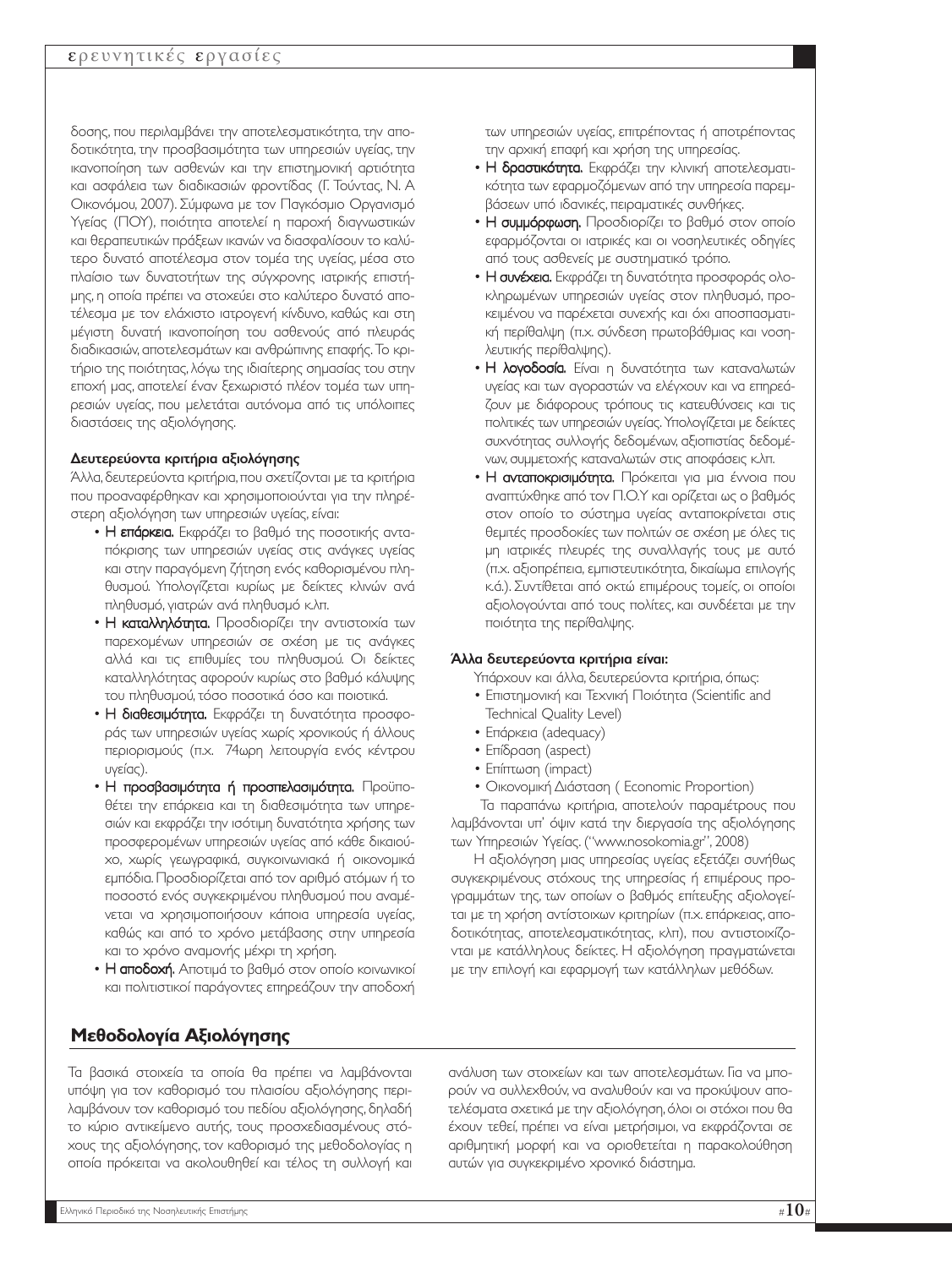## **∆είκτες Αξιολόγησης**

Οι δείκτες µε βάση τους οποίους διαµορφώνονται τα κριτήρια αξιολόγησης είναι συνήθως ένας καθαρός αριθµός, που ορίζεται ως µια ποσοστιαία αναλογία συχνότητας ενός συγκεκριµένου γεγονότος. Οι ∆είκτες Αξιολόγησης (∆.Α.) χρησιµοποιούνται ευρέως για τη µέτρηση και ανάλυση των στοιχείων και την εξαγωγή αποτελεσµάτων τα οποία προκύπτουν κατά την αξιολόγηση. Οι ∆είκτες Αξιολόγησης θα πρέπει να χαρακτηρίζονται από εγκυρότητα,αξιοπιστία,ευαισθησία και εξειδίκευση. Υπάρχει µεγάλο πλήθος ∆εικτών Αξιολόγησης,οι οποίοι µε βάση τον Π.Ο.Υ ταξινοµούνται σε πέντε βασικές κατηγορίες:

- ∆είκτες υγειονοµικής πολιτικής
- Κοινωνικο-οικονοµικοί δείκτες
- ∆είκτες επιπέδου υγείας πληθυσµού
- ∆είκτες παροχής υπηρεσιών υγείας
- ∆είκτες κάλυψης της πρωτοβάθµιας φροντίδας υγείας.

Ανάλογα µε τις υπό αξιολόγηση υπηρεσίες υγείας, το είδος της επιδιωκόµενης αξιολόγησης και τις δυνατότητες που διατίθενται, επιλέγονται και οι αντίστοιχοι δείκτες από ένα µεγάλο αριθµό δεικτών που χρησιµοποιούνται στο χώρο της υγείας.("www.nosokomia.gr",2008) Οι κυριότεροι τύποι δεικτών είναι:

∆είκτες εισροών (απλοί ποσοτικοί δείκτες, όπως ο αριθµός των ιατρών, των νοσηλευτών, δείκτες ποιότητας των εισροών, όπως η εκπαίδευση του προσωπικού, δείκτες επάρκειας, όπως ο αριθµός κλινών ανά 100000 κατοίκους (∆ικτυακή πύλη της ΕΕ για την υγεία, 2008) γεωγραφικής προσπελασιµότητας, όπως το ποσοστό του πληθυσµού που βρίσκεται κοντά σε µια υπηρεσία υγείας, Απασχολούµενο νοσηλευτικό προσωπικό (∆ικτυακή πύλη της ΕΕ για την υγεία, 2008)

∆είκτες αξιολόγησης διαδικασιών (π.χ αξιοπιστίας διαγνωστικών εξετάσεων, ικανοποίησης ασθενών, αρτιότητας ιατρικών τεχνικών, χρόνου αναµονής)

∆είκτες ενδιάµεσων εκροών (π.χ. απλοί δείκτες επαφών ή χρήσης υπηρεσιών, όπως ο αριθµός εισαγωγών, σύνθετοι δείκτες χρησιµοποίησης, όπως η µέση διάρκεια νοσηλείας, δείκτες εργαστηριακών εξετάσεων ή προϊόντων, όπως ο αριθµός χειρουργικών πράξεων ανά ειδικότητα το χρόνο, ∆είκτες αποτελέσµατος και υγείας πληθυσµού (δείκτες νοσηρότητας, θνητότητας, θνησιµότητας και σύγχρονοι δείκτες ευεξίας, δείκτες αποτελεσµατικότητας, όπως η σχετική αποτελεσµατικότητα, και δείκτες ανεπιθύµητων ενεργειών, Ο δείκτης που αφορά στην Προσδοκώµενη ζωή χωρίς προβλήµατα υγείας υπολογίζει τον αριθµό ετών που προσδοκά-

**Ιεράρχηση των Βασικών Κριτηρίων Αξιολόγησης**

Η ιεράρχηση µεταξύ των βασικών κριτηρίων αξιολόγησης έχει αποτελέσει αντικείµενο εντόνου επιστηµονικού ενδιαφέροντος. Για τον Cochrane (1977), πρώτιστο ενδιαφέρον αποτελούσε η αποτελεσµατικότητα.Η επιλογή µιας αποτελεσµατικής ιατρικής µεθόδου συµβάλλει ταυτόχρονα στην αποδοτική χρήση των πόρων και έτσι διασφαλίζεται -σχεδόν αυτόµατα- η αποδοτικότητα. Για τον Cochrane (1977), το ζήτηµα

ται ότι θα ζήσουν κατά µέσο όρο χωρίς προβλήµατα υγείας, άτοµα ορισµένης ηλικίας (Γενική Γραµµατεία Εθνικής Στατιστικής Υπηρεσίας της Ελλάδος ∆ελτίου Τύπου, 2004), ενώ ο δείκτης Προσδοκώµενης ζωής υπολογίζει τον αριθµό των ετών, που προσδοκάται ότι θα ζήσουν, κατά µέσο όρο, άτοµα ορισµένης ηλικίας, κ.ά.

∆είκτες αποδοτικότητας (όπως η τεχνική αποδοτικότητα, δείκτες οικονοµικής αξιολόγησης, ο λόγος κόστους-αποτελεσµατικότητας κ.ά.)

Σύνθετοι κοινωνικοοικονοµικοί δείκτες (π.χ. εισόδηµα, κατοικία, συνθήκες εργασίας)

Δείκτες πολιτικής υγείας (πολιτικών επιλογών, κατανομής πόρων, οργανωτικού πλαισίου κ.ά.)

Παράλληλα µε τη θέσπιση της Στρατηγικής της Λισσαβόνας, η Ευρωπαϊκή Επιτροπή πρότεινε µια γενική στρατηγική προσέγγισης των δεικτών Υγείας για τα µέληκράτη της Ευρωπαϊκής Ένωσης (∆ικτυακή πύλη της ΕΕ για την υγεία, 2008).

Σκοπός αυτής της στρατηγικής είναι η ανάπτυξη ενός συγκρίσιµου –µεταξύ των κρατών µελών– συστήµατος πληροφόρησης σχετικά µε το θέµατα υγείας. Αυτή η πληροφόρηση καλύπτει:

- Υγεία σχετικά µε τη συµπεριφορά του πληθυσµού (π.χ πληροφορίες σχετικά µε τον τρόπο ζωής, κάπνισµα, αλκοόλ, άσκηση, κλπ)
- Ασθένειες (πχ. χρόνιες, σπάνιες και σοβαρές ασθένειες, κλπ)
- Συστήµατα υγείας (π.χ δείκτες σχετικά µε την περίθαλψη, την ποιότητα της παρεχόµενης περίθαλψης, τους ανθρώπινους πόρους,την οικονοµική βιωσιµότητα των συστηµάτων υγείας, κλπ)

Οι διαρθρωτικοί δείκτες έχουν επιλεχθεί βάσει των κάτωθι κριτηρίων:

- Να γίνονται εύκολα κατανοητοί
- Να είναι σχετικοί µε τις ασκούµενες πολιτικές
- Να υπάρχει αµοιβαία συνέπεια προς τους υπόλοιπους δείκτες
- Να παρατίθενται χρονικά και να ανανεώνονται τακτικά
- Να είναι προσβάσιμοι προς όλες της Χώρες μέλη
- Να είναι συγκρίσιµοι µεταξύ των Χωρών Μελών αλλά και συµβατοί µε Χώρες όπως οι ΗΠΑ και η Ιαπωνία
- Τα δεδοµένα να προέρχονται από αξιόπιστες πηγές
- Να µην επιβάλλουν υψηλό φόρτο στα στατιστικά ιδρύµατα και τους Οργανισµούς

της ισότητας επιλύεται µε την παροχή κάθε αποτελεσµατικής θεραπείας δωρεάν,θεωρώντας ότι έτσι θα εξασφαλίζεται ίση πρόσβαση στις υπηρεσίες υγείας.Η εξίσωση την οποία χρησιµοποίησε ο Cochrane (1977) είναι:

#### Αποτελεσµατικότητα > Αποδοτικότητα > Ισότητα

Ο αντίλογος είναι ότι η αυτόµατη διασφάλιση της αποδοτικότητας δεν είναι πάντα δυνατή. Έτσι, όταν εδραιώνε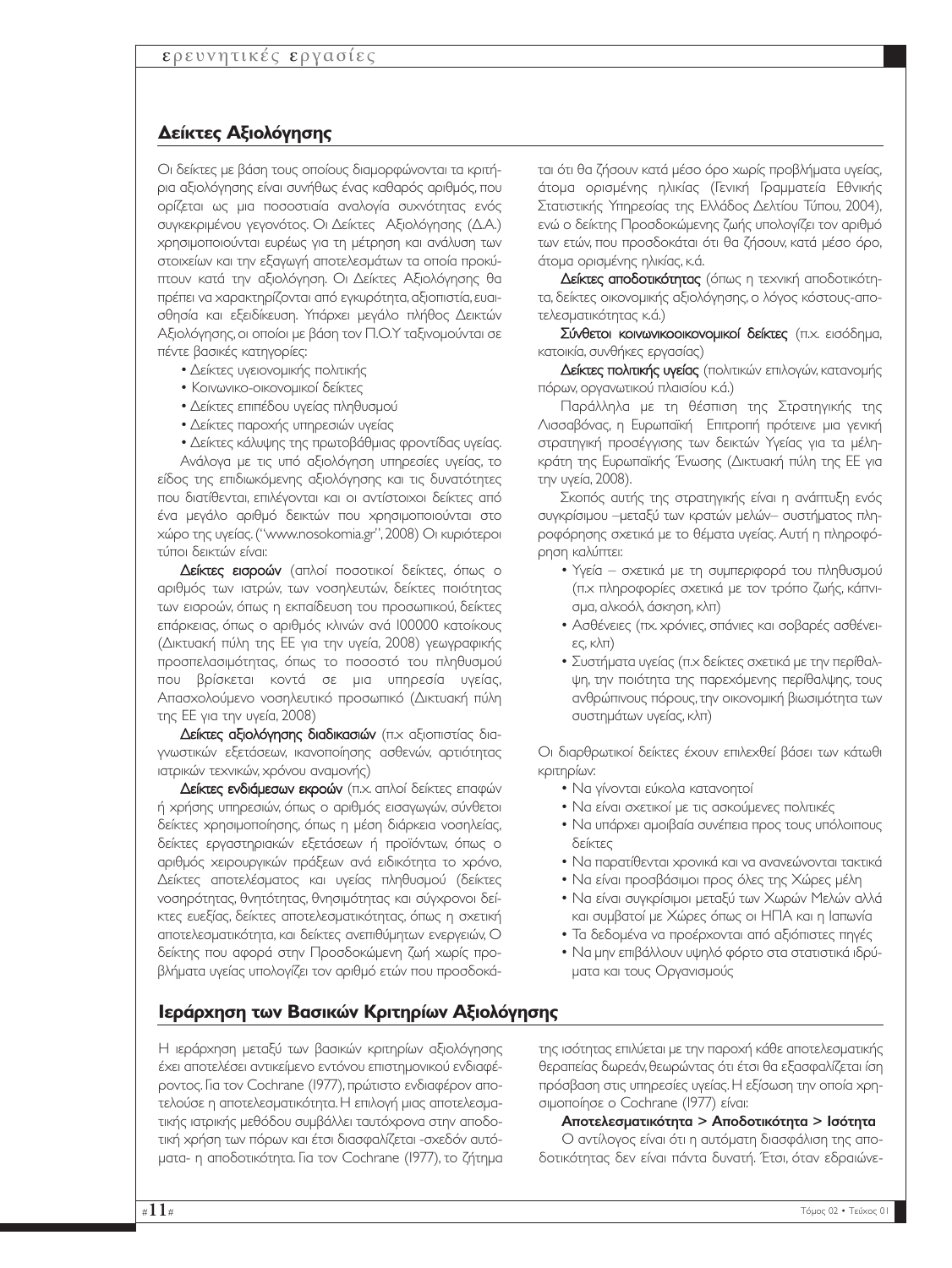ται η αποτελεσµατικότητα µιας ιατρικής παρέµβασης, πρέπει να αξιολογείται το κόστος της και να καθορίζονται οι επωφελέστερες προϋποθέσεις για την εφαρµογή της, µε την εφαρµογή τεχνικών ανάλυσης κόστους-αποτελεσµατικότητας. Με βάση τα κριτήρια αποτελεσµατικότητας και αποδοτικότητας,µπορούν να καθοριστούν οι προτεραιότητες και οι ανάγκες σε ανθρώπινους, υλικούς και οικονοµικούς πόρους. Επιπρόσθετα, η εξίσωση αυτή υποβαθµίζει το θέµα της ισότητας, αφού προϋποθέτει την ελεύθερη θέση των χρηστών να εκµεταλλευθούν τις ευκαιρίες, οι οποίες προσφέρονται από ένα σύστηµα υγείας. Η εκµετάλλευση όµως των ίσων ευκαιριών συχνά δεν είναι εφικτή. Γι' αυτό και κρίθηκε σκόπιµη η επαναδιατύπωση της εξίσωσης,ώστε να δίνεται η έµφαση στη διασφάλιση της ισότητας στα επιθυµητά αποτελέσµατα υγείας και όχι µόνο στη δυνατότητα πρόσβασης, µε την εξής µορφή:

Ισότητα > Αποτελεσµατικότητα > Αποδοτικότητα

Σε µερικές περιπτώσεις, οι στόχοι της ισότητας και της αποδοτικότητας εξυπηρετούνται ταυτόχρονα. Η µετατόπιση πόρων υγείας από µια περιοχή µε µεγάλες υποδοµές

## **H Κοινωνική & Πολιτική ∆ιάσταση της Αξιολόγησης**

Η ένταξη της ισότητας στα βασικά κριτήρια αξιολόγησης ενός συστήµατος υγείας προϋποθέτει την παραδοχή ότι η υγεία αποτελεί κοινωνικό αγαθό. Η άποψη αυτή αναπτύχθηκε από τη σχολή της ισοτιµίας. Σύµφωνα µε τη σχολή αυτή, η παραγωγή και η κατανοµή των υπηρεσιών υγείας πρέπει να γίνεται µε βάση τις πραγµατικές ανάγκες των ασθενών. Η ισότητα συνδέεται λοιπόν µε την έννοια της αποδοτικότητας διανοµής, που επιδιώκει τη δίκαιη κατανοµή των πόρων. Στον αντίποδα βρίσκεται η φιλελεύθερη άποψη, που θεωρεί ότι η κατανοµή αυτή πρέπει να γίνεται όπως σε όλα τα καταναλωτικά αγαθά, δηλαδή µε βάση τη λειτουργία της αγοράς.

Η ισότητα έχει δύο διαστάσεις, την οριζόντια και την κάθετη (Γ. Τούντας, Ν. Α Οικονόµου, 2007). Η οριζόντια επιτυγχάνεται µε την ισότιµη κατανοµή πόρων και υπηρεσιών (π.χ. ίδιες αναλογίες ιατρών ανά 1000 κατοίκους), καθώς και µε την ισότιµη πρόσβαση (π.χ. ίδιες αποστάσεις από πρωτοβάθµιες υπηρεσίες υγείας) και χρησιµοποίηση των υπηρεσιών υγείας από το σύνολο του πληθυσµού. Τελικός στόχος είναι η µείωση των ανισοτήτων στην υγεία, µε τη σύγκλιση των δεικτών υγείας σε γεωγραφικό ή πληθυσµιακό επίπεδο. Η κάθετη ισότητα αναγνωρίζει την ανάγκη αντιµετώπισης του πληθυσµού µε βάση τις ιδιαίτερες ανάγκες που παρουσιάζει, γεγονός που οδηγεί σε διαφορετική κατανάλωση προϊόντων και υπηρεσιών υγείας ανάλογα µε τις επιµέρους ανάγκες. Ακόµα, η κάθετη ισότητα προβλέπει προοδευτική χρηµατοδότηση βασισµένη στην οικονοµική δυνατότητα του κάθε πολίτη.

Σε όλες τις χώρες,ανάλογα µε την ιστορική και την πολιτική συγκυρία, παρατηρείται ότι η ισοτιμία στην πρόσβαση και την κατανάλωση των υπηρεσιών υγείας επιτυγχάνεται µε παρεµβάσεις -µικρότερες ή µεγαλύτερες- από την πλευρά του κράτους. Οι παρεµβάσεις είναι πολλές και διαφορετικές, εξαρτώνται από τη µορφή των συστηµάτων υγείας,το βαθµό άσκησης της κοινωνικής πολιτικής και από τη δοµή του πολιυγείας και χαµηλούς δείκτες θνησιµότητας σε µια περιοχή µε ανεπαρκείς υποδοµές και µεγάλη θνησιµότητα αποτελεί ένα τέτοιο παράδειγµα. Συνήθως, όµως, η ισότητα και η αποδοτικότητα είναι ανταγωνιστικές έννοιες και δύσκολα επιτυγχάνεται η ταυτόχρονη µεγιστοποίηση και των δύο. Στις περιπτώσεις αυτές επιβάλλεται συµβιβασµός για την ανεύρεση της «άριστης ισορροπίας» ή ισοδύναµου αποδοτικότητας-ισότητας, δηλαδή του σηµείου πέρα από το οποίο η βελτίωση του ενός µεγέθους µπορεί να επιτευχθεί µόνο σε βάρος του άλλου. Σε µερικές περιπτώσεις, µάλιστα, η επιλογή του προγράµµατος υγείας µπορεί να γίνει πρωταρχικά µε βάση την κοινωνική προσφορά, σε συγκεκριµένα «αδύναµα» µέρη του πληθυσµού (π.χ. φτωχοί, ηλικιωµένοι, εργαζόµενες µητέρες), ακόµα και αν αυτό αποβαίνει σε βάρος της αποδοτικότητας.

Από τα πιο πάνω συµπεραίνεται ότι πέρα από το επιστηµονικό ενδιαφέρον της ιεράρχησης των βασικών κριτηρίων αξιολόγησης, διαφαίνεται και το πολιτικό πλαίσιο µέσα στο οποίο θα γίνει η αξιολόγηση των υπηρεσιών και συστηµάτων υγείας.

τικο-οικονοµικού συστήµατος, αλλά έχουν συχνά κοινό παρονοµαστή τον έλεγχο της πλευράς της προσφοράς υπηρεσιών υγείας και τη µεγιστοποίηση της χρησιµότητας / ωφελιµότητας του κοινωνικού συνόλου.

Η κατανοµή των πόρων, µε στόχο την αύξηση της αποδοτικότητας και την απόδοση της µέγιστης χρησιµότητας / ωφελιµότητας στο κοινωνικό σύνολο, αποτελεί θεµελιώδη στόχο των συστηµάτων υγείας, αλλά δεν µπορεί πάντα να διασφαλίσει ότι η ολική χρησιµότητα κατανέµεται σύµφωνα µε τις πραγµατικές ανάγκες υγείας. Έτσι, έχει διαπιστωθεί ότι στα συστήµατα υγείας όπου επικρατούν οι µηχανισµοί της αγοράς (Φιλελεύθερες πολιτικές) υπάρχουν σηµαντικές ανισότητες στην κατανάλωση των υπηρεσιών υγείας, µε αποτέλεσµα το µεγαλύτερο µέρος της χρησιµότητας να κατανέµεται στις ανώτερες κοινωνικο-οικονοµικές τάξεις, ( Γ. Τούντας, Ν. Α Οικονόµου, 2007).

Πρέπει πάντως να τονιστεί ότι η ουσιαστική αντιµετώπιση των κοινωνικοοικονοµικών ανισοτήτων στην υγεία προϋποθέτει, πέρα από τις υγειονοµικές, και ευρύτερες κοινωνικοοικονοµικές παρεµβάσεις (π.χ. καλύτερη εκπαίδευση, καταπολέµηση της ανεργίας).

Μια άλλη ανισότητα που παρατηρείται σε πολλά συστήµατα υγείας είναι ότι οι οµάδες πληθυσµού µε χαµηλά εισοδήµατα δαπανούν µεγαλύτερο ποσοστό από το ακαθάριστο εισόδηµα τους για την υγεία τους, σε σχέση µε τις οµάδες µε τα υψηλά εισοδήµατα, παρά το γεγονός ότι απολαµβάνουν λιγότερες παροχές υγείας. Το µίγµα, λοιπόν, των πηγών χρηµατοδότησης επιδρά σε σηµαντικό βαθµό στο κριτήριο της ισότητας στις υπηρεσίες υγείας και µε βάση αυτό γίνεται η διάκριση των συστηµάτων χρηµατοδότησης των υπηρεσιών υγείας σε προοδευτικά και µη προοδευτικά. Χώρες µε προοδευτικό σύστηµα είναι οι χώρες µε δηµόσιο ή κοινωνικοασφαλιστικό χαρακτήρα. Τα εθνικά συστήµατα υγείας, τα οποία χρηµατοδοτούνται µέσω της φορολογίας και στα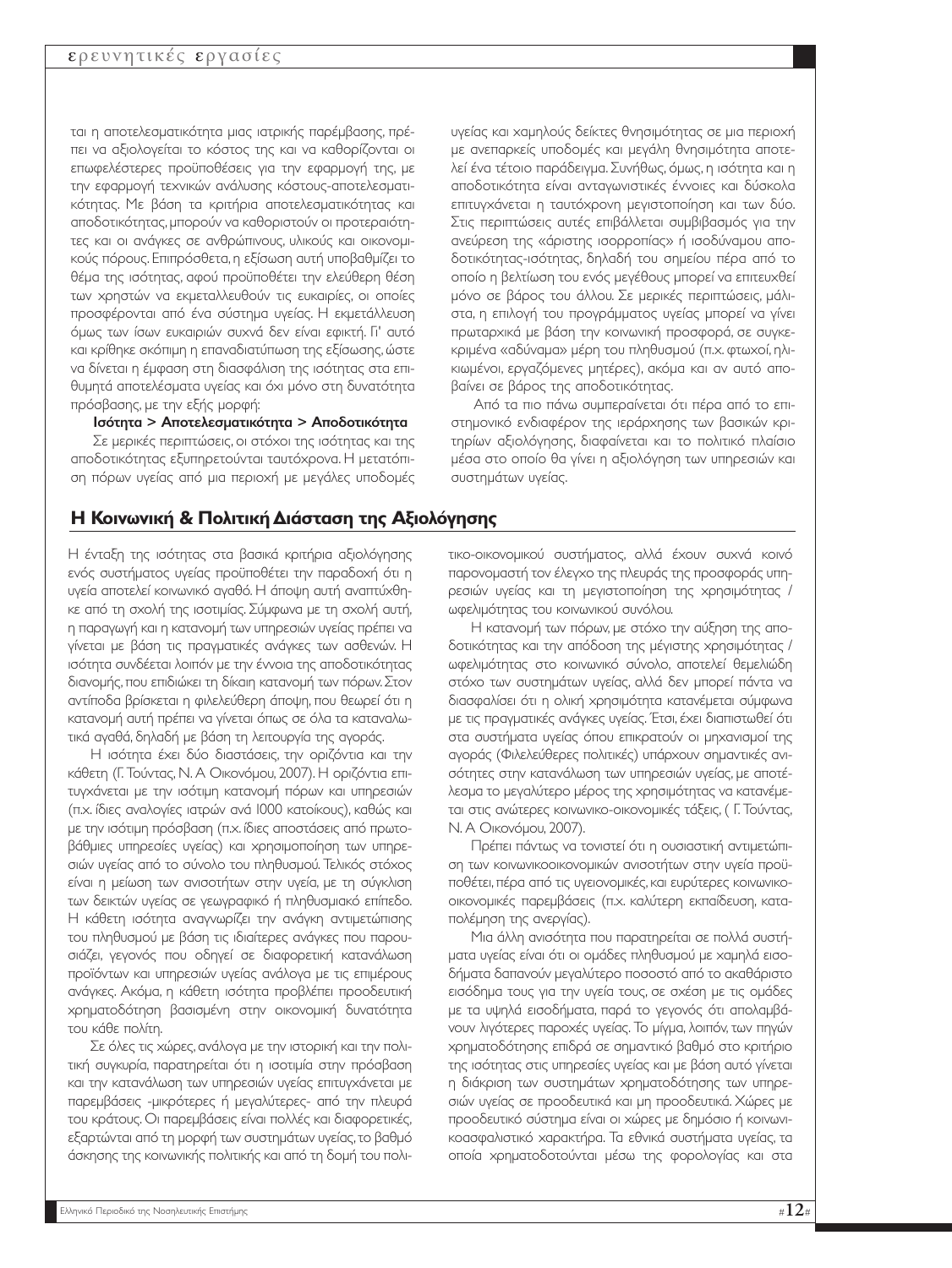οποία ισχύει η προοδευτικότητα του φορολογικού συντελεστή, αποβλέπουν στην επιβάρυνση των υψηλών εισοδηµάτων, µε στόχο την ισότητα και την κοινωνική αλληλεγγύη. Στα κοινωνικοασφαλιστικά συστήµατα επιχειρείται, µέσω της µεγαλύτερης επιβάρυνσης των εργοδοτικών εισφορών, µια ανακατανοµή των πόρων από τα υψηλά προς τα χαµηλά εισοδήµατα. Αντίθετα, σε χώρες στις οποίες δεν ισχύει η προοδευτικότητα στη χρηµατοδότηση των υπηρεσιών υγείας (π.χ. ΗΠΑ) υπάρχουν σηµαντικές ανισότητες στην πρόσβαση και στη χρησιµοποίηση των υπηρεσιών υγείας, ( Γ. Τούντας, Ν. Α Οικονόµου, 2007)

Οι ανισότητες αυτές στην υγεία αποτελούν µια µείζονα πρόκληση για την πολιτική υγείας. Εποµένως, η µέτρηση και η επιτήρηση των µεταβολών στις ανισότητες αυτές είναι απαραίτητη για την αποτίµηση της αποτελεσµατικότητας των παρεµβάσεων της πολιτικής υγείας.

Μία αντίληψη που έχει αναπτυχθεί τελευταία σε µερικούς τεχνοκράτες, είναι αυτή της κοινωνικής συνυπευθυνότητας του ατόµου, σύµφωνα µε την οποία το άτοµο έχει και αυτό ευθύνη απέναντι στο κοινωνικό σύνολο και δεν θα πρέπει να επιβαρύνει µε πρόσθετες δαπάνες το σύστηµα υγείας, παραµελώντας την υγεία του. Με βάση αυτή την

αντίληψη σαν κύρια αρχή για τον σχεδιασµό συστηµάτων υγείας, ενδέχεται, να σχεδιασθούν πολιτικές Υγείας που να προσανατολίζονται κυρίως σε λύσεις προβληµάτων µερίδας του πληθυσµού, αντί να στοχεύουν στην επίλυση των γενικότερων προβληµάτων του, µε αποτέλεσµα αυτοί που αποφασίζουν, πολλές φορές, να θεωρούν τα άτοµα αποκλειστικά υπεύθυνα για την υγεία τους και να αποκλείουν κατηγορίες ατόµων (όπως: παχύσαρκοι, καπνιστές, αλκοολικοί και γενικότερα άτοµα εξαρτηµένα από ουσίες, κλπ) από υπηρεσίες υγείας. Αυτό οδηγεί στην εσφαλµένη εντύπωση ότι οι άνθρωποι έχουν τη δύναµη να σχεδιάζουν εξ' ολοκλήρου τη ζωή τους έτσι ώστε να µπορούν να αντιµετωπίζουν τους προλήψιµους κινδύνους και κατά συνέπεια, όταν αρρωσταίνουν, να θεωρούνται υπεύθυνοι και να στιγµατίζονται ανάλογα (victim blaming). Μία τέτοια αντίληψη αντανακλάται και στην επιχειρούµενη αναθεώρηση του Εθνικού Συστήµατος Υγείας (NHS) του Ην. Βασιλείου, σύµφωνα µε την οποία κατά το τρέχον έτος, δόθηκε η κυβερνητική έγκριση στο "Leicester City Primary Care Trust" για να εξαιρέσει τους καπνιστές από τις λίστες αναµονής για εγχειρίσεις όπως οι αντικαταστάσεις ισχίων και η χειρουργική επέµβαση καρδιάς (www.Telegraph.co.uk, 2008).

## **Συµπεράσµατα**

Από τα παραπάνω στοιχεία,προκύπτει ότι η αξιολόγηση των Υπηρεσιών Υγείας αποτελεί µια ιδιαίτερα σύνθετη και εκτεταµένη διεργασία, η οποία προϋποθέτει την ανάπτυξη συγκεκριµένου τύπου και µοντέλου αξιολόγησης, συγκεκριµένης µεθοδολογίας, καθώς και την κατάλληλη επιλογή και χρήση ∆εικτών Αξιολόγησης, στα πλαίσια µιας γενικής κοινωνικής και οικονοµικής πολιτικής. Παρόλα αυτά, η διαδικασία της αξιολόγησης, αποτελεί ένα χρήσιµο εργαλείο για την διαχείριση των υπηρεσιών υγείας, γιατί διευκολύνει τον οικονοµικό έλεγχο, συντελεί στην εκτίµηση της επίδρασης των εφαρµο-

ζόµενων πολιτικών, εντοπίζει τυχόν αδυναµίες και προωθεί την εφαρµογή διορθωτικών ενεργειών, παρέχει στοιχεία για την αποτελεσµατικότερη κατανοµή πόρων και τέλος καθοδηγεί τον σχεδιασµό µελλοντικών πολιτικών και τον καθορισµό των νέων στόχων.

H αξιοποίηση των αποτελεσµάτων αξιολόγησης και των δεικτών, δεν πρέπει να γίνεται µόνο µέσα στα αυστηρά πλαίσια µιας στεγνής «τεχνοκρατικής» αντίληψης αλλά σε στενή και άµεση σχέση µε τις σταθερές αξίες και πεποιθήσεις της κοινωνίας.

#### **ΒΙΒΛΙΟΓΡΑΦΙΑ**

Cochrane Al., 1977. Effectiveness and efficiency: Random reflections on health services. Nuffield Provincial Hospitals Trust, London.

Donabedian A., 1996. Evaluating the quality of medical care. Milb Mem Fd Quart 1996.

Moullin M., 2004. Eight essentials of performance measurement. Int. J Health Care Qual Assur.

Γενική Γραµµατεία Εθνικής Στατιστικής Υπηρεσίας της Ελλάδος ∆ελτίου Τύπου, 2004. Έρευνα Εισοδήµατος και Συνθηκών ∆ιαβίωσης των Νοικοκυριών 1995- 2003- Προσδοκώµενη ζωή χωρίς προβλήµατα υγείας, Αθήνα.

Τούντας Γ., Οικονόµου Ν. Α, 2007. Οικονοµικά της Υγείας, Αρχεία Ελληνικής Ιατρικής 74.

Τούντας Γ., 1999. Υπηρεσίες υγείας.∆ιδακτικές σηµειώσεις Πανεπιστήµιο Αθηνών, Αθήνα.

∆ικτυακή πύλη για την Υγεία "www.nosokomia.gr", (2008): http://www.nosokomia.gr/web/index.php?option=com\_content&task= view&id=48&Itemid=70

∆ικτυακή πύλη της ΕΕ για την υγεία, (2008): http://ec.europa.eu/healtheu/health\_in\_the\_eu/ec\_health\_indicators/index\_el.htm

∆ικτυακή πύλη της ΕΕ για την υγεία, (2008): http://ec.europa.eu/health/ ph\_information/documents/ev20040705\_rd09\_en.pdf

∆ικτυακή πύλη της "telegraph.co.uk" (2008):http://www.telegraph.co.uk/ news/uknews/1574203/%27Patients-to-lose-weight-before-NHStreatment%27.html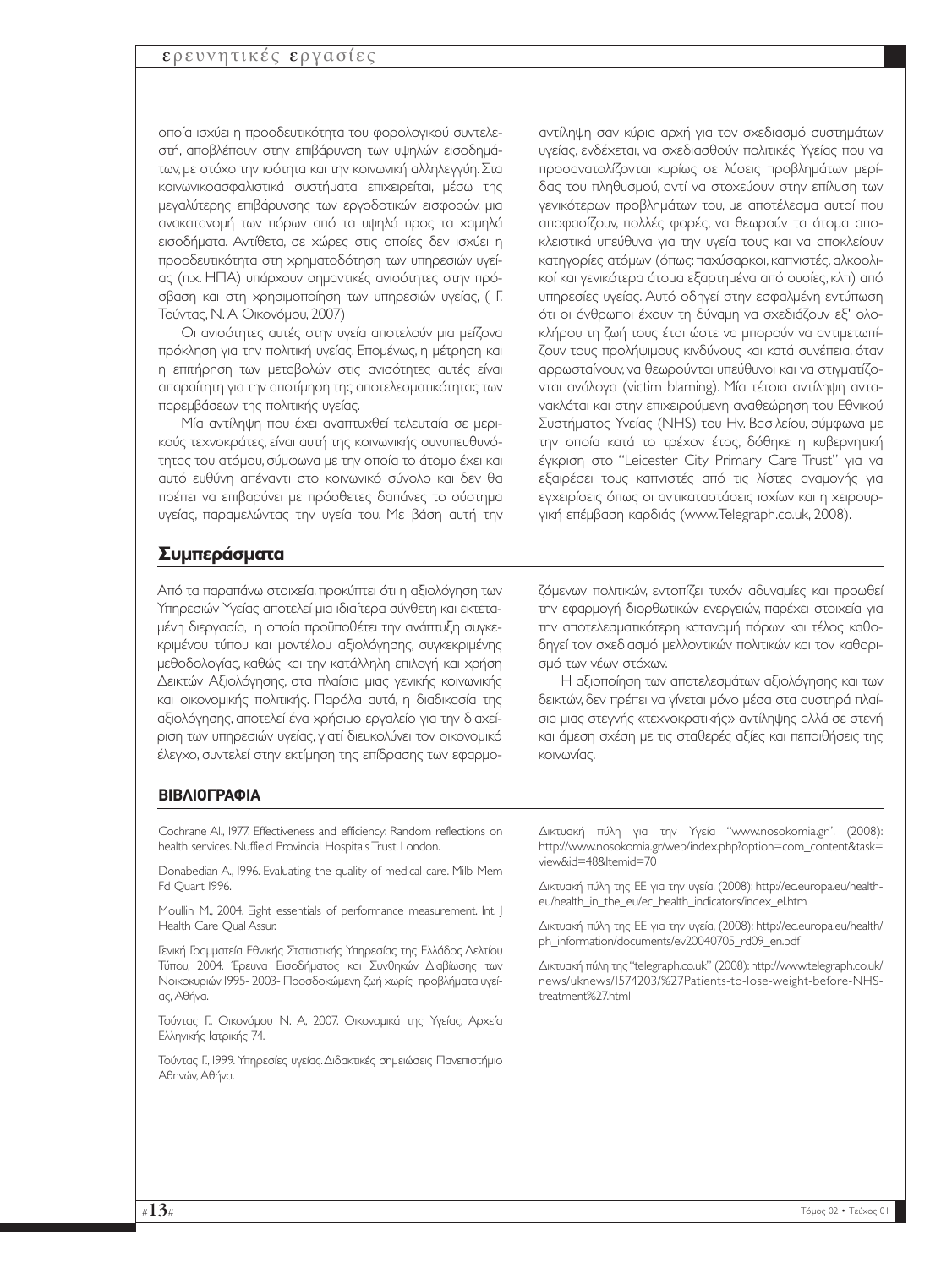# **Κόστος Ιατρονοσηλευτικών Πράξεων σε Μονάδα Εντατικής Θεραπείας**

Ίντας Γεώργιος Νοσηλευτής Π.Ε., MSc, Υποψήφιος διδάκτωρ πανεπιστηµίου Αθηνών. Πιτσόλη Μαρία Νοσηλεύτρια Π.Ε. Μυριανθεύς Παύλος Επίκουρος Καθηγητής, Πανεπιστήµιο Αθηνών, Τµήµα Νοσηλευτικής, Αθήνα. Μπαλτόπουλος Γεώργιος Καθηγητής, Πανεπιστήµιο Αθηνών, Τµήµα Νοσηλευτικής, Αθήνα.

## **ΠΕΡΙΛΗΨΗ**

ΣΚΟΠΟΣ της παρούσης µελέτης ήταν ο υπολογισµός του κόστους διαφόρων ιατρονοσηλευτικών πράξεων ρουτίνας σε Μ.Ε.Θ.

ΥΛΙΚΟ-ΜΕΘΟΔΟΣ: Μελετήθηκαν 60 ασθενείς ΜΕΘ για 166 ημέρες νοσηλείας. Η μελέτη είχε διάρκεια 5 περίπου µηνών, ενώ η συλλογή των δεδοµένων ξεκίνησε στις 1/6/2005 και ολοκληρώθηκε στις 13/11/2005. Υπολογίσθηκε το κόστος για τη τοποθέτηση αρτηριακής και περιφερικής γραµµής,τη µεταφορά του ασθενούς εκτός µονάδας για αξονική τοµογραφία, τη βρογχοαναρρόφηση, τη λήψη καλλιέργειας αίµατος, ούρων και πτυέλων, την αλλαγή τραχειοστόµατος, την τοποθέτηση ρινογαστρικού σωλήνα και καθετήρα Swan Ganz. Η συλλογή των δεδοµένων έγινε µε ειδική φόρµα καταγραφής, ενώ η στατιστική ανάλυση των δεδοµένων έγινε με το στατιστικό πακέτο SPSS 13 και χρησιμοποιήθηκε ο στατιστικός έλεγχος  $x^2$ . .

ΑΠΟΤΕΛΕΣΜΑΤΑ: Η µέση ηλικία των ασθενών ήταν 53.62 έτη. Το κόστος των πράξεων ήταν: τοποθέτηση κεντρικής γραµµής 67.03±29.18 ευρώ, τοποθέτηση αρτηριακής γραµµής 3.92±0.18 ευρώ, αλλαγή τραχειοστόµατος 17.23±0.33 ευρώ, βρογχοαναρρόφηση 3.32±0.03 ευρώ, µεταφορά ασθενούς εκτός ΜΕΘ 0.49±0 ευρώ, λήψη αερίων αίµατος 1.6±0 ευρώ,λήψη βρογχικών εκκρίσεων 3.46±0.56 ευρώ,λήψη δειγµάτων ούρων 1.26±0.43 ευρώ, περιποίηση κατακλίσεων 8.48±0.28 ευρώ, τοποθέτηση περιφερικής φλεβικής γραµµής 1.71±0.28 ευρώ, τοποθέτηση ρινογαστρικού σωλήνα 5.81±0.62 ευρώ και τοποθέτηση Swan-Ganz 265.94±0.86 ευρώ.

ΣΥΜΠΕΡΑΣΜΑΤΑ: Η µελέτη έδειξε το κόστος των πιο κοινών ιατρονοσηλευτικών πράξεων σε ΜΕΘ και τη συσχέτισή του µε την εξειδίκευση των επαγγελµατιών υγείας.

**Λέξεις-κλειδιά:** Κόστος, εξειδίκευση, Περιποίηση κατακλίσεων, Βρογχοαναρροφήσεις, Λήψη καλλιεργειών, Αρτηριακή γραµµή, Περιφερική γραµµή, Μεταφορά ασθενούς για αξονική τοµογραφία, ρινογαστρικός σωλήνας, καθετήρας Swan-Ganz.

## **Εισαγωγή**

Το κόστος των Μονάδων Εντατικής Θεραπείας (Μ.Ε.Θ.) µπορεί να χωρισθεί σε άµεσες δαπάνες για τη λειτουργία τους και σε έµµεσες δαπάνες (Arthur, 1979, Health technology, 2003). Ο Sanders εκτίµησε ότι για το Massachusetts γενικό νοσοκομείο της Βοστώνης οι άμεσες δαπάνες (εξοπλισµός κ.α.) αποτελούν τον 65%, ενώ το 35% αποτελούν οι έµµεσες δαπάνες (γενικά έξοδα, καθαριότη-

τα κ.α.) (Sanders, 1983, Health technology, 2003). Οι άµεσες δαπάνες περιλαµβάνουν σταθερά και µεταβλητά έξοδα. Οι σταθερές δαπάνες δεν εξαρτώνται από τον αριθµό των νοσηλευόµενων ασθενών και περιλαµβάνουν τα έξοδα κατασκευής, ανακαίνισης, αγοράς και συντήρησης εξοπλισµού (Arthur, 1979, Health technology, 2003). Οι µεταβλητές δαπάνες εξαρτώνται από τον όγκο των παρεχόµενων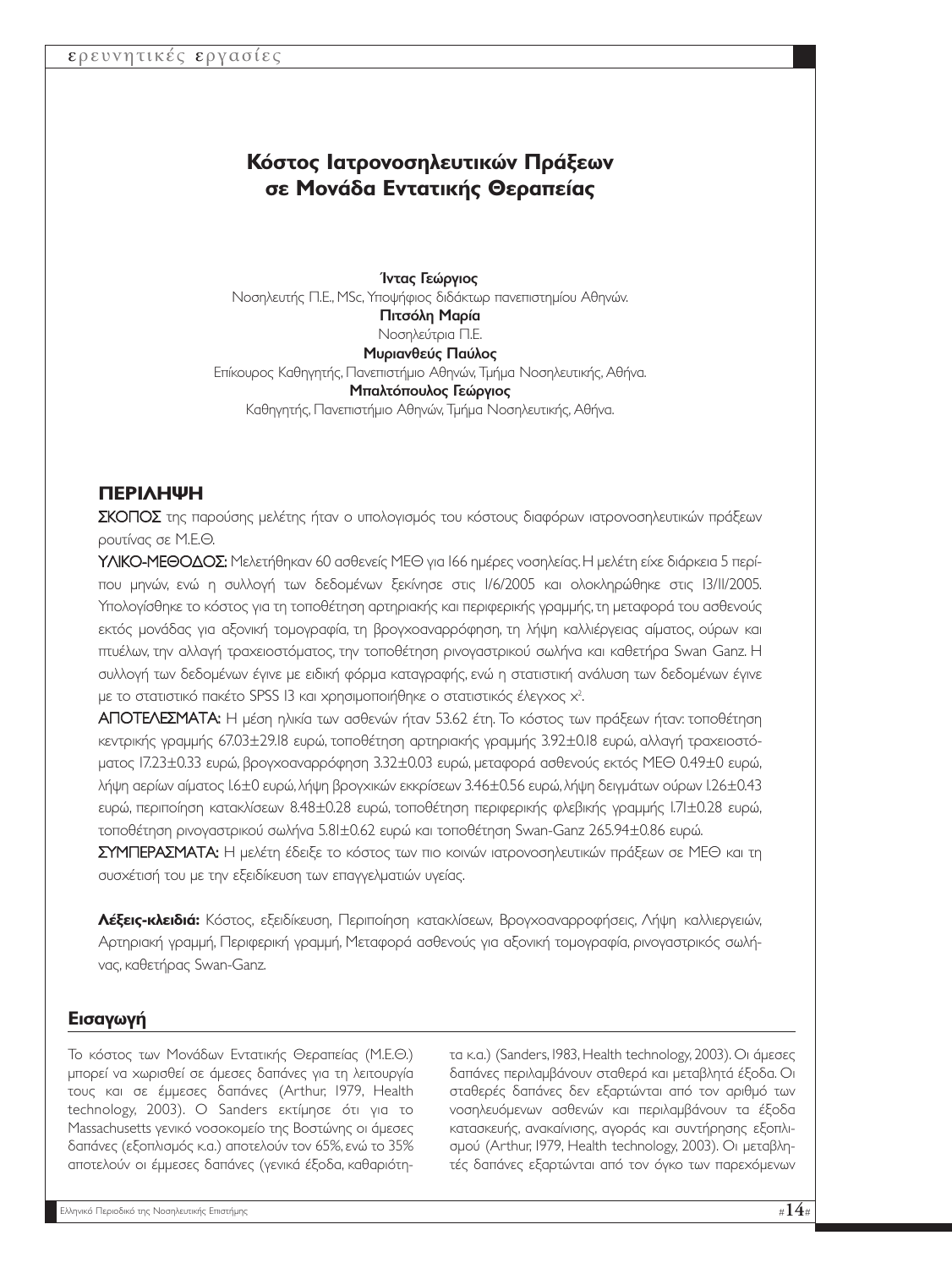## ερευνητικές εργασίες

υπηρεσιών. Μερικές µεταβλητές δαπάνες, όπως οι αµοιβές των επαγγελµατιών υγείας είναι σταθερές για ένα συγκεκριµένο όγκο ασθενών και αλλάζουν όταν ο αριθµός των ασθενών υπερβεί το αναµενόµενο.Άλλες µεταβλητές δαπάνες, όπως ο "αναλώσιµος" εξοπλισµός και το οξυγόνο, εξαρτώνται απευθείας από το αριθµό των βαρέως πασχόντων που νοσηλεύονται σε µία Μ.Ε.Θ. (Arthur, 1979, Health

technology, 2003).∆εδοµένα από Μ.Ε.Θ. έδειξαν ότι το 50- 80% των άµεσων δαπανών είναι έξοδα προσωπικού, κυρίως για νοσηλεία (Sanders, 1983, Civetta, 1973, Griner, 1971, McCleave, 1977). Κατά µέσο όρο, οι ασθενείς Μ.Ε.Θ. απαιτούν τρεις φορές περισσότερο χρόνο για νοσηλεία από τους ασθενείς εκείνους που νοσηλεύονται στα τµήµατα (Russell, 1979).

## **Σκοπός**

Σκοπός της µελέτης ήταν να υπολογισθεί το κόστος (σε ευρώ) των πιο κοινών πράξεων που πραγµατοποιούνται σε καθηµερινή βάση στη Μ.Ε.Θ., αναφέροντας τόσο το απόλυτο κόστος µιας πράξης, όσο και το σχετιζόµενο µε διάφορους παραµέτρους όπως η εξειδίκευση των επαγγελµατιών υγείας και η βαρύτητα της κατάστασης του ασθενούς.

## **Υλικό και Μέθοδος**

Το δείγµα της µελέτης αποτέλεσαν 60 ασθενείς, από τους οποίους 43 ήταν άντρες (71,67%) και 17 γυναίκες (28,33%), που εισήχθησαν για νοσηλεία στη πολυδύναµη Πανεπιστηµιακή ΜΕΘ του ΚΑΤ σε χρονικό διάστηµα 166 ηµερών (1 Ιουνίου 2005-13 Νοεµβρίου 2005). Κριτήρια αποκλεισµού ασθενών από τη µελέτη δεν υπήρχαν.

Υπολογίσθηκε το κόστος στις κάτωθι πράξεις: τοποθέτηση κεντρικής φλεβικής γραµµής, τοποθέτηση αρτηριακής και περιφερικής γραµµής, αλλαγή τραχειοστόµατος, βρογχοαναρροφήσεις, µεταφορά για αξονική τοµογραφία, λήψη αερίων αίµατος, λήψη καλλιεργειών και περιποίησης κατακλίσεων.

Για την συλλογή των δεδοµένων χρησιµοποιήθηκε φόρµα καταγραφής που περιελάµβανε τα δηµογραφικά στοιχεία του ασθενούς,τα συστήµατα µέτρησης της βαρύτητας της νόσου των ασθενών,τα υλικά που απαιτούνται προκειµένου να πραγµατοποιηθεί µία πράξη,τον αριθµό των προσπαθειών που έγι-

ναν για να επιτευχθεί και ποιος επαγγελµατίας υγείας συµµετείχε στη διαδικασία.Σε όλους τους ασθενείς υπολογίστηκε η βαρύτητα της νόσου τους κατά τα συστήµατα APACHE II (Knaus, 1985) και SAPS II (Le Gall, 1993), µε βάση τα δεδοµένα που προέρχονταν από το φάκελό του και από τα ηλεκτρονικά συστήµατα συνεχής παρακολούθησής του, βάσει των οδηγιών που περιγράφονται στα άρθρα ανάπτυξης των πρωτότυπων συστηµάτων. Η καταγραφή των δεδοµένων γινόταν µόνο κατά τη διάρκεια της πρωινής βάρδιας.

Το κόστος των πράξεων έχει υπολογισθεί µε βάσει τα τιµολόγια που δόθηκαν από το γραφείο προµηθειών του νοσοκοµείου και έχει συνυπολογισθεί ο φόρος προστιθέµενης αξίας 19%.

Η στατιστική επεξεργασία των δεδοµένων της µελέτης πραγµατοποιήθηκε µε το στατιστικό πακέτο SPSS 13.Πιο συγκεκριµένα, χρησιµοποιήθηκε η περιγραφική στατιστική και ο στατιστικός έλεγχος του χ<sup>2</sup>. .

## **Αποτελέσµατα**

Η µέση ηλικία των ασθενών ήταν 53.6±3.33 έτη (µέσος±τυπικό σφάλµα). Το 63,2% των ασθενών εισήχθη για ιατρικούς λόγους, δηλαδή χωρίς να προηγηθεί χειρουργείο, το 13,2% µετά από προγραµµατισµένο χειρουργείο και το 23,5% µετά από επείγουσα χειρουργική επέµβαση. Οι ασθενείς χωρίστηκαν ανάλογα µε τη διάγνωση κατά την εισαγωγή σε πέντε κατηγορίες: επιπλεγµένοι τραυµατισµοί (συνήθως µετά από τροχαία) µε ποσοστό 35%, ασθενείς για µετεγχειρητική παρακολούθηση ύστερα από επείγον χειρουργείο µε ποσοστό 40%, αγγειακά εγκεφαλικά επεισόδια µε ποσοστό 15%, συµφορητική καρδιακή ανεπάρκεια µε ποσοστό 6.67% και κρανιοεγκεφαλικές κακώσεις σε ποσοστό 3.33%. Η βαρύτητα της νόσου των ασθενών βρέθηκε µε το APACHE II = 16.52±0.31 και µε το SAPS II = 46.37±0.73 Ο µέσος χρόνος καταγραφής των ασθενών ήταν 18,6±2.86 ηµέρες µε ελάχιστο µία (1) ηµέρα νοσηλείας και µέγιστο εξήντα τέσσερις (64).

Στον Πίνακα Ι δίνεται το πλήθος των ιατρονοσηλευτικών

πράξεων που καταγράφηκαν κατά τη διάρκεια της µελέτης.

Τα υλικά που χρησιµοποιήθηκαν, καταγράφηκαν και κοστολογήθηκαν ανά πράξη είναι:

- Τοποθέτηση κεντρικής γραµµής: ένα flagon τοπικό αναισθητικό (xylocaine 2%), ένα ζευγάρι αποστειρωµένα γάντια, µία σύριγγα των 5ml, ένα σετ κεντρικής φλεβικής προσπέλασης απλό ή αργύρου αναλόγως τις ανάγκες του ασθενούς, δύο βελόνες για σύριγγα µεγέθους 18G και 25G, ένα νυστέρι Νο 11, ένα flagon ηπαρίνη, ράµµα δέρµατος (2-0 ή 3-0) µε βελονοκάτοχο, ένα σετ που περιλαµβάνει γάζες για επίδεση και διαφανές επικάλυµµα, µία αποστειρωµένη µπλούζα, µία µάσκα, ένα σκούφο και ένα αποστειρωµένο πεδίο.
- Τοποθέτηση αρτηριακής γραµµής: ένας αρτηριακός καθετήρας ή ενδοφλέβιος καθετήρας 18-20G, ένα Tesoplast (διαφανές αυτοκόλλητο επίθεµα σταθεροποίησης του καθετήρα),διάλυµα έκπλυσης 500ml (φυσιολογικός ορός), ένα ζευγάρι αποστειρωµένα γάντια και ένα flagon ηπαρίνης.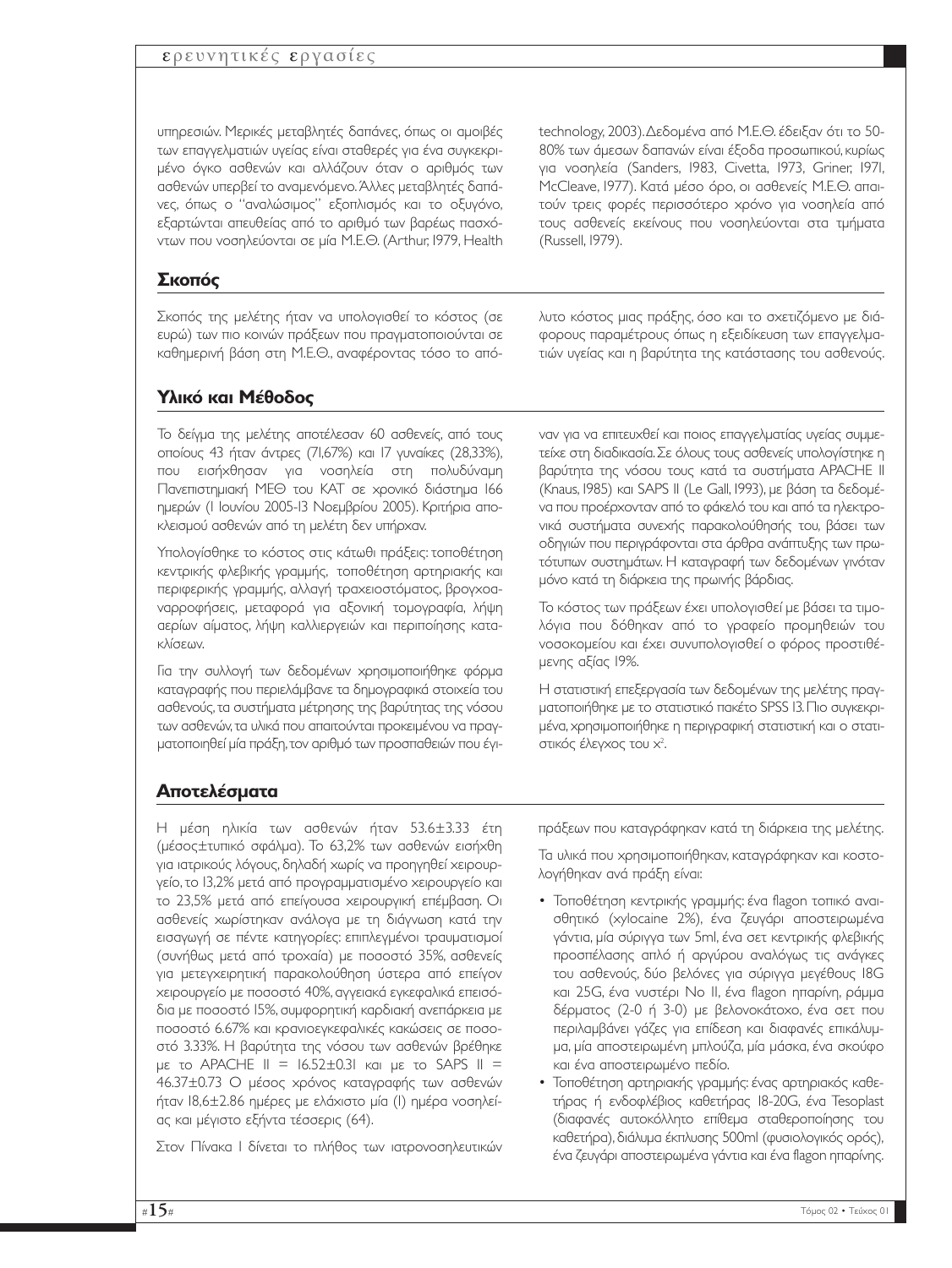- Αλλαγή τραχειοστόµατος: ένα ζευγάρι αποστειρωµένα γάντια, µία µάσκα, δύο λεπίδες χειρουργικού µαχαιριού Νο 15 και Νο11, ένα flagon τοπικό αναισθητικό (xylocaine 2%), µία σύριγγα των 5 ml, ένα σετ διαδερµικής τραχειοστοµίας, ένα πακέτο αποστειρωµένων γαζών, ένας καθετήρας αναρρόφησης elaton, ράµµατα µετάξι 3-0 ή 4-0 και δύο βελόνες 18G και 27G.
- Βρογχοαναρρόφηση:ένα δοχείο ή σάκος αναρρόφησης, ένα συνδετικό σωλήνα αναρρόφησης,ένας αποστειρωµένος καθετήρας αναρρόφησης µε αντιστόµιο διακεκοµµένου ελέγχου της αναρρόφησης, ένα ζευγάρι αποστειρωµένα γάντια και 10ml φυσιολογικού ορού N/S 0.9%.
- Μεταφορά ασθενούς εκτός Μ.Ε.Θ. για υπολογιστική αξονική τοµογραφία: το µόνο αναλώσιµο που χρειαζόταν σε κάθε περίπτωση ήταν µία φιάλη οξυγόνου.
- Λήψη αερίων αίµατος: µία σύριγγα 2.5 ή 5 ml, µία βελόνη 20G µε διαφανή θάλαµο στο άκρο της, µία σύριγγα 1-2 ml και 5000 units ηπαρίνης.
- Λήψη δειγμάτων για καλλιέργεια. Για βρογχικές εκκρίσεις χρειάστηκαν µία συσκευή συλλογής εκκρίσεων, ένας σωλήνας αναρρόφησης και ένα ζευγάρι αποστειρωµένα γάντια. Για συλλογή ούρων ήταν αναγκαία ένα δοχείο περισυλλογής ούρων, ένα ζευγάρι αποστειρωµένα γάντια και µία σύριγγα 20 ml.
- Περιποίηση κατακλίσεων: επιθέµατα διαφόρων τύπων αναλόγως µε την ανατοµική θέση της κατάκλισης, ένα Seasorb soft filler,ένα purilon gel,ένα πακέτο αποστειρωµένων γαζών, ένα ζευγάρι αποστειρωµένα γάντια, φυσιολογικό ορό σε αµπούλες των 10 ml.
- Τοποθέτηση περιφερικής γραµµής: ένας φλεβοκαθετήρας και ένα επίθεµα κάλυψης σηµείου φλεβοκέντησης (Opsite).
- Τοποθέτηση ρινογαστρικού σωλήνα: µία σύριγγα 60ml, ένα gel ξυλοκαΐνης, ένα νεφροειδές µιας χρήσεως και ένας ρινογαστρικός σωλήνας.
- Τοποθέτηση καθετήρα Swan-Ganz:ένα ζευγάρι αποστειρωµένα γάντια, ένα αποστειρωµένο πεδίο, µία σύριγγα 20 ml, ένα σετ Swan-Ganz, ένα σετ διαδερµικής εισαγωγής και ένα 3-way stop cock.

Στις ανωτέρω πράξεις δεν µπορούσε να υπολογισθεί το κόστος που απαιτήθηκε για αντισηπτικό διάλυµα γιατί κάθε φορά χρησιµοποιούταν µία συγκεκριµένη ποσότητα και όχι όλη η συσκευασία, τα γάντια µιας χρήσεως (µη αποστειρωµένα) καθώς και οι γάζες που χρειάζονταν κάθε φορά για να πραγµατοποιηθεί µία πράξη.

• Το πλήθος των ιατρονοσηλευτικών πράξεων, το απόλυτο κόστος των πράξεων, δηλαδή το κόστος το οποίο προκύπτει βάσει των υλικών που προαναφέρθηκαν και το µέσο κόστος, δηλαδή το κόστος που προκύπτει από επιπλέον υλικά που χρησιµοποιήθηκαν αποτυπώνεται στον πίνακα Ι. Σε µερικές περιπτώσεις λόγω έλλειψης υλικών, χρησιµοποιήθηκαν λιγότερα µε αποτέλεσµα να υπάρχει µειωµένο κόστος.

H τοποθέτηση της αρτηριακής γραµµής γινόταν κατά κόρον (96.83%) από γιατρό, ενώ σε ποσοστό 3.17% συµµετείχε και νοσηλευτής.Στη δεύτερη περίπτωση υπήρχε σηµαντική στατιστική διαφορά στο κόστος της διαδικασίας (Ρ<0.001). Η τοποθέτηση περιφερικής γραµµής πραγµατοποιούταν από γιατρό κατά 70%, ενώ µόνο στο 30% των περιπτώσεων από νοσηλευτή. Σε αυτή την περίπτωση δεν υπήρχε στατιστικά σηµαντική διαφορά στο κόστος (Ρ=0,12). Επιπλέον οι βρογχοαναρροφήσεις στο τµήµα γινόντουσαν κατά 28,15% από φυσιοθεραπευτή,34,5% από νοσηλευτές και 37,35% από γιατρό.∆εν βρέθηκε στατιστικά σηµαντική διαφορά στο κόστος των βρογχοαναρροφήσεων ανάλογα µε το ποιος την έκανε. Η µεταφορά των ασθενών εκτός ΜΕΘ είτε για αξονική τοµογραφία, είτε για άλλες διαγνωστικές εξετάσεις γινόταν πάντα σε συνεργασία ιατρού και νοσηλευτή. Η λήψη δείγµατος το οποίο λαµβάνεται για καλλιέργειες πραγµατοποιείται κατά 85,47% από γιατρούς, 11,96% από φυσιοθεραπευτές και 2,57% από γιατρό και νοσηλευτή µαζί. ∆εν παρατηρήθηκε σηµαντική στατιστική διαφορά (Ρ=0,02). Οι κατακλίσεις που δηµιουργούνται και αναπτύσσονται στους βαρέως πάσχοντες ασθενείς φροντίζονται αποκλειστικά από τους νοσηλευτές και κατά τη διάρκεια της πρωινής φροντίδας. Κατακλίσεις τετάρτου βαθµού που έχριζαν χειρουργική αντιµετώπιση δεν υπήρξαν. Η τοποθέτηση κεντρικής γραµµής, ρινογαστρικού σωλήνα, η αλλαγή τραχειοστόµατος και η τοποθέτηση καθετήρα Swan-Ganz γινόταν αποκλειστικά σε συνεργασία γιατρού και νοσηλευτή.

Όπως παρουσιάζεται στον Πίνακα ΙΙ για την επιτυχή ολοκλήρωση συγκεκριµένων πράξεων χρειάστηκαν περισσότερες από µία προσπάθειες, ενώ άλλες φορές µερικές πράξεις δεν ολοκληρώθηκαν ποτέ.Αυτή είναι η κύρια αιτία που το κόστος των πράξεων αυτών δεν είναι σταθερό,αλλά ποικίλλει αναλόγως των επιπροσθέτων υλικών που χρησιµοποιήθηκαν.

Σε επείγουσες και απειλητικές για τον βαρέως πάσχοντα καταστάσεις δεν παρατηρήθηκε σηµαντική στατιστική διαφορά στο κόστος των παρεµβατικών διαδικασιών που έγιναν.

Σε προσπάθεια συνδυασµού κόστους πράξεων και βαρύτητας νόσου του ασθενούς, µετρούµενη µε τα Apache II score και Saps II score δεν βρέθηκε σηµαντική στατιστική διαφορά.Το φύλο και η ηλικία των ασθενών δεν έπαιξαν ρόλο στο κόστος των καταγραφόµενων ιατρονοσηλευτικών πράξεων.

## **Συζήτηση**

Στην ανασκόπηση της βιβλιογραφίας για το ακριβές κόστος των προαναφερθέντων ιατρονοσηλευτικών διαδικασιών δεν βρέθηκαν αποτελέσµατα εκτός από την τοποθέτηση των κεντρικών φλεβικών γραµµών και τη διαδικασία της τραχειοστοµίας.

Έχει γίνει διεθνής προτεραιότητα στις µέρες µας ο έλεγχος

του κόστους της φροντίδας υγείας. Το κόστος που απαιτείται για τη λειτουργία µιας Μ.Ε.Θ. ανέρχεται στο 28% του συνολικού κόστους ενός νοσοκοµείου (Critical Care in the united states, 1992,American medical Association council, 1999).

Ο Halpern et al (2004) σε µελέτη που έκανε και διήρκησε από 1985-2000 κατέγραψε πως ο συνολικός αριθµός των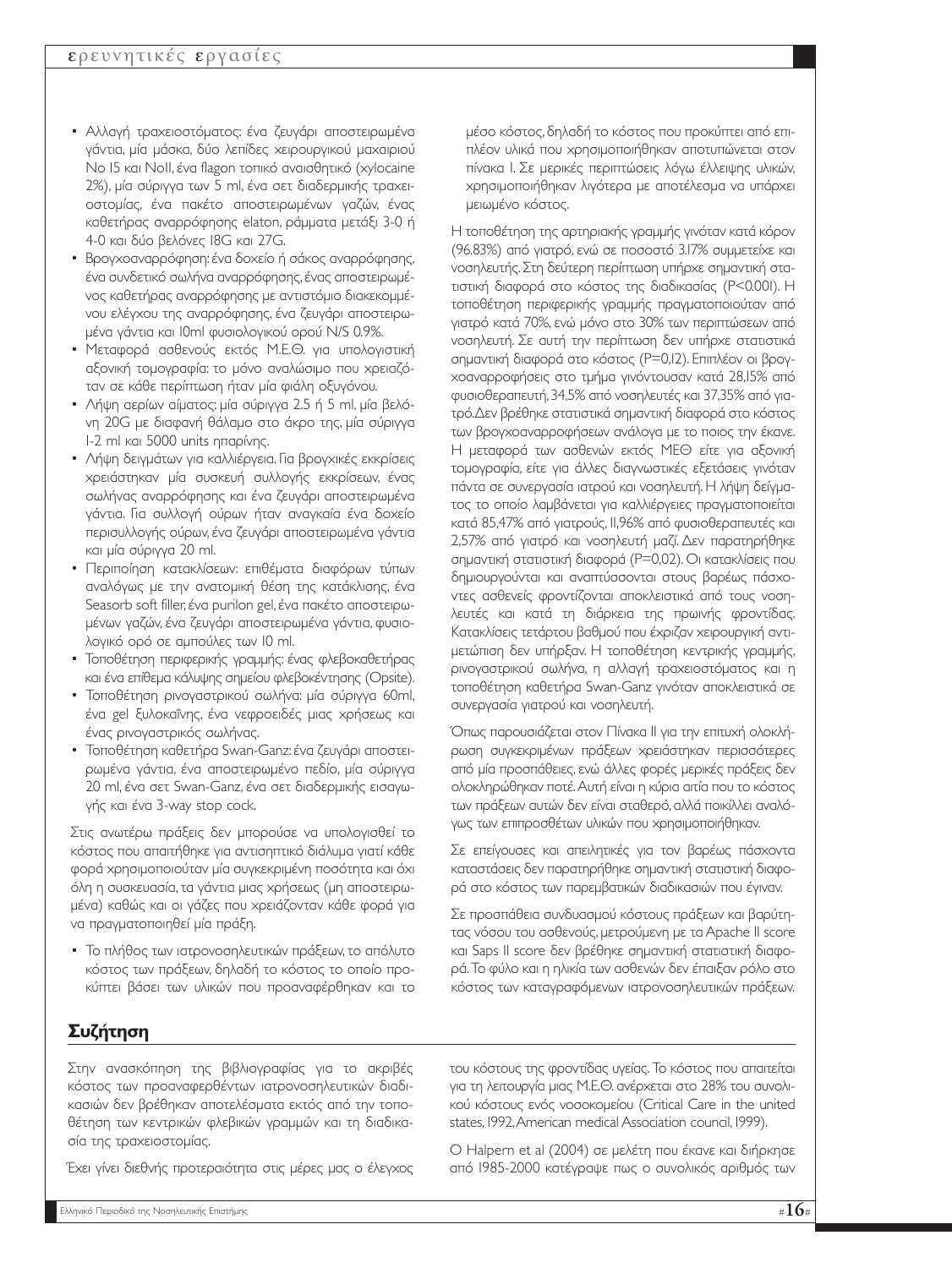#### ερευνητικές εργασίες

νοσοκοµείων στις Η.Π.Α. µειώθηκε κατά 8.9% (από 6.032 σε 5.494), ενώ τα νοσοκοµεία που προσφέρουν εντατική θεραπεία µειώθηκαν κατά 13.7% (από 4.150 σε 3.581). Ο συνολικός αριθµός των κρεβατιών σε νοσοκοµεία µε Μ.Ε.Θ. µειώθηκαν κατά 26.4% (από 889.600 σε 654.400) εν αντιθέσει µε τα κρεβάτια στις Μ.Ε.Θ. που αυξήθηκαν κατά 26.2% (από 69.300 σε 87.400). Το κόστος λειτουργίας ανά ηµέρα των κρεβατιών εντατικής θεραπείας αυξήθηκε κατά 126% (από 1.185\$ σε 2.674\$). Αν και το συνολικό κόστος των Μ.Ε.Θ. στις ΗΠΑ αυξήθηκε κατά 190.4% (19.1-55.5 δισεκατοµµύρια δολάρια) ο κρατικός προϋπολογισµός για τον τοµέα της υγείας µειώθηκε κατά 5.4%.

Οι Warren et al (2004) σε µελέτη τους επικεντρώθηκαν στο να εκπαιδεύσουν γιατρούς για 24 µήνες στη διαδικασία εισαγωγής κεντρικών φλεβικών γραµµών. Στη µελέτη υπήρχαν δύο οµάδες παρατήρησης. Στη µία συµµετείχαν εκπαιδευµένοι γιατροί µε το συγκεκριµένο σεµινάριο και στην άλλοι µη εξειδικευµένοι. Το αποτέλεσµα ήταν πως οι εξειδικευµένοι γιατροί είχαν λιγότερες επιπλοκές στην τοποθέτηση των κεντρικών φλεβικών γραµµών µε αποτέλεσµα το κόστος να µειωθεί από 1.573.000\$ σε 1.036.000\$. µελέτη αυτή αποδεικνύει πως η εξειδίκευση των επαγγελµατιών υγείας µειώνει το κόστος της φροντίδας υγείας. Το κόστος σχετιζόµενο µε τις λοιµώξεις και τις επιπλοκές που εµφανίζονται στους κεντρικούς φλεβικούς καθετήρες κυµαίνεται από 3.700\$ µέχρι 56.167\$ (Dimick, 2001, Digiovine, 1999,Arnow, 1993).

Η Kinsella et al (2008) υπολόγισε πως το κόστος τοποθέτησης κεντρικής φλεβικής γραµµής στις ΗΠΑ είναι 130.26 \$. Σε αυτό το ποσό έχει υπολογιστεί και η ακτινογραφία θώρακος η οποία παραγγέλλεται για να πιστοποιήσει την ορθή θέση του καθετήρα.

Οι Knudsen et al (1999) στο Durham των ΗΠΑ υπολόγισαν το κόστος για 13 τραχειοστοµίες, το οποίο υπολογίστηκε σε 1323.92\$. Οι τιµές υπολογίστηκαν µε βάσει το εκάστοτε κοστολόγιο, µιας και η µελέτη διεξήχθη τον Ιούλιο του 1999.

Οι Hakellis et al (1996) µελέτησαν 30 ασθενείς οι οποίοι ανέπτυξαν 45 κατακλίσεις. Το µέσο κόστος της θεραπείας, συµπεριλαµβανοµένων τα µακράς διαρκείας κόστη της περιποίησης και νοσηλείας ήταν 2.731\$ για κάθε έλκος. Αν εξαιρεθούν τα έξοδα για τη νοσηλεία το καθαρό κόστος για τα έλκη ήταν 489 δολάρια. Το µέσο κόστος θεραπείας για κάθε ασθενή ήταν 4.647\$.Αν εξαιρεθούν οι δαπάνες για τη νοσηλεία το καθαρό κόστος για κάθε ασθενή ήταν 1.284 δολάρια. Το 80% του συνολικού κόστους των ελκών που θεραπεύτηκαν προήλθαν από το 4% των ασθενών που εισήχθησαν στο νοσοκοµείο για θεραπεία των κατακλίσεών τους.

Είκοσι έξι µελέτες υπολόγισαν το κόστος για κάθε κατάκλιση που θεραπεύτηκε από 910\$ µέχρι 2179\$. Για ένα υποθετικό πλάνο φροντίδας, η διαφορά µεταξύ του ελάχιστου και του πιο οικονοµικά-αποδοτικού πλάνου ήταν 1.9 εκατοµµύρια δολάρια για τα έλκη πίεσης. Οι παρατηρηθείσες διαφορές αποδόθηκαν γενικά στις διαφορές στις εκβάσεις και τις αποκλίσεις δαπανών σχετικές µε τη συχνότητα των αλλαγών επιθεµάτων. Οι συχνότητες επίσκεψης παθολόγων ήταν µία φορά κάθε τέσσερις εβδοµάδες. Τα µεγέθη ελκών κυµάνθηκαν από 2.5cm2 σε 5.6cm2 για τα έλκη πίεσης. Όλοι οι ασθενείς µε τα έλκη πίεσης χρειάστηκαν ανακούφιση από την πίεση, θρεπτική υποστήριξη και τη διαχείριση της ακράτειας. Οι δαπάνες ανά ασθενή που θεραπεύθηκε µε έλκη πίεσης µε υδροκολλοειδή ήταν χαµηλότερες και υψηλότερες σε αυτούς που θεραπεύτηκαν µε γάζα και φυσιολογικό ορό. (Kerstein et al, 2001).

Είναι αξιοσηµείωτη µία µελέτη που πραγµατοποιήθηκε σε κατοίκον νοσηλεία και σύγκρινε κόστος και ποσοστά επούλωσης θεραπείας κατακλίσεων µε δύο διαφορετικά είδη επιθεµάτων. Το ένα είναι µε γάζα και ταινία και το άλλο µε διαφανές επίθεµα που επιτρέπει την εξάτµιση της υγρασίας (MVP). Κάθε πληγή τυχαία επουλωνόταν είτε µε τη µία µέθοδο είτε µε την άλλη. Ο βαθµός της κατάκλισης υπολογιζόταν την πρώτη ηµέρα (κριτήρια Shea) και κάθε εβδοµάδα για µία περίοδο δύο µηνών. Στη αρχή και στο τέλος της θεραπείας οι κατακλίσεις φωτογραφίζονταν. Το µέσο κόστος για κάθε έλκος χρησιµοποιώντας την MVP µέθοδο ήταν 845\$, ενώ η θεραπεία µε τις γάζες κόστισε 1359\$, ρ<0,05. Η διαφορά του κόστους για κατακλίσεις τρίτου βαθµού δεν είχε σηµαντικά στατιστική διαφορά στις δύο οµάδες. (Sebern, 1986).

Μία αναδροµική ερευνητική µελέτη σχεδιάστηκε για να περιγράψει τις δαπάνες 830 κρεβατιών στα οποία θεραπεύτηκαν 81 κατακλίσεις βάσει πρωτοκόλλου. Το συνολικό κόστος ήταν 30.079 δολάρια εκ των οποίων το 73% ήταν νοσηλευτικά έξοδα. Το µέσο κόστος της θεραπείας βάσει πρωτοκόλλου ήταν3.74\$/κατάκλιση/ηµέρα, ενώ το κόστος χωρίς πρωτόκολλο ήταν 5.35 δολάρια/κατάκλιση/ηµέρα. (Frantz et al, 1995).

Ο Alterescu (1981) σε µία τρίµηνη αναδροµική ερευνητική µελέτη εξέτασε 75 ασθενείς µε κατακλίσεις. Το µέσο κόστος της θεραπείας την ηµέρα ήταν 80.42 δολάρια.Το µέσο συνολικό κόστος ανά ασθενή ήταν 1.300,37 δολάρια. Το µέσο κόστος για ασθενή ο οποίος εισήχθη για θεραπεία κατακλίσεως ήταν 3.746,03\$, ενώ το µέσο κόστος για ασθενείς οι οποίοι εισήχθησαν για άλλους λόγους ήταν 621,02 δολάρια.

Μία Ευρωπαϊκή κόστους αποτελεσµατικότητας µελέτη πραγµατοποιήθηκε χρησιµοποιώντας δηµοσιευµένα κλινικά δεδοµένα από πολυεθνικές µελέτες σε χρόνια φλεβικά έλκη ποδιών και κατακλίσεις. Σε αυτή τη µελέτη παρουσιάζονται δεδοµένα σχετικά µε τη διαχείριση ελκών στο Ηνωµένο Βασίλειο. Συνολικά 15 µελέτες κατακλίσεων περιλαµβάνουν 519 τραύµατα-πληγές και 12 µελέτες φλεβικών ελκών ποδιών περιλαµβάνουν 843 έλκη και χρησιµοποιούνται σε µία συγκεντρωτική ανάλυση. Ο στόχος της µελέτης ήταν η σύγκριση των δαπανών σε στερλίνες Αγγλίας για τρία διαφορετικά θεραπευτικά πρωτόκολλα για κάθε είδους τραύµα. Τα πρωτόκολλα προσαρµόστηκαν βάσει των κλινικών του Ηνωµένου Βασιλείου και στα δύο νοσοκοµεία και είναι βασισµένα αρχικά στα επιθέµατα και κόστος του νοσηλευτικού χρόνου εργασίας, στην καθαριότητα των τραυµάτων και τη χειρουργική περιποίηση όπου χρειάζεται, τη χρήση ειδικών υλικών πλήρωσης και συµπίεσης όπου χρειάζονταν. Η εστίαση της µελέτης ήταν η σύγκριση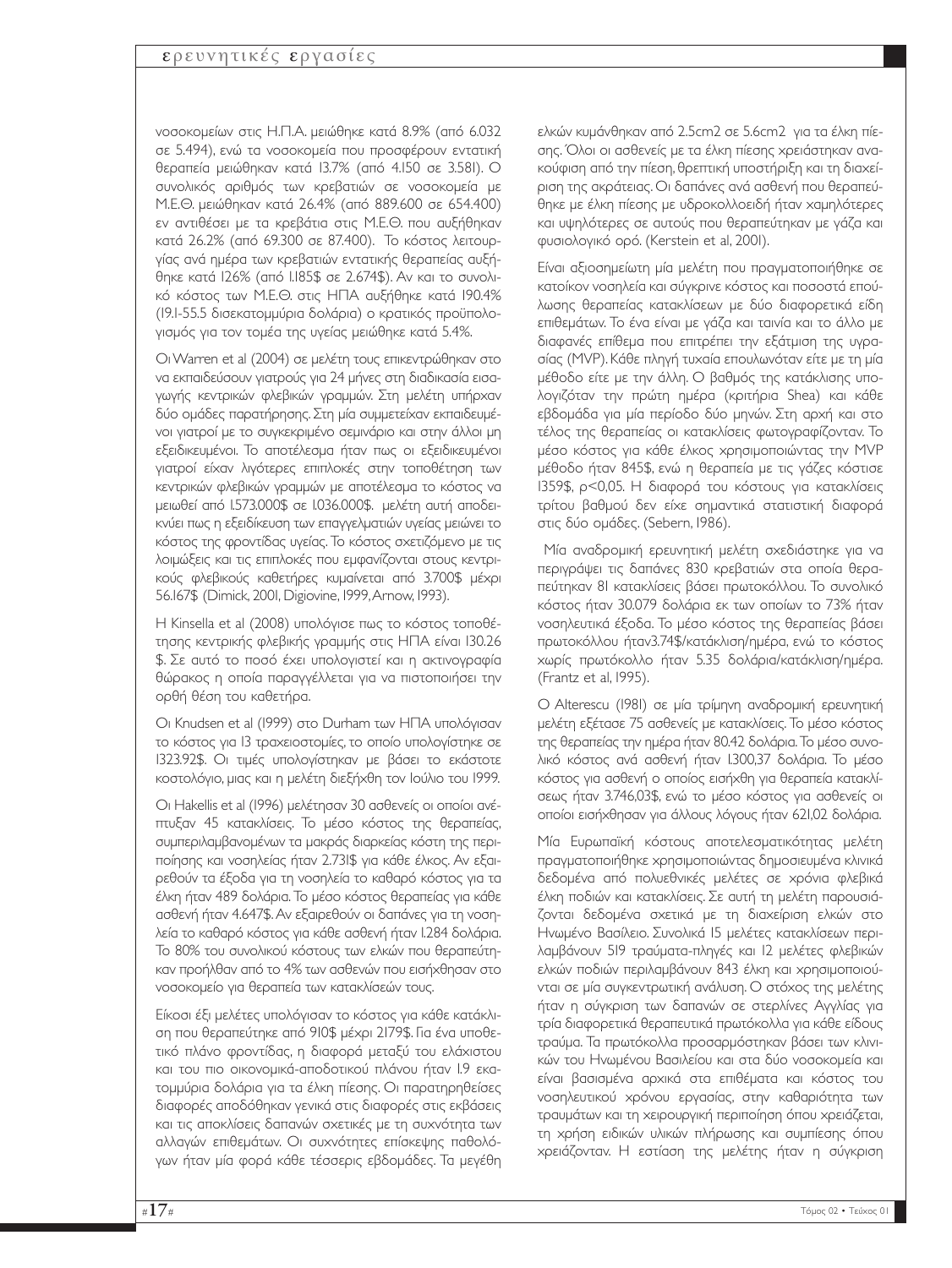κόστους-αποτελεσµατικότητας (όπως µετρήθηκε από το κόστος ανά θεραπευµένο τραύµα) δύο καινούργιων επιθεµάτων - Granuflex(R) υδροκολλοειδές επίθεµα και Apligraf(R) υποκατάστατο δέρµατος- και οι παραδοσιακές γάζες ως επιθέµατα ως θεραπεία για τα φλεβικά έλκη ποδιού και στην περίπτωση των κατακλίσεων, σύγκριση του Granuflex(R) Comfeel(R) υδροκολλοειδούς επιθέµατος και των παραδοσιακών γαζών ως επίθεµα µε φυσιολογικό ορό. Η επιλογή των επιθεµάτων που µελετήθηκαν βασίστηκε στη διαθέσιµη δηµοσιευµένη βιβλιογραφία. Η σύνταξη των θεραπευτικών πρωτοκόλλων και οι υποθέσεις των θεραπειών που έλλειπαν από τις δηµοσιευµένες εργασίες επιτεύχθηκαν µέσω µιας ειδικής επιτροπής.Τα αποτελέσµατα έδειξαν ότι το Granuflex(R) ήταν κατά 50% περισσότερο οικονοµικά πιο αποδοτικό, σε 422 pounds ανά θεραπευµένη κατάκλιση από το Comfeel(R) (643 pounds) και 500% περισσότερο από τις γάζες µε φυσιολογικό ορό (2548 pounds) στη θεραπεία των κατακλίσεων. Το Granuflex(R) µε 342 pounds ήτα επίσης πιο αποδοτικό οικονοµικά από τις γάζες (541 pounds) ή το Apligraf(R)

## **Συµπεράσµατα**

Η µελέτη έδειξε το κόστος των πιο κοινών ιατρονοσηλευτικών πράξεων σε ΜΕΘ. Επίσης µέσω των δεδοµένων αποδείχτηκε πως υπάρχει συσχέτιση µεταξύ κόστους µιας πράξης και εξειδίκευσης των επαγγελµατιών υγείας. (6741 pounds) στη θεραπεία των φλεβικών ελκών στα πόδια. Αυτά τα στοιχεία θα παράσχουν µια πολύτιµη προσθήκη στα δηµοσιευµένα κλινικά στοιχεία, προσφέροντας συµπληρωµατικές πληροφορίες µε τις οποίες οι φροντιστές µπορούν να βασίσουν την επιλογή των επιθεµάτων για τη θεραπεία των ελκών. (Harding et al, 2000).

Οι Bennet et al (2004) εκτίµησαν το ετήσιο κόστος θεραπείας κατακλίσεων στο Ηνωµένο Βασίλειο το 2004. Το κόστος της θεραπείας των κατακλίσεων ποικίλλει από 1.064 pounds (βαθµός 1) µέχρι 10.551 pounds (βαθµός 4). Το κόστος αυξάνεται όσο αυξάνεται ο βαθµός διότι ο χρόνος επούλωσης είναι µεγαλύτερος και οι εµφανιζόµενες επιπλοκές πιο σοβαρές στις περισσότερες περιπτώσεις. Το συνολικό ετήσιο κόστος στο Ηνωµένο Βασίλειο για τις κατακλίσεις είναι 1.4–2.1 δισεκατοµµύρια pounds (4% του ΕΑΠ). Το περισσότερο από αυτό το κόστος είναι χρόνος εργασίας των νοσηλευτών. Το κόστος ανά ηµέρα για κατακλίσεις πρώτου βαθµού ήταν το 2004 38 pounds,για του δευτέρου βαθµού 42 pounds και για τους βαθµούς III και IV 50 pounds.

Οι µη ειδικευµένοι θεράποντες ή νοσηλευτές χρησιµοποιούσαν περισσότερα υλικά µε αποτέλεσµα να αυξάνεται το κόστος που απαιτείται για µία παρεµβατική διαδικασία.

#### **ΒΙΒΛΙΟΓΡΑΦΙΑ**

- 1. American Medical Association Council on Long Range Planning and Development in cooperation with the Council on Constitution and Bylaws, and the Council on Ethical and Judicial Affairs. Policy Compendium.Chicago:American Medical Association,1999:H-425.0, H-440.9.
- 2. Alterescu V. The financial costs of inpatient pressure ulcers to an acute care facility. Decubitus. 1989 Aug;2(3):14-23.
- 3. Arnow PM, Quimosing EM, Beach M. Consequences of intravascular catheter sepsis. Clin Infect Dis 1993; 16:778–784.
- 4. Arthur D. Little, Inc., "Planning for General Medical and Surgical Intensive Care Units:A Technical Assistance Document for Planning Agencies, prepared for the U.S. Department of Health, Education, and Welfare, publication No.(HRS) 79-14020 (Washington, DC: U.S. Government Printing Office, 1979).
- 5. Bennett G, Dealey C, Posnett J.The cost of pressure ulcers in the UK.Age and Ageing 2004; 33: 230–235.
- 6. Civetta, J. M.,'The Inverse Relationship between Cost and Survival. Res. 14(3):265, 1973.
- 7. Critical care in the United States: coordinating intensive care resources for positive cost-effective patient outcomes. Anaheim, Calif: Society of Critical Care Medicine, 1992; 18.
- 8. David K.Warren, MD; Jeanne E. Zack, BSN; Jennie L. Mayfield, MPH; Alexander Chen, MD; Donna Prentice, MSN; Victoria I, Fraser, MD; and Marin H. Kollef, MD, FCCP.The Effect of an Education Program on the Incidence of Central Venous Catheter-Associated Bloodstream Infection in a Medical ICU. Chest 2004; 126; 1612-1618.
- 9. Digiovine B, Chenoweth C,Watts C, et al.The attributable mortality

and costs of primary nosocomial bloodstream infections in the intensive care unit.Am J Respir Crit Care Med 1999; 160:976–981.

- 10. Dimick JB, Pelz RK, Consunji R, et al. Increased resource use associated with catheter-related bloodstream infection in the surgical intensive care unit.Arch Surg 2001; 136:229–234.
- 11. Frantz RA, Bergquist S, Specht J.The cost of treating pressure ulcers following implementation of a research-based skin care protocol in a long-term care facility. Adv Wound Care. 1995 Jan-Feb;8(1):36-45.
- 12. Griner, P. F. and Liptzin, B., "Use of the Laboratory in a Teaching Hospital: Implications for Patient Care, Education, and Hospital Costs,Ann. Intern. Med. 1971 Aug; 75(2):157-63.
- 13. Halpern, Neil A. MD, FCCM; Pastores, Stephen M. MD, FCCM; Greenstein, Robert J. MD. Critical care medicine in the United States 1985-2000: An analysis of bed numbers, use and costs [Feature Articles]. Critical Care Medicine: Volume 32(6) June 2004pp 1254-1259.
- 14. Harding K, Cutting K, Price P. The cost-effectiveness of wound management protocols of care. Br J Nurs. 2000 Oct;9(19 Suppl):S6, S8, S10 passim.
- 15. HEALTH TECHNOLOGY CASE STUDY 28 Intensive Care Units (ICUs) Clinical Outcomes,Costs,and Decision making.2003;23:38-53.
- 16. Kerstein, Morris D.; Gemmen, Eric; van Rijswijk, Lia; Lyder, Courtney H.; Phillips, Tania; Xakellis, George; Golden, Katharine; Harrington, Catherine. Cost and Cost Effectiveness of Venous and Pressure Ulcer Protocols of Care. Disease Management & Health Outcomes. 9(11):651-636, 2001.
- 17. Kinsella S,Young N. Ultrasound-Guided Central Line Placement as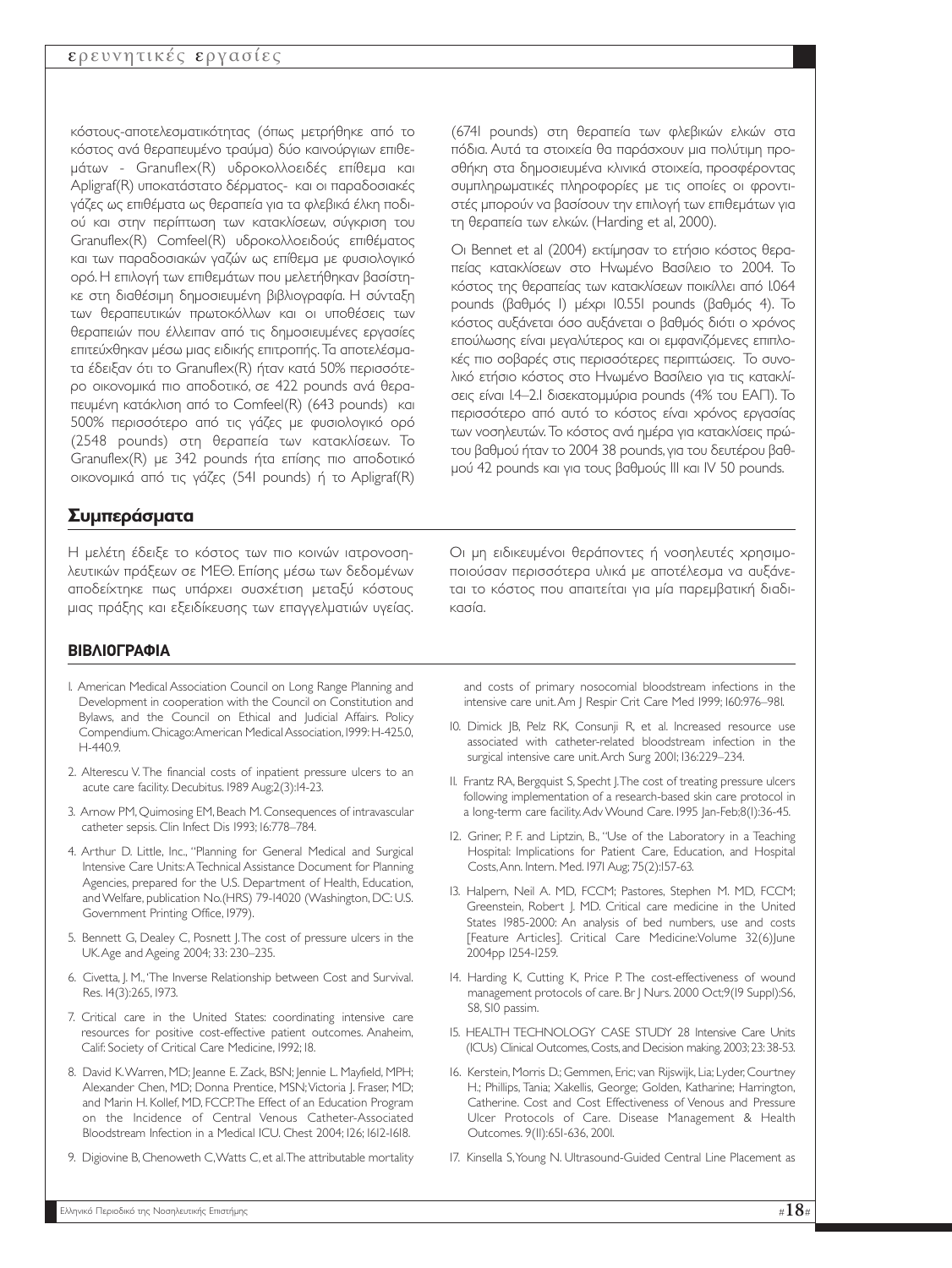## ερευνητικές εργασίες

Compared with Standard Landmark Technique: Some Unpleasant Arithmetic for the Economics of Medical Innovation.Value Health. 2008 Jul 18.

- 18. Knaus WA, Draper EA,Wagner DP, Zimmerman JE.APACHE II:A severity of disease classification system. Crit Care Med 1985, 13:818.
- 19. Le Gall JR, Lemeshow S, Saulnier F. A new Simplified Acute Physiology Score (SAPS II) based on a European/ North American multicenter study. JAMA 1993, 270: 2957-2963.
- 20. McCleave, D. J., Gilligan, J. E., and Worthley, L. 1. G., "The Role and Function of an Australian Intensive Care Unit, Crit. Care Med. 5(5):245, 1977.
- 21. NW Knudsen, MW Sebastian, RA Perez-Tamayo,WL Johanson and SN Vaslef. Intensive care unit procedures: cost savings and patient

safety. Crit Care 1999; 158: 546-551.

- 22. Russell, L. B., "Intensive Care, ch. 3 in Technology in Hospitals: Medical Advances and Their Diffusion (Washington, DC: The Brookings Institution, 1979).
- 23. Sanders, C. A., "Hospital Management of Critical Care I, presentation at the National Institute of Health Consensus Development Conference, Critical Care Medicine, Mar. 8, 1983.
- 24. Sebern MD. Pressure ulcer management in home health care: efficacy and cost effectiveness of moisture vapor permeable dressing.Arch Phys Med Rehabil. 1986 Oct;67(10):726-9.
- 25. Xakellis GC, Frantz R.The cost of healing pressure ulcers across multiple health care settings. Adv Wound Care. 1996 Nov-Dec;9(6):18-22.

| ΔΙΑΔΙΚΑΣΙΑ                      | ΑΡΙΘΜΟΣ<br>N | <b>ANOVATO</b><br>ΚΟΣΤΟΣ<br>(FYPQ) | ΚΟΣΤΟΣ<br>$( EYP\Omega)$ |
|---------------------------------|--------------|------------------------------------|--------------------------|
| ΤΟΠΟΘΕΤΗΣΗ ΚΕΝΤΡΙΚΗΣ ΓΡΑΜΜΗΣ Αg | 250          | 66.29                              | $67.03 + 29.18$          |
| ΤΟΠΟΘΕΤΗΣΗ ΑΡΤΗΡΙΑΚΗΣ ΓΡΑΜΜΗΣ   | 500          | 3.81                               | $3.92 + 0.18$            |
| ΑΛΛΑΓΗ ΤΡΑΧΕΙΟΣΤΟΜΑΤΟΣ          | 150          | 16.56                              | $17.23 \pm 0.33$         |
| ΒΡΟΓΧΟΑΝΑΡΡΟΦΗΣΗ                | 500          | 3.31                               | $3.32 \pm 0.03$          |
| ΜΕΤΑΦΟΡΑ ΑΣΘΕΝΟΥΣ ΕΚΤΟΣ ΜΕΘ     | 300          | 4.95                               | $0.495 \pm 0$            |
| ΛΗΨΗ ΑΕΡΙΩΝ ΑΙΜΑΤΟΣ             | 500          | 1.6                                | $1.6 \pm 0$              |
| ΛΗΨΗ ΒΡΟΓΧΙΚΟΝ ΕΚΚΡΙΣΕΟΝ        | 500          | 2.05                               | $3.46 + 0.56$            |
| ΛΗΨΗ ΔΕΙΓΜΑΤΩΝ ΟΥΡΩΝ            | 500          | 0.8                                | $1.26 \pm 0.43$          |
| ΠΕΡΙΠΟΙΗΣΗ ΚΑΤΑΚΛΙΣΕΟΝ          | 500          |                                    | $8.48 + 0.28$            |
| ΤΟΠΟΘΕΤΗΣΗ ΠΕΡΙΦΕΡΙΚΗΣ ΓΡΑΜΜΗΣ  | 300          | 1.62                               | $1.71 + 0.28$            |
| ΤΟΠΟΘΕΤΗΣΗ ΡΙΝΟΓΑΣΤΡΙΚΟΥ ΣΩΛΗΝΑ | 150          | 5.32                               | $5.81 \pm 0.62$          |
| <b>ΤΟΠΟΘΕΤΗΣΗ SWAN-GANZ</b>     | 100          | 260.54                             | 265,94±0.86              |

#### **Πίνακας 1: Κόστος ιατρονοσηλευτικών πράξεων**

#### **Πίνακας ΙΙ**

| <b>TIPAEH</b>                  | AP.<br>ΠΡΟΣΠΑΘΕΙΩΝ | ΕΠΕΙΓΟΥΣΑ      |
|--------------------------------|--------------------|----------------|
|                                |                    |                |
| ΑΛΛΑΓΗ ΚΕΝΤΡΙΚΗΣ ΓΡΑΜΜΗΣ       | $2,6 \pm 0.29$     | 2% NAI         |
| ΤΟΠΟΘΕΤΗΣΗ ΑΡΤΗΡΙΑΚΗΣ ΓΡΑΜΜΗΣ  | $2,3 \pm 0.2$      | <b>19% NAI</b> |
| ΑΛΛΑΓΗ ΤΡΑΧΕΙΟΣΤΟΜΙΑΣ          | $I,I \pm 7,I$      | OXI            |
| ΒΡΟΓΧΟΑΝΑΡΡΟΦΗΣΕΙΣ             | $I\pm 0.8$         | 63.7% NAI      |
| ΑΕΡΙΑ ΑΙΜΑΤΟΣ                  | $1,6 \pm 0.2$      | 34% NAI        |
| ΛΗΨΗ ΚΑΛΛΙΕΡΓΕΙΟΝ              | $1,3 \pm 0.3$      | 18.8% NAI      |
| ΠΕΡΙΠΟΙΗΣΗ ΚΑΤΑΚΛΙΣΕΟΝ         | $ \pm 0 $          | OXI            |
| ΤΟΠΟΘΕΤΗΣΗ ΠΕΡΙΦΕΡΙΚΗΣ ΓΡΑΜΜΗΣ | $2+0.1$            | 21.05% NAI     |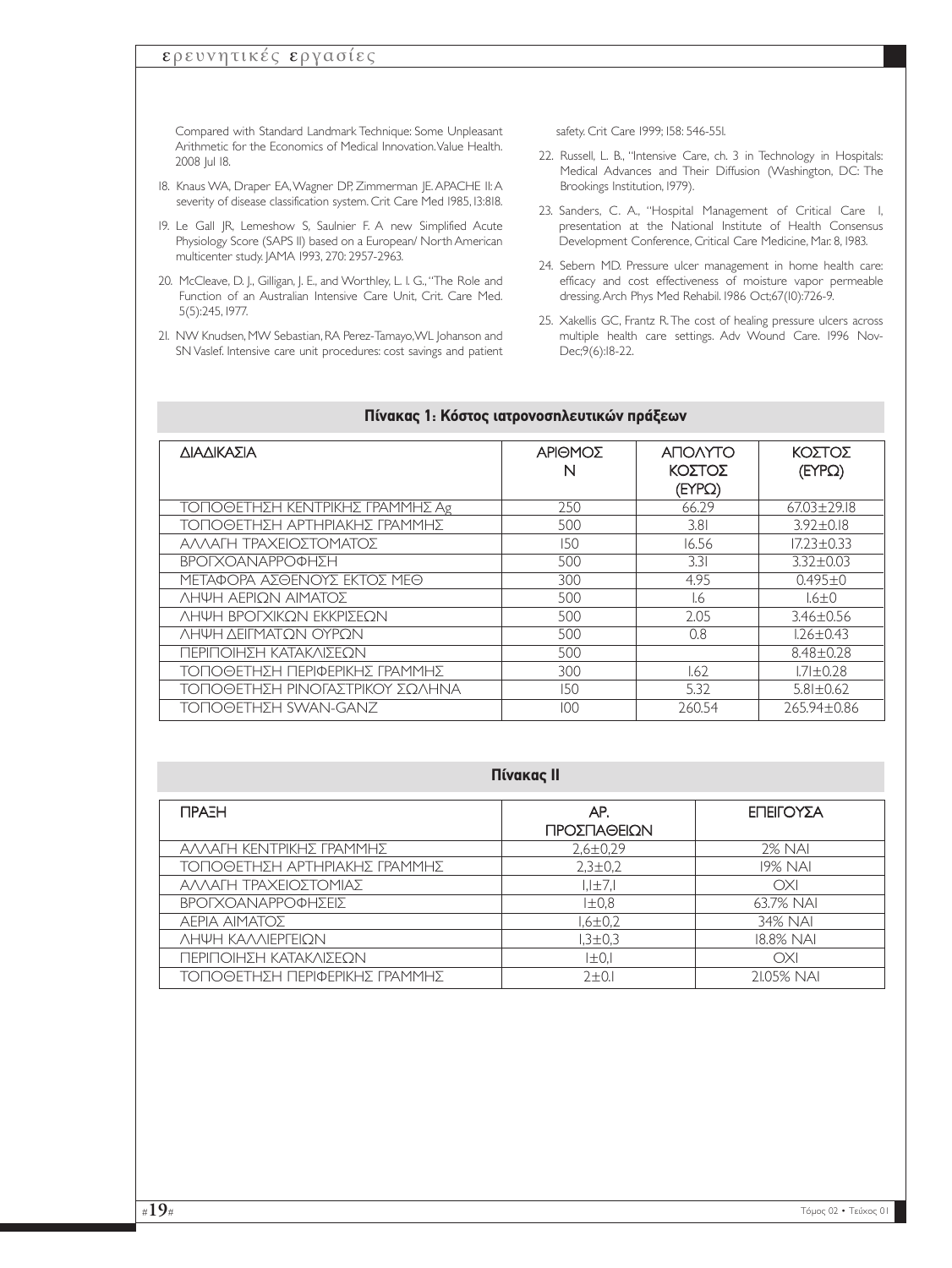# **∆ιερεύνηση του Άγχους και της Ικανοποίησης των Νοσηλευτών από την Εργασία τους. Η Περίπτωση των Νεφρολογικών Κέντρων. Σύντοµη Βιβλιογραφική Ανασκόπηση**

#### Μαρνέρας Χρήστος<sup>ι</sup>, Αλμπάνη Ελένη<sup>2</sup>.

1. Νοσηλευτής Τ.Ε.,MSc-Π.Φ.Υ., Πανεπιστηµιακό Νοσοκοµείο Ρίου. 2. Νοσηλεύτρια Τ.Ε.,MSc-Π.Φ.Υ., Νοσοκοµείο Παίδων «Καραµανδάνειο» Πατρών .

Στόχος: Το νοσηλευτικό προσωπικό διαδραματίζει ιδιαίτερα σημαντικούς ρόλους και η συμβολή του στην αποτελεσµατικότητα του νοσοκοµείου είναι τεράστια. Η ικανοποίηση του νοσηλευτικού προσωπικού από την εργασία, έχει καταστεί τις τελευταίες δεκαετίες αντικείµενο µελέτης της διεθνούς βιβλιογραφίας. Ο σκοπός της παρούσας µελέτης ήταν να ανασκοπηθεί η υπάρχουσα βιβλιογραφία σχετικά µε την ικανοποίηση του νοσηλευτικού προσωπικού από την εργασία, σε µια µονάδα αιµοδιάλυσης.

**Σχεδιασμός και μέθοδοι ανασκόπησης:** Έγινε αναζήτηση στη βάση δεδομένων Medline με τη χρήση των «αιµοδιάλυση», «νοσηλευτικό προσωπικό/νοσηλευτής/νοσηλεύτρια», «ικανοποίηση από την εργασία», «εξάντληση», ως χαρακτηριστικές λέξεις-κλειδιά. Η υπάρχουσα βιβλιογραφία στην Ελληνική γλώσσα, αναζητήθηκε επίσης.∆ιατριβές στα Ελληνικά και βιβλία, αναζητήθηκαν επίσης.

**Αποτελέσματα:** Σύμφωνα με τη βιβλιογραφία, ανιχνεύεται μια συνολική χαμηλού επιπέδου ικανοποίηση από την εργασία στο νοσηλευτικό προσωπικό και οι µονάδες αιµοδιάλυσης δεν αποτελούν εξαίρεση. Το κυριότερο αίτιο, όπως συµπεραίνεται από διεθνείς µελέτες , είναι οι συνθήκες εργασίας του νοσηλευτικού προσωπικού. Αυτές συνδέονται πολύ λιγότερο µε τη φύση της εργασίας αυτής και πολύ περισσότερο µε οργανωτικά θέµατα, τα οποία αντανακλούν τη δοµή και τα προβλήµατα των συστηµάτων υγείας.

Συμπεράσματα: Η ικανοποίηση από την εργασία είναι θέμα υψηλής προτεραιότητας με το οποίο, τα νοσηλευτικά ιδρύµατα σε όλο τον κόσµο, πρέπει να ασχοληθούν µε προσοχή. Αναφορικά µε τον Ελληνικό χώρο, απαιτούνται περισσότερες επισκοπήσεις, προκειµένου να εξεταστεί σε βάθος το ποιοι παράγοντες και σε ποια έκταση ορίζουν την ικανοποίηση του νοσηλευτικού προσωπικού από την εργασία του στη χώρα µας.

**Λέξεις-κλειδιά:** Εργασιακή ικανοποίηση, επαγγελµατική εξουθένωση , νοσηλευτές , µονάδα τεχνητού νεφρού

## **1. Eισαγωγή**

Ο όρος «Ικανοποίηση από την Εργασία » (job satisfaction) αναφέρεται στη θεώρηση των συναισθηµάτων των εργαζοµένων τόσο σε σχέση µε την εργασία τους στο σύνολό της, όσο και σε σχέση µε κάποιες από τις εκφάνσεις της. Είναι ο βαθµός στον οποίο οι εργαζόµενοι είτε είναι ευχαριστηµένοι (οπότε και ικανοποιούνται) είτε δυσαρεστηµένοι (οπότε δεν ικανοποιούνται).Η ικανοποίηση από την εργασία έχει αποτελέσει τις τελευταίες δεκαετίες αντικείµενο ενός µεγάλου αριθµού θεωρητικών και εµπειρικών άρθρων και δηµοσιεύσεων,λόγω οικονοµικού,ανθρωπιστικού και γενικότερα θεωρητικού ενδιαφέροντος. Ιδιαίτερη σηµασία δίνεται στους παράγοντες που τη διαµορφώνουν και τις επιπτώσεις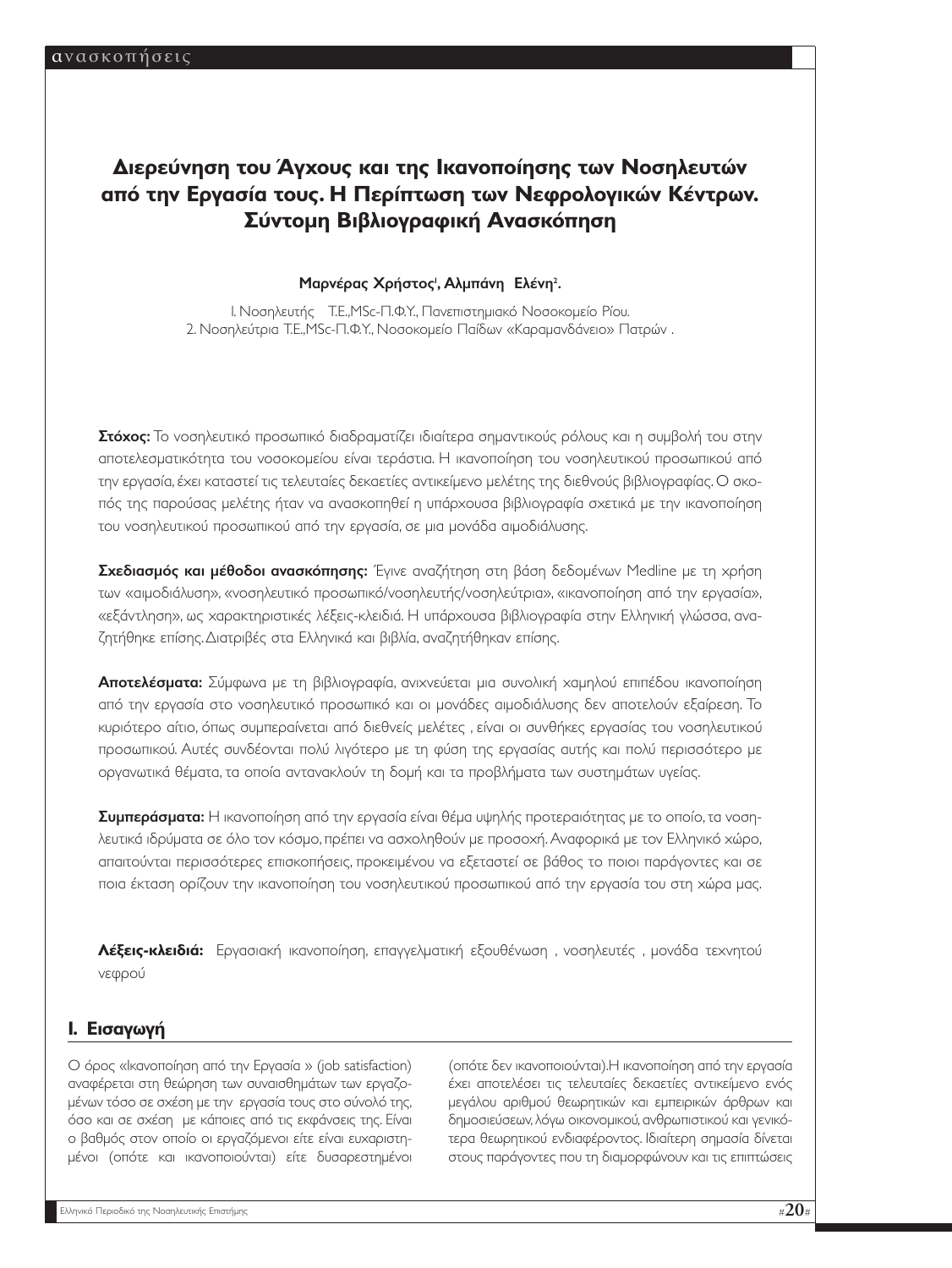της.(Staiger 2000, Buchan 2002)

Παρά την αλµατώδη τεχνολογική πρόοδο που σηµειώνεται σε όλους τους τοµείς, ο παράγων άνθρωπος , εξακολουθεί να παραµένει ο πιο σηµαντικός συντελεστής επιτυχίας των στόχων κάθε οργανισµού. Είναι κοινά παραδεκτό ότι το ανθρώπινο δυναµικό κάθε οργανισµού αποτελεί ένα πολύτιµο κεφάλαιο για αυτόν και η συµβολή του στην επίτευξη των αντικειµενικών σκοπών και στόχων του είναι καθοριστική. (Shader 2001, Staiger 2000 ).

Το ίδιο ισχύει και στους υγειονοµικούς οργανισµούς και στο σύστηµα υγείας κάθε χώρας γενικότερα Το νοσηλευτικό προσωπικό ειδικά είναι επιφορτισµένο µε σηµαντικότατους ρόλους και η συµβολή του στην αποδοτικότητα των νοσοκοµείων είναι τεράστια. Ωστόσο, προκειµένου να είναι παραγωγικό το προσωπικό αυτό πρέπει να επιλέγεται σωστά, να εντάσσεται σε αποτελεσµατικά οργανωτικά σχήµατα και να είναι ικανοποιηµένο από την εργασία του συνολικά, αλλά και από τις επιµέρους διαστάσεις της. (Lu 2005)

Οι ελλείψεις σε νοσηλευτικό προσωπικό, η αύξηση των αναγκών των υπηρεσιών φροντίδας υγείας σε ρυθµό µεγαλύτερο από τη στελέχωσή τους, αλλά και το κόστος σε χρόνο και χρήµα για την πρόσληψη εξ αρχής ή την αντικατάσταση του νοσηλευτικού προσωπικού, δηµιουργούν την ανάγκη οι ήδη υπάρχοντες νοσηλευτές να αισθάνονται ικανοποίηση από την εργασία τους, προκειµένου να ασκούν αποτελεσµατικά και ποιοτικά τα καθήκοντά τους. (Buchan 1994, Buchan 2002)

Η ικανοποίηση του νοσηλευτικού προσωπικού από την εργασία του έχει αποτελέσει, τις τελευταίες δεκαετίες, αντικείµενο µελέτης στη διεθνή βιβλιογραφία. Τις τελευταίες δεκαετίες το ενδιαφέρον της µέτρησης της ικανοποίησης από την εργασία του νοσηλευτικού προσωπικού εστιάζεται στο προσωπικό που εργάζεται σε νοσοκοµεία, καθώς τα τελευταία αποτελούν χώρους επίπονης εργασίας και βίωσης δυσαρέσκειας (Χαραλαµπίδου 1996), ενώ σε συγκεκριµένα τµήµατά τους, όπως οι µονάδες εντατικής θεραπείας, οι µονάδες τεχνητού νεφρού, και το τµήµα επειγόντων περιστατικών, το νοσηλευτικό προσωπικό βιώνει αυξηµένο στρες και υπάρχουν επιπλέον αυξηµένες ανάγκες για παροχή φροντίδας.(Cooper C,& Cartwright, 1994, Tselebis 2006,Li 2008) Η διεξοδική µελέτη των παραγόντων που σχετίζονται µε την επαγγελµατική ικανοποίηση των νοσηλευτών αναµένεται να βοηθήσει στη βελτίωση των συνθηκών άσκησης του λειτουργήµατός τους και στη βελτίωση της παρεχόµενης ποιότητας της φροντίδας.

#### 1.α.Μέθοδος

Όσον αφορά τη µέθοδο που ακολουθήθηκε και τις πηγές δεδοµένων Αρχικά, πραγµατοποιήθηκε µια γενική προσέγγιση στο θέµα της ικανοποίησης από την εργασία. Έγινε αναζήτηση στη βάση δεδοµένων MEDLINE µε τη χρήση των «αιµοδιάλυση», «νοσηλευτικό προσωπικό/ νοσηλευτής/ νοσηλεύτρια», «ικανοποίηση από την εργασία», «εξάντληση», ως χαρακτηριστικές λέξεις-κλειδιά. Εντοπίστηκαν οι σχετικές µε το θέµα διευθύνσεις στο διαδίκτυο. Η υπάρχουσα βιβλιογραφία στην Ελληνική γλώσσα, αναζητήθηκε επίσης.∆ιατριβές στα Ελληνικά και βιβλία,αναζητήθηκαν επίσης.

#### 1. β. Αποτελέσµατα

Χρησιµοποιήθηκε 1 βιβλιογραφική αναφορά στην ελληνική γλώσσα (διδακτορική διατριβή ) και 1 ιστοσελίδα στο διαδίκτυο στα Αγγλικά. Σε ό,τι αφορά τη λοιπή Αγγλική βιβλιογραφία, χρησιµοποιήθηκαν 44 άρθρα, δηµοσιευµένα µεταξύ των ετών 1978 και 2008. Σύµφωνα µε τη βιβλιογραφία, ανιχνεύεται µια συνολική χαµηλού επιπέδου ικανοποίηση από την εργασία στο νοσηλευτικό προσωπικό και οι µονάδες αιµοδιάλυσης δεν αποτελούν εξαίρεση. Το κυριότερο αίτιο, όπως συµπεραίνεται από ποικίλες έρευνες στη χώρα µας και σε άλλες χώρες, είναι οι συνθήκες εργασίας του νοσηλευτικού προσωπικού. Αυτές συνδέονται πολύ λιγότερο µε τη φύση της εργασίας αυτής και πολύ περισσότερο µε οργανωτικά θέµατα, τα οποία αντανακλούν τη δοµή και τα προβλήµατα των συστηµάτων υγείας.

#### **2. Παράγοντες που καθορίζουν την ικανοποίηση των νοσηλευτών από την εργασία τους**

Οι παράγοντες που συντελούν στην ικανοποίηση από την εργασία ανήκουν σε τρεις µεγάλες κατηγορίες: α) τους ατοµικούς, β) τους οργανωτικούς και γ) τους εργασιακούς. Σε µια µετα-ανάλυση των δεδοµένων 48 ερευνών σχετικά µε την ικανοποίηση των νοσηλευτών από την εργασία τους, η Blegen (1987) προσδιόρισε τέσσερις ατοµικούς και εννέα οργανωτικούς παράγοντες που συµβάλλουν στην ικανοποίηση από την εργασία. Οι ατοµικοί παράγοντες περιλαµβάνουν την ηλικία, την εκπαίδευση, τον επαγγελµατισµό και την εµπειρία. Από τους οργανωτικούς παράγοντες το άγχος είχε αρνητική συσχέτιση, ενώ η αυτονομία, η αναγνώριση του έργου, η επικοινωνία µε τους συναδέλφους και το αίσθηµα δικαιοσύνης παρουσίασαν θετική συσχέτιση µε την ικανοποίηση από την εργασία. Οι εργασιακοί παράγοντες που επηρεάζουν την ικανοποίηση των νοσηλευτών είναι ο φόρτος εργασίας (αναλογία ασθενώννοσηλευτών), η σύνθεση του νοσηλευτικού προσωπικού και η κρισιµότητα των ασθενών µεγάλη κρισιµότητα των

ασθενών σε συνδυασµό µε αλλαγές στη δοµή του νοσηλευτικού έργου, σχετίζεται δυσµενώς µε το φόρτο εργασίας και την ποιότητα φροντίδας. Επίσης, η σύνθεση του νοσηλευτικού προσωπικού (µικρή αναλογία πτυχιούχων νοσηλευτών – βοηθών νοσηλευτών) και η αυξηµένη αναλογία ασθενών - νοσηλευτών συµβάλλουν σηµαντικά στη δυσαρέσκεια των νοσηλευτών, στα κλινικά αποτελέσµατα και στην ποιότητα φροντίδας (Best και Thurston, 2004).

Η βαρύτητα των παραγόντων που συνεισφέρουν στην ικανοποίηση των νοσηλευτών διαφέρει. Αν και η αµοιβή των νοσηλευτών εξακολουθεί να παραµένει ένα στοιχείο των µετρήσιµων κλιµάκων της εργασιακής ικανοποίησης, πολύ λίγο συνεισφέρει σε αυτήν σύµφωνα µε τους Blegen & Mueller (1987) και τον Cavanagh (1990). Μετά το τέλος του 2ου Παγκόσµιου πολέµου ο Mayo (1945) ισχυρίστηκε ότι ο καθοριστικός παράγοντας της εργασιακής ικανοποίησης εντοπίζεται στην αλληλεπίδραση της οµάδας εργασίας, δίνοντας µεγάλη έµφαση στην καλή ηγεσία και στις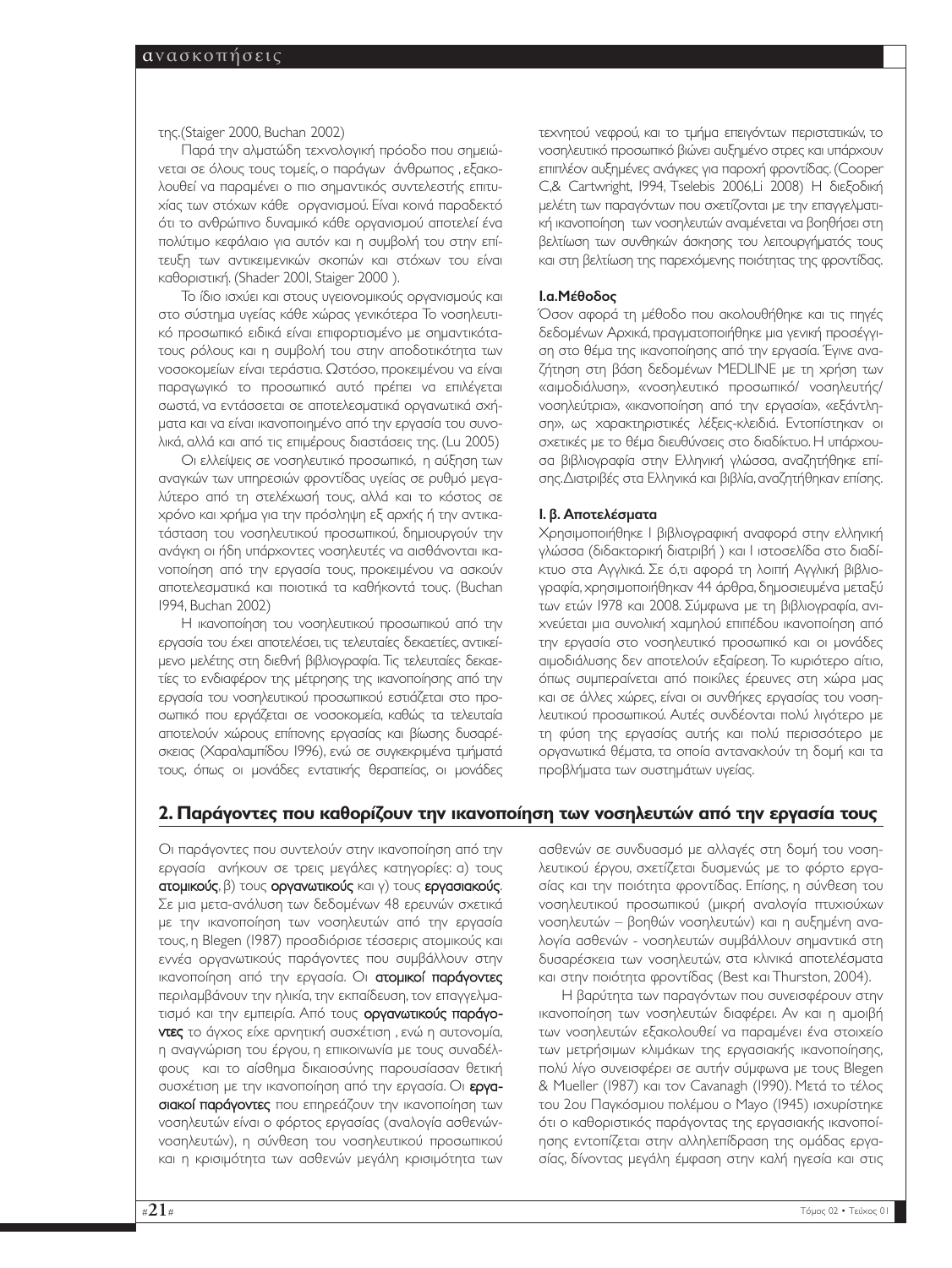ευχάριστες διαπροσωπικές σχέσεις στο χώρο της εργασίας. Ο τρόπος διοίκησης και η ηγεσία τόσο σε επίπεδο νοσοκοµείου όσο και σε επίπεδο πτέρυγας επηρεάζουν την εργασιακή ικανοποίηση του νοσηλευτικού προσωπικού, καθώς και τη συµπεριφορά του η οποία εκφράζεται µε τη µορφή παραπόνων υγείας, απουσιών καθώς και άλλων δεικτών καλής ή µη κατάστασης (Boumans & Landeweerd 1993, McNeese Smith 1993, Morrison et al. 1997).

Όπου η επικοινωνία είναι καλή και οι νοσηλευτές απολαµβάνουν ένα καλό περιβάλλον το οποίο τους στηρίζει, ενώ η συνεργασία τους είναι καλή, τότε και η εργασιακή ικανοποίηση και η καινοτοµία στην πράξη ενισχύονται (Adams & Bond ,1995). Στην αντίθετη περίπτωση οι νοσηλευτές βιώνουν υψηλά επίπεδα στρες τα οποία οδηγούν σε κατάθλιψη, εχθρότητα, αρνητικά συναισθήµατα και σε χαµηλή εργασιακή ικανοποίηση αλλά και σε µειωµένη απόδοση του οργανισµού και της νοσοκοµειακής πτέρυγας (Wheeler & Riding, 1994).

Επίσης σηµαντικής βαρύτητας είναι και η αυτονοµία των νοσηλευτών και η δυνατότητα ανάληψης πρωτοβουλιών. Μάλιστα όσο µεγαλύτερη είναι κλινικά η ελευθερία αποφάσεων τόσο µεγαλύτερη είναι η ικανοποίηση που απολαµβάνουν οι νοσηλευτές από την εργασία. Επίσης, ο φόρτος εργασίας έχει µεγάλη (αρνητική) συσχέτιση µε την ικανοποίηση από την εργασία (Aiken et all. 2002) καθώς επίσης σχετίζεται αρνητικά µε την αυτονοµία και τη χαµηλή ποιότητα φροντίδας.

Σύµφωνα µε έρευνα του Health Care Advisory Board (2001) έχει επισηµανθεί ότι ο ρυθµός αποχωρήσεων (turnover rate) των νοσηλευτών κυµαίνεται διεθνώς σε ποσοστό 15%.Παροµοίως οι Khowaja & Nensey (1999) ανέφεραν ότι οι ρυθµοί αποχωρήσεων στο The Aga Khan University Hospital, Karachi, Pakistan κυµαίνονταν σε ποσοστό 33.6% το 1996-1997.Φαίνεται να ισχύει ότι όσο µικρότερη είναι η συνοχή της νοσηλευτικής οµάδας, και όσο µεγαλύτερο το stress , τόσο µικρότερη η εργασιακή ικανοποίηση και µεγαλύτερος ο κίνδυνος αποχώρησης . το υψηλό ποσοστό αποχωρήσεων και απουσιών έχουν υψηλό κόστος και έχουν ως αποτέλεσμα χαµηλά επίπεδα ποιότητας της παρεχόµενης νοσηλευτικής φροντίδας και εποµένως χαµηλή παραγωγικότητα και αποδοτικότητα (Severinson, 2001). Ακόµη, µε αυτόν τρόπο αυξάνεται η πίεση στους εναποµείναντες µε αποτέλεσµα την επαγγελµατική εξουθένωση και την παραπέρα ενίσχυση του φαινόµενου των πρόωρων συνταξιοδοτήσεων ή και παραιτήσεων.(Borda, Norman, 1997).

#### 2.α.Οργανωτικοί περιορισµοί

Υπάρχουν κάποιες καταστάσεις εντός του χώρου εργασίας οι οποίες εµπλέκονται άµεσα µε την απόδοση των εργαζοµένων µε αποτέλεσµα να την επηρεάζουν. Αυτές χαρακτηρίζονται ως «οργανωτικοί περιορισµοί». Οι περιορισµοί προέρχονται από διάφορες συνιστώσες της εργασίας, συµπεριλαµβανοµένων των συνεργατών και το φυσικό εργασιακό περιβάλλον., όπως φαίνεται αµέσως παρακάτω :

Oι Peters, Ο' Connor & Gordon (1978) ανέπτυξαν µια ταξινόµηση των περιορισµών σε 8 περιοχές οι οποίες είναι οι κάτωθι:

- Πληροφορίες οι οποίες χρειάζονται σχετικά µε την εργασία
- Εργαλεία και εξοπλισµός για την εργασία
- Υλικά και προµήθειες
- Οικονοµική υποστήριξη
- Προετοιµασία για την εκτέλεση του έργου (θέση εργασίας)
- ∆ιαθεσιµότητα χρόνου
- Εργασιακό περιβάλλον
- Βοήθεια από τρίτους

#### 2.β. Η σύγκρουση οικογένειας - εργασίας

Η σύγκρουση οικογένειας-εργασίας προκύπτει όταν οι απαιτήσεις της οικογένειας και οι απαιτήσεις της εργασίας παρεµβαίνουν η µία στην άλλη.Το πρόβληµα απασχολεί τον καθένα που έχει οικογένεια αλλά κυρίως τους εργαζόµενους που απασχολούνται και οι δύο και έχουν παιδιά καθώς και τις µονογονεικές οικογένειες.Πάντως η σύγκρουση είναι πιο πιθανή όταν τα παιδιά είναι άρρωστα και όταν οι δραστηριότητες του σχολείου απαιτούν τη συµµετοχή των γονιών, ενώ η ίδια η σύγκρουση επηρεάζει διαφορετικά τις γυναίκες από τους άνδρες, διότι οι γυναίκες ασχολούνται κατά κύριο λόγο µε την ανατροφή των παιδιών.

Η εργασιακή-οικογενειακή σύγκρουση έχει βρεθεί ότι σχετίζεται µε την εργασιακή ικανοποίηση. Συγκεκριµένα σε έρευνες αναφέρεται ότι εργαζόµενοι οι οποίοι βιώνουν υψηλά επίπεδα σύγκρουσης αναφέρουν χαµηλά επίπεδα εργασιακής ικανοποίησης. Σύµφωνα µε τους Parasuraman, Greenhaus & Granrose (1992) στους άνδρες και όχι στις γυναίκες η σύγκρουση σχετιζόταν ειδικότερα µε την εργασιακή ικανοποίηση. Για τους άνδρες η σύγκρουση σχετιζόταν αρνητικά ( correlation coefficient ) µε την εργασιακή ικανοποίηση κατά -0.40 ενώ η συσχέτιση αυτή για τις εργαζόµενες γυναίκες ήταν µόνο -0.02.

#### 2.γ. Αµοιβές

Οι Rice, Phillips & McFarlin (1990) ανέφεραν θετική συσχέτιση ανάµεσα στο βαθµό της αµοιβής και στην εργασιακή ικανοποίηση σε ένα δείγµα επαγγελµατιών ψυχικής υγείας που είχαν τα ίδια καθήκοντα. Οι εργαζόµενοι είναι πολύ πιθανόν να συγκρίνουν τον µισθό τους µε των υπολοίπων και να είναι αρκετά δυσαρεστηµένοι αν διαπιστώσουν µισθολογικές διαφορές µεταξύ ατόµων που εκτελούν την ίδια εργασία. Πιο σηµαντική επίδραση από τις µισθολογικές διαφορές, έχει η διαδικασία από την οποία προκύπτουν οι αµοιβές. Εφόσον αυτές είναι δίκαιες ακόµη και αν οδηγούν σε µισθολογικές διαφορές έχουν µεγαλύτερη επίδραση στην εργασιακή ικανοποίηση από ότι η ίδια η αµοιβή. (Rice, R.W., Phillips, S.M., McFarlin)

#### 2.δ. Εργασιακό στρες

Οι καταστάσεις πίεσης (stress) που δηµιουργούνται στο χώρο της εργασίας σε συνδυασµό µε παράγοντες της προσωπικής ζωής µας, αυξάνουν το συνολικό ψυχικό µας φορτίο, αλλά και τον κίνδυνο καρδιακών παθήσεων ή καταχρήσεων. Το επαγγελµατικό άγχος αποτελεί συχνά αντικείµενο µελέτης, καθώς αποτελεί σηµαντικό παράγο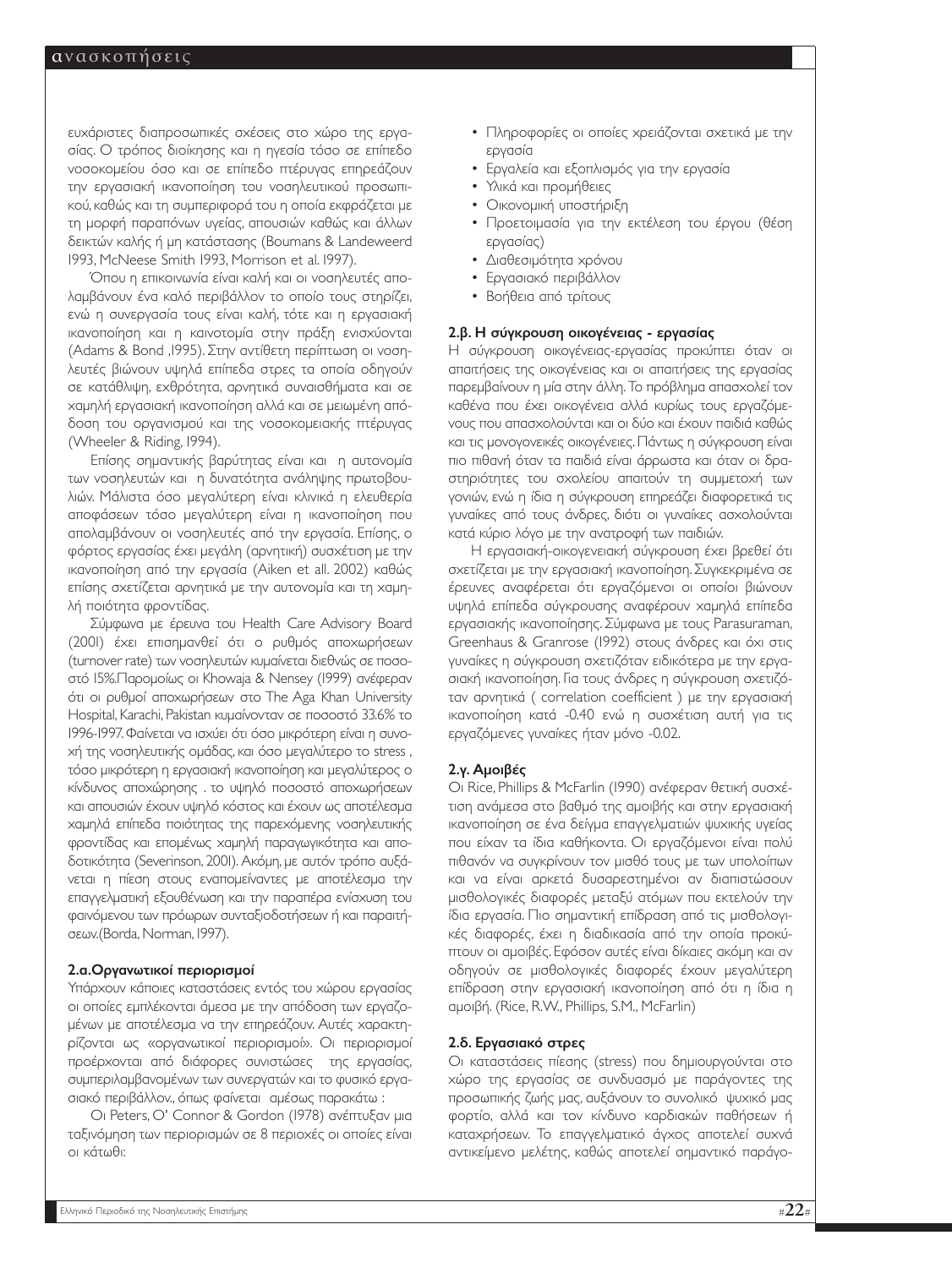ντα της εργασίας του κάθε ατόµου. Το άγχος µπορεί να επηρεάσει την ψυχική και σωµατική υγεία του ατόµου µειώνοντας την απόδοσή του στον χώρο εργασίας.

Οι κυριότεροι παράγοντες που προκαλούν άγχος στους νοσηλευτές είναι οι συχνές βάρδιες, η σύγκρουση των ρόλων τους,η συνεχής επικοινωνία µε ποικιλία ατόµων, ο φόρτος εργασίας, η βαρύτητα των περιστατικών , όπως επίσης ανάλογα µε τον τοµέα εργασίας τους, η καθηµερινή αντιµετώπιση του θανάτου. Συγχρόνως, αναγκάζονται να αντιµετωπίσουν οικογενειακά προβλήµατα λόγω της εργασίας τους, βιώνοντας έτσι µεγαλύτερο άγχος, που µεταφέρεται στη συνέχεια στον χώρο εργασίας(Cooper & Cartwright 1994, Brokalaki 2001, Kluger 2008).

#### 2.στ.Φόρτος εργασίας

Ο φόρτος εργασίας ορίζεται ως οι απαιτήσεις της εργασίας από τους εργαζόµενους. Έχει βρεθεί ότι αυτός συσχετίζεται αρνητικά µε την εργασιακή ικανοποίηση. Οι Karasek, Gardell & Lindell (1987) βρήκαν ότι ο φόρτος εργασίας συσχετιζόταν αρνητικά µε την εργασιακή ικανοποίηση και θετικά µε τις παθήσεις της καρδιάς. Έχουν µάλιστα δηµιουργηθεί και ειδικά εργαλεία(ερωτηµατολόγια µέτρησης του εργασιακού φόρτου). (Κarasek , 2007)

#### 2.ζ.Ωράρια εργασίας

Το κατεξοχήν ωράριο εργασίας που εφαρµόζεται είναι η εργασία των οκτώ ωρών για πέντε ηµέρες την εβδοµάδα. Ωστόσο λόγω των αναγκών των οργανισµών για περισσότερη εργασία υιοθετούνται µη σταθερά ωράρια όπως τα ευέλικτα ωράρια, µεγάλης διάρκειας βάρδιες, νυχτερινές βάρδιες και τα ωράρια µερικής απασχόλησης (Barton,1994) Στον υγειονοµικό κλάδο συχνές είναι οι µακράς διάρκειας βάρδιες , τα κυκλικά ωράρια και οι νυχτερινές βάρδιες.

Τα νοσοκοµεία ανήκουν σε εκείνους τους οργανισµούς που λειτουργούν όλο το 24ωρο. Με τον όρο µακράς διάρκειας βάρδιες εννοείται η εργασία που επεκτείνεται πέρα από τις οκτώ ώρες. Η αναγκαιότητα πολλές φορές µέσα σε ένα 24ωρο να δουλεύουν οι νοσηλευτές 16 ώρες είναι συχνό και επίπονο πρόβληµα για όλους τους νοσηλευτές και ιδιαίτερα αυτούς που έχουν οικογένεια (West wt al 2007, Lee et al 2004) Συνεπώς απαιτούνται δύο ή τρεις βάρδιες προκειµένου να καλυφθεί το 24ωρο. Πολλοί εργαζόµενοι επίσης εργάζονται µε κυκλικό ωράριο σε πρωινές ,απογευµατινές και νυχτερινές βάρδιες. Το µεγαλύτερο πρόβληµα που υπάρχει µε το κυκλικό ωράριο είναι η διαταραχή του κύκλου ύπνου-αφύπνισης που διαταράσσει τον κιρκάδιο ρυθµό και κατά συνέπεια επιφέρει αλλαγές τόσο στη θερµοκρασία του σώµατος όσο και στα επίπεδα των ορµονών του αίµατος. Όλα αυτά µπορεί να οδηγήσουν σε προβλήµατα υγείας. (Viswanathan 2007).

#### 2.η.Επαγγελµατική εξουθένωση (burn out)

Όπως ήδη φαίνεται από προϋπάρχουσες έρευνες, οι νοσηλευτές κατέχουν το µεγαλύτερο ποσοστό επαγγελµατικής εξουθένωσης σε σχέση µε άλλους επαγγελµατίες, που συνδυάζεται µε τον αυξηµένο φόρτο εργασίας, και τα αυξηµένα καθήκοντα. Οι περισσότεροι νοσηλευτές ξεκινάνε συνήθως αναµένοντας κακές συνθήκες εργασίας:ουρές πελατών,πίεση χρόνου, καθηµερινή αντιµετώπιση πόνου και θανάτου, µε αποτέλεσµα, η απουσία θετικής αντιµετώπισης να είναι που τελικά επιτείνει την πίεση. Αντίθετα η αίσθηση της προσφοράς,η εκτίµηση προς τους άλλους,οι σχέσεις ανταποδοτικότητας και αµοιβής, η πρόκληση και η ποικιλία αποφορτίζουν την εργασία. (Hart, & Rotem 1995, Stapleton et al 2007)

## **3. Εργασιακή ικανοποίηση των νοσηλευτών που εργάζονται σε νεφρολογικά κέντρα.**

Η µονάδα αιµοκάθαρσης δεν αποτελεί εξαίρεση στα προβλήµατα που σχετίζονται µε την εργασιακή ικανοποίηση των νοσηλευτών. Αν και τα επείγοντα συµβάµατα είναι λίγα, η χρονιότητα της πάθησης και το προφίλ των ασθενών µε την επιβαρυµένη κατάσταση, ο κίνδυνος µεταδοτικών νοσηµάτων και η ρουτίνα της εργασίας συνιστούν ιδιαιτερότητες του τοµέα που επηρεάζουν την εργασιακή ικανοποίηση.(Bryson 2005, Sabo 2006). H έλλειψη νοσηλευτών, ο φόρτος εργασίας, το στρεσσογόνο εργασιακό περιβάλλον, και οι απαιτήσεις της ίδιας της νοσηλευτικής φροντίδας, που έχει να κάνει µε ανθρώπους ηλικιωµένους και µε τεχνητού νεφρού αποτελούν δείκτες πρόγνωσης της εργασιακής ικανοποίησης (Murphy 2004, Gardner και συν, 2007, Cowin & Jacobson 2003).

Έχει βρεθεί ότι η κλινική επίβλεψη και καθοδήγηση των νοσηλευτών µπορεί να αυξήσει την εργασιακή τους ικανοποίηση και να συµβάλλει στη κατά το δυνατό αρτιότερη περαίωση του έργου τους. (Bryson 2005) Στα αυξηµένα επίπεδα stress των νοσηλευτών στον τεχνητό νεφρό συµβάλλουν τόσο οι εξωτερικοί παράγοντες, όσο και η ίδια η φύση της εργασίας τους, οι µηχανισµοί άµυνας των νοσηλευτών και οι σχέσεις των νοσηλευτών µεταξύ τους (Murphy 2004). Η θετική ανατροφοδότηση των νοσηλευτών , από ασθενείς και συνεργάτες συµβάλλει στη βελτίωση της παρεχόµενης φροντίδας. (Olthuis et al, 2007). Το νοσηλευτικό προσωπικό εκτιµά ότι τον µεγαλύτερο αγχογόνο παράγοντα αντιπροσωπεύει ο φόρτος εργασίας στη µονάδα και δηλώνει ότι αισθάνονται αυτό το υψηλό επίπεδο στρες σε καθηµερινή βάση. Ο πιο αξιοσηµείωτος στρεσσογόνος παράγοντας έχει να κάνει µε τη συµπεριφορά του ασθενούς (Dermody & Bennett , 2008).

Επιπλέον, σε κάθε περίπτωση που απαιτείται υψηλό επίπεδο οµαδικής εργασίας, οι σχέσεις ανάµεσα στα µέλη της οµάδας διαδραµατίζουν πολύ σηµαντικό ρόλο, τόσο στην επίτευξη του τελικού στόχου , όσο και στην ικανοποίηση του κάθε µέλους της οµάδας. Τα ερευνητικά δεδοµένα δείχνουν ότι το µεγαλύτερο µέρος του προσωπικού δεν λαµβάνει συµβουλευτική για αβεβαιότητες , η πραγµατικότητα δεν ανταποκρίνεται στις προσδοκίες τους, ενώ υπάρχει δυσπιστία και έλλειψη συµµετοχής. Αυτά τα στοιχεία φαίνεται να προκαλούν εκνευρισµό και δυσαρέσκεια και αν δεν επιλυθούν ευθύνονται , µαζί µε διαδικαστικούς –τεχνικούς και περιβαλλοντικούς παράγοντες για τη σοβαρή επαγγελµατική εξουθένωση του προσωπικού στις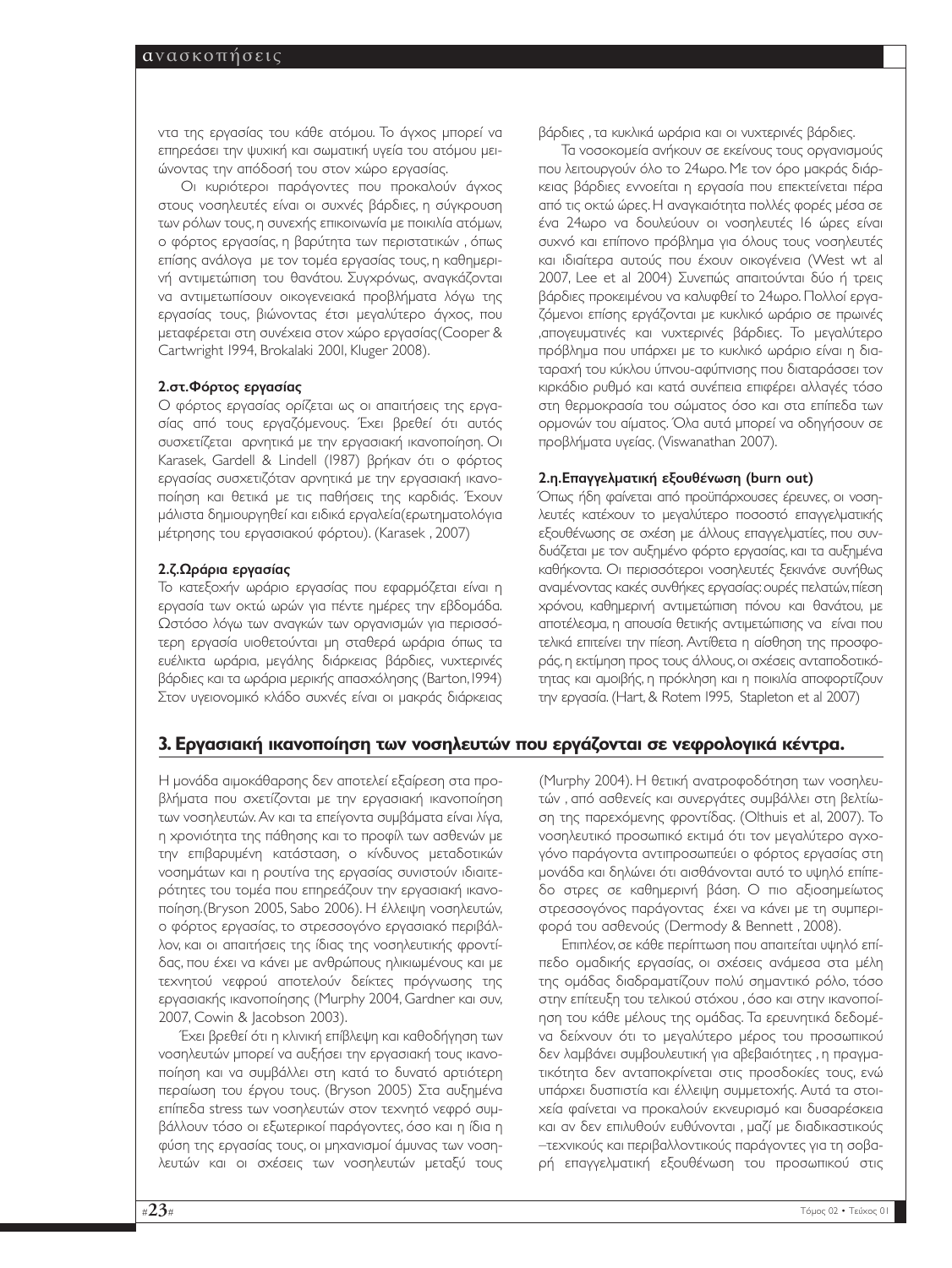µονάδες αιµοκάθαρσης. ( Di Iorio et al , 2008)

Ειδικά για την Ελλάδα, λιγότερο από το 50 % των νοσηλευτών στη µονάδα αιµοκάθαρσης δηλώνουν ικανοποιηµένοι από την εργασία τους, αν και τα ποσοστά των αρχικών τους προσδοκιών για την εργασιακή ικανοποίηση ήταν υψηλά φτάνοντας το 75 %. Kαι στην περίπτωση αυτής της έρευνας, φάνηκε ότι οι ελλείψεις σε νοσηλευτικό προσωπικό, οι αυξηµένες ευθύνες, αλλά και ο κίνδυνος λοιµώξεων, λόγω της επιβαρυµένης κατάστασης των ασθενών, όπως και ο τυχόν θάνατος του ασθενούς ήταν οι πιο σηµαντικοί στρεσσογόνοι παράγοντες ( Brokalaki , 2001).

Το λεγόµενο δευτερογενές τραυµατικό stress, λόγω

#### **Επίλογος**

Η εργασιακή ικανοποίηση αποτελεί παράµετρο µε µεγάλο ενδιαφέρον για τα σύγχρονα συστήµατα υγείας. Σχετίζεται µε το σύνδροµο επαγγελµατικής εξουθένωσης των νοσηλευτών και µε την κινητικότητα στο νοσηλευτικό επάγγελµα. Η χαµηλή ικανοποίηση από την εργασία ευθύνεται εν µέρει και για την έλλειψη νοσηλευτών που παρατηρείται παγκοσµίως. Κυριότερος λόγος, όπως προκύπτει από πλειάδα ερευνών στη χωρά µας και το εξωτερικό είναι οι συνθήκες άσκησης της νοσηλευτικής. αυτές σχετίζονται πολύ λιγότερο µε τη φύση της εργασίας και πολύ περισσότερο µε οργανωτικά ζητήµατα που

#### **ΒΙΒΛΙΟΓΡΑΦΙΑ**

Adams Α., Bond S., (2000). Hospital nurses' job satisfaction, individual and organizational characteristics. Journal of Advanced Nursing 32(3), 536-543.

Aiken LH, Clarke SP, Sloanne DM Sochalski I., Silber JH (2002) Hospital nurse staffing and patient mortality, nurse burnout and job dissatisfaction. JAMA 288:1987-1993

Argentero P, Dell'Olivo B, Ferretti MS. (2008) Staff burnout and patient satisfaction with the quality of dialysis care .Am | Kidney Dis. 51(1), 80-92

Barton,J.Choosing to work at night:A moderating influence on individual tolerance to shift work. (1994). Journal of Applied Psychology. 79(3) 449-454

Best MF,Thurston NE. (2004) Measuring nurse job satisfaction. J Nurs Adm 34(6):283-90.

Blegen M.A. &Mueller C.A.(1987) Nurses' job satisfaction: a longitudinal analysis. Research in Nursing and Health, 227-237.

Borda R.,Norman I.,(1997) Factors influencing turnover and absences of nurses:a research review.International Journal of Nursing Studies,Vol 34 No 6 pg385-394.

Boumans N.P.G. & Landeweerd J. (1993).Leadership in the nursing unit: relationships with nurses «well- being». Journal of Advanced Nursing 18, 767-775.

Buchan J. (1994) Nursing shortages and human resource planning. International Journal of Nursing Studies 31 (5), 460-470.

Buchan J. (2002) Global nursing shortages Are often a symptom of wider health system or societal ailments BMJ. 324(7340): 751–752

Brokalaki H, Matziou V, Thanou J, Zirogiannis P, Dafni U, Papadatou D. (2001).Job-related stress among nursing personnel in Greek dialysis της βαρύτητας της ασθένειας συχνά εξουθενώνει τους νοσηλευτές. Νοσηλευτές που δήλωναν πρόθυµοι να παραιτηθούν αξιολογούσαν πολύ αρνητικά το εργασιακό περιβάλλον (Gardner, 2007). Η αυτονοµία και η ανάληψη πρωτοβουλιών στο χώρο εργασίας, αλλά και οι σωστές επαγγελµατικές σχέσεις είναι βασικές συνιστώσες στη βελτίωση του εργασιακού περιβάλλοντος, όπως σε κάθε νοσηλευτικό τοµέα.( Argentero 2008). Μια ολιστική προσέγγιση του εργασιακού περιβάλλοντος είναι απαραίτητη προκειµένου να αυξηθεί η επαγγελµατική ικανοποίηση των νοσηλευτών και συνακόλουθα η επαγγελµατική τους απόδοση. ( Weber, 2007)

αντανακλούν τη δοµή και προβλήµατα των συστηµάτων υγείας.

Η εργασιακή ικανοποίηση αποτελεί ζήτηµα υψίστης προτεραιότητας που πρέπει να απασχολήσει έντονα τα νοσηλευτικά ιδρύµατα ανά τον κόσµο. ∆ιαφορετικά το ποσοστό των αποχωρήσεων θα µεγαλώνει µε επακόλουθο την ακόµα µεγαλύτερη έλλειψη σε νοσηλευτικό προσωπικό. Όσον αφορά τον ελλαδικό χώρο περισσότερες µελέτες απαιτούνται ώστε να διερευνηθούν σε βάθος ποιοι παράγοντες και σε ποιο βαθµό καθορίζουν την εργασιακή ικανοποίηση των νοσηλευτών στη χώρα µας.

#### units. EDTNA ERCA J 27(4), 181-6.

Bryson C (2005). The role of peer mentorshipin job satisfaction of registered nurses in the hemodialysis unit.CANNT J 15 (3), 31-4

Cavanagh S.J. (1990) Predictors of nursing staff working in hospitals. Journal of Advanced Nursing 15, 373-380. 21(4):37-44.

Cooper, C., Cartwright, S. (1994) Healthy Mind; Healthy Organization A Proactive Approach to Occupational Stress. Human Relations, 47, 4, 455-471

Cowin L, Jacobsson D (2003).The nursing shortage: part way down the slippery slope. Collegian 10 (3), 31-5

Dermody, K., Bennett P.N. (2008). Nurse stress in hospital and satellite haemodialysis units.] Ren Care. 34(I), 28-32.

Di Iorio, B., Cillo, N., Cucciniello, E., Bellizzi, V.(2008) Burn-out in the dialysis unit. | Nephrol. 21( Suppl 13), S158-62.

Gardner JK, Thomas-Hawkins C, Fogg L, Latham CE (2007).The relationships between nurses' perceptions of the haemodialysis unit work environment and nurse turnover, patient satisfaction, and hospitalizations. Nephrol Nurs J. 34(3), 271-81

Hart, G., Rotem, A. (1995). The clinical learning environment: nurses' perceptions of professional development in clinical settings. Nurse Educ Today. 15(1):3-10

Health Care Advisory Board (2001) The nurse perspective: drivers of nurse satisfaction and turnover. The Health Care Advisory Board, Washington D.C., USA.

Karasek R, Gardell B, Lindell J.Work and non-workcorrelates of illness and behaviour in male and female Swedish white collar workers. I Occup Behav 1987; 8:187.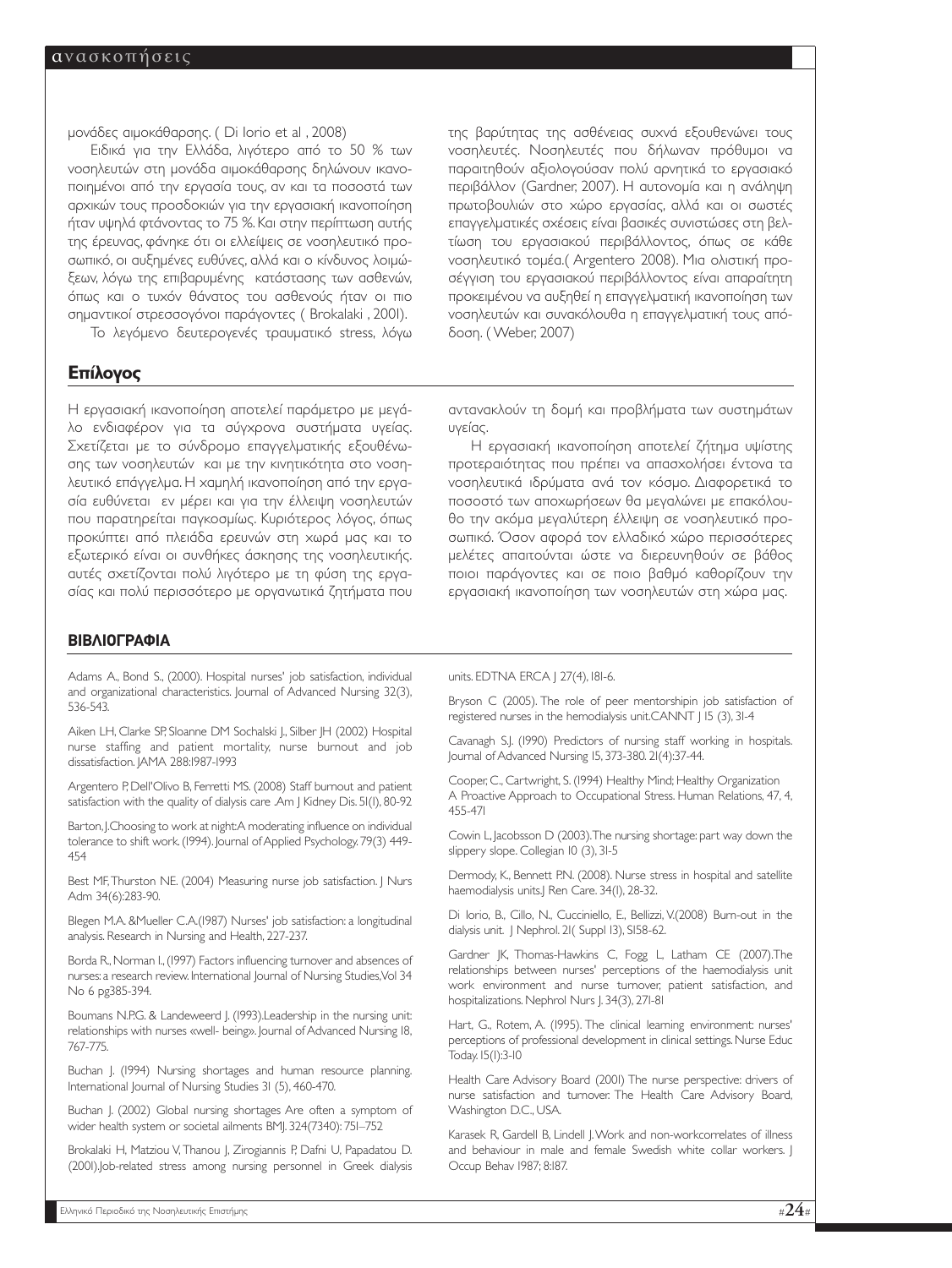Karasek R, Choi B, Ostergren P, Ferrario M, De Smet P (2007).Testing Two Methods to Create Comparable Scale Scores between the Job Content Questionnaire (JCQ) and JCQ-Like Questionnaires in the European JACE Study. Int J Behav Med. 14 (4):189-201

Khowaja K., Merchant R., Hirani D.(2005) Registered nurses perception of work atisfaction at a Tertiary Care University Hospital. Journal of Nursing Management 13.32-39

Kluger, M.T., Bryant, J.(2008) Job satisfaction, stress and burnout in anaesthetic technicians in New Zealand Anaesth Intensive Care. 36(2):214-21

Lee, H., Hwang, S., Kim, J., Daly, B. (2004)Predictors of life satisfaction of Korean nurses.] Adv Nurs. 48(6):632-41.

Lu , H.,While, AE., Barriball, KL.(2005) Job satisfaction among nurses: a literature review. Int | Nurs Stud.42(2):211-27

Mc Neese Smith D.(1993) Leadership behaviour and employee effectiveness. Nursing Management 24(5),38-39

Morrison RS., Jones L., &Fuller B.(1997)The relation between leadership style and empowerment on job satisfaction of nurses. Journal of Nursing Administration 27(5), 27-34.

Murphy F. (2004) An investigation into stress levels amongst renal nurses. EDTNA ERCA J. 30 (4), 226-9

O'Connor Ε, Peters L, Gordon S (1978). The Measurement of Job Satisfaction: Current Practices and Future Considerations.Journal of Management,Vol. 4, (2), 17-26

Olthuis G, Leget C, Dekkers W (2007).Why hospice nurses need high self-steem. Nurs Ethics 14 (1), 62-71

Parasuraman S, Granrose C, Greenhaus J (1992) A Proposed Model of Support Provided by Two-Earner Couples. Human Relations, 45, (12), 1367-1393

Peterson C.A. (2001) Nursing shortage: not a simple problem- no easy answers. On line Journal of Issues in Nursing 6(1), 1-14

Rice, R.W., Phillips, S.M., McFarlin, D.B. (1990), "Multiple discrepancies and pay satisfaction", Journal of Applied Psychology, 75(.4), 386-93.

Sabo BM (2006). Compassion fatigue and nursing work: can we accurately capture the consequences of caring work? Int J Nurs Pract 12 (3), 136-42

Severinson E., (2001) Factors influencing job satisfaction and ethical dilemmas in acute psychiatric care.Nursing and Health Sciences 3,81-90. 25

Shader, K Broome, M E., Broome, CD., West, ME,; Nash, M..(2001) Factors Influencing Satisfaction and Anticipated Turnover for Nurses in an Academic Medical Center. Journal of Nursing Administration. 31(4):210- 216

Staiger DO et al. (2000) Expanding Career Opportunities for Women and the Declining Interest in Nursing as a Career," Nursing Economics 18 (5): 230–236.

Stapleton, P., Henderson, A., Creedy, D.K., Cooke, M., Patterson, E., Alexander, H., Haywood, A., Dalton, M. (2007). Boosting morale and improving performance in the nursing setting. J Nurs Manag. 15(8):811-6

Tselebis, A., Gournas, G., Tzitzanidou, G., Panagiotou, A., Ilias, I.(2006). Anxiety and depression in Greek nursing and medical personnel. Psychol Rep. 99(1):93-6.

Viswanathan AN, Hankinson SE, Schernhammer ES.(2007) Night shift work and the risk of endometrial cancer. Cancer Res., 67(21):10618-22.

Weber J. (2007) Creating a holistic environment for practicing nurses. Nurs Clin North Am. 42 (2):, 295-307

West, S.H., Ahern, M., Byrnes, M., Kwanten, L.New graduate nurses adaptation to shift work: can we help? (2007)Collegian. 14(1):23-30.

Wheeler H.& Riding R (1994) Occupational stress in general nurses and midwives. British Journal of Nursing 3(10), 527-534

#### Ελληνική βιβλιογραφία

Χαραλαµπίδου, Ε.,(1996),Επαγγελµατική Ικανοποίηση των Νοσηλευτών στο Χώρο του Νοσοκοµείου, ∆ιδακτορική ∆ιατριβή, Εθνικό Καποδιστριακό Πανεπιστήµιο Αθηνών, τµήµα Νοσηλευτικής.

#### ∆ιαδίκτυο

Mayo's Hawthorne Experiments,[online],available at:

http://www.telelavoro.rassegna.it/fad/socorg03/l4/Elton%20Mayo-Hawthorne.htm [accessed: 18/07/05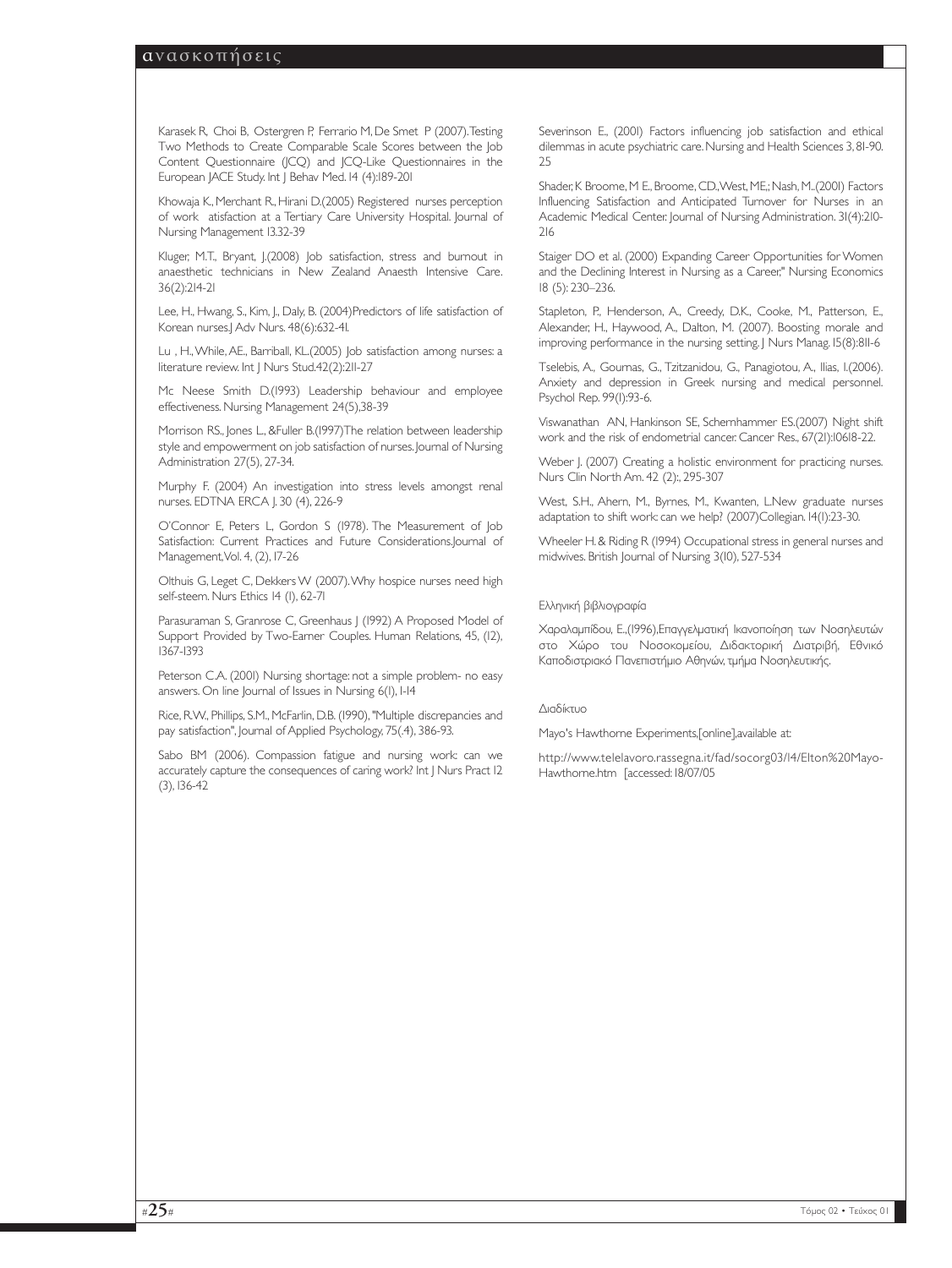# **Η ∆ιαπολιτισµική Νοσηλευτική ως Θεωρητικό Πλαίσιο για τη Στήριξη της Νοσηλευτικής Μαζικών Καταστροφών**

#### Θεόδωρος Πεσιρίδης

Νοσηλευτής ΠΕ, MSc Κοινοτικής Νοσηλευτικής, Γενικό Νοσοκοµείο Θεσσαλονίκης «Ιπποκράτειο»

#### Παρασκευή Αποστολάρα

Νοσηλεύτρια ΠΕ, MSc Κοινοτικής Νοσηλευτικής , Υποψήφια διδάκτορας ΕΚΠΑ Γενικό Νοσοκοµείο Παίδων Πεντέλης

#### Εργαστήριο Κοινοτικής Νοσηλευτικής ΕΚΠΑ:∆/ντρια, ∆ρ Α. Καλοκαιρινού

**Λέξεις-κλειδιά:** Νοσηλευτικές Θεωρίες, Νοσηλευτικά Μοντέλα, Νοσηλευτική Μαζικών Καταστροφών, ∆ιαπολιτισµική Νοσηλευτική , Πολιτισµική Ικανότητα.

Θα θέλαµε να εκφράσουµε την ευγνωµοσύνη µας στη Μαρία Γκίκα, η οποία µοιράστηκε την εµπειρία της στη µελέτη – περίπτωση που παρατίθεται και στη δασκάλα µας Αν. Καθ. Παναγιώτα Σουρτζή, η οποία µε τις ενδιαφέρουσες προτάσεις και την παρότρυνσή της βοήθησε να ολοκληρωθεί αυτή η ανασκόπηση.

Εισαγωγή: Οι σύγχρονοι νοσηλευτές στα πλαίσια διεθνών ανθρωπιστικών αποστολών καλούνται να παρέχουν φροντίδα σε άτοµα, οικογένειες και οµάδες διαφορετικής πολιτισµικής καταγωγής. Για να ανταποκριθούν αποτελεσµατικά στον πολύ σηµαντικό αυτό ρόλο, απαιτείται να έχουν γνώσεις Νοσηλευτικών θεωριών και µοντέλων προερχόµενων κυρίως από τους χώρους της Νοσηλευτικής Μαζικών Καταστροφών και της ∆ιαπολιτισµικής Νοσηλευτικής, τα οποία σωστά συνδυασµένα µπορούν να εφαρµοστούν σε ευρείας κλίµακας καταστροφές.

Πηγές ∆εδοµένων: Πηγή πληροφοριών αποτέλεσαν Ηλεκτρονικές Βιβλιοθήκες και Βάσεις δεδοµένων όπως: Medline, Cinahl & Google.

Ανασκόπηση Βιβλιογραφίας: Από τη βιβλιογραφική ανασκόπηση αναδείχθηκε πληθώρα Νοσηλευτικών θεωριών και µοντέλων που µπορούν να βρουν θέση στη Νοσηλευτική Μαζικών Καταστροφών. Μοντέλα που έχουν διαµορφωθεί ειδικά για την καθοδήγηση των νοσηλευτών προκειµένου να είναι ικανοί να κατανοήσουν το περιεχόµενο και τις έννοιες της Νοσηλευτικής Μαζικών Καταστροφών, ακόµη όµως και µοντέλα που περιγράφουν έννοιες διαφορετικές από αυτές της Νοσηλευτικής Μαζικών Καταστροφών τα οποία µπορούν να χρησιµοποιηθούν σε πραγµατικές καταστάσεις, εάν προσεγγιστούν από την κατάλληλη σκοπιά. Σηµαντικά είναι τα µοντέλα που αναφέρονται στην ανάπτυξη πολιτισµικής ικανότητας των νοσηλευτών, για την κατανόηση της κουλτούρας και του πολιτισµού του πληθυσµού που έχει πληγεί και αποζητά ανθρωπιστική βοήθεια.

Συµπεράσµατα: Αναµφισβήτητα σε ένα πολυεθνικό – πολυπολιτισµικό περιβάλλον υπάρχει έντονα η ανάγκη για πολιτισμική ικανότητα στην αντιμετώπιση μαζικών καταστροφικών γεγονότων. Ο συνδυασμός µοντέλων και θεωριών είναι η καλύτερη επιλογή στη Νοσηλευτική Μαζικών Καταστροφών προκειµένου να επιτευχθεί ο στόχος που ετέθη και το επιθυµητό αποτέλεσµα. Μετά την εφαρµογή του µοντέλου που επιλέχθηκε και εφαρµόστηκε στην συγκεκριµένη νοσηλευτική κατάσταση, η αξιολόγησή του θα καθορίσει αν τελικά ήταν η σωστή επιλογή.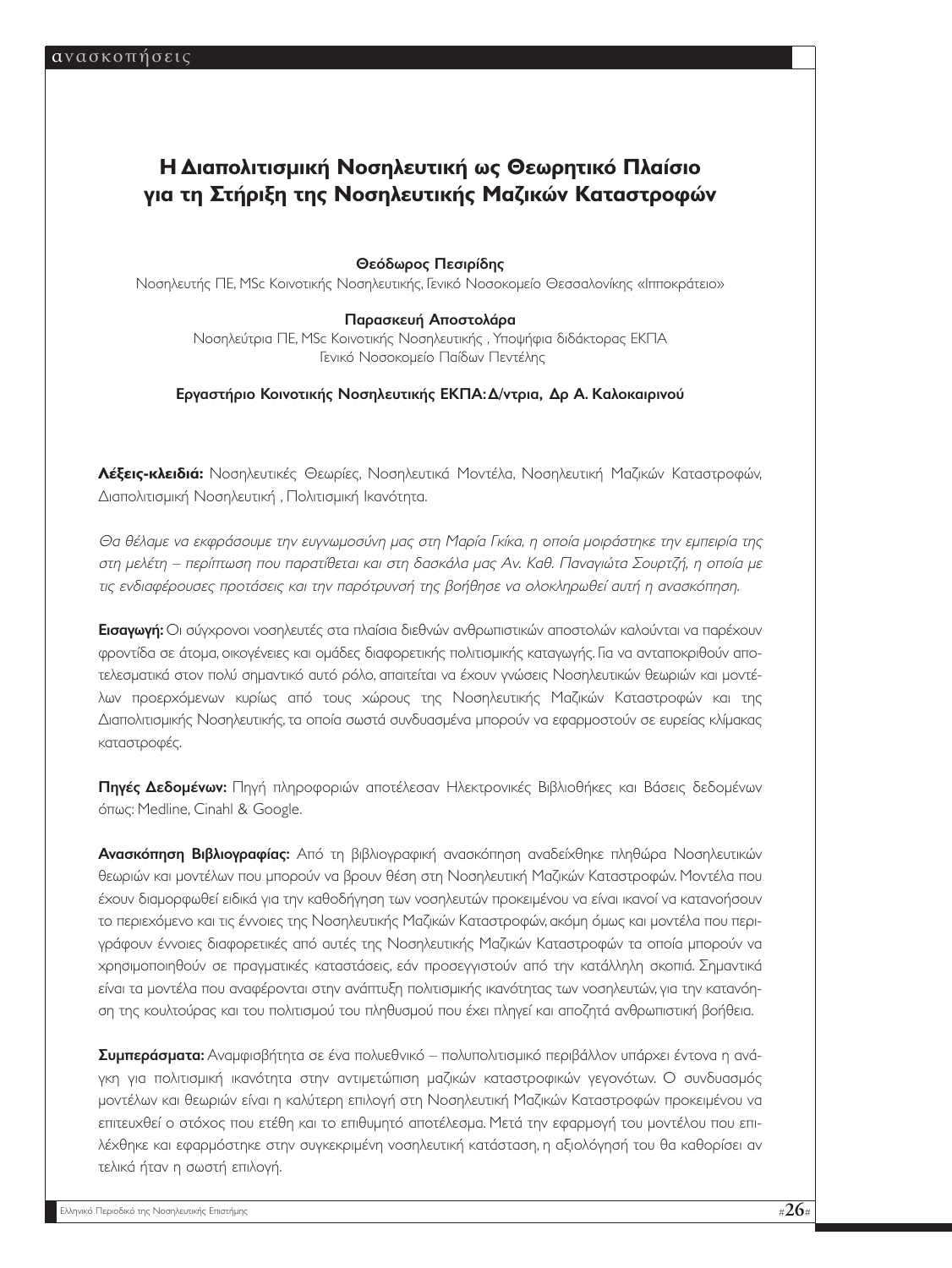#### **Eισαγωγή**

Η παγκοσµιοποίηση είναι πλέον µια δεδοµένη κατάσταση. Οι νοσηλευτές στη σηµερινή εποχή περισσότερο από ποτέ καλούνται να παρέχουν φροντίδα σε κοινότητες, οικογένειες και οµάδες που έχουν πληγεί από καταστροφικά γεγονότα, σε µετακινούµενους πληθυσµούς που ξεριζώθηκαν από την πατρίδα τους,είτε λόγω κάποιας εµπόλεµης κατάστασης είτε ακόµη και µετά από µια καταστροφή που συνέβη στον τόπο διαµονής τους και τους ανάγκασε να µετακινηθούν για την εύρεση τροφής και στέγης. Για να ανταποκριθούν αποτελεσµατικά σ' αυτό το ρόλο, απαιτείται να έχουν γνώσεις και δεξιότητες που θα τους επιτρέπουν να παρέχουν φροντίδα σε άτοµα διαφορετικής πολιτισµικής καταγωγής αλλά και να µπορούν να συνεργαστούν µε άλλους επαγγελµατίες µε διαφορετική πολιτισµική προέλευση στα πλαίσια διεθνών ανθρωπιστικών αποστολών (Weiner et al,2005).Οι ικανότητες αυτές διευκολύνουν τους νοσηλευτές στην παροχή φροντίδας των πληγέντων αλλά και εξασφαλίζουν στους ίδιους µια αποδοτικότερη συνεργασία σε διεθνές επίπεδο.

Με τη γένεση της Νοσηλευτικής δηµιουργήθηκε η ανάγκη για ανάπτυξη θεωριών και µοντέλων που στόχευαν στην περιγραφή και κατανόηση των φαινοµένων στο πεδίο της φροντίδας των ατόµων. Από την εποχή της Florence Nightingale, όπου διατυπώθηκε η πρώτη ολοκληρωµένη Νοσηλευτική θεωρία µέχρι και σήµερα, έχουν διαµορφωθεί σηµαντικές θεωρίες που αποτέλεσαν τη βάση και έδωσαν την ώθηση για την ανάπτυξη της Νοσηλευτικής επιστήµης ευρύτερα (Αποστολοπούλου, 1999). Ειδικότερα στη Νοσηλευτική Μαζικών Καταστροφών έχουν αναπτυχθεί κάποια µοντέλα µε σκοπό την καθοδήγηση των νοσηλευτών µέσα από τη διαδικασία της κατανόησης της φιλοσοφίας της Νοσηλευτικής Μαζικών Καταστροφών.

Η παρούσα εργασία αποτελεί µια βιβλιογραφική ανασκόπηση νοσηλευτικών θεωριών και µοντέλων προερχόµενων κυρίως από τους χώρους της Νοσηλευτικής Μαζικών Καταστροφών και ∆ιαπολιτισµικής Νοσηλευτικής, που µπορούν να εφαρµοστούν σε ευρείας κλίµακας καταστροφές. Επιπρόσθετα, γίνεται µια προσπάθεια ώστε να διαφανεί η καθολικότητα των θεωριών σε όλους τους κλινικούς τοµείς της νοσηλευτικής και η αµφίδροµη σχέση που έχουν.

#### **Ανασκόπηση Βιβλιογραφίας**

Τα νοσηλευτικά µοντέλα θα πρέπει να περικλείουν όλες εκείνες τις µεταβλητές του υποκείµενου θέµατος αλλά και να αποτελούν πολύτιµους οδηγούς ως προς την καθοδήγηση σε µια πραγµατική νοσηλευτική κατάσταση (Meleis, 2005). Υπάρχει µια πληθώρα θεωριών και νοσηλευτικών µοντέλων που µπορούν να βρουν θέση στη Νοσηλευτική Μαζικών Καταστροφών. Μοντέλα που έχουν διαµορφωθεί ειδικά για την καθοδήγηση των νοσηλευτών προκειµένου να είναι ικανοί να κατανοήσουν το περιεχόµενο και τις έννοιες της Νοσηλευτικής Μαζικών Καταστροφών, ώστε να µπορούν να εκτιµήσουν µια κατάσταση µε µαζικές απώλειες και να παρέχουν φροντίδα. Κάποια άλλα όπως το Μοντέλο Παροχής Επείγουσας Φροντίδας από Μεταφερόµενη Εναέρια Οµάδα (CCATT Model), έχουν διαµορφωθεί από τον τοµέα των υγειονοµικών ενόπλων δυνάµεων αλλά µπορούν να έχουν εφαρµογή και στη διαχείριση µη στρατιωτικών κρίσεων (Sariego, 2006). Ακόµη όµως και µοντέλα που περιγράφουν σχέσεις και έννοιες διαφορετικές από αυτές της Νοσηλευτικής Μαζικών Καταστροφών µπορούν να χρησιµοποιηθούν σε πραγµατικές καταστάσεις, εάν προσεγγιστούν από την κατάλληλη σκοπιά. Μεγάλης αξίας είναι τα µοντέλα που αναφέρονται στην ανάπτυξη πολιτισµικής ικανότητας των νοσηλευτών, προκειµένου να καλύψουν την ανάγκη για κατανόηση της κουλτούρας και των πολιτισµικών νορµών, αξιών και πεποιθήσεων του πληθυσµού που έχει πληγεί και αποζητά ανθρωπιστική βοήθεια.

#### Η θεωρία του Περιβάλλοντος της F. Nightingale

Η θεωρία του Περιβάλλοντος της Nightingale που δηµιουργήθηκε µέσα από την εµπειρία της στον Κριµαϊκό

πόλεµο (Selanders, 1995) αποδίδοντας την ασθένεια και το θάνατο των στρατιωτών στις ανθυγιεινές περιβαλλοντολογικές καταστάσεις, µπορεί ακόµη και σήµερα να έχει εφαρµογές σε γεγονότα µε µαζικές απώλειες. Επικεντρώθηκε στο περιβάλλον τονίζοντας ότι «ο καθαρός αέρας, το πόσιµο νερό, το καλό αποχετευτικό σύστηµα, η καθαριότητα κι ο φωτισµός µπορούν να µετατρέψουν ένα περιβάλλον από ανθυγιεινό σε υγιεινό» και ότι υπάρχει ανάγκη να τροποποιηθούν κάποιες µεταβλητές σ' αυτό, ώστε να αναρρώσουν τα άτοµα (Αποστολοπούλου, 1999). Σε καταστροφικά γεγονότα το περιβάλλον περιέχει πληθώρα κινδύνων όπως έλλειψη πόσιµου νερού, τροφής, αποχετευτικού συστήµατος και βιώνεται µε έντονο stress, καταστάσεις που µπορούν να βλάψουν τα θύµατα και τους νοσηλευτές. Η νοσηλευτική µαζικών καταστροφών επικεντρώνεται στην αναγνώριση τέτοιων κινδύνων και αναπτύσσει το σχεδιασµό και τις παρεµβάσεις για την εξάλειψή τους.

#### Το Νοσηλευτικό µοντέλο ∆ιαχείρισης Καταστροφών της Α.Jennings

Το νοσηλευτικό µοντέλο ∆ιαχείρισης Καταστροφών της Jennings (2004) δηµιουργήθηκε για να βοηθήσει τους κοινοτικούς νοσηλευτές στο σχεδιασµό και διαχείριση καταστροφικών γεγονότων και ενσωµατώνει τέσσερα στάδια που συνδέονται µε χρονική αλληλουχία. Το πρώτο στάδιο (Πριν το Καταστροφικό Συµβάν) αφορά στην εκτίµηση της επικινδυνότητας και των διαθέσιµων πόρων της κοινότητας. Το δεύτερο στάδιο (Καταστροφικό Συµβάν) είναι το χρονικό σηµείο όπου συµβαίνει η καταστροφή και αναφέρεται στην ανάπτυξη του νοσηλευτικού ρόλου ως φροντιστή, εκπαιδευτή και διαχειριστή της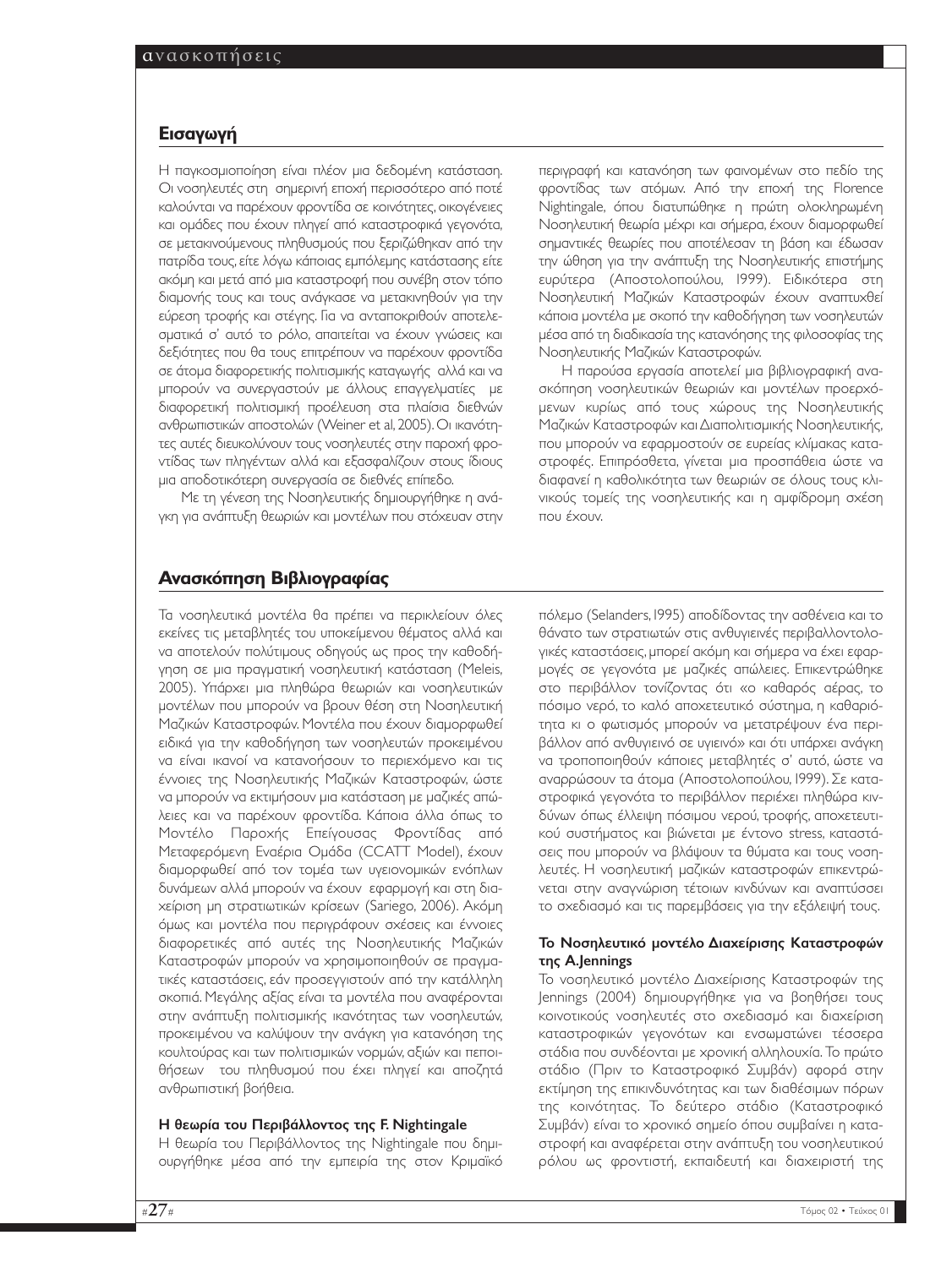κατάστασης. Στο τρίτο στάδιο (Μετά το Καταστροφικό Συµβάν) γίνεται µια προσπάθεια αξιολόγησης του σχεδιασµού αναφορικά µε την φροντίδα που χορηγήθηκε. Εντοπίζονται τα αδύνατα και δυνατά σηµεία του σχεδιασµού, καταγράφονται µε επιστηµονικό τρόπο οι αδυναµίες του σχεδιασµού στη βιβλιογραφία και γίνεται καινούργια προσπάθεια για επανασχεδιασµό του µοντέλου. Καταλήγοντας στο τέταρτο στάδιο (Συνέπεια για τον Πληθυσµό/Πελάτη) η Jennings τονίζει ότι οι ενέργειες που έγιναν στα προηγούµενα στάδια θα πρέπει να έχουν θετική έκβαση στην κατάσταση υγείας του πληθυσµού. Μέσα από δείκτες όπως η µείωση της θνησιµότητας, η µείωση του κόστους φροντίδας αλλά και η βελτίωση του επιπέδου υγείας και της νοσηλευτικής γνώσης σε θέµατα καταστροφών, θα γίνει προσπάθεια καταγραφής της έκβασης του σχεδιασµού µε µετρήσιµους δείκτες.

Το Χρονοδιάγραµµα της Νοσηλευτικής Μαζικών Καταστροφών του Τ.Veenema (Disaster Nursing Timeline) Ένα άλλο µοντέλο αναπτύχθηκε από τον Veenema, µέσα από το οποίο αναδεικνύεται «το συνεχές» του σχεδιασµού για τις µαζικές καταστροφές. Το µοντέλο περιλαµβάνει τρεις χρονικές στιγµές αλληλένδετες µεταξύ τους. Η Φάση Ι είναι η χρονική στιγµή πριν την καταστροφή και εµπερικλείει τον σχεδιασµό, την προετοιµασία, την πρόληψη και τα προειδοποιητικά σηµεία. Η Φάση ΙΙ εκτείνεται χρονικά από τον χρόνο 0 όπου νοείται η έναρξη του καταστροφικού συµβάντος έως και 72 ώρες µετά και περιλαµβάνει την ανταπόκριση, την επείγουσα διαχείριση της κρίσης και την εξοµάλυνση της κατάστασης. Και την Φάση ΙΙΙ µετά την τρίτη µέρα από την καταστροφή, ξεκινούν οι προσπάθειες αποκατάστασης, επανένταξης, αναδόµησης και αξιολόγησης (Veenema, 2007).

#### Το Μοντέλο της Πολιτισµικής Ποικιλοµορφίας & Καθολικότητας της φροντίδας της M. Leininger (Cultural Care Diversity & Universality: A Theory of Nursing)

Από τη µατιά της ∆ιαπολιτισµικής Νοσηλευτικής η M. Leininger πρώτη διατύπωσε τη θεωρία για την Πολιτισµική Ποικιλοµορφία και Καθολικότητα της Φροντίδας που συµπληρώνεται από το Sunrise Model (το Μοντέλο του Ανατέλλοντος Ηλίου) σαν υπόδειγµα για την εφαρµογή της θεωρίας και αργότερα από την Ethno nursing Research Method (ΕθνοΝοσηλευτική Ερευνητική Μέθοδος,) ως µια ερευνητική µέθοδο που εξυπηρετεί τους στόχους της θεωρίας (Leininger, 2002). Η ∆ιαπολιτισµική Θεωρία της Leininger µπορεί να εφαρµοστεί και στη νοσηλευτική µαζικών καταστροφών, αφού παρέχει έναν ολοκληρωµένο οδηγό για τη µελέτη και την ανάλυση των µεταβλητών µέσα στις διάφορες κουλτούρες µιας και κεντρικός σκοπός της θεωρίας της είναι να ανακαλυφθούν, να τεκµηριωθούν, να ερµηνευθούν και να εξηγηθούν οι πολλαπλοί παράγοντες που επηρεάζουν και που εξηγούν τη φροντίδα από µια ολιστική πολιτισµική οπτική , που θα συµβάλλει στην υγεία και την ευηµερία των ανθρώπων ( Leininger ,1997).

#### Μελέτη Περίπτωσης (Case Study) Εφαρµογής µιας ∆ιαπολιτισµικής Νοσηλευτικής Θεωρίας στην Παροχή Φροντίδας Υγείας σε Μαζικές Απώλειες.

Η Γ.Μ.είναι κλινική νοσηλεύτρια λοιµώξεων και εργάζεται στο Ε.Σ.Υ. Στο κείµενο που ακολουθεί µας παραθέτει την εµπειρία της,στην παρ' ολίγον καταστροφή που θα συνέβαινε στα αµπάρια δουλεµπορικού πλοίου, έπειτα από πυρκαγιά που ξέσπασε. Η Γ.Μ ήταν µέρος του κλιµακίου της διεπιστηµονικής οµάδας που έστειλε η Ελληνική Κυβέρνηση.

«Αρχές Νοεµβρίου 2001 : Προσάραξε στη Ζάκυνθο το επονοµαζόµενο από τον τύπο «πλοίο της ντροπής». Επτακόσιοι πενήντα (750) µετανάστες µεταφέρονται από δουλεµπόρους σε άθλιες συνθήκες υγιεινής και διαβίωσης. Ταυτόχρονα µε τους Γιατρούς χωρίς Σύνορα, τους Γιατρούς του Κόσµου, τον Ελληνικό Ερυθρό Σταυρό και άλλες µη κυβερνητικές οργανώσεις το ΚΕΕΛΠΝΟ στέλνει κλιµάκιο αρχικά αποτελούµενο από εννέα άτοµα,εκ των οποίων,οκτώ ιατρούς και µια νοσηλεύτρια λοιµώξεων. Στη συνέχεια ακολουθεί κλιµάκιο που στελεχώνεται από κοινωνιολόγους και ψυχολόγους. Στην αποστολή συµµετέχω ως η νοσηλεύτρια του κλιµακίου. Το µεγαλύτερο µέρος των µεταναστών έχει µεταφερθεί στο κλειστό γυµναστήριο, ενώ γυναίκες, παιδιά και οικογένειες σε χώρο ξενοδοχείου.

Η οµάδα προσπαθεί να καταγράψει τις ιατροφαρµακευτικές ανάγκες. Ο σχεδιασµός ακολουθεί την εξής πορεία:

- οι πληθυσµοί δεν είναι οµοιόµορφοι.Πρέπει να βρεθεί κοινή γλώσσα επικοινωνίας. Από την οµάδα 5 µιλάµε αγγλικά,3 γαλλικά,1 γερµανικά.Σηκώνουµε ταµπέλες µε την εισαγωγική ερώτηση κάθε γλώσσας και περιµένουµε ποιοι από τους πρόσφυγες θα ανταποκριθούν. Αφού κάποιοι ανταποκρίνονται, µαθαίνουµε τη χώρα καταγωγής τους και τους τοποθετούµε επικεφαλής οµάδος συµπατριωτών τους. Οι γιατροί µοιράζονται σε τρία πρόχειρα ιατρεία (3,2,2) ενώ η αρχική εκτίµηση των αναγκών και η προώθηση στο αντίστοιχο ιατρείο µε βάση τη γλώσσα του µεταφραστή γίνεται από ιατρό και νοσηλεύτρια. Έτσι αρχίζει και δηµιουργείται κοινός κώδικας επικοινωνίας.
- άµεσα πρέπει να αντιµετωπιστούν σοβαρά προβλήµατα γενικής ιατρικής και λοιµώδη νοσήµατα τα οποία είναι ευθύνη του κλιµακίου και πρέπει η διασπορά τους να προληφθεί. ∆ίνονται οδηγίες στους πρόσφυγεςµεταφραστές να ανακοινώσουν τα συµπτώµατα µε βάση τα οποία όποιοι τα έχουν πρέπει να προηγηθούν. Ιατρός και νοσηλεύτρια περιφέρονται στο χώρο και ελέγχουν κλινικά συµπτώµατα και σηµεία µακροσκοπικά. γίνεται εκπαίδευση των µεταναστών σε απλούς κανόνες καθαριότητας και υγιεινής και µοιράζονται αναγκαία είδη υγιεινής.
- αναγκαίες είναι οι εξετάσεις αίµατος και η χορήγηση φαρµάκων. Ο πληθυσµός είναι εθνολογικά και θρησκευτικά ανοµοιογενής. Η στατιστική ανάλυση εκ των υστέρων έδειξε ότι οι µετανάστες ήταν Κούρδοι από Ιράν και Ιράκ, Παλαιστίνιοι, Ινδοί, Πακιστανοί, κάτοικοι της Ερυθραίας. Το µεγαλύτερο µέρος του πληθυσµού ήταν σουνίτες µουσουλµάνοι. Η περίοδος συνέπεσε να είναι ο εορτασµός του Ραµαζανιού. Ποια θεωρία ήταν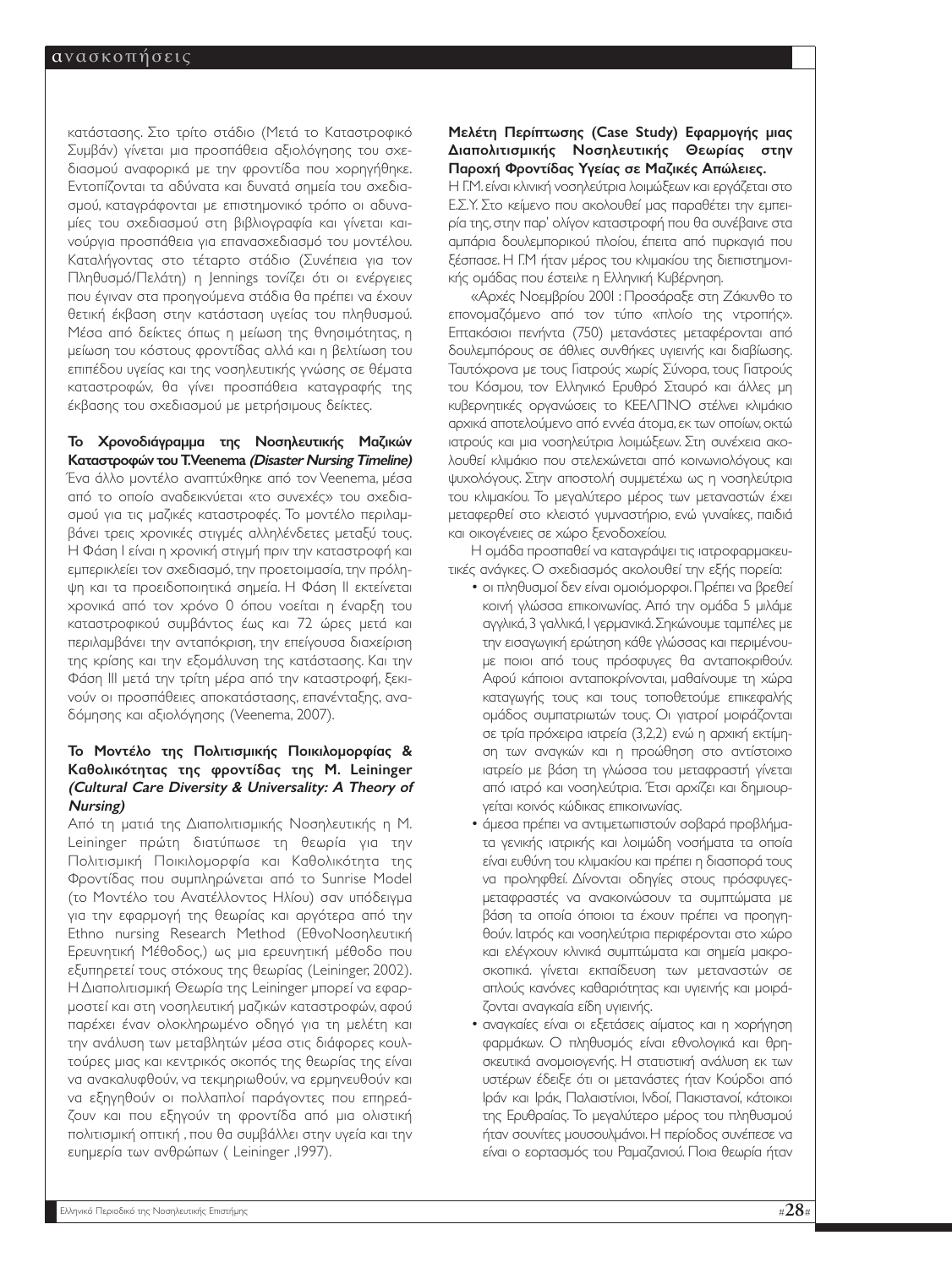η πλέον κατάλληλη να εφαρµοστεί από τις υπάρχουσες νοσηλευτικές θεωρίες; Η θεωρία της Madeleine Leininger µπορούσε να εφαρµοστεί. Κεντρικό της σηµείο ότι η κουλτούρα προάγει τις αποφάσεις. Έτσι οποιαδήποτε υγειονοµική απόφαση έπρεπε να περάσει µέσα από διαπολιτισµικές διαδικασίες. Οι εξετάσεις αίµατος µεταφέρθηκαν µετά τη δύση του ήλιου, ενώ έγινε προσπάθεια να µεταφερθούν και όσες από τις θεραπείες µπορούσαν να µεταφερθούν χρονικά. Ο σεβασµός των ηθών και εθίµων των προσφύγων από την οµάδα οδήγησε στην αποδοχή και το σεβασµό των υγειονοµικών, ενώ πριν το κλιµάκιο αναχωρήσει οργανώθηκε από τους µετανάστες συγκινητική εορτή».

#### Το Μοντέλο της Πολιτισµικής Ικανότητας της Campinha-Bacote (Α Culturally Competent Model of Care)

Η Campinha-Bacote το 1991, στο «Μοντέλο για την Πολιτισµική Ικανότητα» (Model for cultural competence) ορίζει ως πολιτισµική ικανότητα «την διαδικασία, στην οποία οι επαγγελµατίες υγείας προσπαθούν συνεχώς να αποκτήσουν την ικανότητα να εργάζονται αποτελεσµατικά µε βάση το πολιτισµικό πλαίσιο ενός ατόµου, µιας οικογένειας ή µιας κοινότητας που προέρχονται από διαφορετικό πολιτισµικό/εθνικό υπόβαθρο» (Campinha-Bacote, 1998 ). Είναι ένα αναθεωρηµένο µοντέλο ( 1998) πέντε στοιχείων, (πολιτισµική συνειδητοποίηση, πολιτισµική γνώση, πολιτισµικές δεξιότητες, πολιτισµικές συγκρούσεις και πολιτισµική επιθυµία ) µε αλληλοεξαρτώµενη σχέση το ένα µε το άλλο , τα οποία αποτελούν οικοδοµήµατα της πολιτισµικής ικανότητας (cultural competence) αναδεικνύοντας την ως κεντρική έννοια και προσφέροντας ένα πολύτιµο θεωρητικό πλαίσιο και στο περιεχόµενο της νοσηλευτικής µαζικών καταστροφών (Campinha-Bacote ,1999). Το µοντέλο απαιτεί οι παροχείς υπηρεσιών υγείας µέσω όχι µιας απλής διαδικασίας, αλλά ενός δυναµικού ταξιδιού - το οποίο το 2002 συµβολικά σχηµατοποίησε ως ηφαίστειο - να θεωρήσουν τους εαυτούς τους ως το «να γίνουν» πολιτισµικά ικανοί (becoming) από το «να είναι ήδη» πολιτισµικά ικανοί (Already being) (Campinha-Bacote, 2002 , Campinha-Bacote , 2007) .

#### Το Μοντέλο της Πολιτισµικής Ικανότητας των Papadopoulos & Tilki and Taylor (The PTT Model of developing Cultural Competence)

Τέλος, και οι I. Papadopoulos, M.Tilki and G.Taylor στο µοντέλο (PTT Model) που διατύπωσαν το 1994 όρισαν ως κεντρική έννοια την πολιτισµική ικανότητα (cultural

## **Συµπεράσµατα**

Το διαρκώς εναλλασσόµενο περιεχόµενο των µαζικών καταστροφών σε µια παγκόσµια κλίµακα, παρέχει το έναυσµα για συνεχή έρευνα και βελτίωση της νοσηλευτικής φροντίδας σε διεθνές επίπεδο. Οι µαζικές καταστροφές αποτελούν πλέον σύνθετες καταστάσεις επείγουσας φροντίδας, επηρεάζοντας την ανθρώπινη ύπαρξη σε τοµείς όπως η υγεία και ευεξία, η κουλτούρα και πνευµατικότητα, αλλά και η οικονοµική ευµάρεια.

competence) δηλαδή την ικανότητα παροχής αποτελεσµατικής νοσηλευτικής φροντίδας κατά την οποία λαµβάνονται υπόψη οι πολιτισµικές πεποιθήσεις, συµπεριφορές και ανάγκες του πελάτη, που συνιστά ταυτόχρονα µια διαδικασία και ένα αποτέλεσµα και που προκύπτει από τη σύνθεση γνώσεων και δεξιοτήτων τις οποίες ο νοσηλευτής αποκτά, εξελίσσει και εµπλουτίζει κατά τη διάρκεια της επαγγελµατικής του πορείας και του προσωπικού του βίου (Papadopoulos, 2003). Αυτό αναµφισβήτητα αποτελεί πρόκληση για τον επαγγελµατία υγείας αφού η εκπαίδευσή του έχει βασιστεί στη ∆υτική φιλοσοφία και κουλτούρα. Αγνοώντας κανείς τέτοια ζητήµατα στη νοσηλευτική µαζικών καταστροφών είναι σίγουρο ότι θα αποτύχει στο στόχο του, που δεν είναι άλλος από την παροχή ποιοτικής φροντίδας. Ανταποκρινόµενος όµως µε ένα πολιτισµικά ευαίσθητο και στοχευόµενο στην κοινότητα τρόπο, φανερώνει το σεβασµό προς την κουλτούρα των ατόµων που έχει κληθεί να παρέχει φροντίδα. Το βασικό στοιχείο που διαφοροποιεί αυτό το µοντέλο είναι η έµφαση που δίνει στα ανθρώπινα δικαιώµατα (Papadopoulos, 2005). Σύµφωνα µε το µοντέλο αυτό η διαδικασία της απόκτησης πολιτισµικής ικανότητας περιλαµβάνει 4 στάδια :Το πρώτο στάδιο του µοντέλου είναι η πολιτισµική αντίληψη (προσωπική εξέταση των αξιών και των πεποιθήσεών µας) το δεύτερο είναι η πολιτισµική γνώση (σηµαντική επαφή µε ανθρώπους από διαφορετικές εθνικές οµάδες για να ενισχυθεί η γνώση γύρω από τις πεποιθήσεις και τις συµπεριφορές τους) , το τρίτο στάδιο αποτελεί η πολιτισµική ευαισθησία (ο τρόπος µε τον οποίο οι επαγγελµατίες αντιλαµβάνονται τα άτοµα που φροντίζουν). Η επίτευξη του τέταρτου σταδίου (πολιτισµική ικανότητα) απαιτεί τη σύνθεση και την εφαρµογή των τριών προηγούµενων σταδίων, δηλαδή της αντίληψης , της γνώσης και της ευαισθησίας (Papadopoulos, 2003). Σύµφωνα τέλος µε το µοντέλο οι πολιτισµικές ικανότητες µπορούν να είναι και ειδικές και γενικές. Οι ειδικές πολιτισµικές ικανότητες αναφέρονται στις γνώσεις και στις δεξιότητες που σχετίζονται µε µια ορισµένη πολιτισµική οµάδα ενώ οι γενικές πολιτισµικές ικανότητες ορίζονται ως το απόκτηµα γνώσεων και δεξιοτήτων που είναι εφαρµόσιµες σε όλες τις πολιτισµικές οµάδες. Για να µπορέσει να ανταπεξέλθει ο νοσηλευτής µαζικών καταστροφών στον σύγχρονο ρόλο του και να θεωρείται πολιτισµικά ικανός κρίνεται απαραίτητο να αναπτύξει και τα δύο είδη ικανοτήτων, µιας και η σχέση µεταξύ τους είναι µια δυναµική και ελικοειδής διαδικασία. (Papadopoulos & Gerrish, 1999, Papadopoulos & Lees, 2002).

Τα νοσηλευτικά µοντέλα και θεωρίες συµβάλλουν περισσότερο στην εκτίµηση των αναγκών ενός πελάτη – ασθενή και την αναζήτηση της κατάλληλης φροντίδας παρά σε µια προσπάθεια εξήγησης κάποιου νοσηλευτικού φαινοµένου. Έχουν δεχτεί κριτική κατά καιρούς µε το σκεπτικό ότι περιορίζουν την κριτική σκέψη του νοσηλευτή παγιδεύοντας τον σε ένα πλαίσιο. Ας σηµειωθεί ότι τα νοσηλευτικά µοντέλα δηµιουργήθηκαν για να δώσουν στη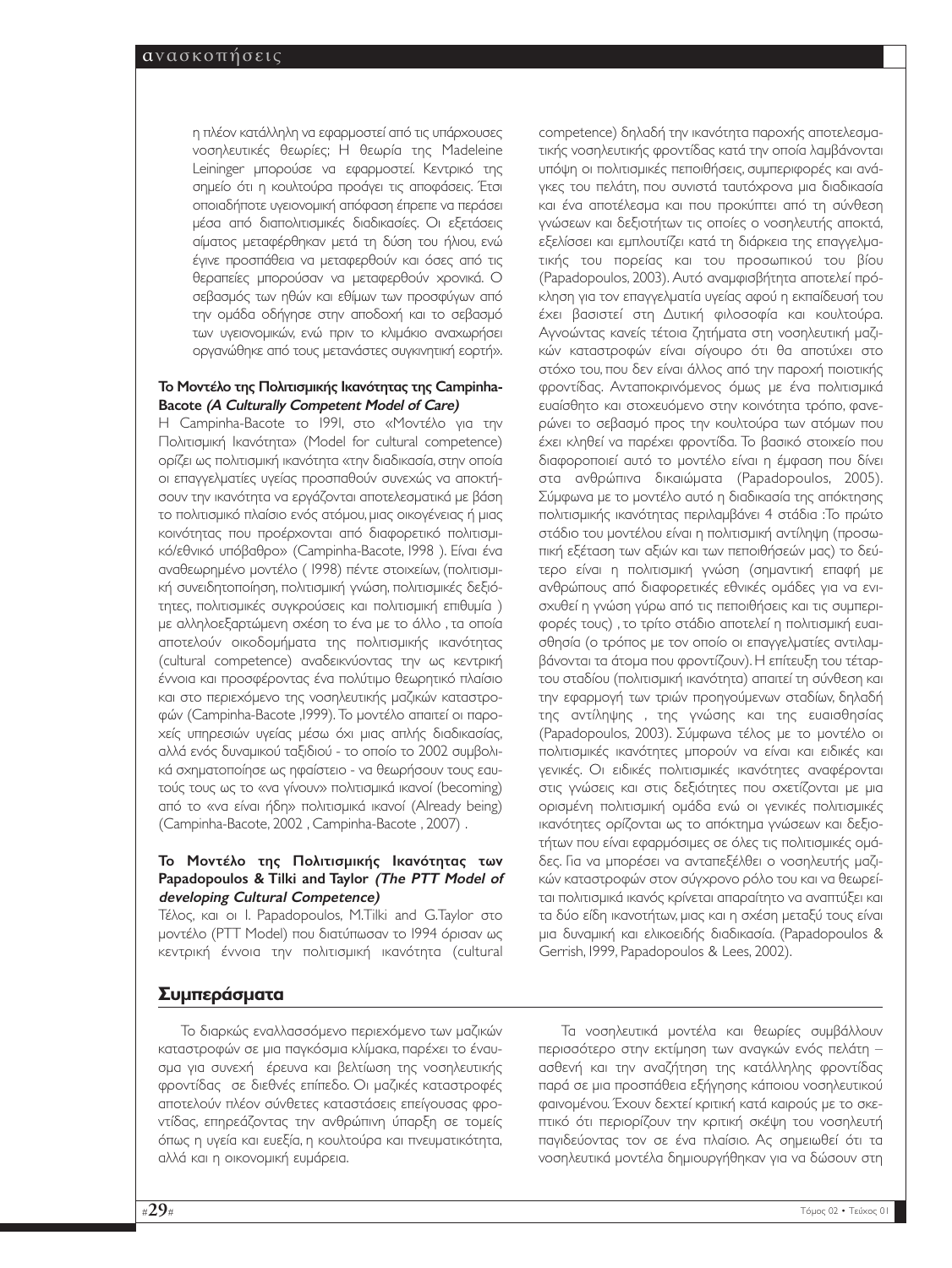νοσηλευτική µια άλλη προοπτική και διάσταση, µεταπηδώντας από την τελετουργική φροντίδα στη νοσηλευτική βασισµένη σε ενδείξεις (Fawcett, 1992).

Από µια τόσο µεγάλη δεξαµενή θεωριών µπορεί να προκύψει το δίλληµα της πιο ειδικής για την κάθε περίπτωση θεωρίας. Ωστόσο, θα ήταν λάθος να βρεθεί κανείς αντιµέτωπος µε αυτό το δίλληµα µιας και κάθε νοσηλευτική θεωρία µπορεί να εφαρµοστεί σε περίοδο κρίσης µετά από κάποιο καταστροφικό γεγονός. Αναµφισβήτητα, σε ένα πολυεθνικό – πολυπολιτισµικό περιβάλλον υπάρχει έντονα η ανάγκη για ανάπτυξη της πολιτισµικής ικανότητας στην αντιµετώπιση καταστροφικών γεγονότων που απαιτούν διεθνή ανθρωπιστική βοήθεια. Ο συνδυασµός µοντέλων και θεωριών ίσως να είναι η καλύτερη επιλογή στη Νοσηλευτική Μαζικών Καταστροφών προκειµένου να επιτευχθεί το επιθυµητό αποτέλεσµα και ο στόχος που ετέθη.

Η αξιολόγηση µετά την εφαρµογή του µοντέλου που επιλέχθηκε και εφαρµόστηκε στη συγκεκριµένη νοσηλευτική κατάσταση είναι αυτή που θα καθορίσει αν τελικά ήταν αυτή η σωστή επιλογή. Μέσα από τη διαδικασία αυτή φαίνεται και η αµφίδροµη σχέση που υπάρχει µεταξύ ενός εννοιολογικού µοντέλου µε την κλινική νοσηλευτική. Τα µοντέλα οφείλουν να διαµορφώνονται για να δώσουν τον γενικό τόνο και να µεταπλάσουν τη νοσηλευτική άσκηση ενώ ταυτόχρονα θα πρέπει να βελτιώνονται και αναπροσαρµόζονται µέσα από τις ανάγκες της κλινικής νοσηλευτικής (Speedy, 1989).

#### **ΒΙΒΛΙΟΓΡΑΦΙΑ**

Αποστολοπούλου, Ε. 1999. Θεωρίες της Νοσηλευτικής. Αθήνα.

Campinha-Bacote, J. 1998.The Process of Cultural Competence in the Delivery of Healthcare Services (3rd Ed.). Cincinnati, OH:Transcultural C.A.R.E.Associates.

Campinha-Bacote, J. 1999. A model and instrument for addressing cultural competence in health care. Journal of Nursing Education 38 (5), 203-207

Campinha-Bacote, J. 2002.The Process of Cultural Competence in the Delivery of Healthcare Services: a model of care. | Transcult Nurs 13,181-184

Campinha-Bacote, J. 2007. The Process of Cultural Competence in the Delivery of Healthcare Services: The Journey Continuous. Cincinnati, OH:Transcultural C.A.R.E.Associates.

Fawcett, J. 1992. Conceptual models and nursing practice: the reciprocal relationship. Journal of Advanced Nursing 17, 224 – 228.

Gerrish, K., Papadopoulos, I. 1999. Transcultural competence: the challenge for nurse education. British Journal of Nursing 8 (21), 1453-1457.

Jennings – Sanders, A. 2004.Teaching disaster nursing by utilizing the Jennings Disaster Nursing Management Model. Nurse Educator in Practice 4, 69-76.

Leininger, M. 1997. Overview of the theory of culture care with the ethnonursing research method. | Transcult Nurs 8, 32–52.

Leininger, M., McFarland, Μ. 2002. Tran cultural Nursing: Concepts, Theories, Research and Practices. 3rd Edition. McGraw-Hill, New York.

Meleis, A.2005. Theoretical nursing: Development and progress. Philadelphia: Lippincott Williams & Wilkins.

Papadopoulos, I., Lees, S. 2002. Developing Culturally Competent Researchers. Journal of Advanced Nursing 37 (3), 258-264.

Papadopoulos, I. 2003. The Papadopoulos,Tilki and Taylor Model for the development of Cultural Competence. Journal of Health Social and Environment Issues 4 (1), 5-8.

Papadopoulos, I. 2005. Transcultural Health and Social Care. Development of Culturally Component Practitioners. Churchill Livingstone: Elsevier, xi.

Sariego, J. 2006. CCATT: A Military Model for Civilian Disaster management. Disaster Manage Response 4, 114 - 117.

Selanders, L. C. 1995. Florence Nightingale:An environmental adaptation theory. In C. Metzger – McQuiston & A.A.Webb (Eds.), Foundations in nursing theory: Contributions of 12 key theories. London: Sage.

Speedy, S. 1989.Theory – practice debate setting the scene. Australian Journal of Advanced Nursing, 6(3), 12 - 20.

Veenema, T. 2007. Disaster Nursing and Emergency Preparedness for Chemical, Biological and Radiological Terrorism and other Hazards. 2nd Edition, Springer Publishing Co, New York, pp. 9.

Weiner, E., Irwin, M., Trangenstein, P., Gordon, J. 2005. Emergency Preparedness Curriculum in Nursing Schools in the United States. Nursing Education Perspectives 26 (6), 334 – 339.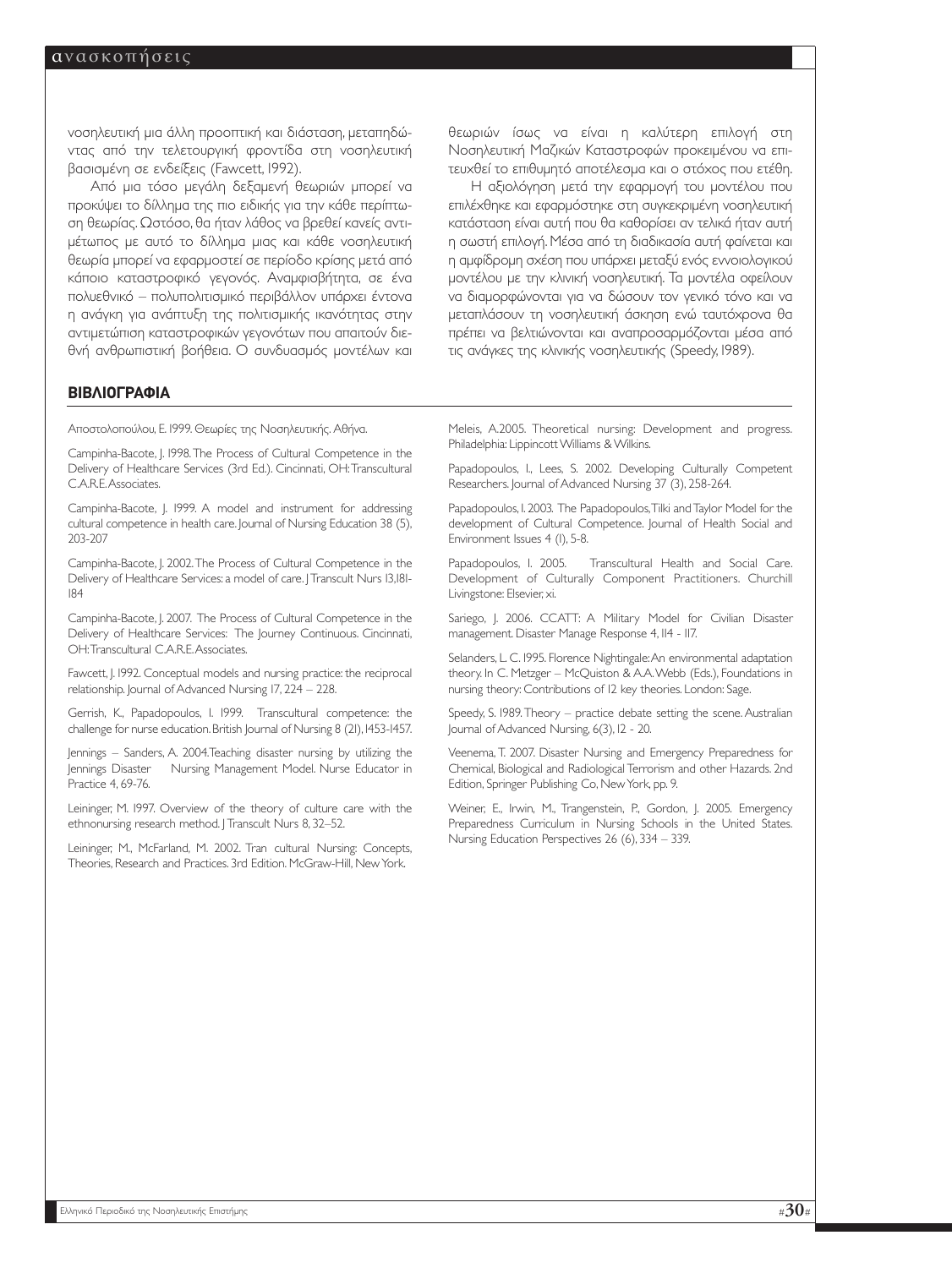# **ΠΡΟΣΚΛΗΣΗ για ΕΠΙΣΤΗΜΟΝΙΚΑ ΑΡΘΡΑ**

Το Ελληνικό Περιοδικό της Νοσηλευτικής Επιστήµης είναι το επίσηµο περιοδικό της Ένωσης Νοσηλευτών Ελλάδος. Είναι ένα περιοδικό πολυδιάστατο µε κριτική επιτροπή που στοχεύει στην προώθηση της Νοσηλευτικής Επιστήµης στην Ελλάδα. Ερευνητικές αναφορές, αναλύσεις, άρθρα, βιβλιογραφικές επισκοπήσεις, κλινικές εφαρµογές και περιπτωσιολογικές µελέτες είναι επιθυµητές. Τα κείµενα πρέπει να υποβάλλονται στα αγγλικά και στα ελληνικά.

Το Ελληνικό Περιοδικό της Νοσηλευτικής Επιστήµης καλωσορίζει ερευνητικά δοκίµια, άρθρα και πρωτότυπες πραγµατείες στους ακόλουθους τοµείς:

- **Νοσηλευτική Έρευνα** (Μεθοδολογία της έρευνας, ηθική της έρευνας, εργαστηριακή έρευνα, επιδηµιολογική έρευνα)
- **∆ιοίκηση Υπηρεσιών Υγείας** (οργάνωση και διοίκηση υπηρεσιών υγείας, οικονοµική αξιολόγηση και αποτίµηση υπηρεσιών υγείας, διαχείριση ανθρώπινων πόρων, ποιότητα υπηρεσιών υγείας, στρατηγικός σχεδιασµός, επικοινωνία, διοίκηση χρόνου, ηγεσία)
- **Νοσηλευτική Εκπαίδευση** (Νέες Εκπαιδευτικές Μέθοδοι, Μεθοδολογία Εκπαίδευσης, Μεταπτυχιακή Νοσηλευτική Έρευνα)
- **Κλινική Νοσηλευτική** (Παθολογική Νοσηλευτική, Χειρουργική Νοσηλευτική, Νοσηλευτική Λοιµώξεων, Νεφρολογική Νοσηλευτική, Παιδιατρική Νοσηλευτική, Γαστρεντερολογική Νοσηλευτική, Ογκολογική Νοσηλευτική, Εντατική και Επείγουσα Νοσηλευτική, Καρδιολογική Νοσηλευτική, Ορθοπεδική Νοσηλευτική, Ψυχιατρική Νοσηλευτική)
- **Κοινοτική Νοσηλευτική** (Υποστήριξη Κοινωνικών Οµάδων, Φροντίδα Ευπαθών Πληθυσµιακών Οµάδων, Ενηµέρωση και Πρόληψη Νόσων, Προαγωγή Κοινοτικής Υγείας)
- **Ηθική και ∆εοντολογία Νοσηλευτικής** (ηθική για τη νοσηλευτική πρακτική, ηθική της έρευνας, ηθικά διλλήµατα και λήψη αποφάσεων στη νοσηλευτική πρακτική)
- **Νοσηλευτική Νοµοθεσία** (δίκαιο της υγείας, ατοµικά δικαιώµατα, νοσηλευτικό εργατικό δίκαιο, αξιώσεις ασθενών, επαγγελµατικά δικαιώµατα)

Οι ενδιαφερόµενοι να υποβάλουν άρθρο προς δηµοσίευση παρακαλούν να επικοινωνήσουν µε:

# Ιστοσελίδα: **www.nursingjournal.gr**  Ηλεκ. Ταχυδροµείο: **hjns@otenet.gr** Ταχ.∆ιεύθυνση: **Βασ. Σοφίας 47, 10676, Αθήνα** Τηλέφωνο: **210 3648 044** Fax: **210 3617 859**

Οι οδηγίες για τους συγγραφείς είναι διαθέσιµες στην ηλεκτρονική διεύθυνση **www.nursingjournal.gr**  ή είναι διαθέσιµες εφόσον ζητηθούν.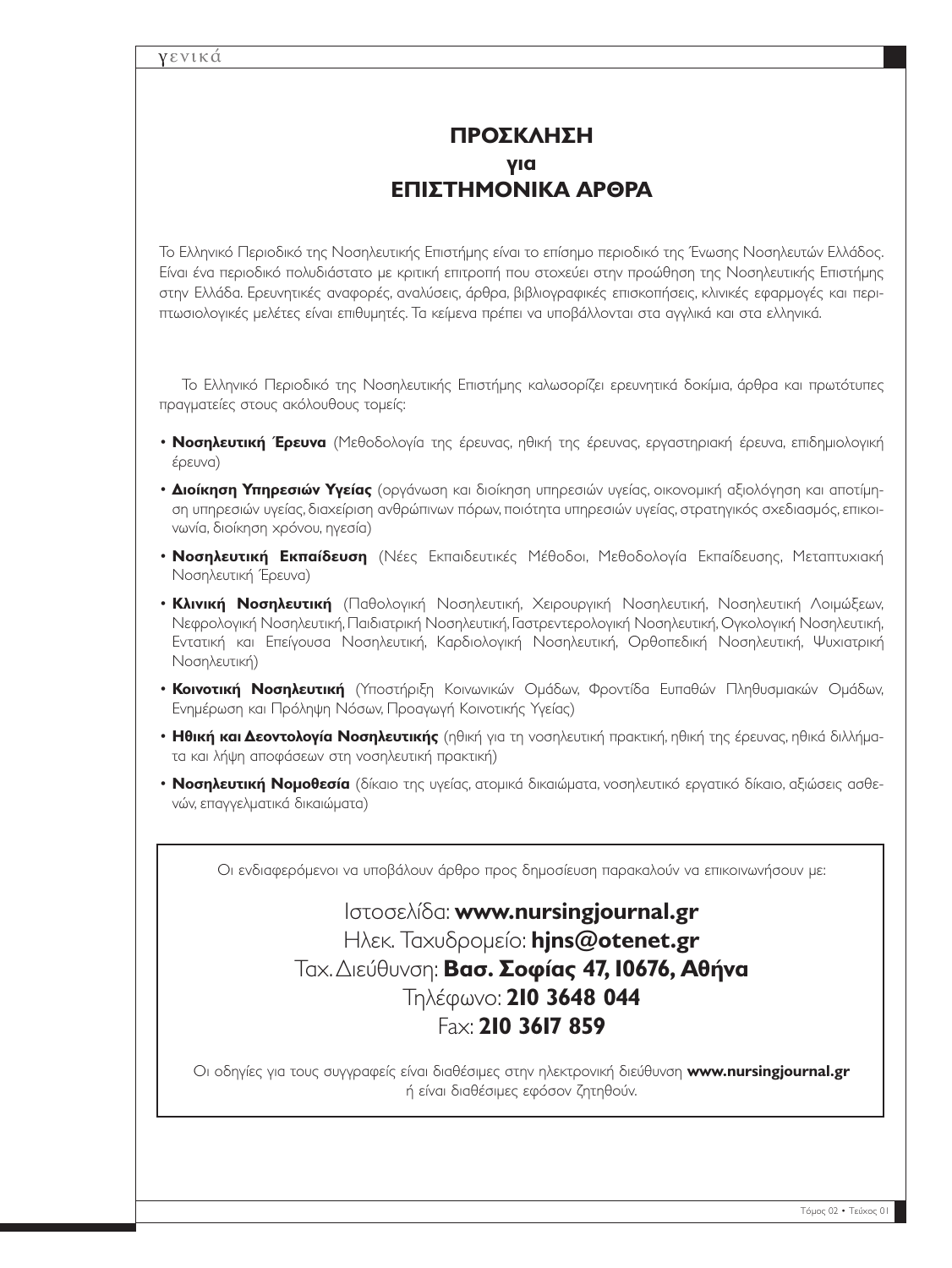## **Ο∆ΗΓΙΕΣ ΓΙΑ ΤΟΥΣ ΣΥΓΓΡΑΦΕΙΣ**

Το Ελληνικό Περιοδικό της Νοσηλευτικής Επιστήµης είναι το επίσηµο περιοδικό του της ΕΝΩΣΗΣ ΝΟΣΗΛΕΥΤΩΝ ΕΛΛΑ∆ΑΣ Είναι ένα µε σύστηµα κριτών, διεπιστηµονικό περιοδικό που προορίζεται να προωθήσει την επιστήµη της Νοσηλευτικής στην Ελλάδα.

Το Ελληνικό Περιοδικό της Νοσηλευτικής Επιστήµης παρέχει ένα φόρουµ για τη δηµοσίευση των ακαδηµαϊκών άρθρων που εκθέτουν ερευνητικά συµπεράσµατα, ανασκοπήσεις βασισµένες στην έρευνα, άρθρα συζήτησης και σχόλια που ενδιαφέρουν ένα διεθνές αναγνωστικό κοινό των επαγγελµατιών, των εκπαιδευτικών, των διοικητών και των ερευνητών σε όλους τους τοµείς της νοσηλευτικής, της µαιευτικής και των επιστηµών φροντίδας. Τα άρθρα πρέπει να δώσουν έµφαση στη συµβολή τους στη θεωρητική ή βάση γνώσεων του επιστηµονικού κλάδου..

Τα άρθρα πρέπει να έχουν µια διεθνή διάσταση και εκείνα που εστιάζουν σε µια µόνο χώρα πρέπει να προσδιορίσουν πώς η ύλη που παρουσιάζεται µπορεί να είναι σχετική σε ένα ευρύτερο ακροατήριο.

Η επιλογή των άρθρων για δηµοσίευση βασίζεται στη συµβολή τους στη γνώση (συµπεριλαµβανοµένης της µεθοδολογικής ανάπτυξης) και τη σηµασία τους στη σύγχρονη νοσηλευτική, και τη σχέση τους µε την µαιευτική και τα σχετικά επαγγέλµατα. Τα άρθρα θα πρέπει να υποβάλλονται στα ελληνικά και στα αγγλικά.

## **ΤΥΠΟΙ ΑΡΘΡΩΝ ΠΟΥ ΕΞΕΤΑΖΟΝΤΑΙ ΓΙΑ ΤΗ ∆ΗΜΟΣΙΕΥΣΗ**

Το ΕΠΝΕ δηµοσιεύει τα άρθρα κάτω από τρεις κύριες κατηγορίες:

#### **Άρθρα σύνταξης και προοπτικές/απόψεις**

Γενικά τα άρθρα σύνταξης ανατίθενται αλλά οι συγγραφείς, που έχουν ιδέες για άρθρα σύνταξης που απευθύνονται σε ζητήµατα ουσιαστικής ανησυχίας στον επιστηµονικό κλάδο που µπορεί να συνδεθούν µε το υλικό που δηµοσιεύεται στο περιοδικό, πρέπει να έρθουν σε επαφή µε τον υπεύθυνο έκδοσης.Τα άρθρα σύνταξης είναι χαρακτηριστικά σύντοµα (µέγιστο 200 λέξεων) αν και δεν υπάρχει κανένα σταθερό όριο.

#### **Πρωτότυπα άρθρα - ερευνητικές εργασίες**

- Τα πλήρη άρθρα που παρουσιάζουν αρχική έρευνα µπορούν να είναι σε ένα µέγιστο 5000 λέξεων µήκος, αν και τα πιο σύντοµα άρθρα προτιµώνται.
- Τα πρωτόκολλα των µελετών ελεγχόµενης επέµβασης και οι συστηµατικές ανασκοπήσεις µέχρι 2.500 λέξεις. Οι συγγραφείς πρέπει να δώσουν επιχειρήµατα για τη δηµοσίευση του πρωτοκόλλου στο οποίο πρέπει να δηλώσουν τον αριθµό µητρώου της δοκιµής (εάν υπάρχει) και πότε θα παρουσιαστούν τα συµπεράσµατα.

#### **Ανασκοπήσεις και σύντοµες παρουσιάσεις (µέχρι 2000 λέξεις)**

- **Ανασκοπήσεις, που περιλαµβάνουν:**
	- συστηµατικές ανασκοπήσεις, που εξετάζουν ακριβείς ερωτήσεις πρακτικής
	- βιβλιογραφικές ανασκοπήσεις, οι οποίες παρέχουν µια λεπτοµερή ανάλυση της βιβλιογραφίας σε ένα ευρύ θέµα
	- πολιτικές ανασκοπήσεις, δηλ. ανασκοπήσεις των δηµοσιευµένων εγγράφων λογοτεχνίας και πολιτικής που ενηµερώνουν την νοσηλευτική πρακτική, την οργάνωση των νοσηλευτικών υπηρεσιών, ή την εκπαίδευση και την προετοιµασία των νοσηλευτριών ή/και των µαιών.
- Σύντοµες εκθέσεις και 5 αναφορές, που εκθέτουν την ανάπτυξη των ερευνητικών όργανων και τις κλίµακες µέτρησης και που συµπεριλαµβάνουν ένα αντίγραφο του σχετικού οργάνου έτσι ώστε να µπορούν να δηµοσιευθούν πλήρως. Εάν οι συγγραφείς επιθυµούν να διατηρήσουν τα πνευµατικά δικαιώµατα - µπορούν να το κάνουν απλά σηµειώνοντας το ως πνευµατικά δικαιώµατα σε αυτούς/το ινστιτούτο τους και λέγοντας ότι αναπαράγονται µε την άδεια τους.
- Άρθρα κριτικής βιβλίων, δηλ. άρθρα που παρέχουν µια κριτική συζήτηση µιας πτυχής της νοσηλευτικής σε σχέση µε δύο ή περισσότερες πρόσφατες δηµοσιεύσεις σε ένα παρόµοιο θέµα. Ο υπεύθυνος έκδοσης καλωσορίζει προτάσεις για άρθρα κριτικής βιβλίων (µέχρι 1000 λέξεων), και µπορεί επίσης να τις αναθέσει.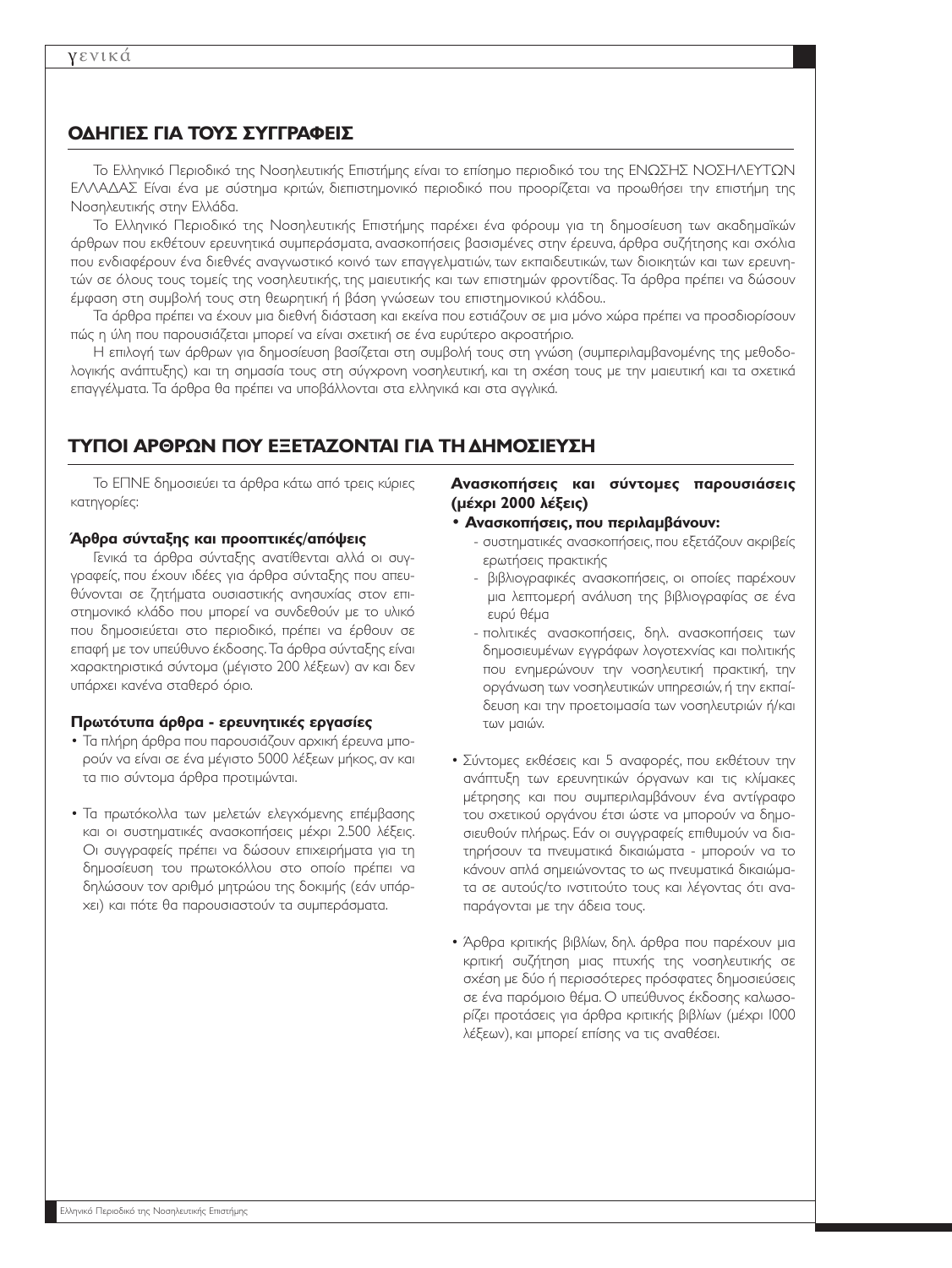## **∆ΙΑ∆ΙΚΑΣΙΑ ΥΠΟΒΟΛΗΣ**

Οι συγγραφείς πρέπει να υποβάλουν τα χειρόγραφα στο περιοδικό ηλεκτρονικά µέσω του ηλεκτρονικού ταχυδροµείου του περιοδικού: HYPERLINK "mailto:hjns@ otenet.gr" hjns@otenet.gr. Όλη η αλληλογραφία, συµπεριλαµβανοµένης της ανακοίνωσης της απόφασης του υπεύθυνου σύνταξης και των αιτηµάτων για επανεξέταση, θα γίνονται µε το ηλεκτρονικό ταχυδροµείο. Όποιος συγγραφέας δεν µπορεί να υποβάλει ηλεκτρονικά αντίγραφα για κάποιο σηµαντικό λόγο πρέπει να έρθει σε επαφή µε το εκδοτικό γραφείο κατά αρχήν για συµβουλές (λεπτοµέρειες επικοινωνίας στο HYPERLINK "http://www.nursingjournal.gr" www.nursingjournal.gr).

Η υποβολή ενός εγγράφου προϋποθέτει ότι δεν έχει δηµοσιευθεί προηγουµένως, ότι δεν είναι υπό εξέταση για δηµοσίευση αλλού, και ότι εάν γίνεται αποδεκτό δεν θα δηµοσιευθεί αλλού, στα αγγλικά ή σε οποιαδήποτε άλλη γλώσσα, χωρίς τη γραπτή συγκατάθεση του εκδότη.

#### **∆ιαδικασία αξιολόγησης**

Όλα τα άρθρα που γίνονται αποδεκτά για δηµοσίευση υποβάλλονται σε µια διπλή τυφλή αξιολόγηση από τουλάχιστον δύο κριτές. Αρχικά όλα τα άρθρα αξιολογούνται από µια εκδοτική επιτροπή. Τα άρθρα που είναι απίθανο να δηµοσιευθούν, παραδείγµατος χάριν επειδή η

## **ΠΡΟΕΤΟΙΜΑΣΙΑ ΤΟΥ ΧΕΙΡΟΓΡΑΦΟΥ**

**Γενικές οδηγίες:** Οι υποβληθείσες εργασίες πρέπει να είναι κατάλληλες για ένα διεθνές ακροατήριο και οι συγγραφείς δεν πρέπει να θεωρούν ως δεδοµένο τη γνώση των εθνικών πρακτικών, των πολιτικών, και της νοµοθεσίας. Πρέπει να δακτυλογραφηθούν, µε διπλό διάστιχο µε τα ευρέα περιθώρια στη µια πλευρά λευκού χαρτιού. Οι συγγραφείς δεν πρέπει να προσδιοριστούν ή τα ινστιτούτα τους στο χειρόγραφο εκτός από τη σελίδα τίτλου, η οποία αφαιρείται πριν από την αξιολόγηση. Για το αντίγραφο σε χαρτί τα τυπωµένα κείµενα καλής ποιότητας µε ένα µέγεθος γραµµατοσειράς 12 PT απαιτούνται. Οι συγγραφείς πρέπει να συµβουλευθούν ένα πρόσφατο τεύχος του περιοδικού για το ύφος ει δυνατόν.∆εδοµένου ότι το περιοδικό διανέµεται σε όλο τον κόσµο, και δεδοµένου ότι τα αγγλικά είναι µια δεύτερη γλώσσα για πολλούς αναγνώστες, οι συγγραφείς καλούνται να γράψουν σε σαφή αγγλικά και χρησιµοποιούν µια ορολογία που είναι διεθνώς αποδεκτή. Ο υπεύθυνος έκδοσης διατηρεί το δικαίωµα να ρυθµίσει το ύφος για να εξασφαλίσει ορισµένα πρότυπα οµοιοµορφίας.

νέα συµβολή τους είναι ανεπαρκής ή η σχετικότητα στον επιστηµονικό κλάδο είναι ασαφής, µπορούν να απορριφθούν σε αυτό το σηµείο προκειµένου αποφευχθούν καθυστερήσεις στους συγγραφείς που µπορεί να θέλουν να επιδιώξουν τη δηµοσίευση αλλού. Περιστασιακά ένα άρθρο µπορεί επιστραφεί στο συγγραφέα µε το αίτηµα για επανεξέταση προκειµένου να βοηθήσει σε αυτό το σηµείο τους συγγραφείς στην απόφαση τους εάν θα το στείλουν ή όχι έξω για αξιολόγηση. Οι συγγραφείς µπορούν να αναµείνουν µια απόφαση σχετικά µε αυτό το στάδιο της διαδικασίας αξιολόγησης µέσα σε 2-3 εβδοµάδες από την υποβολή. Τα χειρόγραφα που πηγαίνουν προς τη διαδικασία αξιολόγησης είναι µε δίπλα-κρυφό σύστηµα αξιολόγησης µε κριτές από τα µέλη µιας διεθνούς επιτροπής ειδικών. Στοχεύουµε να ολοκληρώσουµε αυτήν την διαδικασία µέσα σε 8 εβδοµάδες από την απόφαση να αξιολογήσουµε αν και περιστασιακά καθυστερήσεις συµβαίνουν και οι συγγραφείς πρέπει να επιτρέψουν τουλάχιστον 12 εβδοµάδες πριν έρθουν σε επαφή µε το περιοδικό. Η απόφαση όσον αφορά τη δηµοσίευση είναι βασισµένη στην κριτική και την εκδοτική αξιολόγηση της προτεραιότητας για τη δηµοσίευση. Ο υπεύθυνος έκδοσης διατηρεί το δικαίωµα στην τελική απόφαση σχετικά µε την αποδοχή.

**Μήκος άρθρου:** Όλα τα άρθρα υπόκεινται στην αξιολόγηση και οι συγγραφείς ωθούνται να είναι συνοπτικοί; τα εκτενή άρθρα µε πολλούς πίνακες και αριθµούς µπορεί να χρειαστεί να γίνουν πιο σύντοµα εάν πρόκειται να γίνουν αποδεκτά για δηµοσίευση. ∆εν υπάρχει κανένα συγκεκριµένο όριο λέξεων, εντούτοις, (εκτός από τις κατηγορίες που απαριθµούνται ανωτέρω) τα άρθρα µπορεί να είναι µέχρι 5000 λέξεις στο µήκος, συν τους πίνακες, τους αριθµούς, και την βιβλιογραφία. Συνήθως δεν πρέπει να υπάρξει κανένα παράρτηµα αν και στην περίπτωση των άρθρων που εκθέτουν την ανάπτυξη εργαλείων ή της χρήσης των νέων ερωτηµατολογίων είναι συνηθισµένο να περιληφθεί ένα αντίγραφο του εργαλείου ως παράρτηµα. Οι συγγραφείς οποιωνδήποτε άρθρων, που δεν συµµορφώνονται µε αυτούς τους περιορισµούς, πρέπει να κάνουν την προκαταρκτική ερώτηση στον υπεύθυνο έκδοσης πριν υποβάλλουν το χειρόγραφο.

## **ΟΡΓΑΝΩΣΗ ΤΟΥ ΧΕΙΡΟΓΡΑΦΟΥ**

Οργανώστε το χειρόγραφο στην ακόλουθη σειρά: τίτλος του άρθρου, σελίδα τίτλου, ευχαριστίες, περίληψη και λέξεις κλειδιού, κείµενο, βιβλιογραφικές αναφορές, πίνακες, αριθµοί, παράρτηµα (γραµµατοσειρά: TIMES NEW ROMAN µέγεθος 12, 1.5 διάστηµα γραµµών). Παρακαλώ αριθµήστε τις σελίδες του χειρογράφου σας.

**Τίτλος:** Ο τίτλος ενός άρθρου πρέπει να δείχνει το θέµα του και όπου είναι σχετικό τον πληθυσµό, το κλινικό πρόβληµα και την µέθοδο της έρευνάς του.

Εάν το άρθρο είναι µια ανασκόπηση, αυτό πρέπει να δηλωθεί στον τίτλο π.χ. «µονάδες κατευθυνόµενες από τις νοσηλεύτριες: µια συστηµατική ανασκόπηση», «ενδυνάµω-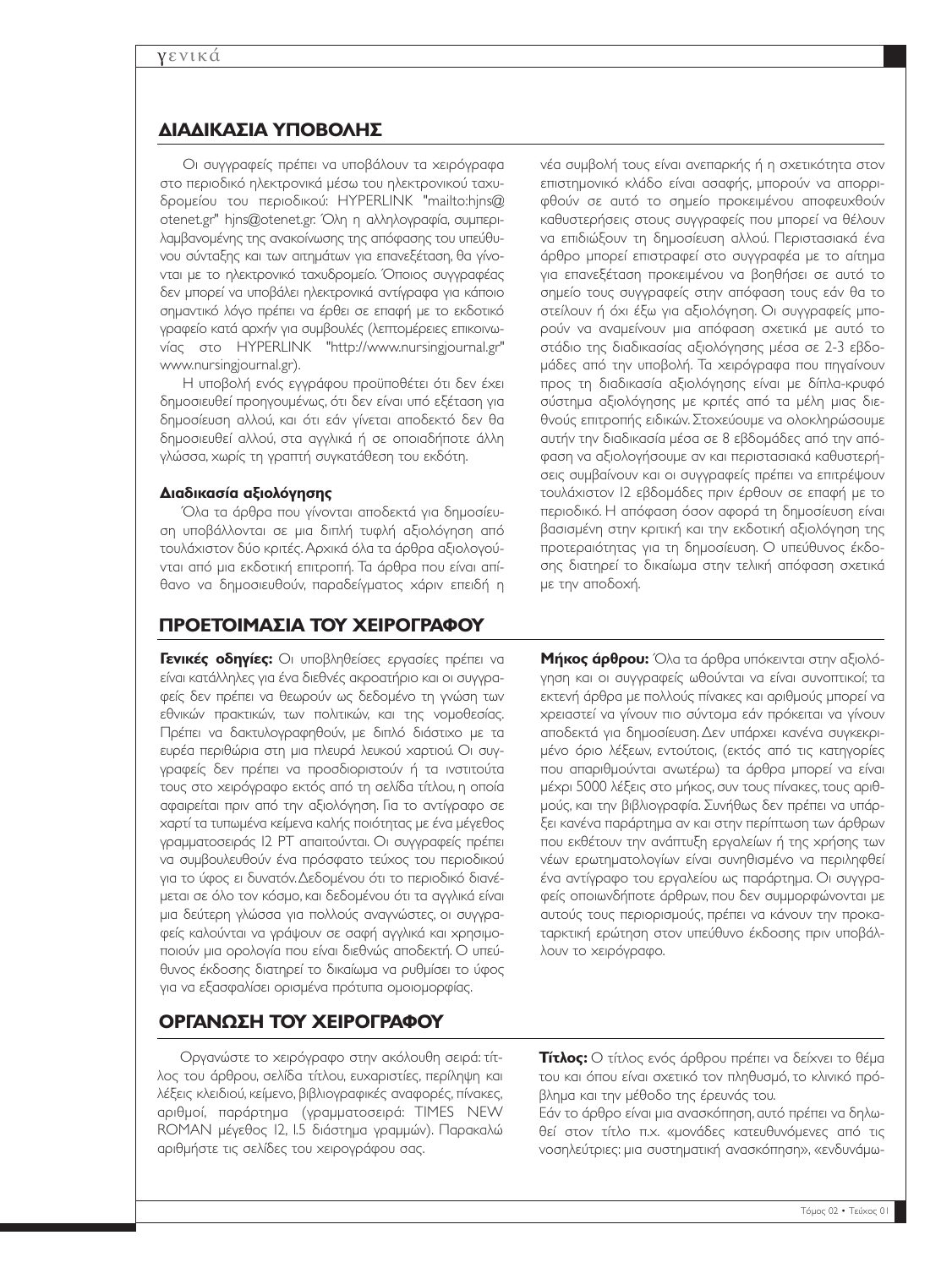#### γενικά

ση ασθενή : µια βιβλιογραφική ανασκόπηση», «φαινοµενολογία για την νοσηλευτική έρευνα: µια µεθοδολογική ανασκόπηση», «βρετανικές οδηγίες για την θεραπεία της κατάθλιψης: µια πολιτική ανασκόπηση».

Για τις ερευνητικές εργασίες το ερευνητικό σχέδιο που υιοθετείται πρέπει να δηλωθεί π.χ. «η αποτελεσµατικότητα των µονάδων που κατευθύνονται από νοσηλεύτριες: µια τυχαιοποιηµένη ελεγχόµενη δοκιµή», «αντιµετωπίζοντας το χρόνιο πόνο: µια εθνογραφία», «εµπόδια επικοινωνίας που γίνονται αντιληπτά από τους ηλικιωµένους ασθενείς και από τις νοσηλεύτριες: µια έρευνα ερωτηµατολογίων», «οι ψυχοµετρικές ιδιότητες της κλίµακας πόνου και στρες : ανάπτυξη κλίµακας».

**Σελίδα τίτλου:** Περιλάβετε το πλήρες όνοµα, τον τίτλο εργασίας, τα υψηλότερα ακαδηµαϊκά και επαγγελµατικά προσόντα και το ινστιτούτο για κάθε συγγραφέα.∆ηλώστε µια διεύθυνση ηλεκτρονικού ταχυδροµείου για τον αντίστοιχο συγγραφέα.

**Ευχαριστίες:** περιορίστε τις ευχαριστίες στους βασικούς συνεισφέροντας.

**Περίληψη:** Προετοιµάστε µια δοµηµένη περίληψη. Οι περιλήψεις πρέπει να είναι λιγότερο από 250 λέξεις, και δεν πρέπει να περιλάβουν βιβλιογραφικές αναφορές ή τις συντµήσεις.

Οι περιλήψεις των ερευνητικών εργασιών πρέπει να υιοθετήσουν τους ακόλουθους τίτλους, όπου είναι δυνατόν: Υπόβαθρο Στόχοι Σχέδιο Τοποθετήσεις (µην διευκρινίσετε τα πραγµατικά κέντρα, αλλά δώστε τον αριθµό και τους τύπους κέντρων και γεωγραφική θέση εάν είναι σηµαντικά) Συµµετέχοντες (λεπτοµέρειες για το πώς επιλέχθηκαν, κριτήρια επιλογείς και αποκλεισµού, αριθµοί αυτών που εισάγονται και που αφήνουν τη µελέτη, τα σχετικά κλινικά και δηµογραφικά χαρακτηριστικά) Μέθοδοι Αποτελέσµατα, εκθέστε την κύρια έκβαση /συµπεράσµατα συµπεριλαµβανοµένου (όπου σχετικά) επίπεδα στατιστικών σηµαντικών και εµπιστοσύνης , και συµπεράσµατα, τα οποία πρέπει να αφορούν τους στόχους και τις υποθέσεις µελέτης.

Οι περιλήψεις για τις ανασκοπήσεις πρέπει να παρέχουν µια περίληψη υπό τους ακόλουθους τίτλους, όπου είναι δυνατόν: Στόχοι, σχέδιο, πηγές δεδοµένων, µέθοδοι ανασκόπησης, αποτελέσµατα, συµπεράσµατα.

Οι περιλήψεις για τα άρθρα κριτικής βιβλίων πρέπει να παρέχουν µια συνοπτική περίληψη της γραµµής επιχειρήµατος που ακολουθείται και συµπερασµάτων. Ένα δοµηµένο σχήµα δεν είναι ουσιαστικό.

**λέξεις-κλειδιά:** Παρέχετε µεταξύ δύο και έξι λέξεις-κλειδιά κατά αλφαβητική σειρά, οι οποίες προσδιορίζουν ακριβώς το θέµα του άρθρου, σκοπό, µέθοδο και επίκεντρο. Χρησιµοποιήστε τον ιατρικό θησαυρό τίτλων (MeSH®) ή τον αθροιστικό δείκτη για τίτλους στην νοσηλευτική και υγείας (CINAHL) όπου είναι δυνατόν.

**Κείµενο:** στην εισαγωγή του κειµένου απαιτείται για όλα

τα άρθρα να έχουν µια αναφορά σε αυτό που είναι ήδη γνωστό για το θέµα και τι είναι αυτό που το άρθρο προσθέτει στην νοσηλευτική επιστήµη .

**Πίνακες/αριθµοί:** Οι πίνακες και οι αριθµοί είναι τυπωµένοι µόνο όταν εκφράζουν κάτι περισσότερο από αυτό που µπορεί να γίνει από τις λέξεις στο ίδιο ποσό διαστήµατος.∆είξτε την προτεινόµενη τοποθέτηση των πινάκων ή των αριθµών στο κείµενο.Οι πίνακες πρέπει να αριθµηθούν µε συνέπεια και να τους δοθεί ένας κατάλληλος τίτλος και κάθε πίνακας να δακτυλογραφείται σε ένα χωριστό φύλλο.

**Συντµήσεις:** Αποφύγετε τις συντµήσεις οπουδήποτε είναι δυνατόν. Οποιεσδήποτε συντµήσεις που οι συγγραφείς σκοπεύουν να χρησιµοποιήσουν πρέπει να καταγραφούν πλήρως και να ακολουθηθούν από γράµµατα εντός παρενθέσεως την πρώτη φορά που εµφανίζονται, έκτοτε µόνο τα γράµµατα εκτός παρένθεσης πρέπει να χρησιµοποιηθούν.

**Στατιστική:** οι πρότυποι µέθοδοι παρουσίασης στατιστικού υλικού πρέπει να χρησιµοποιηθούν. Όπου οι µέθοδοι που χρησιµοποιούνται δεν αναγνωρίζονται ευρέως µια εξήγηση και πλήρης αναφορά στις ευρέως προσιτές πηγές πρέπει να δοθούν.

**συγκατάθεση Ενηµέρωσης:** Όπου είναι κατάλληλο οι συγγραφείς πρέπει να επιβεβαιώσουν ότι η συγκατάθεση ενηµέρωσης λήφθηκε από τους ανθρώπους και ότι η ηθική εκκαθάριση λήφθηκε από τις αρµόδιες αρχές.

**Άδειες:** Η άδεια να αναπαραχθεί το προηγουµένως δηµοσιευµένο υλικό πρέπει να ληφθεί εγγράφως από τον κάτοχο πνευµατικών δικαιωµάτων (συνήθως ο εκδότης) και να αναγνωριστεί στο χειρόγραφο.

**Ερωτηµατολόγια:** Ερωτηµατολόγια και προγράµµατα αξιολόγησης που χρησιµοποιούνται στις ερευνητικές µελέτες που δεν είναι καθιερωµένα και καλά – γνωστά πρέπει να περιληφθούν ως παράρτηµα.

**Βιβλιογραφικές Αναφορές:** Όλες οι δηµοσιεύσεις που αναφέρονται στο κείµενο πρέπει να παρουσιαστούν σε έναν κατάλογο βιβλιογραφικών αναφορών µετά από το κείµενο του χειρογράφου. Στο κείµενο αναφερθείτε στο όνοµα του συγγραφέα (χωρίς αρχικά) και έτος δηµοσίευσης (π.χ. «δεδοµένου ότι Peterson (1993) έχει δείξει αυτό;» ή «αυτό το αποτέλεσµα υποστηρίζεται από τα αποτελέσµατα που λήφθηκαν προηγουµένως (Kramer, 1994)»). Για τρεις ή περισσότερους συγγραφείς χρησιµοποιήστε τον πρώτο συγγραφέα που ακολουθείται από «και λοιποί. », στο κείµενο. Ο κατάλογος βιβλιογραφικών αναφορών πρέπει να τακτοποιηθεί αλφαβητικά µε τα ονόµατα των συγγραφέων. Το χειρόγραφο πρέπει να ελεγχθεί προσεκτικά για να εξασφαλίσετε ότι η ορθογραφία των ονοµάτων των συγγραφέων και οι ηµεροµηνίες είναι ακριβώς οι ίδιες στο κείµενο όπως στον κατάλογο βιβλιογραφικών αναφο-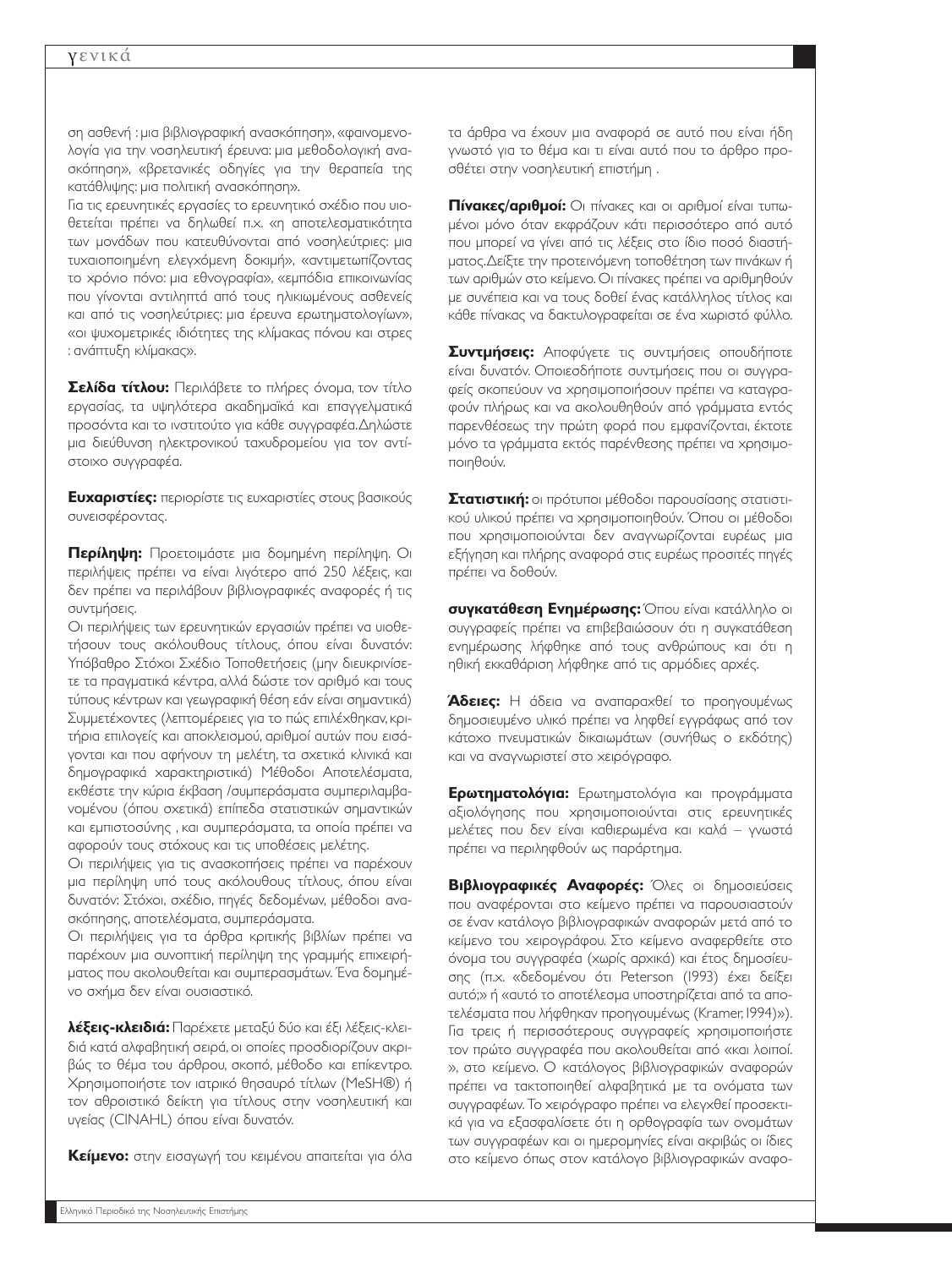#### γενικά

ρών. Οι αναφορές πρέπει να δοθούν στην ακόλουθη µορφή:

Arthur, D., Sohng, K.Y., Noh, C.H., Kim, S., 1998. The professional self concept of Korean hospital nurses. International Journal of Nursing Studies 35 (3), 155-162.

Barnes, B., Bloor, D., 1982. Relativism, rationalism and the sociology of knowledge. In: Hollis, M., Lukes, S. (Eds.), Rationality and Relativism.Basil Blackwell,Oxford, pp. 21-47.

Dijkstra, A., Buist, G., Dassen, Th.W.N., 1996. Nursing-care dependency: development and psychometric testing of the NCD-scale for demented and mentally handicapped in-patients. In: Proceedings of the 8th Biennial Conference of the WENR, Research on Nursing throughout the Lifespan, vol. 1. Ekblad & Co,Vastervik, pp. 117-126.

Gower, B., 1997. Scientific method: an historical and philosophical introduction. Routledge, London.

#### **ΑΝΑΘΕΩΡΗΜΕΝΑ ΑΡΘΡΑ**

Εάν υποβάλλετε εκ νέου ένα άρθρο που έχει αξιολογηθεί παρακαλώ περιλάβετε ένα ηλεκτρονικό µήνυµα ή µια επιστολή που παρέχουν µια λεπτοµερή περιγραφή για το πώς έχετε απαντήσει στα σχόλια του εκδότη και των κριτών η άλλη καθοδήγηση που µπορεί να είχατε λάβει. Όπου οι προτάσεις δεν έχουν ακολουθηθεί πρέπει να εξηγήσετε και να δικαιολογήσετε την απόφασή σας. Αυτό πρέπει να περιλαµβάνει µια συγκεκριµένη αναφορά από το τµήµα/αριθµός σελίδων/παραγράφου στις αλλαγές στο κείµενο.

## **ΥΠΗΡΕΣΙΕΣ ΣΥΓΓΡΑΦΕΩΝ**

#### **Αποδείξεις /τυπογραφική διόρθωση**

Οι αποδείξεις θα σταλούν στο συγγραφέα (στον συγγραφέα µε πρώτο το όνοµα του εάν κανένας συγγραφέας δεν προσδιορίζεται ως ο συγγραφέας σε επικοινωνία σε άρθρα µε πολλούς συγγραφείς) και πρέπει να επιστραφούν µέσα σε 48 ώρες από την παραλαβή. Οι διορθώσεις πρέπει να περιοριστούν στα λάθη στοιχειοθεσίας οποιεσδήποτε άλλες µπορούν να χρεωθούν στο συγγραφέα.

Οποιεσδήποτε ερωτήσεις πρέπει να απαντηθούν πλήρως. Παρακαλώ σηµειώστε ότι οι συντάκτες ωθούνται για να ελέγξουν τις αποδείξεις τους προσεκτικά πριν από την επιστροφή, δεδοµένου ότι ο συνυπολογισµός των πρόσφατων διορθώσεων δεν µπορεί να εγγυηθεί. Οι αποδείξεις πρόκειται να επιστραφούν στην ΕΝΩΣΗ ΝΟΣΗΛΕΥΤΩΝ ΕΛΛΑ∆ΟΣ , Βασιλίσσης Σοφίας 47 ., 10676 Αθήνα, Ελλάδα

#### **Ανάτυπα**

Πέντε ανάτυπα θα δοθούν δωρεάν. Τα πρόσθετα ανάτυπα και τα αντίγραφα του άρθρου µπορούν να ζητηθούν σε ένα ειδικά µειωµένο ποσό κατόπιν αιτήσεως.

#### **Πνευµατικά δικαιώµατα**

Όλοι οι συγγραφείς πρέπει να υπογράψουν τη συµφωνία «µεταφοράς των πνευµατικών δικαιωµάτων» προτού να µπορέσει να δηµοσιευθεί το άρθρο. Αυτή η συµφωνία

µεταφοράς επιτρέπει στην ΕΝΩΣΗ ΝΟΣΗΛΕΥΤΩΝ ΕΛΛΑ∆ΟΣ να προστατεύσει το υλικό για τους συγγραφείς, χωρίς ο συγγραφέας να παραιτείται από τα δικαιώµατά του/της ιδιοκτησίας του . Η µεταφορά πνευµατικών δικαιωµάτων καλύπτει τα αποκλειστικά δικαιώµατα να αναπαραχθεί και να διανεµηθεί το άρθρο, συµπεριλαµβανοµένων των ανατύπων, οι φωτογραφικές αναπαραγωγές, το µικροφίλµ ή οποιεσδήποτε άλλες αναπαραγωγές παρόµοιας φύσης, και οι µεταφράσεις. Περιλαµβάνει επίσης το δικαίωµα να προσαρµοστεί το άρθρο για τη χρήση από κοινού µε ηλεκτρονικούς υπολογιστές και προγράµµατα, συµπεριλαµβανοµένης της αναπαραγωγής ή της δηµοσίευσης µε αναγνώσιµη από µηχανή µορφή και της ενσωµάτωσης στα συστήµατα ανάκτησης. Οι συγγραφείς είναι αρµόδιοι για τη λήψη από την άδεια κατόχων πνευµατικών δικαιωµάτων να αναπαραγάγουν οποιοδήποτε υλικό για το οποίο τα πνευµατικά δικαιώµατα υπάρχουν ήδη.

Οι ερωτήσεις για τις ερωτήσεις σχετικά µε τη γενική υποβολή των χειρογράφων (συµπεριλαµβανοµένου του ηλεκτρονικού κειµένου και καλλιτεχνίας) και τη κατάσταση των αποδεκτών χειρογράφων, παρακαλώ επικοινωνείτε µε τον υπεύθυνο σύνταξης (hjns@otenet.gr)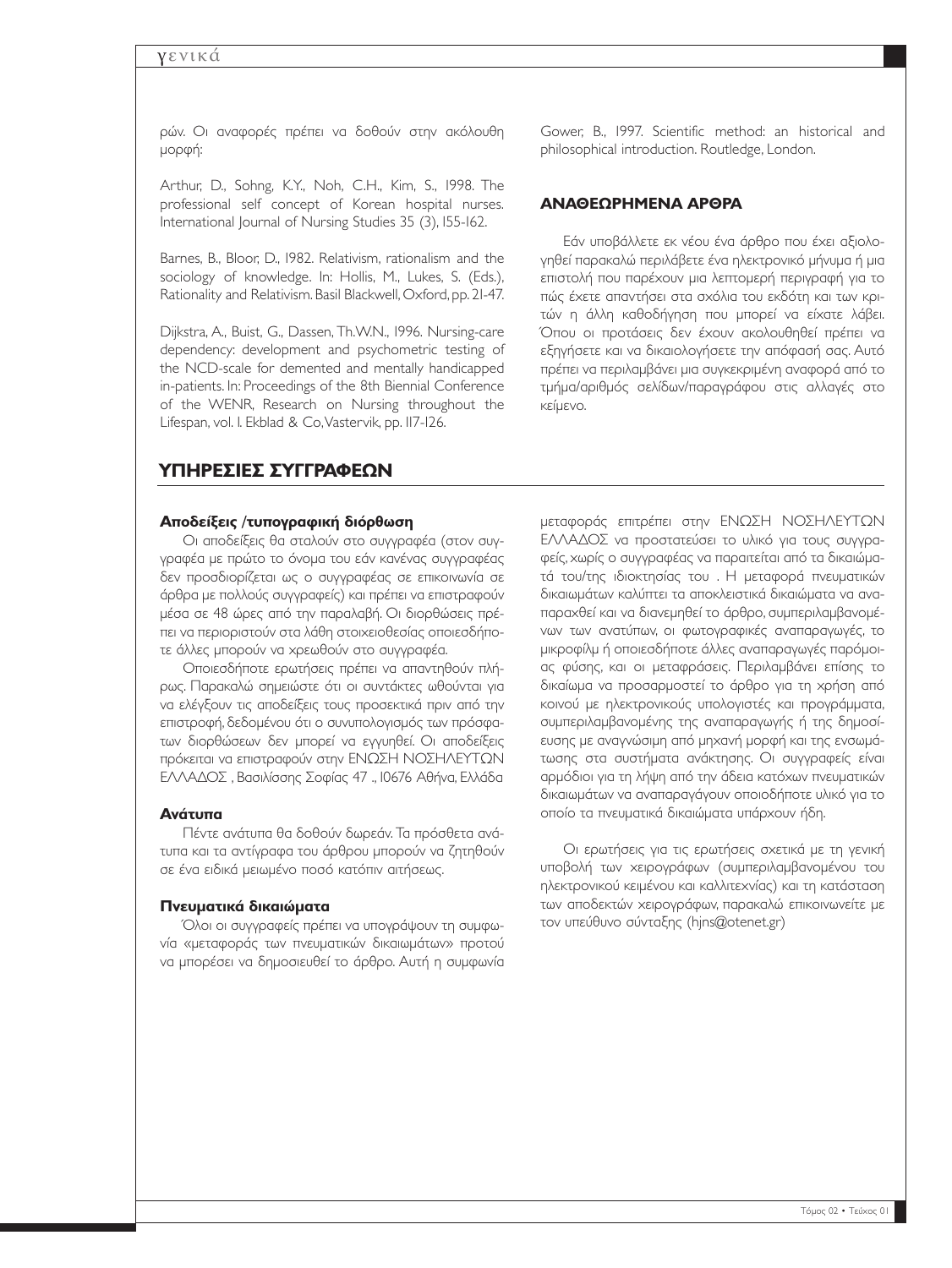## **Επιτοµή χρήσιµων πληροφοριών**

#### **Σύσταση της ΕΝΕ**

Η ΕΝΕ συστήθηκε δια του Νόµου 3252/2004 υπό την µορφή Νοµικού Προσώπου ∆ηµοσίου ∆ικαίου και λειτουργεί ως επίσηµος επαγγελµατικός σύλλογος των Νοσηλευτών. Η εγγραφή σε αυτήν όλων των Νοσηλευτών, είναι υποχρεωτική, όπως συµβαίνει σε κάθε αντίστοιχο επιµελητήριο άλλων επαγγελµατιών που λειτουργεί ως ρυθµιστικός φορέας και επίσηµος σύµβουλος της Πολιτείας (Πανελλήνιος Ιατρικός Σύλλογος, ∆ικηγορικός Σύλλογος Αθηνών, Τεχνικό Επιµελητήριο Ελλάδος, κ.τ.λ).

#### **Κυριότεροι σκοποί της ΕΝΕ**

Για να γίνουν κατανοητοί οι λόγοι που πρέπει όλοι οι νοσηλευτές να είναι εγγεγραµµένοι, παραθέτουµε τους βασικότερους στόχους που περιγράφει ο Νόµος 3252/2004 και που καλείται να επιτελέσει η Ε.Ν.Ε:

- την προαγωγή και ανάπτυξη της Νοσηλευτικής ως ανεξάρτητης και αυτόνοµης επιστήµης και τέχνης
- την έρευνα, ανάλυση και µελέτη των νοσηλευτικών θεµάτων και τη σύνταξη και υποβολή επιστηµονικά τεκµηριωµένων µελετών για τα διάφορα νοσηλευτικά προβλήµατα της χώρας
- τη διατύπωση εισηγήσεων για νοσηλευτικά θέµατα
- τη διαρκή εκπαίδευση, µετεκπαίδευση και επιµόρφωση των Νοσηλευτών και την υλοποίηση και αξιοποίηση εκπαιδευτικών προγραµµάτων
- τη συµµετοχή στην υλοποίηση προγραµµάτων που επιχορηγούνται από την Ευρωπαϊκή Ένωση ή άλλους διεθνείς οργανισµούς
- την έκδοση πιστοποιητικών, απαραίτητων για την άδεια άσκησης επαγγέλµατος των Νοσηλευτών
- τον περιορισµό της αντιποίησης του νοσηλευτικού επαγγέλµατος
- την αξιολόγηση της παρεχόµενης νοσηλευτικής φροντίδας
- την εκπροσώπηση της χώρας σε διεθνείς οργανισµούς του νοσηλευτικού κλάδου
- την έκδοση περιοδικού, ενηµερωτικού δελτίου, συγγραµµάτων και φυλλαδίων για την ενηµέρωση των µελών της αλλά και του κοινωνικού συνόλου
- τη µελέτη υγειονοµικών θεµάτων και την οργάνωση επιστηµονικών συνεδρίων αυτόνοµα ή σε συνεργασία µε άλλους φορείς
- τη δηµιουργία επιτροπής δεοντολογίας και ηθικής του επαγγέλµατος του νοσηλευτή
- τον καθορισµό και κοστολόγηση των νοσηλευτικών πράξεων και
- την προστασία και προαγωγή της υγείας του Ελληνικού Λαού.

#### **Μέλη της ΕΝΕ**

Μέλη της Ε.Ν.Ε είναι υποχρεωτικώς όλοι οι νοσηλευτές που είναι απόφοιτοι: α) Τµηµάτων Νοσηλευτικών A.E.I., β) Νοσηλευτικών Τµηµάτων T.E.I., γ) Πρώην Ανώτερων Σχολών Αδελφών Νοσοκόµων, Επισκεπτριών Αδελφών Νοσοκόµων, αρµοδιότητας Υπουργείου Υγείας, Πρόνοιας και Κοινωνικών Ασφαλίσεων, δ) Πρώην Νοσηλευτικών Σχολών ΚΑΤΕΕ, ε) Νοσηλευτικών Σχολών ή Τµηµάτων της αλλοδαπής, των οποίων τα διπλώµατα έχουν αναγνωριστεί ως ισότιµα µε τα πτυχία των νοσηλευτικών σχολών της ηµεδαπής από τις αρµόδιες υπηρεσίες και στ) Στρατιωτικών Ανωτάτων Νοσηλευτικών Σχολών.

#### **∆ιάρθρωση της ΕΝΕ**

Η ΕΝΕ διαρθρώνεται σε Κεντρική ∆ιοίκηση,που εδρεύει στην Αθήνα και σε επτά Περιφερειακά Τµήµατα, που λειτουργούν σε κάθε Υγειονοµική Περιφέρεια της χώρας.

#### **Κεντρική ∆ιοίκηση**

Η Κεντρική ∆ιοίκηση αποτελείται από 15µελές ∆.Σ και έχει έδρα την Αθήνα. Η διεύθυνση των γραφείων είναι: Λεωφόρος Βασιλίσσης Σοφίας 47, Τ.Κ. 10676, τηλ. 210 3648044, 048 και fax. 210 3617859 και 210 3648049. Η ιστοσελίδα της Ε.Ν.Ε είναι www.enne.gr και το e-mail : info@enne.gr.

#### **Περιφερειακά Τµήµατα**

Τα επτά Περιφερειακά Τµήµατα (Π.Τ) της Ε.Ν.Ε, ακολουθούν τον αριθµό των Υγειονοµικών Περιφερειών (Υ.Π.Ε) και είναι τα ακόλουθα:

- 1. 1ο Π.Τ. Αττικής: Λεωφόρος Βασιλίσσης Σοφίας 47, Τ.Κ. 10676, τηλ. 210 3648044, 048 και fax. 210 3617859 και 210 3648049
- 2. 2ο Π.Τ. Πειραιώς και Αιγαίου: Λεωφόρος Βασιλίσσης Σοφίας 47, Τ.Κ. 10676, τηλ. 210 3648044, 048 και fax. 210 3617859 και 210 3648049
- 3. 3ο Π.Τ. Μακεδονίας: Μαβίλη 11, Θεσσαλονίκη, Τ.Κ. 54630, τηλ. 2310522822 και fax. 2310522219
- 4. 4ο Π.Τ. Μακεδονίας και Θράκης: Μαβίλη 11, Θεσσαλονίκη, Τ.Κ. 54630, τηλ. 2310522229 και fax. 2310522219
- 5. 5ο Π.Τ. Θεσσαλίας και Στερεάς Ελλάδας: Ναυαρίνου 2, Λάρισα, Τ.Κ. 41223, τηλ. 2410284866 και fax. 2410284871
- 6. 6ο Π.Τ. Πελοποννήσου, Ιονίων νήσων, Ηπείρου και ∆υτικής Ελλάδας: Υπάτης 1 και Ν.Ε.Ο Πάτρας – Αθήνας, Πάτρα, Τ.Κ. 26441, τηλ και fax. 2610 423830
- 7. 7ο Π.Τ. Κρήτης: Μενελάου Παρλαµά 116, Ηράκλειο, Τ.Κ. 73105, τηλ. 2810310366, 2810311684 και fax. 2810310014

#### **Εγγραφή και συνδροµή των µελών**

Κάθε Νοσηλευτής υποχρεούται να υποβάλλει αίτηση εγγραφής στο οικείο Περιφερειακό Τµήµα. Η αίτηση συνοδεύεται υποχρεωτικά από επικυρωµένα αντίγραφα πτυχίου και αστυνοµικής ταυτότητας, δυο έγχρωµες φωτογραφίες, το αποδεικτικό της τραπεζικής κατάθεσης των 65 €, απλό φωτοαντίγραφο της άδειας άσκησης επαγγέλματος και προαιρετικά από τους τίτλους που τυχόν κατέχει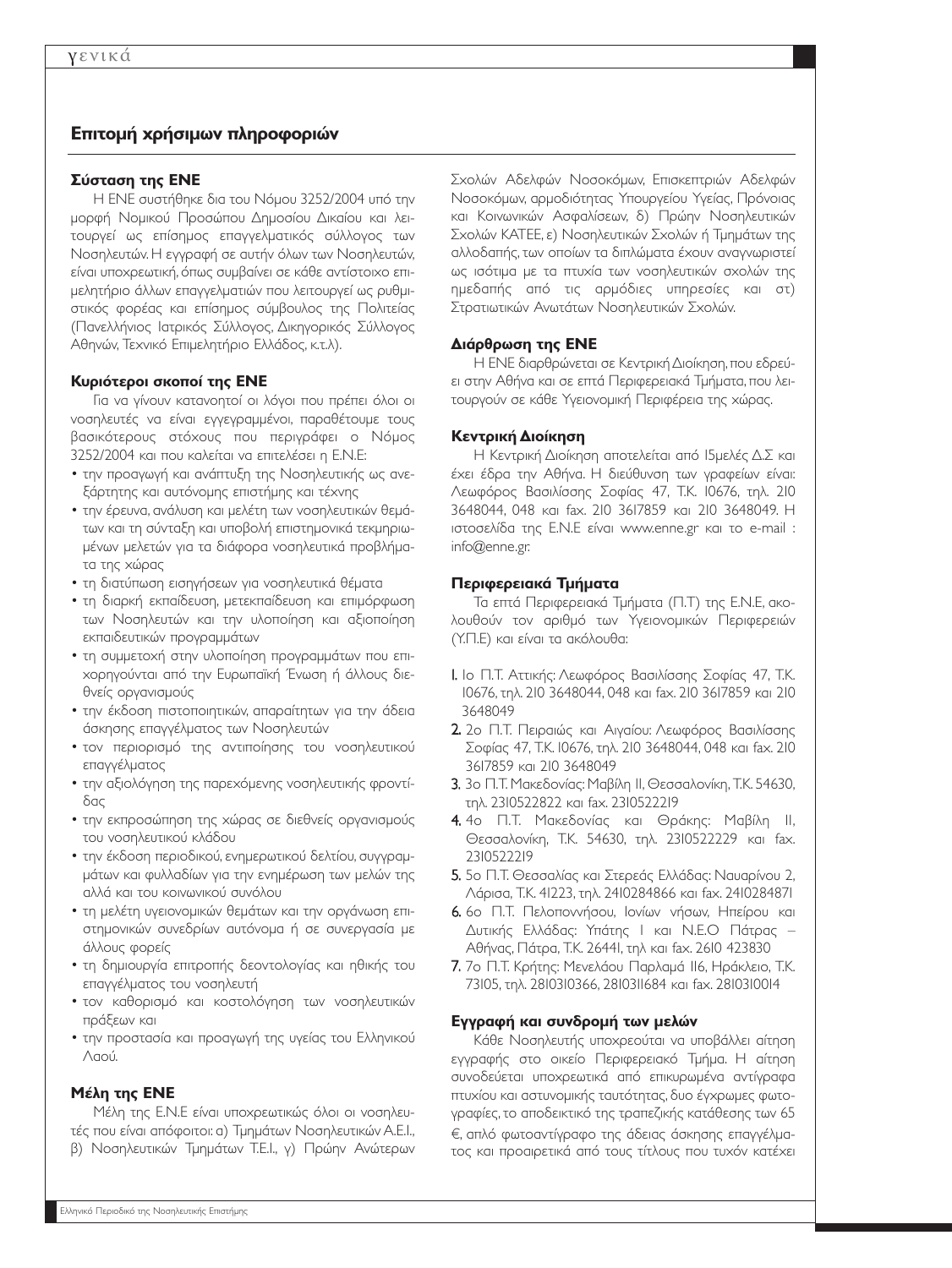το υποψήφιο µέλος (µεταπτυχιακοί τίτλοι, πιστοποιητικά γνώσης ξένης γλώσσας, κοινωνικές δραστηριότητες κ.τ.λ).

Κάθε Νοσηλευτής υποχρεούται να ανανεώνει την εγγραφή του ετησίως, αυτοπροσώπως ή ταχυδροµικώς (όχι µε fax) µέχρι το τέλος Φεβρουαρίου, υποβάλλοντας σχετική δήλωση στο Περιφερειακό Τµήµα όπου ανήκει. Η δήλωση υποβάλλεται ταυτόχρονα µε την καταβολή της ετήσιας συνδροµής, που έχει οριστεί δια του Νόµου 3252/2004 στο ποσό των σαράντα πέντε (45) ευρώ.

Σε κάθε Νοσηλευτή που εγγράφεται ή ανανεώνει την εγγραφή του στην ΕΝΕ χορηγείται ∆ελτίο Ταυτότητας Νοσηλευτή.

#### **Άδεια άσκησης επαγγέλµατος**

Για την έκδοση από τις κατά τόπους Νοµαρχίες της άδειας άσκησης του νοσηλευτικού επαγγέλµατος, οι νοσηλευτές οφείλουν να συµπεριλάβουν, µεταξύ των δικαιολογητικών, και βεβαίωση εγγραφής στο οικείο Περιφερειακό Τµήµα της Ε.Ν.Ε. Με την παραλαβή της άδειας άσκησης επαγγέλµατος, υποχρεούνται να καταθέσουν άµεσα αντίγραφο αυτής, στο Περιφερειακό Τµήµα όπου ανήκουν.

Βάσει του Νόµου 3252/2004, όποιος ασκεί τη νοσηλευτική χωρίς να έχει άδεια άσκησης επαγγέλµατος διώκεται ποινικά σύµφωνα µε το άρθρο 458 του Ποινικού Κώδικα.

Καταγγελία για παράνοµη άσκηση του νοσηλευτικού επαγγέλµατος µπορεί να κάνει οποιοσδήποτε ιδιώτης στα Περιφερειακά Συµβούλια ή στο ∆.Σ. της Ε.Ν.Ε., το οποίο στη συνέχεια υποχρεούται να γνωστοποιήσει το γεγονός στις αρµόδιες δικαστικές αρχές.

Στις περιπτώσεις που επιβάλλεται πειθαρχική ποινή προσωρινής ή οριστικής διαγραφής από την Ε.Ν.Ε., αναστέλλεται αυτοδίκαια η άδεια άσκησης επαγγέλµατος.

#### **Όργανα διοίκησης**

Η Ε.Ν.Ε διοικείται από την Συνέλευση των Αντιπροσώπων και το ∆ιοικητικό Συµβούλιο. Τα Περιφερειακά Τµήµατα διοικούνται από την Γενική Συνέλευση και το Περιφερειακό Συµβούλιο.

#### **∆ιεθνής εκπροσώπηση της Ε.Ν.Ε**

Η Ε.Ν.Ε είναι µέλος της Ευρωπαϊκής Οµοσπονδίας Νοµικών Προσώπων ∆ηµοσίου ∆ικαίου Νοσηλευτών (F.E.P.I), κατέχοντας µια από τις επτά θέσεις του ∆ιοικητικού της Συµβουλίου. Στην εν λόγω Ευρωπαϊκή Οµοσπονδία συµµετέχουν ακόµα η Αγγλία, η Ιταλία, η Ισπανία, η Ιρλανδία, η Πολωνία, η Κροατία, η Ρουµανία, η Πορτογαλία και υπό ένταξη είναι η Γαλλία, η Κύπρος και το Βέλγιο. Για περισσότερες πληροφορίες, συνδεθείτε µε την ιστοσελίδα www.fepi.org.

#### **Ανάδειξη και θητεία των αιρετών οργάνων διοίκησης**

Το ∆ιοικητικό Συµβούλιο της Ε.Ν.Ε, εκλέγεται από την Συνέλευση των Αντιπροσώπων. Οι Αντιπρόσωποι εκλέγονται χωριστά για κάθε Περιφερειακό Τµήµα από τα µέλη της Γενικής Συνέλευσης του Τµήµατος. Τα Περιφερειακά

Συµβούλια εκλέγονται οµοίως από τα µέλη της Γενικής Συνέλευσης του Περιφερειακού Τµήµατος.

Οι εκλογές διεξάγονται κάθε τρία (3) χρόνια, ενώ συµµετέχουν σ'αυτές όσοι Νοσηλευτές είναι οικονοµικώς τακτοποιηµένοι.

#### **Πειθαρχικός έλεγχος**

Ο πειθαρχικός έλεγχος των µελών της Ε.Ν.Ε ασκείται σε πρώτο βαθµό από τα Περιφερειακά Συµβούλια, που λειτουργούν και ως Πειθαρχικά Συµβούλια.

Ο δευτεροβάθµιος πειθαρχικός έλεγχος, καθώς και ο πειθαρχικός έλεγχος των µελών του ∆ιοικητικού Συµβουλίου και των Περιφερειακών Συµβουλίων ασκείται από το Ανώτατο Πειθαρχικό Συµβούλιο, στο οποίο προεδρεύει Εφέτης των Πολιτικών ∆ικαστηρίων.

#### **Επιστηµονικό Περιοδικό**

Η Ένωση Νοσηλευτών Ελλάδος δημιούργησε το 2008 το «Ελληνικό Περιοδικό της Νοσηλευτικής Επιστήµης» που αποτελεί και το επίσηµο περιοδικό της.Είναι ένα περιοδικό πολυδιάστατο µε κριτική επιτροπή που στοχεύει στην προώθηση της Νοσηλευτικής Επιστήµης στην Ελλάδα.

Το «Ελληνικό Περιοδικό της Νοσηλευτικής Επιστήµης» αποτελεί ένα αξιόπιστο, σύγχρονο, τριµηνιαίο επιστηµονικό περιοδικό που εκδίδεται στην Ελληνική και την Αγγλική γλώσσα και είναι διαθέσιµο σε ηλεκτρονική και έντυπη µορφή µε συµβολική αµοιβή σε όλους τους ενδιαφερόµενους ερευνητές, πανεπιστηµιακούς δασκάλους, φοιτητές, σε όλη τη νοσηλευτική κοινότητα γενικότερα αλλά και στα ανώτατα εκπαιδευτικά ιδρύµατα (ΑΤΕΙ και ΑΕΙ) της ηµεδαπής και της αλλοδαπής.

Παράλληλα παρέχει τη δυνατότητα σε νέους επιστήµονες να έχουν εύκολη πρόσβαση στη γνώση και στην πρόοδο της νοσηλευτικής ενώ αποτελεί το επιστηµονικό βήµα για τους νοσηλευτές που απασχολούνται στην εκπαίδευση και στην κλινική νοσηλευτική να δηµοσιεύσουν το έργο τους και να δεχθούν εποικοδοµητικές κριτικές. Στο περιοδικό δηµοσιεύονται ερευνητικές µελέτες, ανασκοπήσεις, πρωτότυπες πραγµατείες και βιβλιοκριτικές.

Οι εργασίες που δηµοσιεύονται, µοριοδοτούνται µε τρόπο θεσµικά προβλεπόµενο και επικυρωµένο από την ελληνική νοµοθεσία και σύµφωνα πάντα µε τη διεθνή πρακτική.

#### **Ενηµερωτικό περιοδικό**

Η Ένωση Νοσηλευτών Ελλάδος δηµιούργησε το 2008 το µηνιαίο ενηµερωτικό περιοδικό «Ο Ρυθµός της Υγείας», µε σκοπό την ανάδειξη του νοσηλευτή ως ενιαίας ψυχοσωµατικής, και επαγγελµατικής οντότητας, µε ενδιαφέροντα που κινούνται πέρα από τα τετριµµένα, αγκαλιάζοντας όλα τα επίπεδα της πολύπλευρης κοινωνικής του υπόστασης.

Ο Έλληνας νοσηλευτής, εκτός από την ανάγκη για την επίλυση πρωταρχικών ζητηµάτων που τον απασχολούν ως επαγγελµατία, έχει ανάγκη να εκφραστεί, να επικοινωνήσει, να διασκεδάσει και να προβάλλει πολύπλευρα τον κοινωνικό του προορισµό.